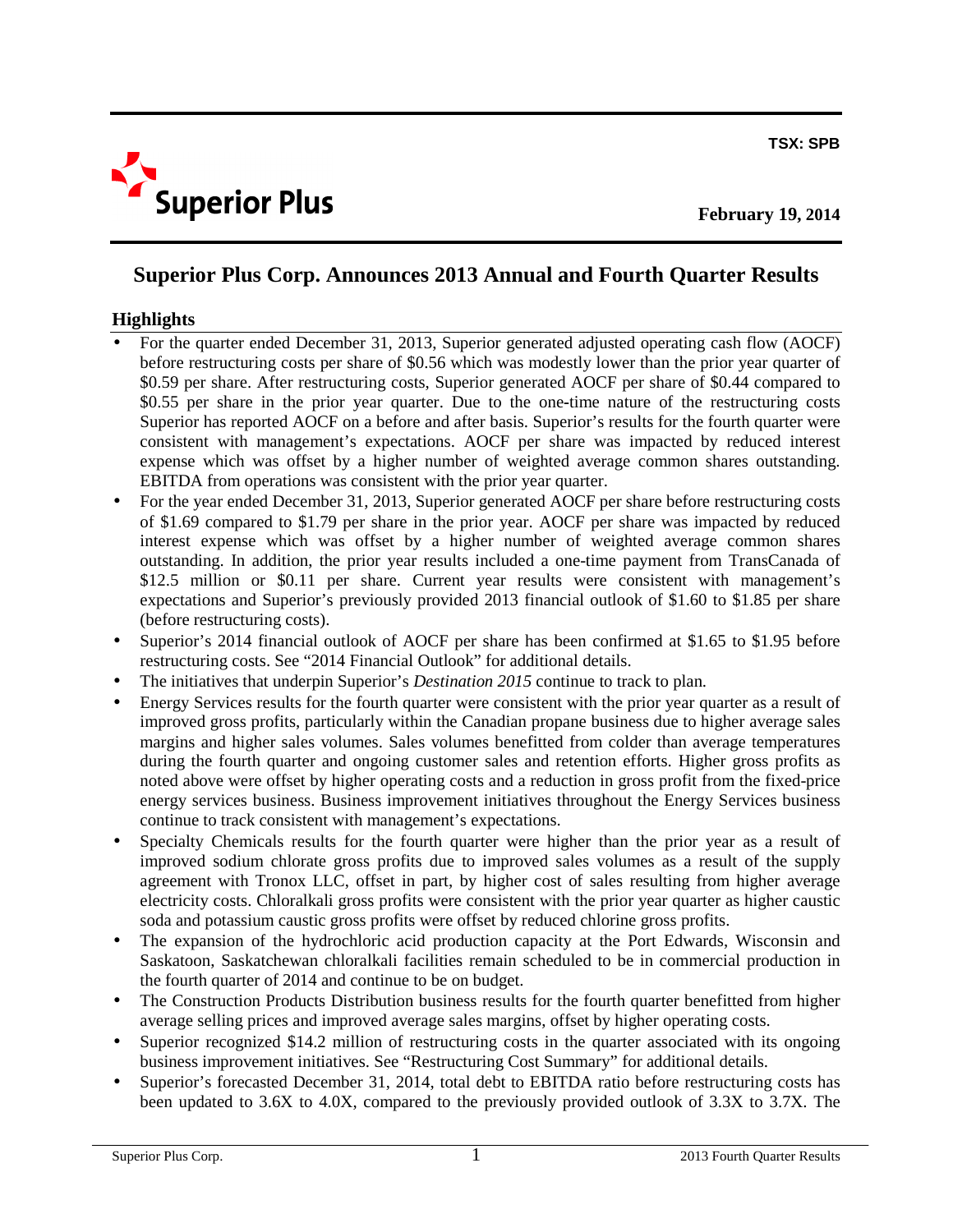increase in the forecasted total debt to EBITDA ratio is due to higher than expected actual debt levels at December 31, 2013, higher than previously forecasted working capital levels and the impact of a stronger U.S. dollar on U.S. denominated debt. Superior remains committed to reducing its total debt to EBITDA to a range of 3.0X to 3.5X over the medium term. See "Debt Management Update" for additional details.

• On December 11, 2013, Standard & Poor's (S&P) upgraded Superior's long-term corporate credit rating to BB from BB- and increased Superior Plus LP's senior secured note rating to BBB- from BB+. The outlook for the long-term corporate credit rating remains stable.

|                                                                                                          | Three months ended<br>December 31, |        | <b>Twelve months ended</b><br>December 31, |         |  |
|----------------------------------------------------------------------------------------------------------|------------------------------------|--------|--------------------------------------------|---------|--|
| (millions of dollars except per share amounts)                                                           | 2013                               | 2012   | 2013                                       | 2012    |  |
| Revenue                                                                                                  | 1,034.7                            | 934.0  | 3,752.8                                    | 3,624.3 |  |
| Gross profit                                                                                             | 240.8                              | 228.2  | 868.8                                      | 846.3   |  |
| EBITDA from operations <sup>(1)</sup>                                                                    | 86.7                               | 86.3   | 284.4                                      | 289.4   |  |
| Interest                                                                                                 | (12.4)                             | (16.6) | (58.7)                                     | (71.7)  |  |
| Cash income tax recovery (expense)                                                                       | 0.2                                | (0.3)  | (0.2)                                      | (1.1)   |  |
| Corporate costs                                                                                          | (4.4)                              | (3.5)  | (17.9)                                     | (16.2)  |  |
| Adjusted operating cash flow before restructuring costs <sup>(1)</sup>                                   | 70.1                               | 65.9   | 207.6                                      | 200.4   |  |
| Restructuring costs $^{(2)}$                                                                             | (14.2)                             | (4.0)  | (15.3)                                     | (10.0)  |  |
| Adjusted operating cash flow after restructuring costs                                                   | 55.9                               | 61.9   | 192.3                                      | 190.4   |  |
|                                                                                                          |                                    |        |                                            |         |  |
| Adjusted operating cash flow per share before restructuring<br>costs, basic $(1)(2)(3)(4)$               | \$0.56                             | \$0.59 | \$1.69                                     | \$1.79  |  |
| Adjusted operating cash flow per share before restructuring<br>costs, diluted $^{(1)(\bar{2})(3)(4)(5)}$ | \$0.54                             | \$0.57 | \$1.64                                     | \$1.74  |  |
| Adjusted operating cash flow per share, basic $(1)(2)(3)(4)$                                             | \$0.44                             | \$0.55 | \$1.56                                     | \$1.70  |  |
| Adjusted operating cash flow per share, diluted (1)(2)(3)(4)(5)                                          | \$0.43                             | \$0.53 | \$1.53                                     | \$1.66  |  |
| Dividends paid per share                                                                                 | \$0.15                             | \$0.15 | \$0.60                                     | \$0.60  |  |

### **Fourth Quarter Financial Summary**

 $<sup>(1)</sup>$  EBITDA from operations and adjusted operating cash flow are key performance measures used by management to evaluate the</sup> performance of Superior. These measures are defined under "Non-IFRS Financial Measures" in Superior's 2013 Fourth Quarter Financial Discussion and Analysis (FD&A).

 $^{(2)}$  Superior has restated its 2012 financial results and presented its 2013 financial results on a before and after restructuring cost basis due to the one-time nature of these costs. See "Restructuring Costs" in Superior's 2013 Fourth Quarter FD&A for additional details.

(3) The prior year results have been restated for the impact of adopting International Accounting Standard 19 –*Employee Benefits*, *amendments* effective January 1, 2013. See "Supplemental Financial Information" for additional details.

 $^{(4)}$  The weighted average number of shares outstanding for the three months ended December 31, 2013 is 126.2 million (2012 – 112.6 million) and for the twelve months ended December 31, 2013 is 123.1 million (2012 – 111.9 million).

 $<sup>(5)</sup>$  See "Supplemental Financial Information" for additional details on diluted per share amounts.</sup>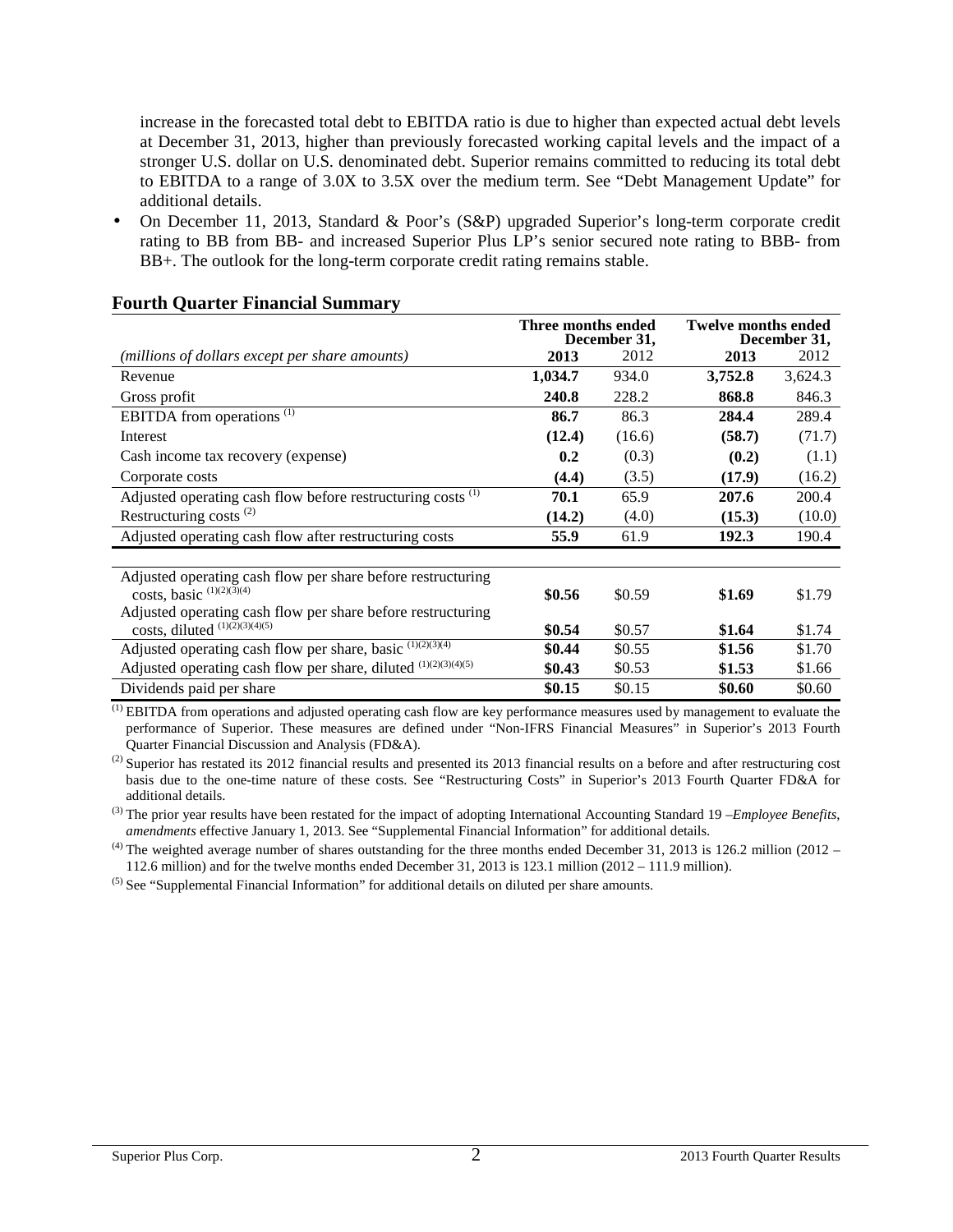## **Segmented Information**

|                                           | Three months ended | December 31, | <b>Twelve months ended</b><br>December 31, |       |  |
|-------------------------------------------|--------------------|--------------|--------------------------------------------|-------|--|
| (millions of dollars)                     | 2013               | 2012         | 2013                                       | 2012  |  |
| <b>EBITDA</b> from operations:            |                    |              |                                            |       |  |
| <b>Energy Services</b>                    | 45.8               | 47.3         | 137.5                                      | 136.4 |  |
| <b>Specialty Chemicals</b>                | 31.1               | 28.8         | 113.7                                      | 125.7 |  |
| <b>Construction Products Distribution</b> | 9.8                | 10.2         | 33.2                                       | 27.3  |  |
|                                           | 86.7               | 86.3         | 284.4                                      | 289.4 |  |

# **Energy Services**

- Energy Services EBITDA from operations for the fourth quarter was \$45.8 million compared to \$47.3 million in the prior year quarter. Results were impacted by higher gross profits from the Canadian propane business offset by a reduction in the fixed-price energy services business.
- The Canadian propane business generated gross profit of \$75.5 million in the fourth quarter compared to \$68.1 million in the prior year quarter due to improved sales volumes and higher average sales margins.
- Canadian propane average sales margins were 18.6 cents per litre in the fourth quarter compared to 17.8 cents per litre in the prior year quarter. The increase in average sales margin was due in part to an improved sales mix as a result of a higher proportion of residential sales volumes combined with the impact of improved pricing management.
- Canadian propane distribution sales volumes were 22 million litres or 6% higher than the prior year quarter due to improved volumes in all lines of business except for industrial. Industrial volumes were consistent with the prior year quarter. Residential and commercial sale volumes, benefited from colder than average temperatures across Canada and the benefit of improved customer sales and retention efforts. Industrial sales volumes were impacted by reduced oilfield demand, offset in part, by the impact of colder than average temperatures compared to the prior year quarter.
- Average weather across Canada, as measured by degree days, for the fourth quarter was 4% colder than the prior year and 7% colder than the 5-year average.
- The U.S. refined fuels business generated gross profits of \$36.0 million in the fourth quarter compared to \$37.3 million in the prior year quarter. The decrease in gross profit was due to reduced wholesale (commercial and automotive) sales volumes, offset in part, by higher residential sales volumes due to colder than average temperatures compared to the prior year quarter.
- U.S. refined fuels average sales margins of 8.8 cents per litre in the quarter were consistent with the prior year quarter of 8.7 cents per litre. Average sales margins benefitted from an increased proportion of higher margin residential sales volumes, offset by weaker margins in the wholesale business as a result of challenging market conditions. Market conditions for the wholesale business throughout the fourth quarter were difficult due to unusually low rack/spot market prices which resulted in wholesale customers purchasing directly from the rack at discounted prices. Superior has been able to negotiate improved supply terms with its suppliers to help mitigate a portion of this weakness but anticipates that the difficult operating conditions will continue throughout 2014.
- Sales volumes within the U.S. refined fuels business were 17 million litres or 4% lower than the prior year. Sales volumes were impacted by reduced wholesale volumes as noted above, offset by improved residential sales margins due to colder than average weather experienced during the fourth quarter.
- Average weather for the U.S. refined fuel business, as measured by degree days, for the fourth quarter was 13% colder than the prior year and 6% colder than the 5-year average.
- The fixed-price energy services business generated gross profits of \$3.7 million compared to \$6.3 million in the prior year quarter due to reduced natural gas profits. Lower natural gas gross profits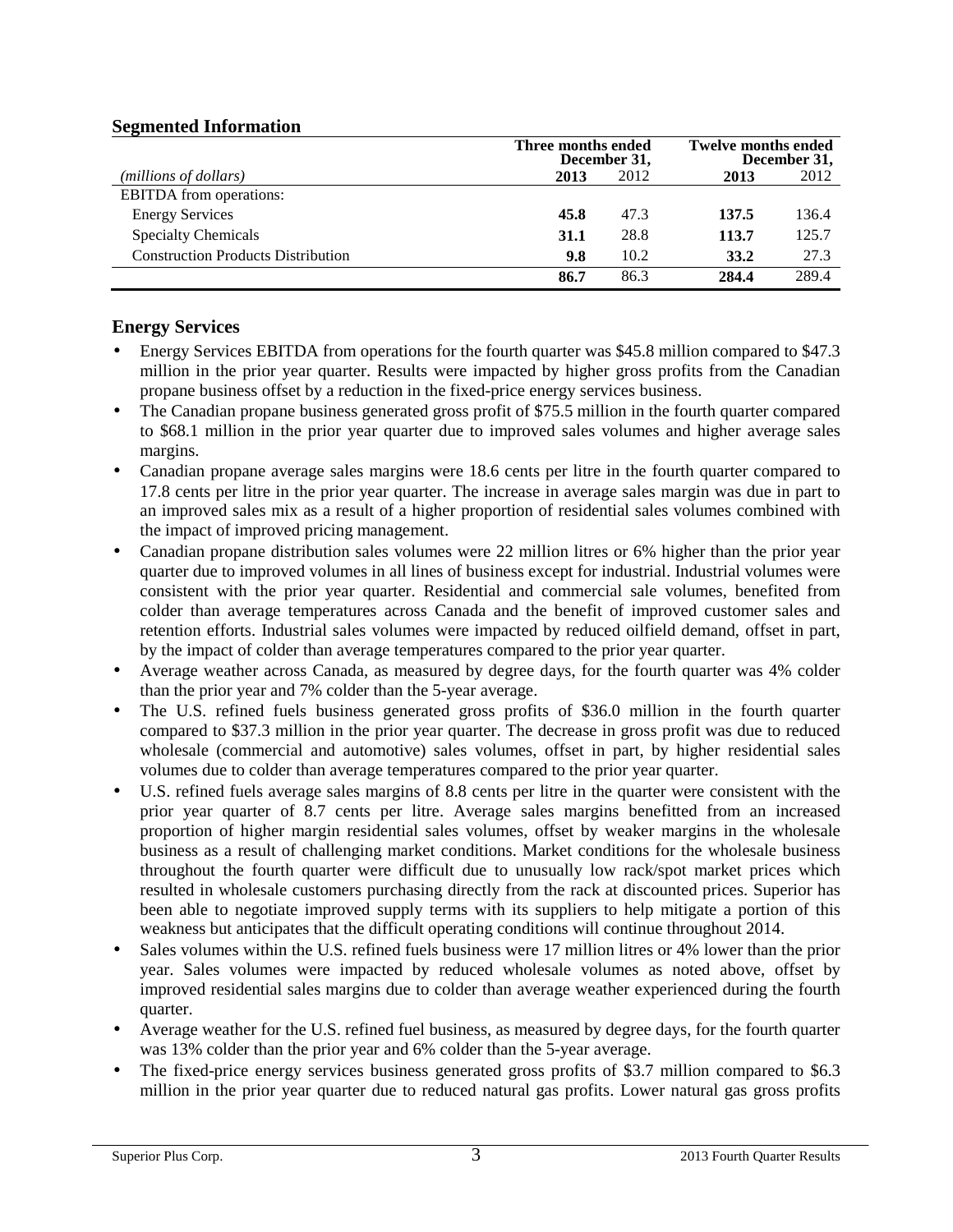were due to a reduction in sales volumes as a result of a reduced contribution from the residential segment which has been in decline due to a change in strategy in prior years to exit that market and focus on small commercial and industrial accounts. Gross profit related to the electricity segment was lower than the prior year as reduced contributions from the Ontario market more than offset improvements in the U.S. market.

- The supply portfolio management business generated gross profits of \$6.9 million in the fourth quarter which was consistent with the prior year quarter. Market conditions were favourable during the fourth quarter but the benefit was mitigated in part, by a difficult environment for transporting wholesale liquids. Limitations on the ability to efficiently transport wholesale liquids during the quarter were significantly constrained due to difficult weather conditions throughout much of Eastern Canada and the Northeast U.S. due to numerous winter storms which resulted in reduced availability of truck and rail. Due in part to Superior's supply portfolio management business, Superior's Canadian propane and U.S. refined fuels businesses were able to continue to supply their customers with product during this very challenging environment. The difficult conditions did result in higher transportation costs in December and into the beginning of the first quarter of 2014.
- Operating expenses were \$88.3 million in the fourth quarter compared to \$82.3 million in the prior year quarter. Operating expenses were impacted by higher sales volumes in the Canadian propane business combined with difficult operating conditions throughout the later portion of the current year quarter. Additionally, operating expenses were impacted by higher employee costs and professional costs associated with the implementation of the ADD IT system, offset in part, by cost reduction initiatives implemented throughout 2012.
- EBITDA from operations for 2014 is anticipated to be higher than in 2013 due to improved results at the Canadian propane and U.S. refined fuels businesses. Improvement in EBITDA is anticipated as a result of modestly higher sales volumes and improved average sales margins due to the ongoing implementation of business initiatives. EBITDA from the fixed-price energy services and wholesale supply business are anticipated to be consistent with 2013. Operating expenses are anticipated to be consistent with 2013 due to improvements in operational efficiencies from business initiatives offset by costs associated with higher volumes. Average weather, as measured by degree days, is anticipated to be consistent with the 5-year average period for 2014. Operating conditions for 2014 are anticipated to be similar to 2013. Superior anticipates that the difficult wholesale propane supply conditions experienced at the beginning of 2014 which were due in part to lower than average propane storage levels and colder than average temperatures which increased demand and caused difficulty in transporting product will moderate towards the end of the first quarter of 2014.

# **Specialty Chemicals**

- EBITDA from operations for the fourth quarter was \$31.1 million compared to \$28.8 million in the prior year quarter.
- Sodium chlorate gross profits were higher than the prior year quarter due to improved sales volumes. Gross margin was consistent with the prior year as modestly higher selling prices were fully offset by higher electricity costs.
- Sodium chlorate sales volumes were 17% higher than the prior year quarter due to sales volumes associated with the agreement with Tronox LLC (Tronox) that was announced on October 31, 2013, as part of Superior's 2013 third quarter earnings release. The agreement with Tronox, which was effective for November and December of 2013, provides that Superior can purchase and market up to 130,000 metric tonnes of sodium chlorate on an annual basis.
- Chloralkali gross profits were consistent with the prior year quarter as improved average selling prices for caustic soda and improved sales volumes of potassium caustic due to strong runway deicing demand, were offset by reduced sales volumes of chlorine. Sales volumes were lower than the prior year quarter due to modest production curtailments at the Port Edwards facility as a result of weak demand for chlorine.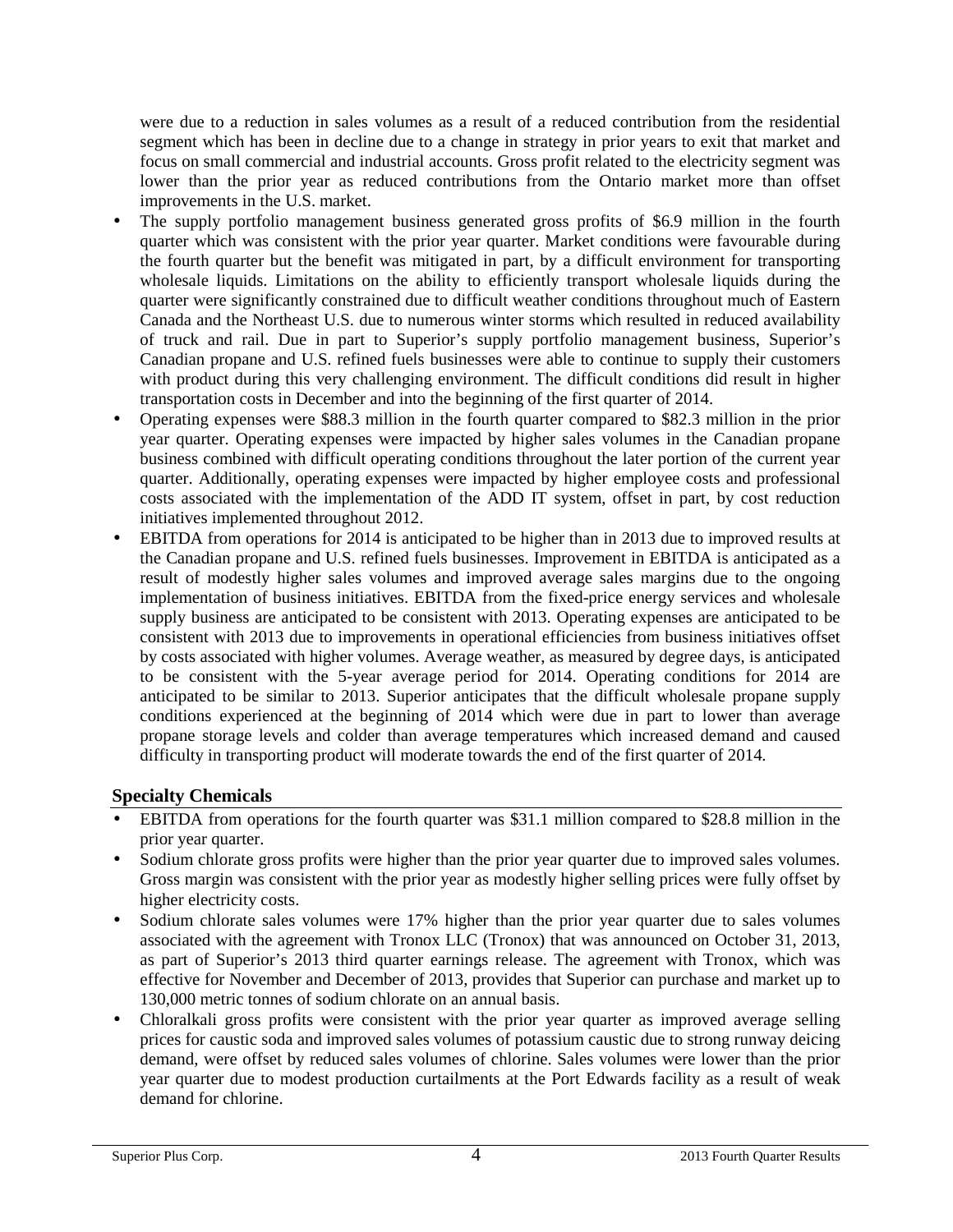- Operating expenses of \$37.1 million were \$2.9 million higher than the prior year due to higher maintenance costs, internal engineering costs associated with the hydrochloric acid expansions and general inflationary increases.
- As previously announced, Superior has approved an expansion of its hydrochloric acid production capacity at its Port Edwards, Wisconsin and Saskatoon, Saskatchewan facilities. Upon completion of both projects, Superior will have doubled its total hydrochloric acid production capacity to 360,000 wet metric tonnes. The expansion of the production capacity will allow Superior to optimize overall returns at both facilities by converting a larger portion of its chlorine into higher value hydrochloric acid, thus reducing Superior's exposure to chlorine. The Port Edwards project is anticipated to cost \$18 million with commercial production expected early in the fourth quarter of 2014. The Saskatoon project is anticipated to cost \$25 million with commercial production expected in the fourth quarter of 2014. To date, cumulative costs of \$19.0 million have been incurred with respect to both projects.
- Superior expects EBITDA from operations for 2014 to be lower than in 2013 due to a reduced contribution from sodium chlorate due to higher electricity prices and plant operating costs, offset in part, by the contribution from the supply agreement with Tronox. Contribution from the chloralkali segment is anticipated to be higher than 2013 due to the completion of the hydrochloric acid facility expansions during 2014. Selling prices and sales volumes of caustic, chlorine and hydrochloric acid are anticipated to be similar to 2013 as supply and demand fundamentals in the chloralkali markets in which Superior operates are anticipated to remain consistent with the prior year.

# **Construction Products Distribution**

- EBITDA from operations for the fourth quarter was \$9.8 million compared to \$10.2 million in the prior year quarter. Results in the current year quarter benefited from higher average selling prices and improved average sales margins, offset by higher operating costs.
- Gross profit was higher than the prior year quarter as improved average selling prices and modestly higher average sales margins more than offset modestly lower sales volumes. Gypsum sales volumes were modestly lower than the prior year quarter, as improved U.S. sales volumes due to ongoing improvements in residential construction activity, were more than offset by lower sales volumes in Canada due to the closing of a number of branch locations as part of 2012 restructuring activities combined with a slowdown in Canadian new housing starts and general construction related activity. Gypsum sales margins benefited from improved board pricing, the success of intelligent pricing initiatives, and the withdrawal from certain Canadian markets that were less profitable.
- Commercial and industrial insulation (C&I) sales volumes increased over the prior year quarter due to modest improvements in end-use markets, an increase in market share due to investments in sales and marketing and the opening of a new branch in Baton Rouge, Louisiana. C&I gross margins were modestly higher than the prior year due to marginally improved market conditions and the implementation of intelligent pricing initiatives.
- Operating expenses for the fourth quarter were \$41.2 million compared to \$37.4 million in the prior year quarter. Operating costs were impacted by costs associated with higher sales volumes in the U.S., the impact of foreign currency translation on U.S. denominated expenses, investments in sales and marketing in the C&I segment and general inflationary increases of wages and other system integration costs. Operating expenses as a percentage of sales were modestly higher than the prior year quarter due to lower Canadian revenues.
- Superior anticipates that EBITDA from operations in 2014 will be higher than in 2013 due to continued improvements in U.S. residential construction markets as well as benefits resulting from ongoing business initiatives. Superior anticipates that the U.S. commercial market will be modestly improved in 2014 compared to 2013 and that the Canadian residential market will continue to be challenging. In light of the ongoing improvements in the U.S. construction industry, Superior is currently assessing strategic alternatives for its Construction Products Distribution business.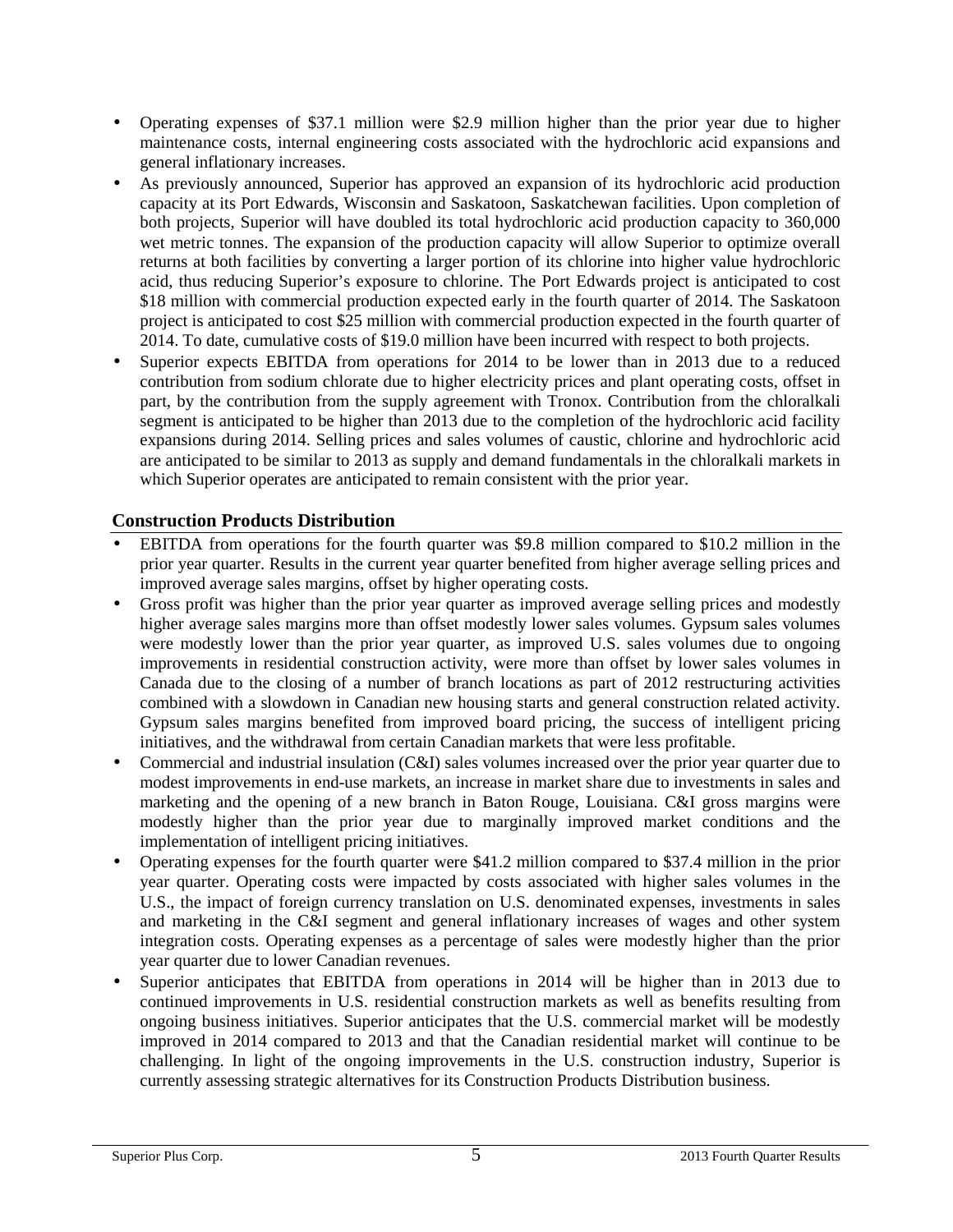# **Corporate Related**

- Interest expense for the fourth quarter was \$12.4 million compared to \$16.6 million in the prior year quarter. Interest expense was lower than the prior year quarter as a result of lower average effective interest rates and lower debt levels due to Superior's ongoing focus to reduce its total debt levels.
- Corporate costs were \$4.4 million in the fourth quarter which was \$0.9 million higher than the prior year quarter. The increase in corporate costs is due to higher long-term incentive plan costs due to the increase in Superior's share price during the fourth quarter.
- Superior's total debt (including convertible debentures) to Compliance EBITDA before restructuring costs was  $3.9X$  as at December  $31$ ,  $2013$  (4.1X after restructuring costs), compared to 4.3X as at December 31, 2012. See "Debt Management Update" for additional details.
- On December 11, 2013, Standard & Poor's (S&P) upgraded Superior's long-term corporate credit rating to BB from BB- and increased Superior Plus LP's senior secured note rating to BBB- from BB+. The outlook for the long-term corporate credit rating remains stable.
- On February 14, 2014, Superior closed a \$125 million term loan facility which matures on August 14, 2014. The term loan facility provides additional liquidity to ensure Superior has sufficient financial flexibility to manage short term fluctuations in working capital requirements. Throughout the fourth quarter of 2013 and the first quarter of 2014, Superior's working capital requirements have increased due to a rise in the wholesale cost of propane. Superior's anticipates that the wholesale cost of propane and the related working capital levels will normalize throughout the remainder of the 2014 heating season. Superior intends to repay the term loan facility prior to its maturity.

# **CRA Income Tax Update**

As previously disclosed, on April 2, 2013 Superior received from the CRA Notices of Reassessment for Superior's 2009 and 2010 taxation years reflecting the CRA's intent to challenge the tax consequences of Superior's corporate conversion transaction (Conversion) which occurred on December 31, 2008. The CRA's position is based on the acquisition of control rules, in addition to the general anti-avoidance rules in the Income Tax Act (Canada).

The table below summarizes Superior's estimated tax liabilities and payment requirements associated with the received and anticipated Notices of Reassessment. Upon receipt of the Notices of Reassessment, 50% of the taxes payable pursuant to such Notices of Reassessment, must be remitted to the CRA.

|                      |                       | 50% of the Taxes |                      |
|----------------------|-----------------------|------------------|----------------------|
| <b>Taxation Year</b> | Taxes Payable (1)(2)  | Payable $(1)(2)$ | <b>Payment Dates</b> |
| 2009/2010            | \$13.0                | \$6.5            | April 2013           |
| 2011                 | \$10.0 <sup>(3)</sup> | \$5.0            | 2015                 |
| 2012                 | \$10.0 <sup>(3)</sup> | \$5.0            | 2015                 |
| 2013                 | \$10.0 <sup>(3)</sup> | \$5.0            | 2015                 |
| 2014                 | \$20.0 <sup>(3)</sup> | \$10.0           | 2015                 |
| Total                | \$63.0                | \$31.5           |                      |

(1) In millions of dollars.

(2) Includes estimated interest and penalties.

(3) Estimated based on Superior's previously filed tax returns, actual 2013 financial results and the midpoint of Superior's 2014 financial outlook.

During 2013, Superior filed a Notice of Objection and a Notice of Appeal with respect to the Notice of Reassessments received on May 8, 2013. Superior anticipates that if the case proceeds in the Tax Court of Canada, the case could be heard in the first quarter of 2015, with a decision rendered by the end of fiscal 2015. If a decision of the Tax Court of Canada were to be appealed, the appeal process could reasonably be expected to take an additional 2 years. If Superior receives a positive decision then any taxes, interest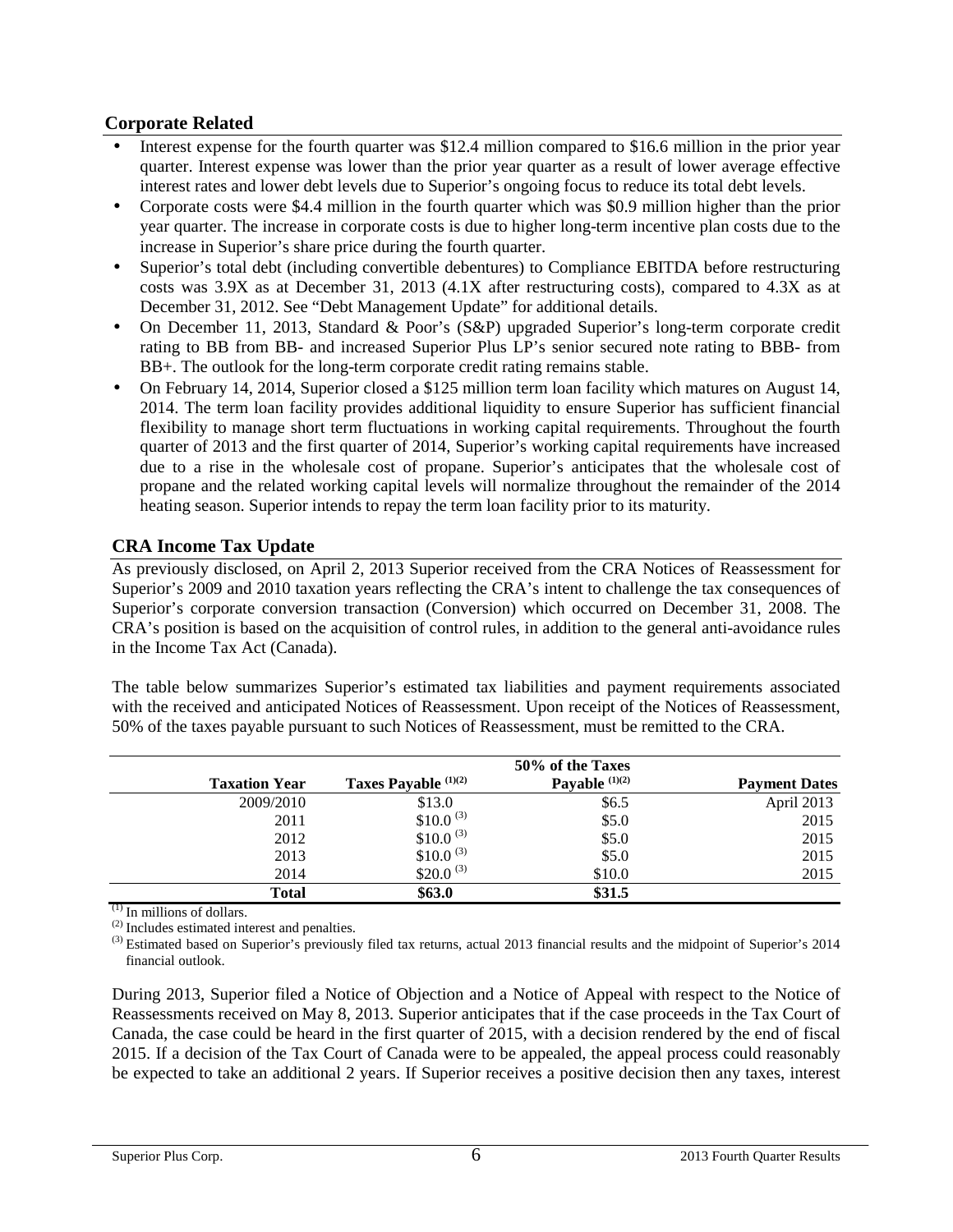and penalties paid to the CRA will be refunded plus interest and if Superior is unsuccessful then any remaining taxes payable plus interest and penalties will have to be remitted.

Superior remains confident in the appropriateness of its tax filing position and the expected tax consequences of the Conversion and intends to vigorously defend such position and intends to file its future tax returns on a basis consistent with its view of the outcome of the Conversion.

Interim tax payments made by Superior will be recorded to the balance sheet and will not materially impact either adjusted operating cash flow or net earnings.

Based on the midpoint of Superior's current 2014 financial outlook of AOCF per share of \$1.80, if the tax pools from the Conversion were not available to Superior, the impact would be an increase to cash income taxes of approximately \$0.15 per share for 2014. As previously stated, Superior intends to file its future income tax returns on a basis consistent with its view of the outcome of the Conversion.

### **2014 Financial Outlook**

Superior expects 2014 AOCF per share of \$1.65 to \$1.95, consistent with the financial outlook provided at the end of the third quarter of 2013. Superior's 2014 financial outlook is stated before the impact of one-time restructuring costs anticipated to be incurred in 2014.

For additional details on the assumptions underlying the 2014 financial outlook, see Superior's 2014 Fourth Quarter Financial Discussion and Analysis.

### **Restructuring Cost Summary**

|                                      | Three months ended<br>December 31, | <b>Twelve months ended</b><br>December 31, |      |      |
|--------------------------------------|------------------------------------|--------------------------------------------|------|------|
| ( <i>millions of dollars</i> )       | 2013                               | 2012                                       | 2013 | 2012 |
| Severance                            | 5.1                                | 0.3                                        | 5.7  | 4.3  |
| Branch closure and lease termination | 4.2                                | 3.7                                        | 4.7  | 5.7  |
| Consulting                           | 1.3                                |                                            | 1.3  |      |
| Inventory write-down                 | 3.6                                |                                            | 3.6  |      |
|                                      | 14.2                               | 4.0                                        | 15.3 | 10.0 |

As previously disclosed in Superior's 2013 third quarter Management's Discussion and Analysis, Superior is undertaking restructuring activities in its Energy Services and Construction Products Distribution businesses to accelerate ongoing operational improvements. As a result of these activities, Superior incurred \$14.2 million in costs in the fourth quarter of 2013. Superior anticipates that an additional \$7 to \$10 million in restructuring costs will be expensed during the first and second quarter of 2014. Superior's forecasted total restructuring costs will be in the range of \$22 to \$25 million which is higher than the previously provided range of \$15 to \$20 million that was provided in the third quarter of 2013. The increase in restructuring costs is due to the inclusion of inventory write-downs associated with exiting portions of Superior's service business within the Energy Services business in addition to higher costs associated with the termination of leases.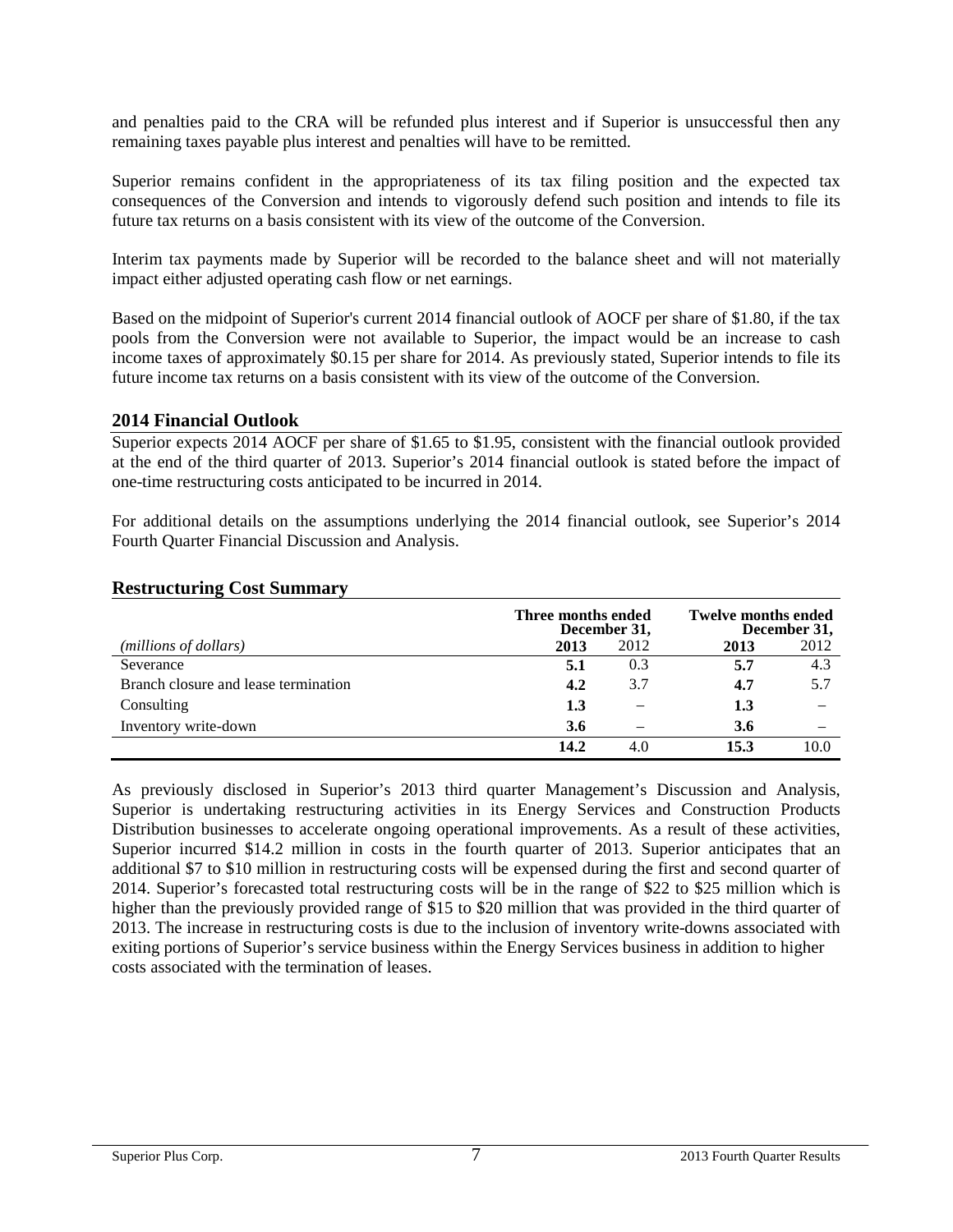# **Debt Management Update**

Superior's anticipated debt repayment for 2014 and total debt to EBITDA leverage ratio as at December 31, 2014, based on Superior's 2014 financial outlook is detailed in the chart below. Superior's December 31, 2014 forecasted total debt to EBITDA leverage ratio is stated before restructuring costs.

|                                                                            | Dollar Per    | Millions of   |
|----------------------------------------------------------------------------|---------------|---------------|
|                                                                            | <b>Share</b>  | Dollars       |
| 2014 financial outlook AOCF per share – mid-point $(1)$                    | 1.80          | 227.1         |
| Maintenance capital expenditures, net                                      | (0.26)        | (33.0)        |
| Capital lease obligation repayments                                        | (0.19)        | (24.5)        |
| Restructuring costs                                                        | (0.16)        | (20.0)        |
| Cash flow available for dividends and debt repayment before growth capital | 1.19          | 149.6         |
| Expansion of Port Edward's and Saskatoon facilities                        | (0.19)        | (23.5)        |
| Other growth capital expenditures                                          | (0.12)        | (15.5)        |
| Estimated 2014 free cash flow available for dividend and debt repayment    | 0.88          | 110.6         |
| Dividends                                                                  | (0.60)        | (75.7)        |
| Total estimated debt repayment                                             | 0.28          | 34.9          |
| Estimated total debt to EBTIDA as at December 31, 2014                     | $3.6X - 4.0X$ | $3.6X - 4.0X$ |
| Dividends                                                                  | 0.60          | 75.7          |
| Calculated payout ratio after all capital and payment to CRA               | 69%           | 69%           |

(1) See "Financial Outlook" in Superior's 2014 Fourth Quarter Financial Discussion and Analysis for additional details including assumptions, definitions and risk factors.

Superior's total debt (including convertible debentures) to Compliance EBITDA before restructuring costs was 3.9X as at December 31, 2013 (4.1X after restructuring costs), compared to 4.3X as at December 31, 2012. The reduction in total leverage compared to December 31, 2012 is due primarily to reduced debt levels as a result of the \$137.8 million in net proceeds from the common share equity issue in the first quarter of 2013, cash flow from operations in excess of dividends and capital expenditures. Superior continues to focus on reducing its total leverage through ongoing debt reduction, including reducing working capital requirements and improving business operations.

As provided above, Superior's total debt to EBITDA ratio as at December 31, 2013 was 3.9X, which was higher than the estimated range provided in the third quarter of 2013 of 3.3X to 3.7X. Superior's total debt to EBITDA ratio was higher than the previously provided estimate due to higher than anticipated working capital levels in the Energy Services business as a result of a significant increase in the wholesale cost of propane and heating oil due to tight supply conditions experienced through the fourth quarter of 2013. The tight supply conditions were as a result of colder than average weather and numerous winter storms throughout Canada and the U.S. which created significant constraints on supply. In addition, total debt was negatively impacted by a weaker Canadian dollar relative to the U.S. dollar as it relates to Superior's U.S. denominated debt.

Superior remains focused on managing both its total debt and its total debt to EBITDA. Superior's forecasted total debt to EBITDA at December 31, 2014 is 3.6X to 4.0X, compared to the previously provided forecast of 3.3X to 3.7X. The increase in the forecasted total debt to EBITDA ratio is due to higher than expected actual debt levels at December 31, 2013, higher than previously forecasted working capital levels and the impact of a stronger U.S. dollar on U.S. denominated debt. Superior will continue to pursue all opportunities to reduce its debt by focusing on reducing its working capital requirements.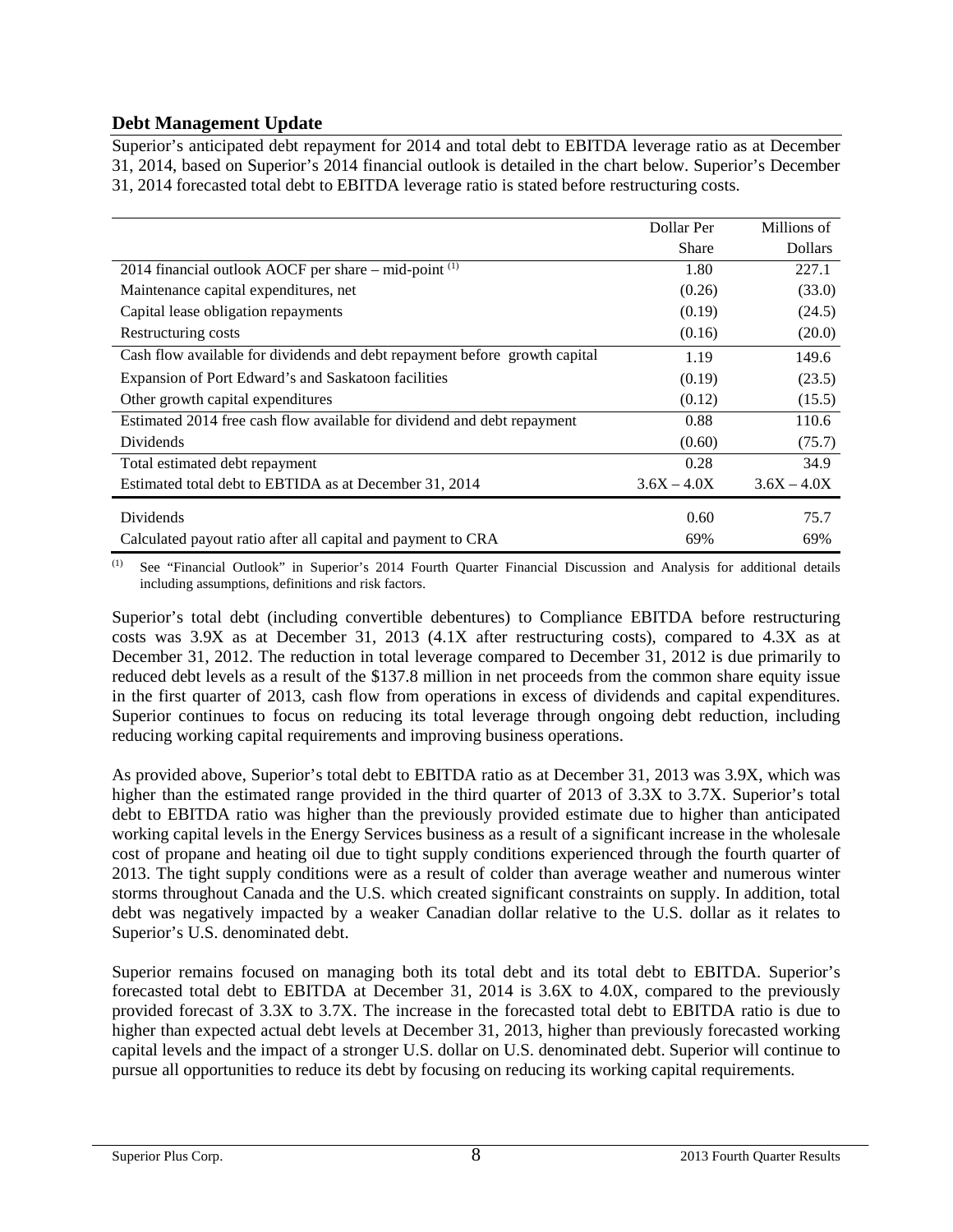# **2013 Detailed Fourth Quarter Results**

Superior's 2013 Fourth Quarter Financial Discussion and Analysis is attached and is also available on Superior's website at www.superiorplus.com under the Investor Relations section.

# **2013 Fourth Quarter and Annual Results Conference Call**

Superior will be conducting a conference call and webcast for investors, analysts, brokers and media representatives to discuss the 2013 Fourth Quarter Results at 8:30 a.m. MST on Thursday, February 20, 2014. To participate in the call, dial:1-800-769-8320. An archived recording of the call will be available for replay until midnight, Sunday, April 20, 2014. To access the recording, dial: 1-800-408-3053 and enter pass code 8012593 followed by the # key. Internet users can listen to the call live, or as an archived call, on Superior's website at www.superiorplus.com.

# **Supplemental Financial Information**

## *Adoption of IAS 19*

The impact to EBITDA from operations was a decrease to Energy Services of \$0.4 million and \$1.3 million for the three and twelve months ended period December 31, 2012, and a decrease to Specialty Chemicals of \$0.3 million and \$1.8 million for the three and twelve months ended December 31, 2012. See Superior's 2013 Fourth Quarter FD&A for additional details.

## *Diluted AOCF Per Share*

For the three months ended December 31, 2013, the dilutive impact of the 7.50%, October 31, 2016 convertible debentures was 6.6 million shares (132.8 million total shares on a dilutive basis) with a resulting impact on AOCF before restructuring costs of \$5.6 million (\$75.7 million total on a dilutive basis) and on AOCF of \$5.6 million (\$61.5 million total on a dilutive basis). For the three months ended December 31, 2012, the dilutive impact of the 7.50%, October 31, 2016 convertible debentures was 6.6 million shares (119.2 million total shares on a dilutive basis) with a resulting impact on AOCF of \$5.6 million (\$71.5 million total on a dilutive basis) and on AOCF of \$5.6 million (\$67.5 million total on a dilutive basis). For the year ended December 31, 2013, the dilutive impact of the 7.50%, October 31, 2016 convertible debentures was 6.6 million shares (129.7 million total shares on a dilutive basis) with a resulting impact on AOCF before restructuring costs of \$5.6 million (\$213.2 million total on a dilutive basis) and on AOCF of \$5.6 million (\$197.9 million total on a dilutive basis). For the year ended December 31, 2012, the dilutive impact of the 7.50%, October 31, 2016 convertible debentures was 6.6 million shares (118.5 million total shares on a dilutive basis) with a resulting impact on AOCF before restructuring costs of \$5.6 million (\$206.0 million total on a dilutive basis) and on AOCF of \$5.6 million (196.0 million total on a dilutive basis).

# **Forward Looking Information**

Certain information included herein is forward-looking information within the meaning of applicable Canadian securities laws. Forward-looking information may include statements regarding the objectives, business strategies to achieve those objectives, expected financial results (including those in the area of risk management), economic or market conditions, and the outlook of or involving Superior, Superior LP and its businesses. Such information is typically identified by words such as "anticipate", "believe", "continue", "could", "estimate", "expect", "plan", "intend", "forecast", "future", "guidance", "may", "predict", "project", "should", "strategy", "target", "will" or similar expressions suggesting future outcomes.

Forward-looking information in this document includes: future financial position, consolidated and business segment outlooks, expected EBITDA from operations, expected adjusted operating cash flow (AOCF) and adjusted operating cash flow per share, expected leverage ratios and debt repayment, debt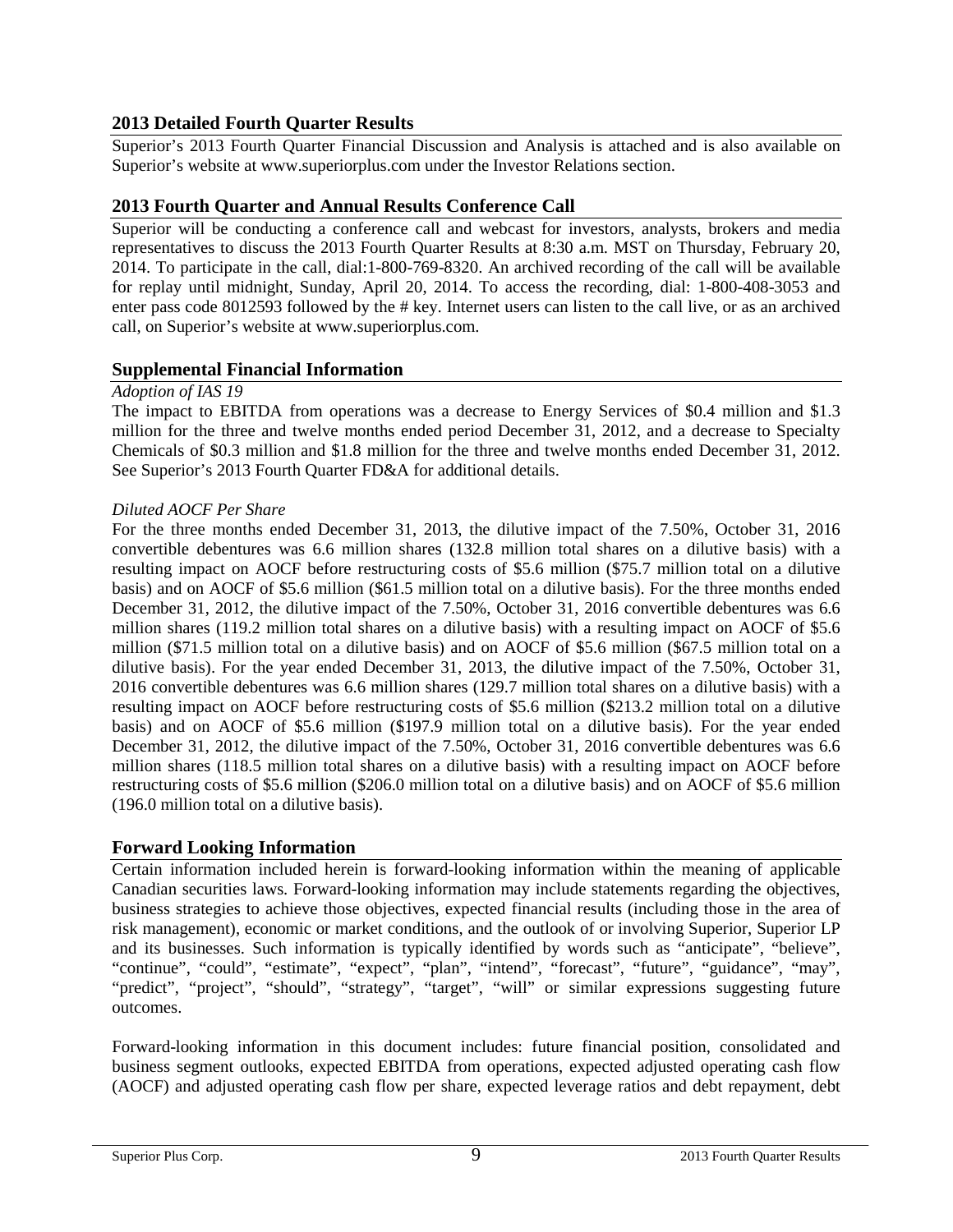management summary, expectations in terms of the cost of operations, capital spend and maintenance and the variability of these costs, timing, costs and benefits of restructuring activities, business strategy and objectives, development plans and programs, business expansion and improvement projects, expected timing of commercial production and the costs and benefits associated therewith, market conditions in Canada and the U.S., expected tax consequences of the Conversion, the expected challenge by the CRA of the tax consequences of the Conversion (and the expected timing and impact of such process including any payment of taxes and the quantum of such payments), future income taxes, the impact of proposed changes to Canadian tax legislation or U.S. tax legislation, future economic conditions, future exchange rates and exposure to such rates, dividend strategy, payout ratio, expected weather, expectations in respect to the global economic environment, our trading strategy and the risk involved in these strategies, the impact of certain hedges on future reported earnings and cash flows, commodity prices and costs, the impact of contracts for commodities, demand for propane, heating oil and similar products, demand for chemicals including sodium chlorate and chloralkali, effect of operational and technological improvements, anticipated costs and benefits of restructuring activities, business enterprise system upgrade plans, future working capital levels, expected governmental regulatory regimes and legislation and their expected impact on regulatory and legislative compliance costs, expectations for the outcome of existing or potential legal and contractual claims, our ability to obtain financing on acceptable terms, expected life of facilities and statements regarding net working capital and capital expenditure requirements of Superior or Superior Plus LP.

Forward-looking information is provided for the purpose of providing information about management's expectations and plans about the future and may not be appropriate for other purposes. Forward-looking information herein is based on various assumptions and expectations that Superior believes are reasonable in the circumstances. No assurance can be given that these assumptions and expectations will prove to be correct. Those assumptions and expectations are based on information currently available to Superior, including information obtained from third party industry analysts and other third party sources, and the historic performance of Superior's businesses. Such assumptions include anticipated financial performance, current business and economic trends, the amount of future dividends paid by Superior, business prospects, availability and utilization of tax basis, regulatory developments, currency, exchange and interest rates, trading data, cost estimates, our ability to obtain financing on acceptable terms, the assumptions set forth under the "Financial Outlook" sections of our fourth quarter financial discussion and analysis ("FD&A") and are subject to the risks and uncertainties set forth below.

By its very nature, forward-looking information involves numerous assumptions, risks and uncertainties, both general and specific. Should one or more of these risks and uncertainties materialize or should underlying assumptions prove incorrect, as many important factors are beyond our control, Superior's or Superior LP's actual performance and financial results may vary materially from those estimates and intentions contemplated, expressed or implied in the forward-looking information. These risks and uncertainties include incorrect assessments of value when making acquisitions, increases in debt service charges, the loss of key personnel, fluctuations in foreign currency and exchange rates, inadequate insurance coverage, liability for cash taxes, counterparty risk, compliance with environmental laws and regulations, operational risks involving our facilities, force majeure, labour relations matters, our ability to access external sources of debt and equity capital, and the risks identified in (i) our FD&A under the heading "Risk Factors" and (ii) Superior's most recent Annual Information Form. The preceding list of assumptions, risks and uncertainties is not exhaustive.

When relying on our forward-looking information to make decisions with respect to Superior, investors and others should carefully consider the preceding factors, other uncertainties and potential events. Any forward-looking information is provided as of the date of this document and, except as required by law, neither Superior nor Superior LP undertakes to update or revise such information to reflect new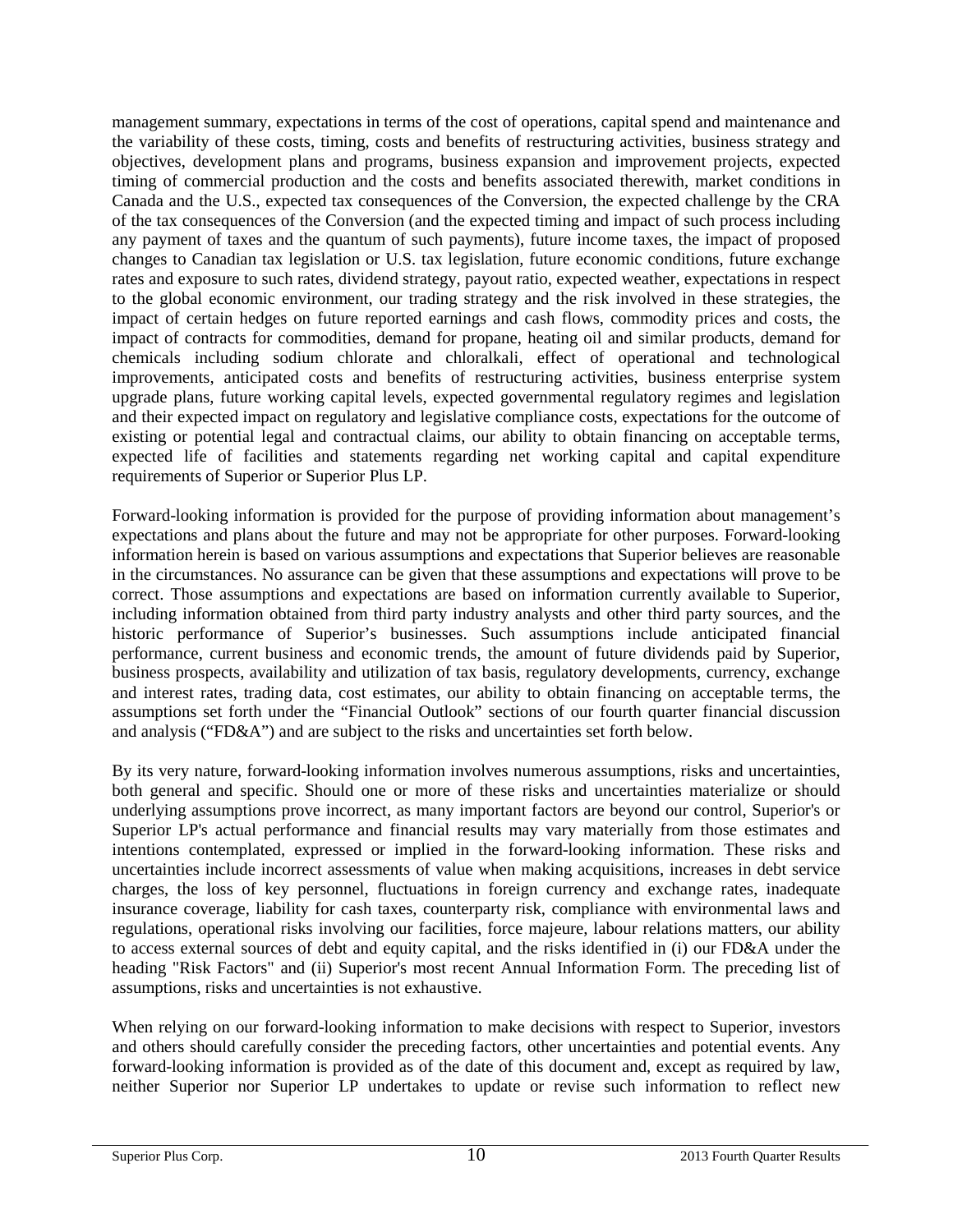information, subsequent or otherwise. For the reasons set forth above, investors should not place undue reliance on forward-looking information.

For more information about Superior, visit our website at www.superiorplus.com or contact:

| <b>Wayne Bingham</b> | <b>Executive Vice-President and Chief Financial Officer</b>                                                                                                              |
|----------------------|--------------------------------------------------------------------------------------------------------------------------------------------------------------------------|
|                      | E-mail: wbingham@superiorplus.com                                                                                                                                        |
|                      | Phone: (403) 218-2951 / Fax: (403) 218-2973                                                                                                                              |
| <b>Jay Bachman</b>   | Vice-President, Investor Relations and Treasurer<br>E-mail: jbachman@superiorplus.com<br>Phone: (403) 218-2957 / Fax: (403) 218-2973<br>Toll Free: 1-866-490-PLUS (7587) |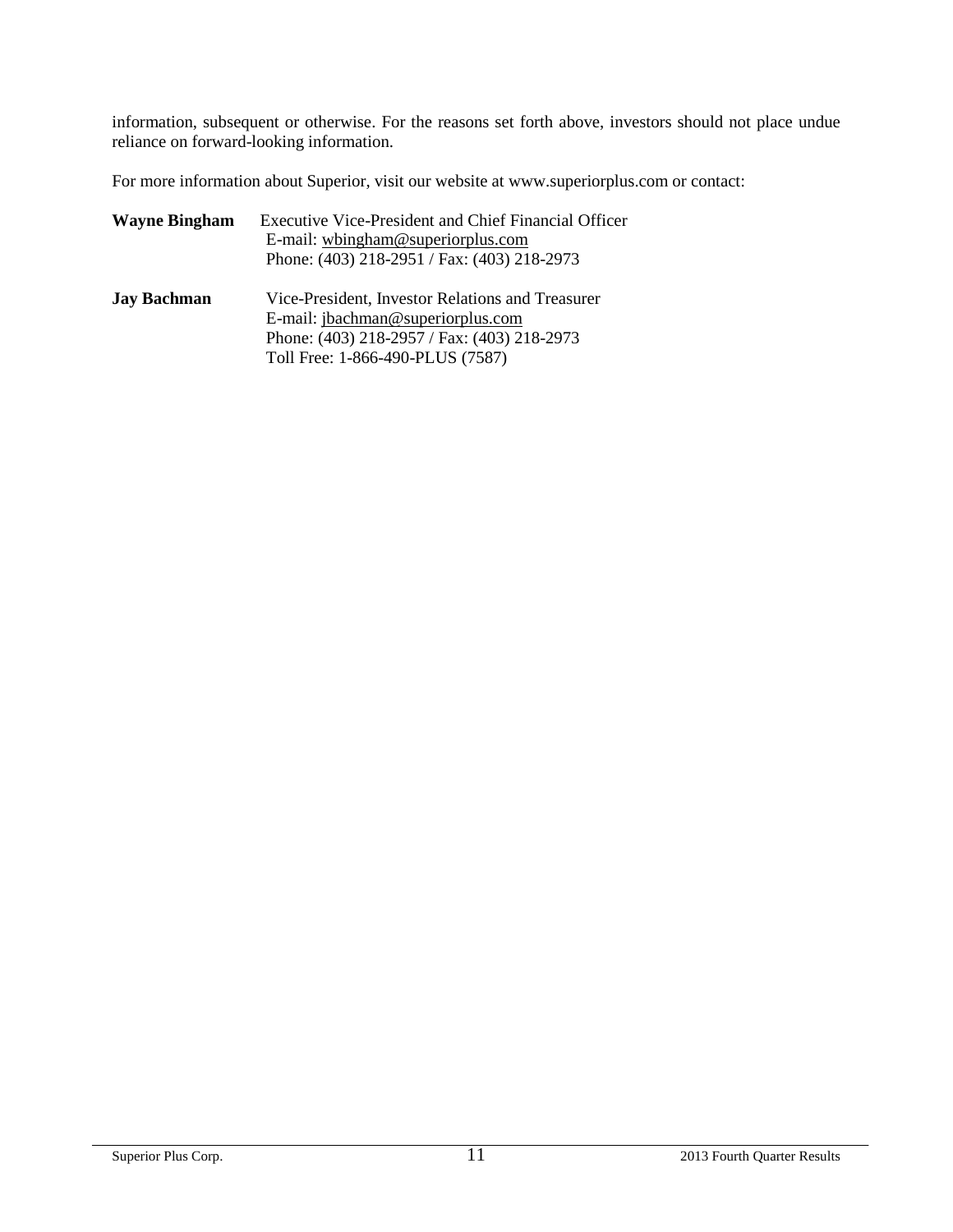# **Financial Discussion of 2013 Fourth Quarter and 2013 Year End Results February 19, 2014**

The following Financial Discussion is a review of the financial performance and position of Superior Plus Corp. (Superior) as at December 31, 2013 and for the three and twelve months ended December 31, 2013 and 2012. The information in this Financial Discussion is current to February 19, 2014. This Financial Discussion should be read in conjunction with Superior's audited consolidated financial statements and notes thereto as at and for the twelve months ended December 31, 2013 and its unaudited condensed consolidated financial statements as at and for the three and twelve months ended December 31, 2013 and 2012.

The accompanying unaudited condensed consolidated financial statements of Superior were prepared by and are the responsibility of Superior's management. Superior's unaudited condensed consolidated financial statements were prepared in accordance with *International Accounting Standard 34 Interim Financial Reporting* as issued by the International Accounting Standards Board (IASB). Dollar amounts in this Financial Discussion are expressed in Canadian dollars and millions except where otherwise noted.

### **Overview of Superior**

Superior is a diversified business corporation. Superior holds 99.9% of Superior Plus LP (Superior LP), a limited partnership formed between Superior General Partner Inc. (Superior GP) as general partner and Superior as limited partner. Superior owns 100% of the shares of Superior GP and Superior GP holds 0.1% of Superior LP. The cash flow of Superior is solely dependent on the results of Superior LP and is derived from the allocation of Superior LP's income to Superior by means of partnership allocations. Superior, through its ownership of Superior LP and Superior GP, has three operating segments: the Energy Services segment, which includes a Canadian propane distribution business, a U.S. refined fuels distribution business, a fixed-price energy services business and a supply portfolio management business; the Specialty Chemicals segment; and the Construction Products Distribution segment.

|                                                          | Three months ended | December 31,    | <b>Twelve months ended</b><br>December 31, |                 |  |
|----------------------------------------------------------|--------------------|-----------------|--------------------------------------------|-----------------|--|
| (millions of dollars except per share amounts)           | $2013^{(5)}$       | $2012^{(4)(5)}$ | $2013^{(5)}$                               | $2012^{(4)(5)}$ |  |
| EBITDA from operations: $(1)$                            |                    |                 |                                            |                 |  |
| <b>Energy Services</b>                                   | 45.8               | 47.3            | 137.5                                      | 136.4           |  |
| <b>Specialty Chemicals</b>                               | 31.1               | 28.8            | 113.7                                      | 125.7           |  |
| <b>Construction Products Distribution</b>                | 9.8                | 10.2            | 33.2                                       | 27.3            |  |
|                                                          | 86.7               | 86.3            | 284.4                                      | 289.4           |  |
| Interest expense                                         | (12.4)             | (16.6)          | (58.7)                                     | (71.7)          |  |
| Cash income tax recovery (expense)                       | 0.2                | (0.3)           | (0.2)                                      | (1.1)           |  |
| Corporate costs                                          | (4.4)              | (3.5)           | (17.9)                                     | (16.2)          |  |
| Adjusted operating cash flow before restructuring costs  | 70.1               | 65.9            | 207.6                                      | 200.4           |  |
| Restructuring costs                                      | (14.2)             | (4.0)           | (15.3)                                     | (10.0)          |  |
| Adjusted operating cash flow $^{(1)}$                    | 55.9               | 61.9            | 192.3                                      | 190.4           |  |
| Adjusted operating cash flow per share before            |                    |                 |                                            |                 |  |
| restructuring costs, basic <sup>(2)</sup>                | \$0.56             | \$0.59          | \$1.69                                     | \$1.79          |  |
| Adjusted operating cash flow per share before            |                    |                 |                                            |                 |  |
| restructuring costs, diluted $(3)$                       | \$0.54             | \$0.57          | \$1.64                                     | \$1.74          |  |
| Adjusted operating cash flow per share, basic $^{(2)}$   | \$0.44             | \$0.55          | \$1.56                                     | \$1.70          |  |
| Adjusted operating cash flow per share, diluted $^{(3)}$ | \$0.43             | \$0.53          | \$1.53                                     | \$1.66          |  |

### **Fourth Quarter Results Summary of Adjusted Operating Cash Flow**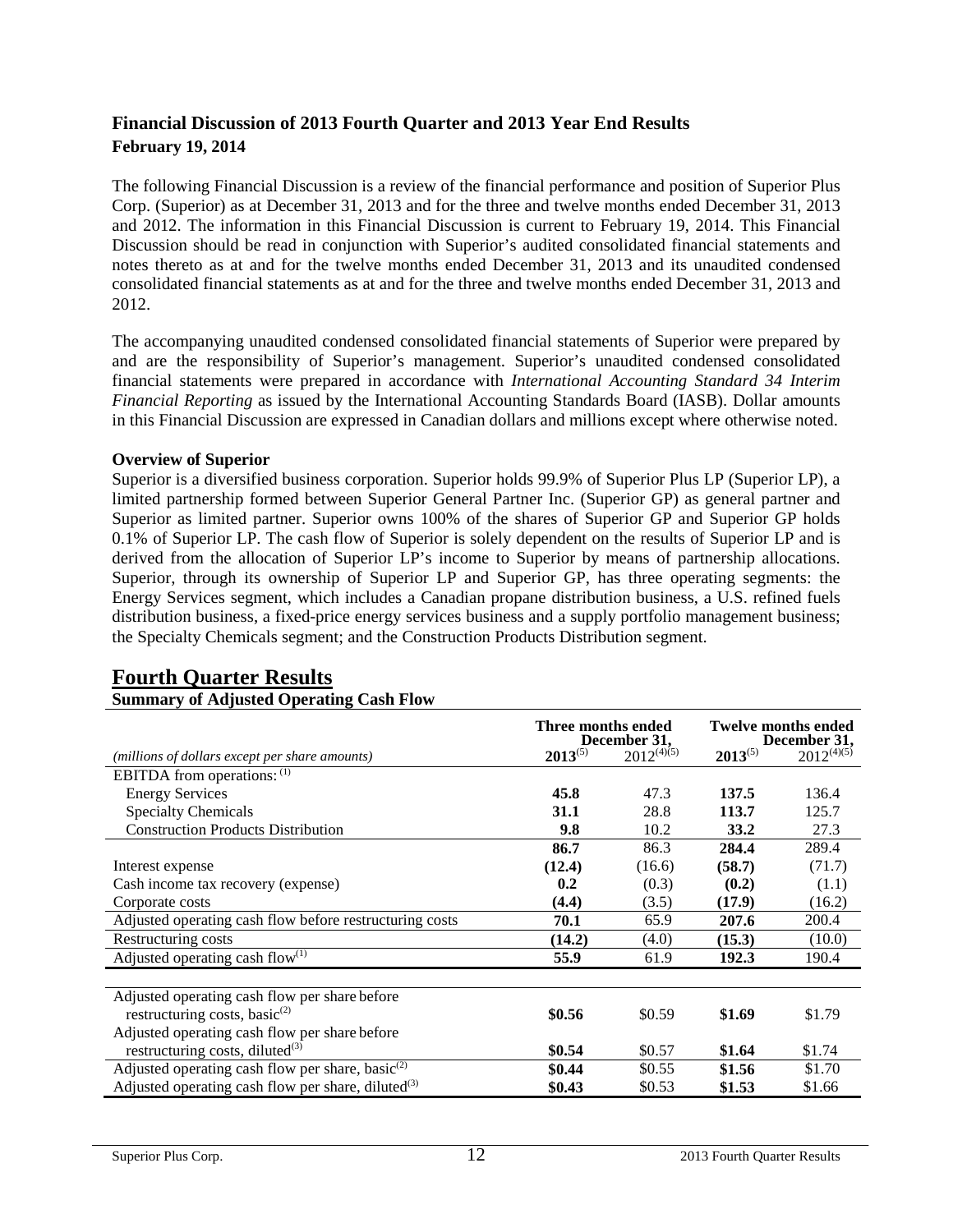- (1) Earnings before interest, taxes, depreciation and amortization (EBITDA) and adjusted operating cash flow are not IFRS measures. See "Non-IFRS Financial Measures".
- (2) The weighted average number of shares outstanding for the three months ended December 31, 2013, is 126.2 million (December 31, 2012 – 112.6 million) and for the twelve months ended December 31, 2013, is 123.1 million (December 31, 2012 – 111.9 million).
- (3) For the three months ended December 31, 2013, the dilutive impact of the 7.50%, October 31, 2016 convertible debentures was 6.6 million shares (132.8 million total shares on a dilutive basis) with a resulting impact on AOCF before restructuring costs of \$5.6 million (\$75.7 million total on a dilutive basis) and on AOCF of \$5.6 million (\$61.5 million total on a dilutive basis). For the three months ended December 31, 2012, the dilutive impact of the 7.50%, October 31, 2016 convertible debentures was 6.6 million shares (119.2 million total shares on a dilutive basis) with a resulting impact on AOCF of \$5.6 million (\$71.5 million total on a dilutive basis) and on AOCF of \$5.6 million (\$67.5 million total on a dilutive basis). For the year ended December 31, 2013, the dilutive impact of the 7.50%, October 31, 2016 convertible debentures was 6.6 million shares (129.7 million total shares on a dilutive basis) with a resulting impact on AOCF before restructuring costs of \$5.6 million (\$213.2 million total on a dilutive basis) and on AOCF of \$5.6 million (\$197.9 million total on a dilutive basis). For the year ended December 31, 2012, the dilutive impact of the 7.50%, October 31, 2016 convertible debentures was 6.6 million shares (118.5 million total shares on a dilutive basis) with a resulting impact on AOCF before restructuring costs of \$5.6 million (\$206.0 million total on a dilutive basis) and on AOCF of \$5.6 million (196.0 million total on a dilutive basis).
- (4) The prior year and quarter has been restated for the impact of adopting International Accounting Standard (*IAS) 19 Employee Benefits* effective January 1, 2013. The impact to EBITDA from operations was a decrease to Energy Services of \$0.4 million and \$1.3 million for the three and twelve months ended December 31, 2012 and a decrease to Specialty Chemicals of \$0.3 million and \$1.8 million for the three and twelve months ended December 31 2012, see IAS 19 *– Employee Benefits, amendments* for further details.
- <sup>(5)</sup> Superior has restated its 2012 financial results and presented its 2013 financial results on a before and after restructuring cost basis due to the one-time nature of these items. See Restructuring Costs for further details.

|                                                       |        | Three months ended<br>December 31, | <b>Twelve months ended</b><br>December 31, |        |
|-------------------------------------------------------|--------|------------------------------------|--------------------------------------------|--------|
| (millions of dollars)                                 | 2013   | 2012                               | 2013                                       | 2012   |
| Net (used in) cash flow from operating activities     | (5.1)  | 21.6                               | 250.3                                      | 347.9  |
| Add: Non cash interest expense                        | 2.9    | 1.6                                | 8.8                                        | 6.7    |
| Less: Increase (decrease) in non-cash working capital | 72.0   | 57.2                               | (0.3)                                      | (84.7) |
| Income tax recovery (expense)                         | 0.2    | (0.3)                              | (0.2)                                      | (1.1)  |
| Finance expense recognized in net earnings            | (20.3) | (18.2)                             | (71.8)                                     | (77.6) |
| Loss (gain) on debenture redemptions                  | 6.2    |                                    | 5.5                                        | (0.8)  |
| <b>Adjusted operating cash flow</b>                   | 55.9   | 61.9                               | 192.3                                      | 190.4  |

### **Adjusted Operating Cash Flow Reconciled to Net Cash Flow from Operating Activities** (1)

<sup>(1)</sup> See the unaudited condensed consolidated financial statements for net cash flow from operating activities and changes in noncash working capital.

Fourth quarter adjusted operating cash flow (before restructuring costs of \$14.2 million) was \$70.1 million, an increase of \$4.2 million or 6% from the prior year quarter. The increase in adjusted operating cash flow was primarily due to higher operating results at Specialty Chemicals and lower interest costs. Adjusted operating cash flow (before restructuring costs) of \$0.56 per share, decreased by \$0.03 per share from the prior year quarter due to a 12% increase in the weighted average number of shares outstanding offset in part by the increase in adjusted operating cash flow as noted above. The average number of shares outstanding increased in 2013 as a result of shares issued from Superior's Dividend Reinvestment Program and Optional Share Purchase Plan (DRIP) and the completion of an equity offering on March 27, 2013 for gross proceeds of \$137.6 million and 13.0 million shares.

Adjusted operating cash flow for the year ended December 31, 2013 (before restructuring costs of \$15.3 million) was \$207.6 million (\$192.3 million after restructuring costs), an increase of \$7.2 million or 4% from the prior year before restructuring costs. The increase in adjusted operating cash flow was due to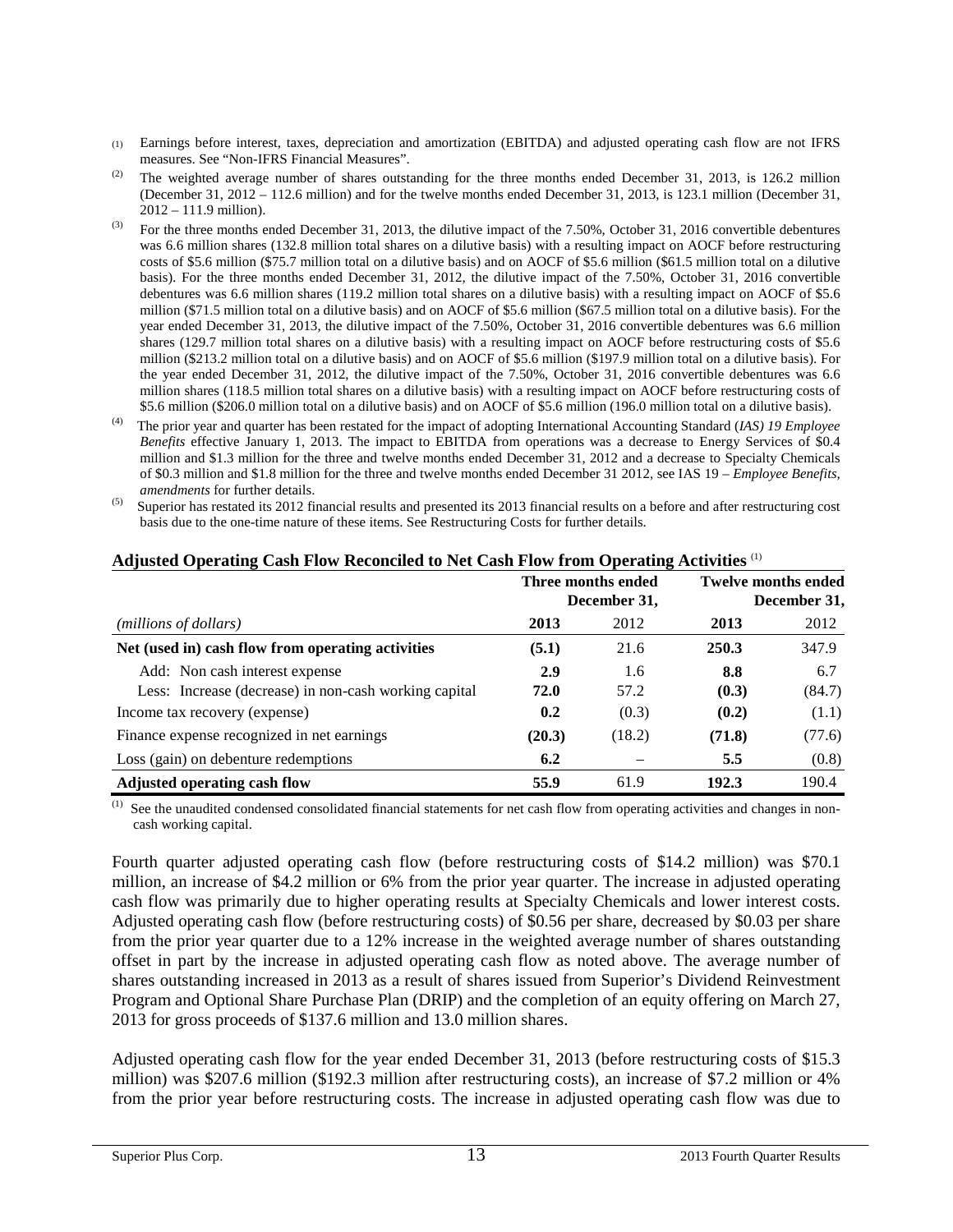increased EBITDA from operations of Construction Products Distribution and lower interest costs offset in part by higher corporate costs and a lower Specialty Chemicals contribution due to the one-time TransCanada Energy Ltd. settlement included in the prior year. Adjusted operating cash flow per share (before restructuring costs) was \$1.69 per share (\$1.56 per share after restructuring costs) for the year ended December 31, 2013, a decrease of \$0.10 per share or 6% before restructuring costs and a decrease of \$0.14 per share or 8% after restructuring costs from the prior year. The increase in adjusted operating cash flow as noted above was more than offset by a 10% increase in the weighted average number of shares outstanding. The number increased in 2013 as a result of shares issued from Superior's DRIP and the completion of an equity offering of 13.0 million shares on March 27, 2013 for gross proceeds of \$137.6 million.

The net loss for the fourth quarter was \$10.9 million, compared to net earnings of \$13.5 million in the prior year quarter. Net earnings were reduced mainly by higher restructuring costs and impairments offset in part by a lower unrealized derivative financial instrument losses and a higher income tax recovery. The decrease in unrealized losses on derivative financial instruments was principally due to lower losses in the fourth quarter on Superior's foreign currency financial derivatives compared to the prior year quarter as a result of fluctuations in the spot and forward price for U.S. dollars. An intangible asset and goodwill impairment charge of \$15.5 million was recognized during 2013 within the U.S. refined fuels business due to reductions in the short term forecast for the business and challenging wholesale market conditions. Revenue of \$1,034.7 million was \$100.7 million higher than in the prior year's quarter due to increased Energy Services revenue as a result of higher propane prices and sales volumes and increased Specialty Chemicals revenue due to higher sales volumes and pricing. Gross profit of \$240.8 million was \$12.6 million higher than in the prior year quarter primarily due to increased Energy Services gross profits due in turn to higher sales volumes and gross margins and higher Construction Products Distribution gross profits due to higher gross margins. Operating expenses of \$200.9 million in the fourth quarter were \$22.3 million higher than in the prior year quarter due to increased operating expenses associated with higher sales volumes and restructuring costs incurred at Construction Products Distribution and Energy Services. Total income tax recovery for the fourth quarter was \$7.2 million compared to income tax recovery of \$0.9 million in the prior year quarter. The increase in income tax recovery was due to lower net earnings in the fourth quarter of 2013 and decreased impact from permanent tax items.

Superior had net earnings of \$52.7 million for 2013, compared to net earnings of \$90.0 million for 2012. The decrease was primarily due to unrealized losses on financial instruments in 2013 as compared to gains in the prior year due to the appreciation of the U.S. dollar offset in part by higher gross profits and lower interest costs. Consolidated revenues of \$3,752.8 million in 2013 were \$128.5 million higher than in the prior year. This was due primarily to higher Energy Services revenue as a result of increased commodity prices and sales volumes, higher Specialty Chemicals revenue due to higher sales volumes and higher Construction Products Distribution revenue due to improved sales volumes and the benefit of sales initiatives. Gross profit of \$868.8 million was \$22.5 million higher than in the prior year due to improved gross profit at Energy Services and Construction Products Distribution due to increased sales volumes, higher revenues and margins offset in part by lower gross profits at Specialty Chemicals due to lower margins.

Operating expenses of \$718.0 million in 2013 were \$20.9 million higher than in the prior year, due to restructuring costs and higher operating expenses associated with increased volumes offset in part by lower amortization expense. The decrease in amortization expense was due to fully amortizing certain intangible assets during 2013. Total restructuring costs of \$15.3 million were incurred by Energy Services and Construction Products Distribution as part of Superior's operational improvement efforts. Corporate costs were higher than in the prior year due to increased long-term incentive costs, which resulted from the increase in Superior's share price. Total interest expense of \$71.8 million was \$5.8 million lower than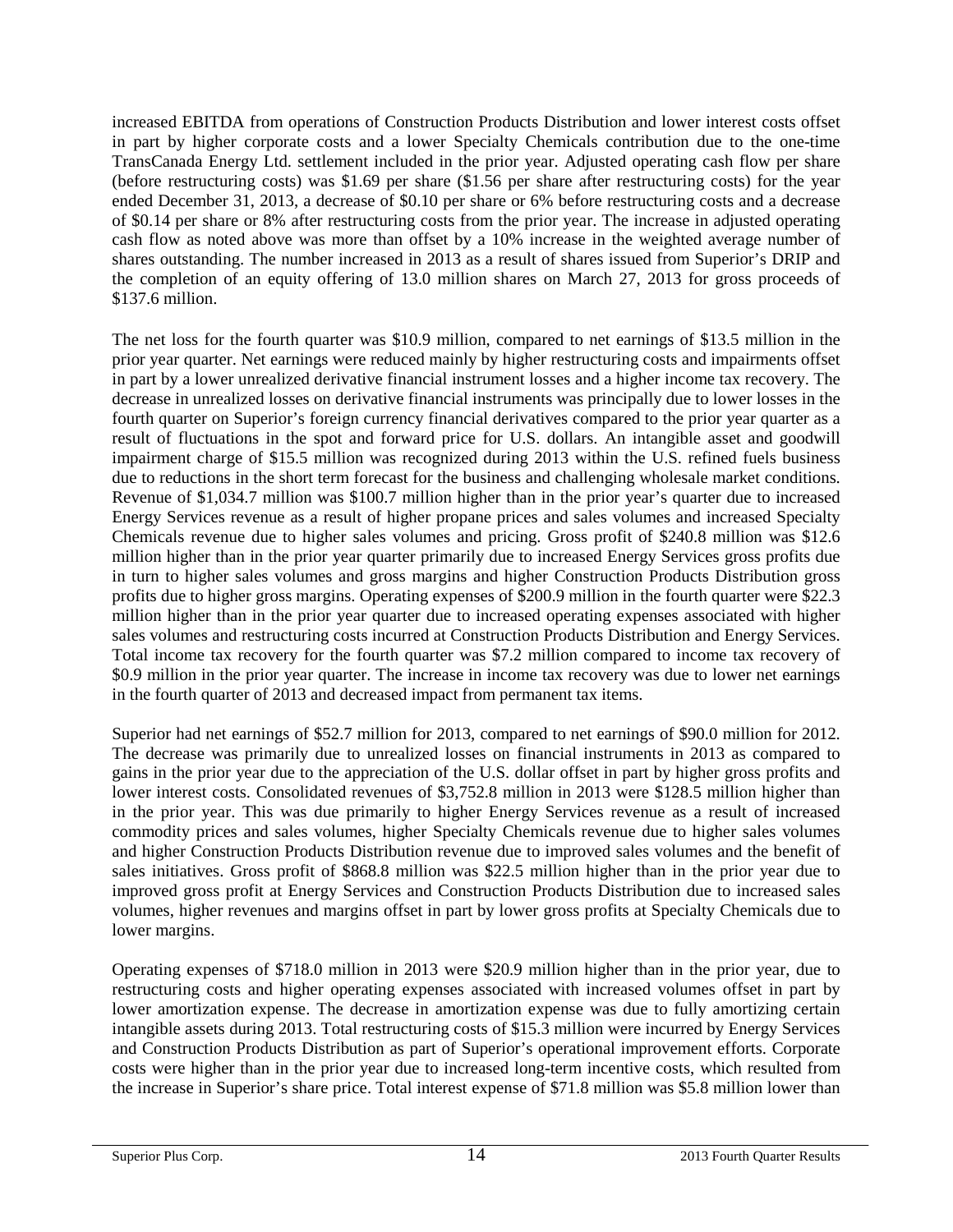in the prior year due principally to lower average debt throughout the year and the benefit of redeeming Superior's 8.25% \$150.0 million senior unsecured debentures on October 28, 2013 and completion of an equity offering on March 27, 2013. An intangible asset and goodwill impairment charge of \$15.5 million was recognized during 2013 within the U.S. refined fuels business due to reductions in the short-term forecast for the business and challenging wholesale market conditions. Unrealized losses on derivative financial instruments were \$5.1 million in 2013 compared to unrealized gains of \$32.1 million in the prior year. The increase in unrealized losses from the prior year is primarily due to higher unrealized losses in the current year on Superior's foreign exchange forward contracts due to the appreciation of the U.S. dollar offset in part by unrealized gains on natural gas forward contracts from positive fluctuations in the spot prices of natural gas. Gains and losses on Superior's various financial instruments are without consideration of the fair value of the underlying customer or supplier commitment. Total income tax expense was \$5.7 million for 2013 compared to an expense of \$9.0 million for 2012 and decreased due to lower net earnings in 2013 and the absence of adjustments associated with changes in enacted tax rates.

#### **Energy Services**

Energy Services' condensed operating results for 2013 and 2012:

|                                                          |         | Three months ended |           | <b>Twelve months ended</b> |
|----------------------------------------------------------|---------|--------------------|-----------|----------------------------|
|                                                          |         | December 31,       |           | December 31,               |
| (millions of dollars)                                    | 2013    | $2012^{(2)}$       | 2013      | $2012^{(2)}$               |
| $Revenue^{(1)}$                                          | 682.9   | 602.2              | 2,372.9   | 2,301.6                    |
| Cost of sales $^{(1)}$                                   | (548.8) | (472.6)            | (1,907.7) | (1,854.2)                  |
| Gross profit                                             | 134.1   | 129.6              | 465.2     | 447.4                      |
| Less: Cash operating and administrative $costs^{(1)(3)}$ | (88.3)  | (82.3)             | (327.7)   | (311.0)                    |
| <b>EBITDA</b> from operations                            | 45.8    | 47.3               | 137.5     | 136.4                      |

 $<sup>(1)</sup>$  In order to better reflect the results of its operations, Superior has reclassified certain non-cash expenses for purposes of this</sup> Financial Discussion. See "Reconciliation of Divisional Segmented Revenue, Cost of Sales and Cash Operating and Administrative Costs Included in this Financial Discussion" for detailed amounts.

(2) The prior year has been restated for the impact of adopting IAS 19 *Employee Benefits, amendments* effective January 1, 2013. Cash operating and administrative costs were increased by \$0.4 million for three months ended December 31, 2012 and \$1.3 million for the twelve months ended year ended December 31, 2012.

<sup>(3)</sup> Energy Services EBITDA from operations has been restated and restructuring cost have been excluded from EBITDA from operations. The above results exclude restructuring costs for the three and twelve months ended December 31, 2013 of \$8.5 million and \$10.3 million, respectively and for the three and twelve months ended December 31, 2012, \$1.6 million and \$3.5 million, respectively. See Restructuring Costs for further details.

Revenues for the fourth quarter of 2013 were \$682.9 million, an increase of \$80.7 million from \$602.2 million in 2012. The increase is primarily due to higher commodity prices and sales volumes as compared to the prior year quarter. Total gross profit for the fourth quarter of 2013 was \$134.1 million, an increase of \$4.5 million or 3% over the prior year quarter. The increase in gross profit is primarily due to higher gross margins and sales volumes within the Canadian propane segment offset in part by lower fixed-price energy services gross profits. A detailed review of gross profit is provided below.

#### **Gross Profit Review**

|                                 | Three months ended<br>December 31, |       | <b>Twelve months ended</b><br>December 31, |       |  |
|---------------------------------|------------------------------------|-------|--------------------------------------------|-------|--|
| (millions of dollars)           | 2013                               | 2012  | 2013                                       | 2012  |  |
| Canadian propane distribution   | 75.5                               | 68.1  | 250.4                                      | 235.7 |  |
| U.S. refined fuels distribution | 36.0                               | 37.3  | 130.2                                      | 123.1 |  |
| Other services                  | 12.0                               | 11.4  | 42.1                                       | 39.6  |  |
| Supply portfolio management     | 6.9                                | 6.5   | 24.9                                       | 18.3  |  |
| Fixed-price energy services     | 3.7                                | 6.3   | 17.6                                       | 30.7  |  |
| Total gross profit              | 134.1                              | 129.6 | 465.2                                      | 447.4 |  |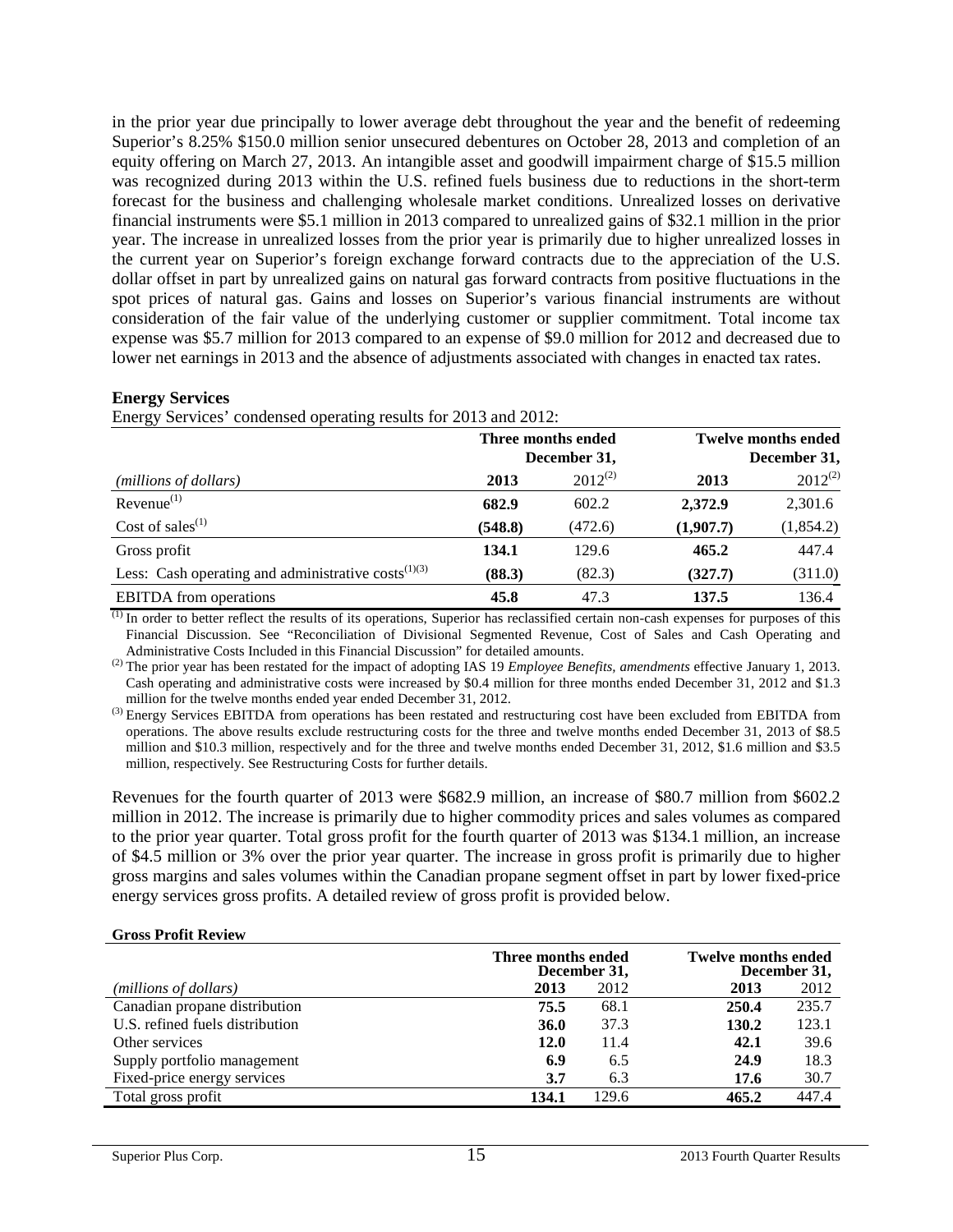## *Canadian Propane Distribution*

Canadian propane distribution gross profit for the fourth quarter was \$75.5 million, an increase of \$7.4 million or 11% from 2012, due to higher sales volumes and gross margins. Residential and commercial sales volumes increased by 11 million litres or 9% from the prior year quarter, due to colder weather during the fourth quarter of 2013 as compared to the prior year quarter and the benefit of improved customer sales and retention efforts. Average weather across Canada for the fourth quarter, as measured by degree days, was 4% colder than the prior year and 7% colder than the five-year average. Industrial volumes decreased by 3 million litres or 1%, due to lower oilfield demand as a result of customer site gasification and lower customer activity. Automotive propane volumes increased by 2 million litres or 12%, this increase is in contrast to the historical structural decline in this end-use market, and is due to the favourable price spread between propane and gasoline.

Average propane sales margins for the fourth quarter increased to 18.6 cents per litre from 17.8 cents per litre in the prior year quarter. The increase was principally due to improved pricing management and favourable movement in the sales mix as the current quarter included a higher proportion of highermargin sales volumes.

| <b>Canadian Propane Distribution Sales Volumes</b> |  |  |  |  |
|----------------------------------------------------|--|--|--|--|
|                                                    |  |  |  |  |

| <b>Volumes by End-Use Application</b> |      |      | Volumes by Region <sup>(1)</sup> |                                 |      |
|---------------------------------------|------|------|----------------------------------|---------------------------------|------|
| Three months ended December 31,       |      |      |                                  | Three months ended December 31, |      |
| (millions of litres)                  | 2013 | 2012 | (millions of litres)             | 2013                            | 2012 |
| Residential                           | 47   | 42   | Western Canada                   | 234                             | 228  |
| Commercial                            | 85   | 79   | Eastern Canada                   | 142                             | 129  |
| Agricultural                          | 42   | 30   | Atlantic Canada                  | 29                              | 26   |
| Industrial                            | 212  | 215  |                                  |                                 |      |
| Automotive                            | 19   |      |                                  |                                 |      |
|                                       | 405  | 383  |                                  | 405                             | 383  |

| Volumes by End-Use Application $(1)$    |       |      | Volumes by Region $(1)$          |       |       |  |  |
|-----------------------------------------|-------|------|----------------------------------|-------|-------|--|--|
| <b>Twelve months ended December 31,</b> |       |      | Twelve months ended December 31, |       |       |  |  |
| (millions of litres)                    | 2013  | 2012 | (millions of litres)             | 2013  | 2012  |  |  |
| Residential                             | 135   | 121  | Western Canada                   | 766   | 751   |  |  |
| Commercial                              | 278   | 255  | Eastern Canada                   | 465   | 440   |  |  |
| Agricultural                            | 73    | 60   | Atlantic Canada                  | 100   | 101   |  |  |
| Industrial                              | 764   | 781  |                                  |       |       |  |  |
| Automotive                              | 81    | 75   |                                  |       |       |  |  |
|                                         | 1.331 | .292 |                                  | 1.331 | 1.292 |  |  |

(1) **Regions**: Western Canada region consists of British Columbia, Alberta, Saskatchewan, Manitoba, Northwest Ontario, Yukon and Northwest Territories; Eastern Canada region consists of Ontario (except for Northwest Ontario) and Quebec; and Atlantic Canada region consists of New Brunswick, Newfoundland & Labrador, Nova Scotia and Prince Edward Island.

## *U.S. Refined Fuels Distribution*

U.S. refined fuels distribution gross profit for the fourth quarter was \$36.0 million, a decrease of \$1.3 million from the prior year quarter. The decrease in gross profit is due to lower sales volumes offset in part by slightly higher gross margins. Sales volumes of 411 million litres, decreased by 17 million litres or 4% from the prior year quarter. The decrease was primarily due to challenging market conditions for the wholesale business throughout the fourth quarter due to unusually low rack/spot market prices which resulted in wholesale customers purchasing directly from the rack at discounted prices offset in part by strong propane demand due to successful customer growth initiatives, and colder weather. Weather as measured by heating degree days for the fourth quarter was 13% higher than the prior year quarter and 6% colder than the five-year average. Average U.S. refined fuels sales margins of 8.8 cents per litre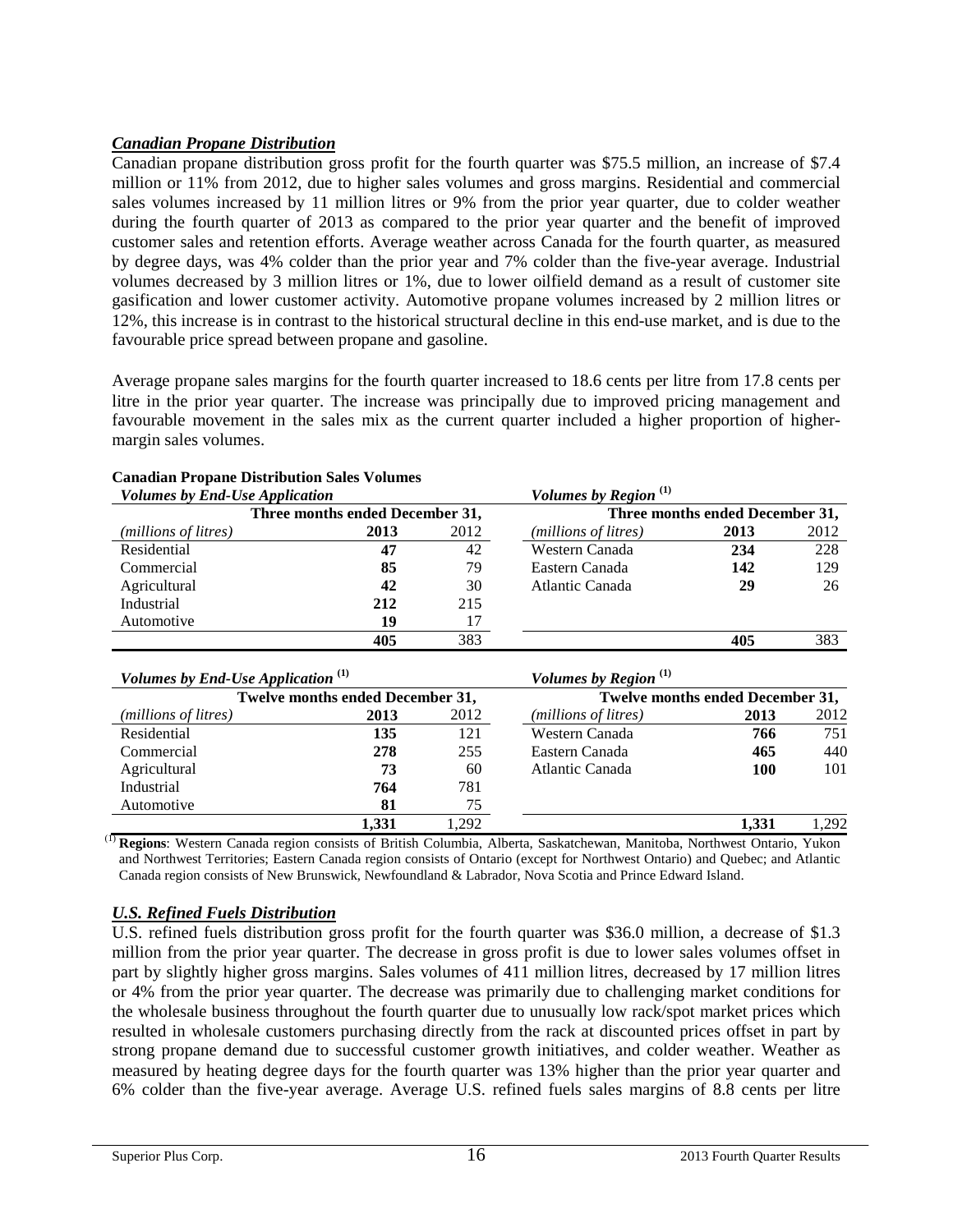increased slightly from 8.7 cents per litre in the prior year quarter. Sales margins were positively impacted by sales mix offset in part by challenging wholesale market conditions and rising commodity costs.

| Volumes by End-Use Application $(1)$ |                                 |      | Volumes by Region <sup>(2)</sup> |      |      |  |
|--------------------------------------|---------------------------------|------|----------------------------------|------|------|--|
|                                      | Three months ended December 31, |      | Three months ended December 31,  |      |      |  |
| ( <i>millions of litres</i> )        | 2013                            | 2012 | (millions of litres)             | 2013 | 2012 |  |
| Residential                          | 96                              | 88   | Northeast United States          | 411  | 428  |  |
| Commercial                           | 190                             | 200  |                                  |      |      |  |
| Automotive                           | 125                             | 140  |                                  |      |      |  |
|                                      | 411                             | 428  |                                  | 411  | 428  |  |

#### **U.S. Refined Fuels Distribution Sales Volumes**

| Volumes by End-Use Application $(1)$ |                                         |       | Volumes by Region $(2)$                 |       |       |
|--------------------------------------|-----------------------------------------|-------|-----------------------------------------|-------|-------|
|                                      | <b>Twelve months ended December 31,</b> |       | <b>Twelve months ended December 31,</b> |       |       |
| (millions of litres)                 | 2013                                    | 2012  | (millions of litres)                    | 2013  | 2012  |
| Residential                          | 304                                     | 274   | Northeast United States                 | 1.633 | 1,599 |
| Commercial                           | 775                                     | 764   |                                         |       |       |
| Automotive                           | 554                                     | 561   |                                         |       |       |
|                                      | 1,633                                   | 1.599 |                                         | 1,633 | .599  |

(1) **Volume**: Volume of heating oil, propane, diesel and gasoline sold (millions of litres).

<sup>(2)</sup> **Regions**: Northeast United States region consists of Pennsylvania, Connecticut, New York, and Rhode Island.

### *Other Services*

Other services gross profit was \$12.0 million in the fourth quarter, an increase of \$0.6 million from the prior year quarter due to increased installations and the receipt of insurance proceeds.

### *Supply Portfolio Management*

Supply portfolio management gross profits were \$6.9 million in the fourth quarter and consistent with the prior year quarter as market conditions remained favourable.

## *Fixed-Price Energy Services*

#### **Fixed-Price Energy Services Gross Profit**

| ີ                                       |        | Three months ended December 31, 2013 |              |        |           | Three months ended December 31, 2012 |
|-----------------------------------------|--------|--------------------------------------|--------------|--------|-----------|--------------------------------------|
| (millions of dollars except volume)     | Gross  |                                      |              | Gross  |           |                                      |
| and per unit amounts)                   | Profit | Volume                               | Per Unit     | Profit | Volume    | Per Unit                             |
| Natural gas <sup>(1)</sup>              | 1.9    | 4.6 G.I                              | 41.3c/GJ     | 3.9    | 4.7 GJ    | $83.0\frac{\text{e}}{\text{GJ}}$     |
| Electricity <sup><math>(2)</math></sup> | 1.8    | 228.0 KWh                            | $0.79$ c/KWh | 2.4    | 199.9 KWh | $1.20$ ¢/KWh                         |
| Total                                   | 3.7    |                                      |              | 6.3    |           |                                      |

|                                         |        | Twelve months ended December 31, 2013 |           |        |           | Twelve months ended December 31, 2012 |
|-----------------------------------------|--------|---------------------------------------|-----------|--------|-----------|---------------------------------------|
| (millions of dollars except volume)     | Gross  |                                       |           | Gross  |           |                                       |
| and per unit amounts)                   | Profit | Volume                                | Per Unit  | Profit | Volume    | Per Unit                              |
| Natural gas $(1)$                       | 11.1   | 18.8 G.I                              | 59.0c/GJ  | 21.5   | 18.7 GJ   | 115.0e/GJ                             |
| Electricity <sup><math>(2)</math></sup> | 6.5    | 891.4 KWh                             | 0.73c/KWh | 9.2    | 816.7 KWh | 1.13c/KWh                             |
| Total                                   | 17.6   |                                       |           | 30.7   |           |                                       |

 $\overline{^{(1)}}$  Natural gas volumes are expressed in thousands of gigajoules (GJ).

 $(2)$  Electricity volumes are expressed in thousands of kilowatt hours (KWh).

Fixed-price energy services gross profit was \$3.7 million in the fourth quarter, a decrease of \$2.6 million or 41% from \$6.3 million in the prior year quarter. Natural gas gross profit was \$1.9 million, a decrease of \$2.0 million from the prior year quarter due to lower gross margins and a slight decrease in sales volumes. Gross profit per unit was 41.3 cents per gigajoule (GJ), a decrease of 41.7 cents per GJ or 50% from the prior year quarter. The decrease in natural gas gross margin was due to sales mix as the existing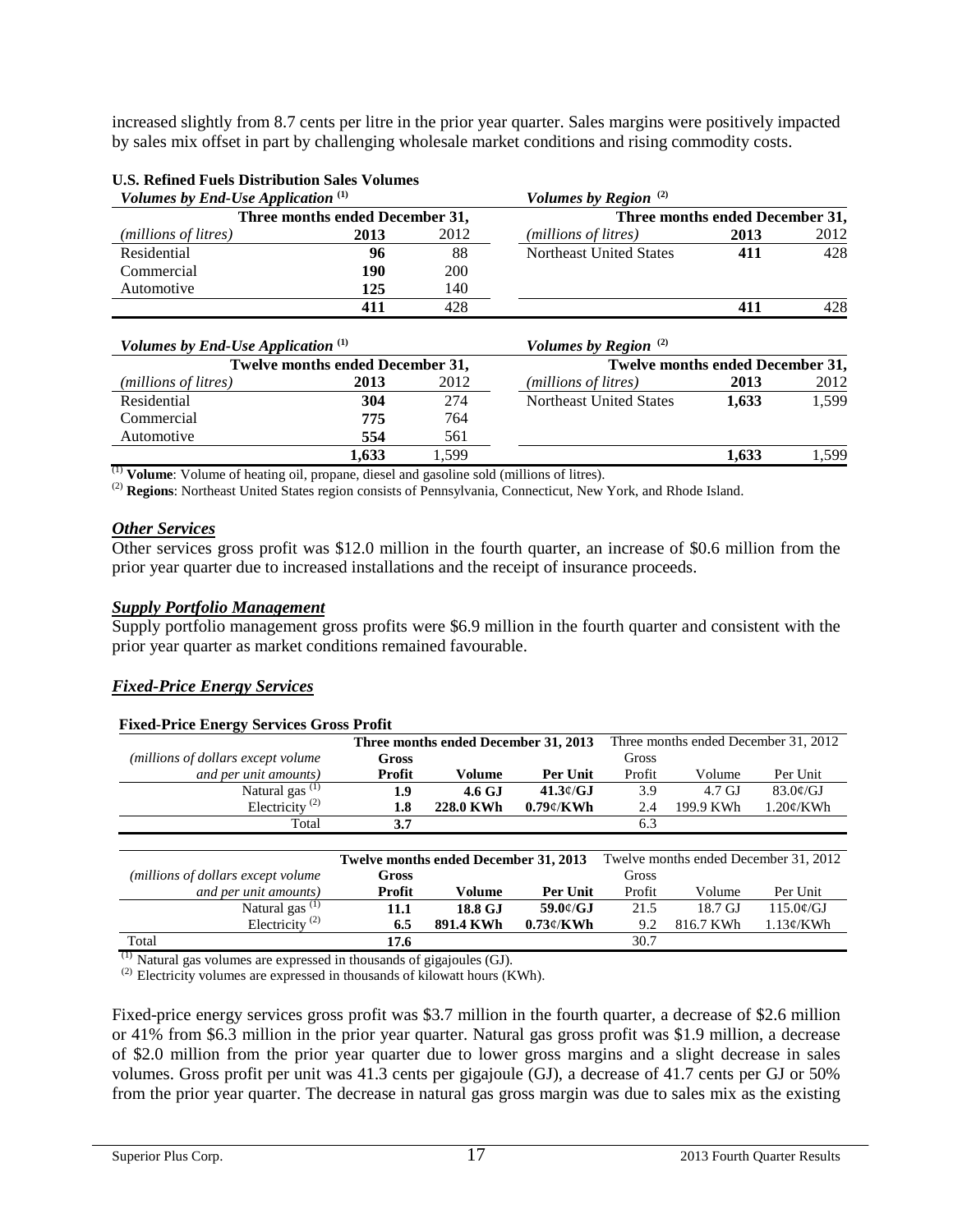customer base contains a lower proportion of higher margin residential customers and the continued decline in the residential customer base. Sales volumes of natural gas were 4.6 million GJ, 0.1 million GJ or 2% lower than the prior year quarter due to lower customer aggregation as a result of continued historically low system price for natural gas. Electricity gross profit in the fourth quarter of 2013 was \$1.8 million, a decrease of \$0.6 million or 25% from the prior year quarter due to sales mix as the current quarter includes a higher proportion of lower margins customers and challenging market conditions.

## *Operating Costs*

Cash operating and administrative costs were \$88.3 million in fourth quarter of 2013, an increase of \$6.0 million or 7% from the prior year quarter. The increase in expenses was primarily due to the impact of higher sales volumes on operating expenses, increased employee incentive costs, professional fees associated with the system conversion and higher maintenance costs.

## **Impairment**

During the fourth quarter of 2013, Energy Services performed a detailed impairment review of its intangible assets and goodwill. This calculation was performed as part of the annual impairment test and resulted in indications of impairment in the U.S. refined fuels segment of Energy Services. As a result of a detailed cash flow evaluation, Energy Services recorded an impairment charge of \$15.5 million to the intangible assets and goodwill of U.S. refined fuels.

On October 20, 2012, a kerosene leak was discovered in the bottom of a storage tank at U.S. refined fuels Marcy terminal location. The leak was investigated and contained by management. U.S. refined fuels then notified the Department of Environmental Conservation (DEC) which performed an independent review of the leak and other tanks at this location. On December 27, 2012, the DEC issued a notice of violation based on its inspections and subsequent to discussions between management and the DEC, a consent order was issued to U.S. refined fuels on February 4, 2013. The consent order stated that the secondary containment system and storage tanks were not in compliance with DEC design requirements and needed to be rebuilt to specific standards by September 1, 2013 in order to remain operational. The consent order was modified in October 2013 to extend the requirement to rebuild to specific standards by September 1, 2014. Repair of the facility has been suspended pending the outcome of a dispute between Superior and the previous owner and operator of the facility as to responsibility for the repair. This decision is not expected to have any material impact on the operations of U.S. refined fuels or operating results going forward.

Due to the leak and receipt of the consent order, management has performed a detailed impairment review of the Marcy terminal to assess whether the carrying value of all the storage tanks does not exceed the recoverable amount. The recoverable amount of the assets was based on management's estimate of the fair value less costs to sell. Based on a detailed review by management, the fair value less costs to sell of the storage tanks was lower than the carrying value. An impairment charge of \$4.7 million was recorded during the fourth quarter of 2012 against net earnings along with a \$4.7 million reduction in the carrying value of the impaired storage tanks.

## **Acquisitions**

On November 27, 2013, Superior completed the acquisition of certain assets constituting a retail propane and commercial fuels distribution business (Townsend) in Le Roy, New York for an aggregate price of \$9.6 million including deferred consideration and net of adjustments for net working capital. The operations will provide U.S. refined fuels with access to additional propane and fuel oil customers, improved geographic coverage in upstate New York and additional distribution facilities.

On July 17, 2012, Superior completed the acquisition of certain assets constituting a propane distribution business for an aggregate price of \$5.5 million including adjustments for net working capital. The primary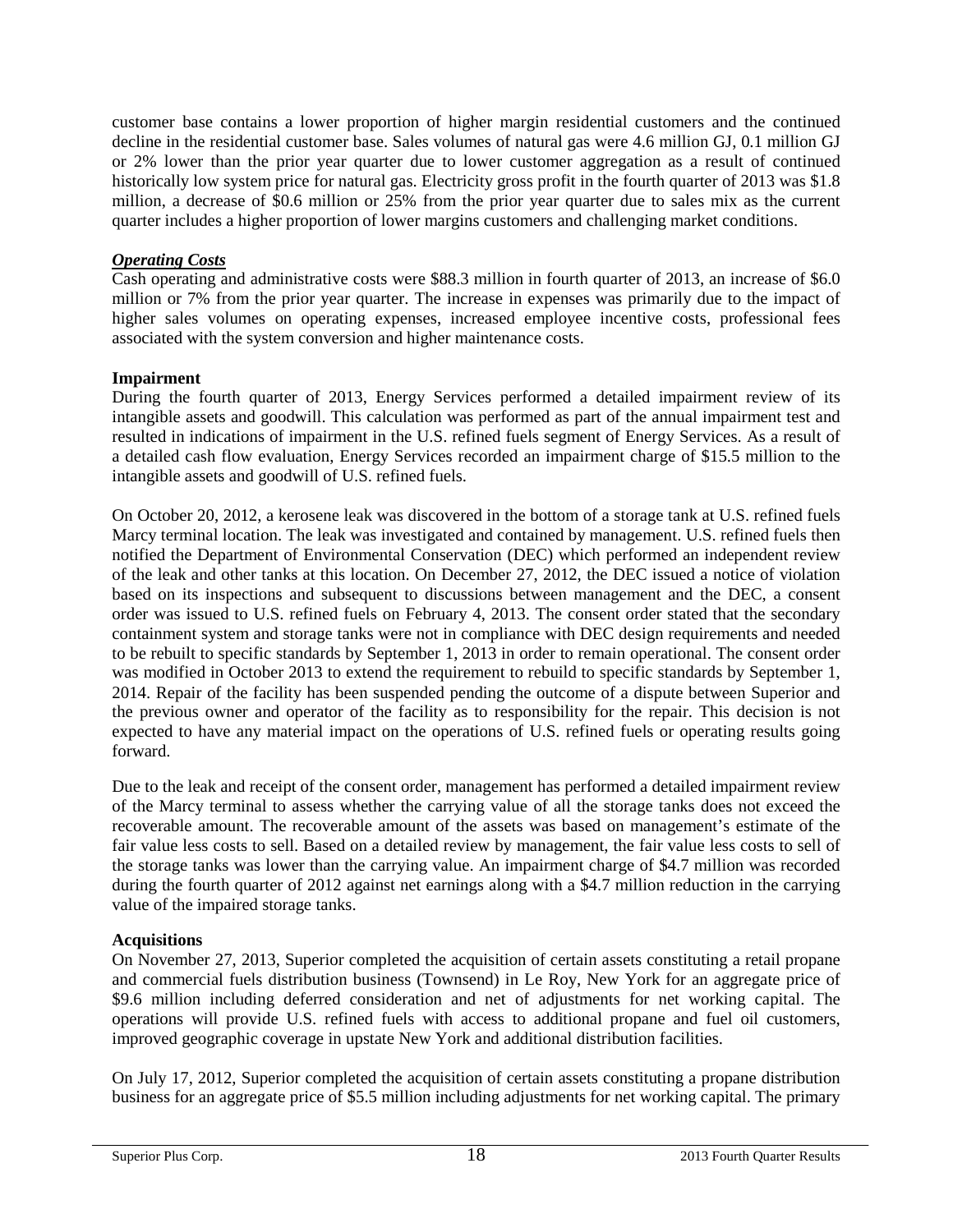purpose of the acquisition was to expand Energy Services' business in British Columbia and benefit from synergies and certain operating assets.

## **Financial Outlook**

EBITDA from operations for 2014 is anticipated to be higher than in 2013 due to improved results at the Canadian propane and U.S. refined fuels businesses. Improvement in EBITDA is anticipated as a result of modestly higher sales volumes and improved average sales margins due to the ongoing business operational improvements. EBITDA from the fixed-price energy services and wholesale supply business is anticipated to be consistent with 2013. Operating expenses are anticipated to be lower than in 2013 due to improved efficiency from the operational restructuring offset in part by costs associated with higher volumes. Average weather, as measured by degree days, is anticipated to be consistent with the five-year average in 2014. Operating conditions for 2014 are anticipated to be similar to 2013. Superior anticipates that the difficult wholesale propane supply conditions experienced at the beginning of 2014 which were due in part to lower than average propane storage levels and colder than average temperatures which in turn increased demand and caused difficulty in transporting product will moderate towards the end of the first quarter of 2014.

Initiatives to improve results in the Energy Services business continued during the fourth quarter of 2013 in conjunction with Superior's *Destination 2015* initiative and Superior's goal for each of its businesses to become best-in-class. Business improvement projects for 2013 and 2014 include: a) improving customer service, b) improving overall logistics and procurement functions, c) enhancing the management of margins, d) working capital management e) improving existing and implementing new technologies to facilitate improvements to the business, f) headcount reductions and g) completing a detailed restructuring plan and commencing the related work.

The restructuring plan for the Canadian Propane distribution and U.S. refined fuels businesses will accelerate realization of operating efficiencies by implementing a more disciplined and consistent management operating system across the segment designed to leverage the new processes and information system investments and by sizing the organization to efficiently meet its operational business needs. The restructuring plan is expected to be completed by mid-2014.

# **System Conversion**

In 2013, Canadian propane distribution commenced the implementation of an order-to-cash, billing and logistics IT system to replace the distribution and invoicing functions of the present enterprise system. To mitigate the risk associated with system changes, Canadian propane distribution will leverage what was learned in the U.S refined fuels organization, which has been using this system for several years. The total estimated cost of the implementation is \$19.2 million. Approximately \$16.5 million has been incurred to date and the estimated completion is the summer of 2014. During the third and fourth quarters of 2013, the new system was successfully implemented in the Atlantic and British Columbia regions. The remaining regions will be converted throughout the first half of 2014. The implementation has been phased in order to minimize the impact on the business during the heating season.

In addition to the significant assumptions noted above, refer to "Risk Factors to Superior" for a detailed review of significant business risks affecting the Energy Services' businesses.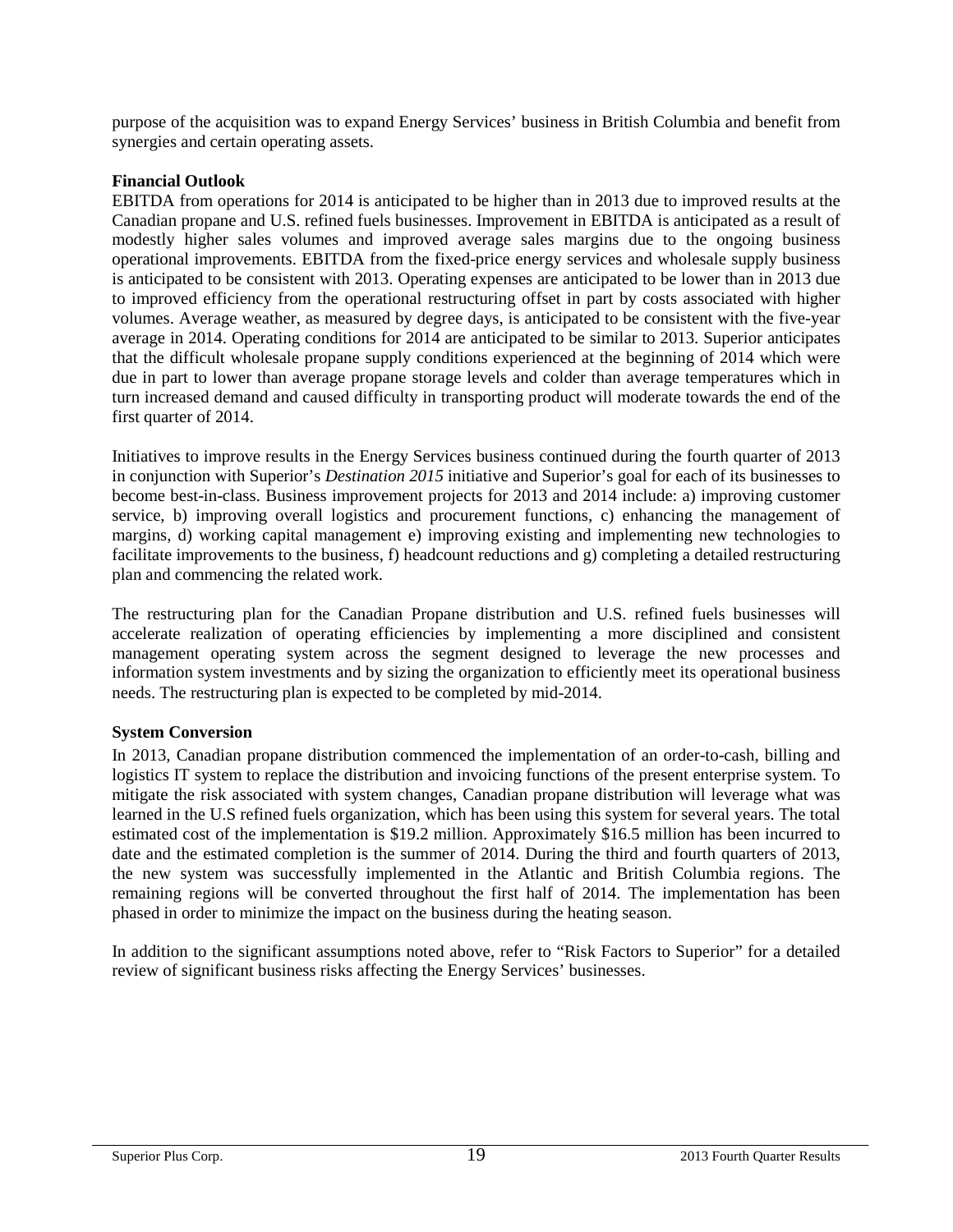## **Specialty Chemicals**

| $\beta$ pectatry energy condensed operating results for $2013$ and $2012$ .<br>(millions of dollars except per metric tonne |        |           | Three months ended | December 31, |         |           | <b>Twelve months ended</b><br>December 31, |           |
|-----------------------------------------------------------------------------------------------------------------------------|--------|-----------|--------------------|--------------|---------|-----------|--------------------------------------------|-----------|
| $(MT)$ amounts)                                                                                                             | 2013   |           |                    | 2012         | 2013    |           | 2012                                       |           |
|                                                                                                                             |        | \$ per MT |                    | \$ per MT    |         | \$ per MT |                                            | \$ per MT |
| Chemical revenue $(1)$                                                                                                      | 156.7  | 712       | 139.1              | 696          | 582.6   | 705       | 542.2                                      | 703       |
| Chemical cost of sales <sup>(1)</sup>                                                                                       | (88.5) | (402)     | (76.1)             | (381)        | (330.8) | (400)     | (283.9)                                    | (368)     |
| Chemical gross profit                                                                                                       | 68.2   | 310       | 63.0               | 315          | 251.8   | 305       | 258.3                                      | 335       |
| Less: Cash operating and administrative                                                                                     |        |           |                    |              |         |           |                                            |           |
| $costs^{(1)}$                                                                                                               | (37.1) | (169)     | (34.2)             | (171)        | (138.1) | (167)     | (132.6)                                    | (172)     |
| <b>EBITDA</b> from operations                                                                                               | 31.1   | 141       | 28.8               | 144          | 113.7   | 138       | 125.7                                      | 163       |
| Chemical volumes sold (thousands of MTs)                                                                                    | 220    |           |                    | 200          | 826     |           | 771                                        |           |

Specialty Chemicals' condensed operating results for 2013 and 2012:

(1) In order to better reflect the results of its operations, Superior has reclassified certain amounts for purposes of this Financial Discussion related to derivative financial instruments, non-cash amortization and foreign currency translation losses or gains related to U.S.-denominated working capital. See "Reconciliation of Divisional Segmented Revenue, Cost of Sales and Cash Operating and Administrative Costs Included in this Financial Discussion" for detailed amounts.

Chemical revenue for the fourth quarter of \$156.7 million was \$17.6 million or 13% higher than in the prior year quarter primarily due to higher sales volumes and average selling prices for sodium chlorate. Fourth quarter gross profit of \$68.2 million was \$5.2 million higher than in the prior year quarter due to increased sodium chlorate gross profits and slightly higher chloralkali/potassium gross profits. Sodium chlorate gross profits were higher than the prior year quarter due to higher sales volumes as gross margins were consistent with the prior year quarter. Sodium chlorate sales volumes increased by 21,000 tonnes or 17% compared to the prior year quarter due to additional sales volume contribution form the Strategic Supply Agreement and Chilean based demand. Chloralkali/potassium products gross profits were slightly higher than in the prior year quarter due to higher average margins for caustic offset in part by lower sales volumes. Sales volumes were lower than the prior year quarter due to production curtailments at the Port Edwards facility due to weaker chlorine demand.

Cash operating and administrative costs of \$37.1 million were \$2.9 million or 8% higher than in the prior year quarter due to additional maintenance expenditures, engineering costs and general inflationary pressures.

## **Major Capital Projects**

As announced in the first quarter of 2012, Superior approved an \$18.0 million expansion of hydrochloric acid production capacity at the Port Edwards, Wisconsin chloralkali facility. The plant's capacity of 110,000 wet metric tonnes (WMT), or 36,000 dry metric tonnes, is being increased to approximately 220,000 WMT. The expansion project commenced in 2012, with commercial production expected early in the fourth quarter of 2014.

As announced in the third quarter of 2012, Superior has approved a \$25.0 million expansion of hydrochloric acid production capacity at the Saskatoon, Saskatchewan chloralkali facility. The plant's capacity of 70,000 WMT, or 22,000 dry metric tonnes, will be increased to approximately 140,000 WMT. The expansion project commenced in 2012, with commercial production expected in the fourth quarter of 2014.

As at December 31, 2013, a total of \$19.0 million had been spent on the two projects. Upon completion of both projects, Superior will have total hydrochloric acid production capacity of approximately 360,000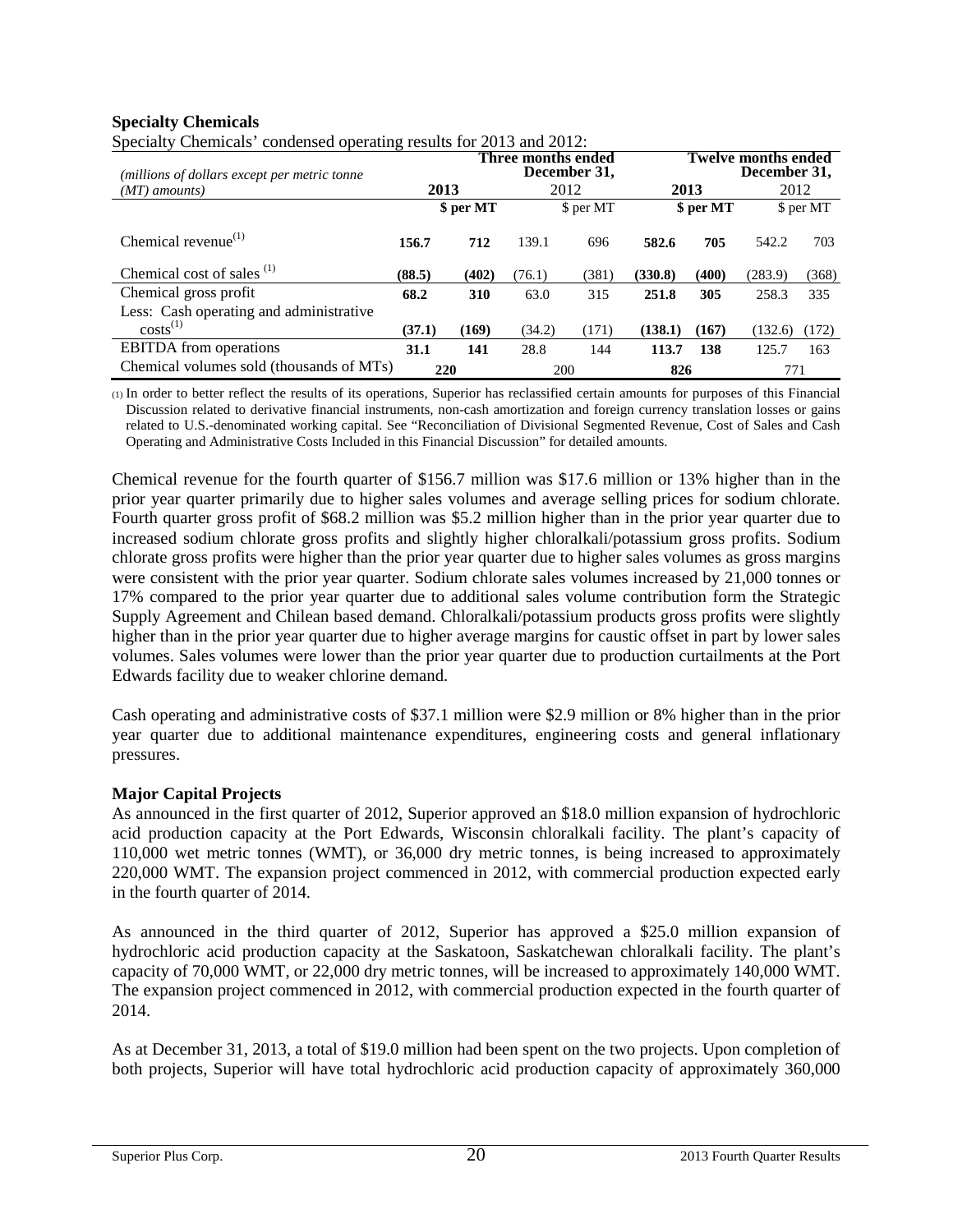WMT. The two expansions will allow Superior to optimize overall returns at both facilities by converting a larger portion of its chlorine into higher-value hydrochloric acid.

#### **Strategic Supply Agreement**

In October 2013, Specialty Chemicals entered into a supply agreement with Tronox LLC ("Tronox") to purchase up to 130,000 MT of sodium chlorate per year from Tronox's Hamilton, Mississippi facility, as nominated annually by Specialty Chemicals. The initial term of the agreement extends to December 31, 2016 and may be automatically extended in one year increments thereafter. Under the agreement, Tronox will continue to own and operate the facility, and Specialty Chemicals will purchase sodium chlorate to meet customer demands under certain customer contracts being assumed and to supply other existing and new customers. Specialty Chemicals paid an initial fee of \$4.3 million and will incur a quarterly fee of \$0.8 million during the initial term, plus a cost for sodium chlorate delivered. As part of the Agreement, Specialty Chemicals will acquire finished inventory and assume existing railcar leases and customer contracts, as assigned. Additionally, the parties have entered into a strategic long-term agreement for the supply of chloralalkali product by Specialty Chemicals to service Tronox's requirements in North America. Under the agreement, if the annual nominated volume by Specialty Chemicals is less than the specified volume of product set out in the agreement, Tronox may terminate the agreement early, at its sole option and its sole cost to permanently shut down the plant for the manufacture of sodium chlorate.

### **Financial Outlook**

EBITDA from operations for 2014 is expected to be lower than in 2013 due to lower sodium chlorate contribution from higher average electricity prices, offset in part by the contribution from the strategic supply agreement described above. Contribution from the chloralkali segment is anticipated to be higher than in 2013 due to the completion of the hydrochloric acid facility expansions during 2014. Selling prices and sales volumes of caustic, chlorine and hydrochloric acid are anticipated to be similar to 2013 as supply and demand fundamentals in the chloralkali markets in which Superior operates are anticipated to remain consistent with the prior year.

In addition to the significant assumptions noted above, refer to "Risk Factors to Superior" for a detailed review of the significant business risks affecting Superior's Specialty Chemicals' segment.

#### **Construction Products Distribution**

Construction Products Distribution's condensed operating results for 2013 and 2012:

|                                                    | Three months ended |              |         | <b>Twelve months ended</b> |  |  |
|----------------------------------------------------|--------------------|--------------|---------|----------------------------|--|--|
|                                                    |                    | December 31, |         | December 31,               |  |  |
| (millions of dollars)                              | 2013               | 2012         | 2013    | 2012                       |  |  |
| Revenue                                            |                    |              |         |                            |  |  |
| Gypsum Specialty Distribution (GSD) revenue        | 125.8              | 129.4        | 525.4   | 517.9                      |  |  |
| Commercial and Industrial Insulation (C&I) revenue | 70.9               | 63.8         | 274.8   | 261.0                      |  |  |
| Cost of sales                                      |                    |              |         |                            |  |  |
| GSD cost of sales                                  | (93.4)             | (98.3)       | (400.0) | (401.6)                    |  |  |
| C&I cost of sales                                  | (52.3)             | (47.3)       | (204.2) | (193.4)                    |  |  |
| Gross profit                                       | 51.0               | 47.6         | 196.0   | 183.9                      |  |  |
| Less: Cash operating and administrative costs      | (41.2)             | (37.4)       | (162.8) | (156.6)                    |  |  |
| <b>EBITDA</b> from operations                      | 9.8                | 10.2         | 33.2    | 27.3                       |  |  |

 $^{(1)}$  In order to better reflect the results of its operations, Superior has reclassified certain non-cash expenses for purposes of this Financial Discussion. See "Reconciliation of Divisional Segmented Revenue, Cost of Sales and Cash Operating and Administrative Costs Included in this Financial Discussion" for detailed amounts.

 $^{(2)}$  The prior year revenue and cost of sales classifications between GSD and C&I have been adjusted to align with the current year classification.

(3) Construction Products Distribution EBITDA from operations has been restated and restructuring cost have been excluded from EBITDA from operations. The above results exclude restructuring costs for the three and twelve months ended December 31,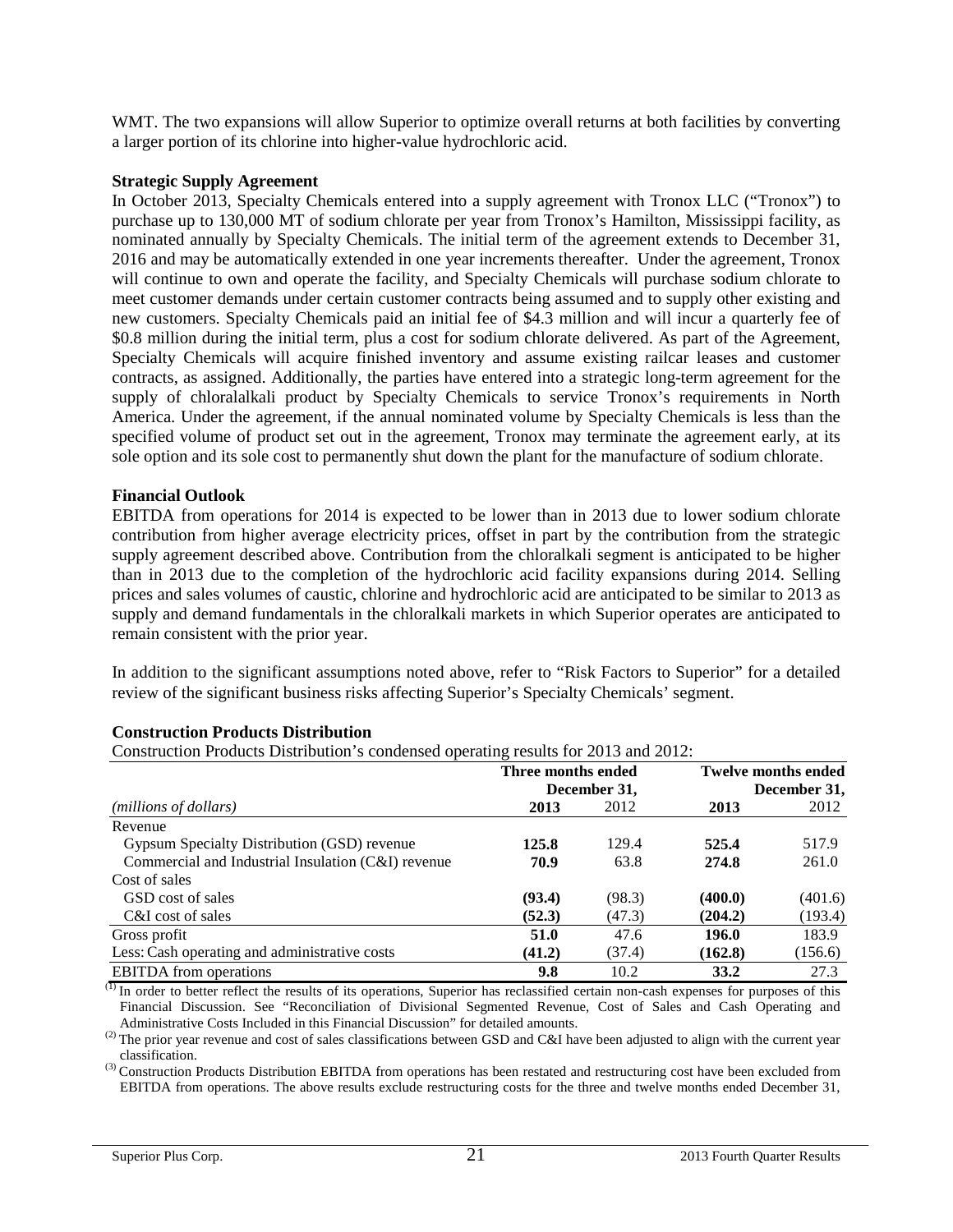2013 of \$5.7 million and \$6.2 million, respectively and for the three and twelve months ended December 31, 2012, \$2.4 million and \$6.5 million, respectively. See Restructuring costs for further details.

GSD and C&I revenues of \$196.7 million for the fourth quarter of 2013 were \$3.5 million or 2% higher than in the prior year quarter. GSD revenue decreased due to continued focus on higher margins sales and impact of branch closures during the prior year quarter offset in part by stronger U.S. based demand from the recovery of the U.S. residential construction market. C&I revenues increased from the prior year quarter due to successful investments in sales and marketing and other initiatives to increase sales.

Gross profits of \$51.0 million in the fourth quarter were \$3.4 million higher than in the prior year quarter primarily due to the impact of higher gross margins. This was due to successful procurement and intelligent pricing initiatives and the benefit of exiting less profitable markets.

Cash operating and administrative costs were \$41.2 million in the fourth quarter, an increase of \$3.8 million or 10% from the prior year quarter. The increase was primarily due to higher employee incentive costs, higher operating costs associated with increased sales volumes, appreciation of the U.S. dollar, the system integration costs and general inflationary increases.

## **Financial Outlook**

Superior anticipates that EBITDA from operations in 2014 will be higher than in 2013 due to continued improvements in U.S. residential construction markets as well as benefits resulting from completing ongoing business initiatives. Superior anticipates that the U.S. commercial market will modestly improve in 2014 over 2013 and that the Canadian residential markets will continue to be challenging. In light of the ongoing improvements in the U.S. construction industry, Superior is currently assessing strategic alternatives for its Construction Products Distribution segment.

Initiatives to improve results in the Construction Products Distribution business continued during the fourth quarter of 2013. Ongoing business improvement projects for 2013 and 2014 include: a) assessment of overall logistics and existing branch network, b) review of supply chain management including procurement and transportation, c) review of product pricing, d) working capital management, e) sales growth in select focus products/markets, and f) completing the detailed restructuring plan.

In late 2013, CPD initiated a business transformation project to fully integrate its C&I and GSD operations. The project consists of realigning the management structure along geographic lines, adopting best practice common business processes, and integrating all operations onto a single ERP (computer) system. The project is expected to take approximately two years and conclude at the end of 2015.

As part of the business transformation project, the Calgary, Alberta corporate office will relocate to Dallas, Texas. This will position the corporate office in a central location and a major North American travel hub, closer to its customers and suppliers and the majority of its revenue base. The relocation commenced in the fourth quarter of 2013 and will be completed during the fall of 2014.

During 2012 and 2013, Construction Products Distribution underwent successful operational restructuring through branch rationalization to reduce operating expenses. In 2014, it will complete its management realignment to make the organization more agile and increase its ability to capitalize on the U.S. residential and commercial construction recovery. Common business processes and systems will be implemented across the business, a project that was delayed over the past several years due to challenging market conditions.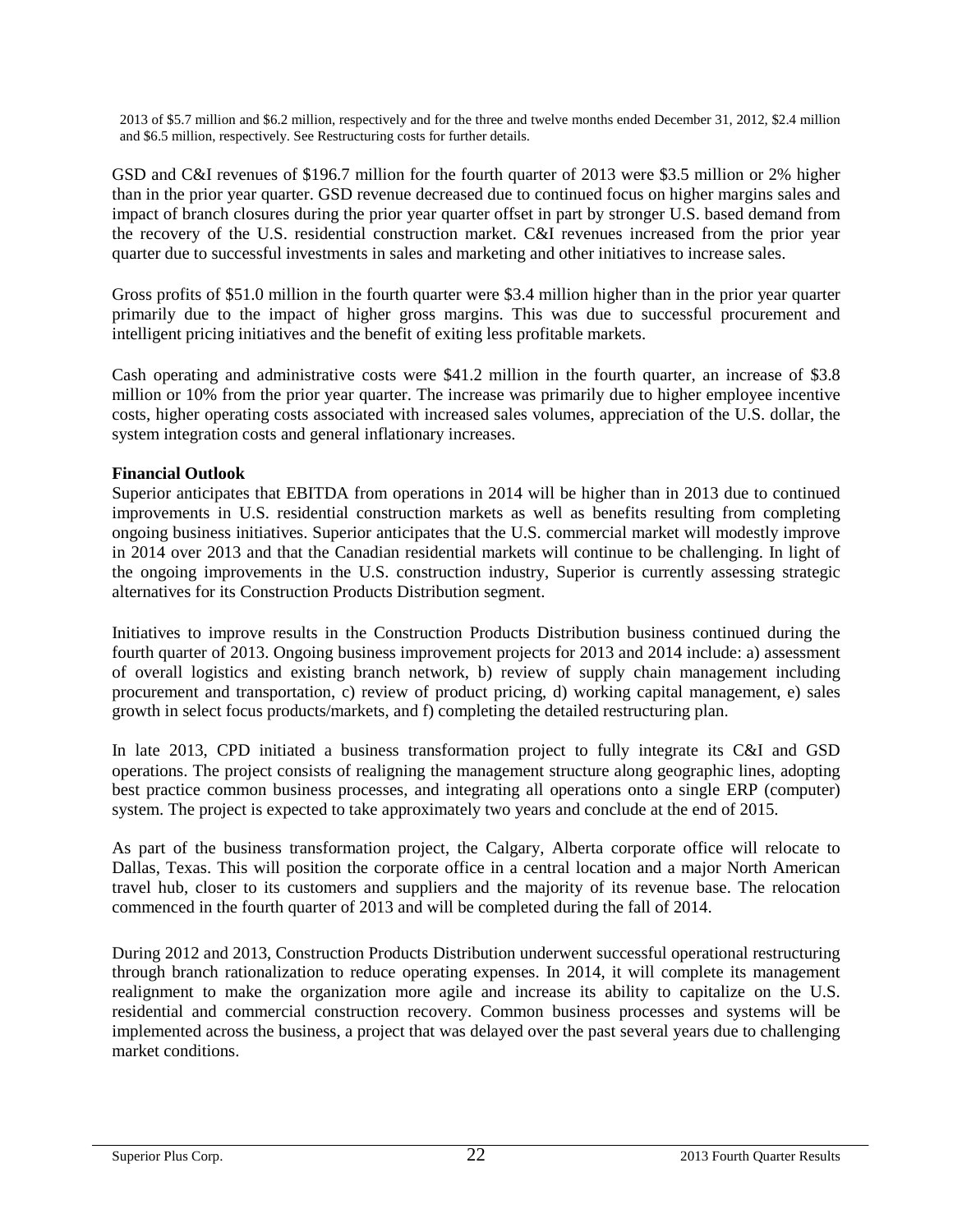As part of Superior's plan to maximize shareholder value, Superior conducts an ongoing review of its portfolio of businesses and assesses the strategic fit of all its businesses from time-to-time. In light of the ongoing improvements in the U.S. construction industry, Superior is currently assessing strategic alternatives for its Construction Products Distribution segment and has hired a financial advisor.

In addition to the Construction Products Distribution segment's significant assumptions noted above, refer to "Risk Factors to Superior" for a detailed review of the significant business risks affecting Superior's Construction Products Distribution segment.

|                                                    | Three months ended |              | <b>Twelve months ended</b> |       |
|----------------------------------------------------|--------------------|--------------|----------------------------|-------|
|                                                    |                    | December 31, | December 31,               |       |
| (millions of dollars)                              | 2013               | 2012         | 2013                       | 2012  |
| Efficiency, process improvement and growth-related | 13.9               | 4.7          | 44.3                       | 11.4  |
| Other capital                                      | 12.5               | 17.4         | 34.2                       | 32.4  |
|                                                    | 26.4               | 22.1         | 78.5                       | 43.8  |
| Investment in supply agreement                     | 4.3                |              | 4.3                        |       |
| Acquisitions                                       | 7.6                |              | 7.6                        | 5.5   |
| Proceeds on disposition of capital                 | (0.8)              | (0.4)        | (6.6)                      | (4.5) |
| Total net capital expenditures                     | 37.5               | 21.7         | 83.8                       | 44.8  |
| Capital-equivalent of finance leases               | 34.2               | 2.8          | 36.9                       | 8.1   |
| Total expenditures including finance leases        | 71.7               | 24.5         | 120.7                      | 52.9  |

#### **Consolidated Capital Expenditure Summary**

Efficiency, process improvement and growth related expenditures were \$13.9 million in the fourth quarter compared to \$4.7 million in the prior year quarter. The increase was primarily related to the expansion projects at Specialty Chemicals and Energy Services' purchases of rental assets, truck related expenditures and expenditures on the Canadian propane distribution system conversion.

Other capital expenditures were \$12.5 million in the fourth quarter compared to \$17.4 million in the prior year quarter, consisting primarily of required maintenance and general capital across all of Superior's segments.

During October, Specialty Chemicals entered into a strategic supply agreement which required an initial investment of \$4.3 million (see Strategic Supply Agreement).

On November 27, 2013, Superior completed the acquisition of certain assets constituting a retail propane and commercial fuels distribution business (Townsend) in Le Roy, New York for an aggregate price of \$9.6 million including deferred consideration and net of adjustments for net working capital. The operations will provide U.S. refined fuels with access to additional propane customers.

Proceeds on the disposal of capital were \$0.8 million in the fourth quarter and consisted of Superior's disposition of surplus tanks, cylinders and other assets. During the fourth quarter Superior entered into new leases with capital equivalent value of \$34.2 million primarily related to delivery vehicles for the Energy Services and Construction Products Distribution segments and a finance lease of \$21.5 million related to the strategic supply agreement.

## **Corporate and Interest Costs**

Corporate costs for the fourth quarter were \$4.4 million, compared to \$3.5 million in the prior year quarter. The increase was primarily due to higher long term incentive costs as a result of an increase in Superior's share price and higher professional fees.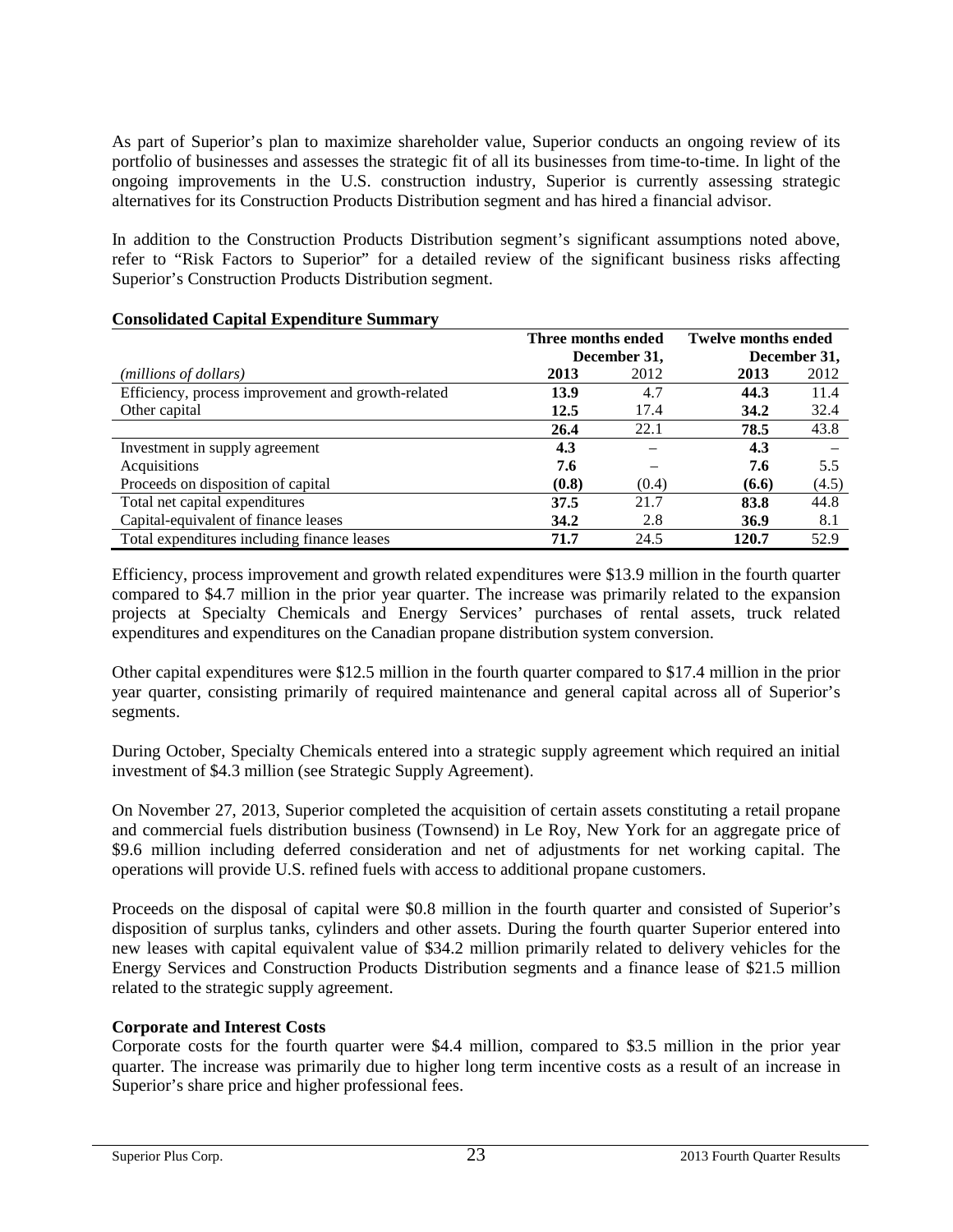Interest expense on borrowing and finance lease obligations for the fourth quarter was \$6.1 million compared to \$9.4 million in the prior year quarter. The decrease was due to lower average debt as a result of Superior's \$143.9 million equity offering (\$137.6 million net of issuance costs) which closed on March 27, 2013, redemption of Superior's 8.25% \$150.0 million senior unsecured notes on October 28, 2013 with lower rate revolving debt and the benefit of debt repayments during the 2013. See "Liquidity and Capital Resources" for further details on the change in average debt levels.

Interest on Superior's convertible unsecured subordinated debentures ("Debentures" which include all series of convertible unsecured subordinated debentures) for the fourth quarter was \$6.3 million and lower than in the prior year quarter of \$7.2 million. The decrease was due to the redemption of \$49.9 million of Superior's 5.75% convertible subordinated debentures due December 31, 2012 on August 1, 2012, \$50.0 million of Superior's 5.85% convertible subordinated debentures due October 31, 2015 on January 3, 2013, \$25.0 million of Superior's 5.85% convertible subordinated debentures due October 31, 2015 on April 9, 2013 and \$68.9 million of Superior's 7.50% convertible subordinated debentures due December 31, 2014 on September 3, 2013. The above noted decrease was offset in part by the issuance of \$97.0 million of 6.00% convertible subordinated debentures on July 22, 2013 which mature on June 30, 2019.

## **Restructuring Costs**

Superior's restructuring costs have been categorized together and excluded from segmented results. Below is a table summarizing these costs:

|                                                  | Three months ended<br>December 31, |      | <b>Twelve months ended</b><br>December 31, |      |
|--------------------------------------------------|------------------------------------|------|--------------------------------------------|------|
| (millions of dollars)                            | 2013                               | 2012 | 2013                                       | 2012 |
| Severance costs                                  | 5.1                                | 0.3  | 5.7                                        | 4.3  |
| Branch closure costs and lease termination costs | 4.2                                | 3.7  | 4.7                                        | 5.7  |
| Consulting costs                                 | 1.3                                |      | 1.3                                        |      |
| Inventory write-downs                            | 3.6                                |      | 3.6                                        |      |
| Total restructuring costs                        | 14.2                               | 4.0  | 15.3                                       | 10.0 |

Superior recognized \$14.2 million of restructuring costs during the fourth quarter 2013 as compared to \$4.0 million in the prior year quarter. The increase was due to the completion of a comprehensive restructuring plan during the fourth quarter of 2013 for the Energy Services and Construction Products Distribution segments. Total costs of \$9.1 million were recognized by Energy Services during 2013 primarily related to employee severance costs, consulting costs and inventory write-downs due to exiting certain portion of the service business. Construction Products Distribution recognized a total of \$6.2 million in costs during 2013 related to employee severance, branch closure and lease termination costs. Superior expects to incur between \$7 million and \$10 million of additional restructuring costs during the first half of 2014. Superior disclosed in its MD&A for the third quarter of 2013 that it anticipated incurring between \$15 million to \$20 million of restructuring costs. This estimate was before inventory write-downs, including inventory write-downs Superior anticipates incurring a total of between \$22 million and \$25 million during 2013 and 2014.

# **Income Taxes**

Total income tax recovery for the fourth quarter was \$7.2 million and consists of \$0.2 million in cash income tax recovery and \$7.0 million in deferred income tax recovery, compared to a total income tax recovery of \$0.9 million in the prior year quarter, which consisted of \$0.3 million in cash income tax expense and a \$1.2 million deferred income tax recovery.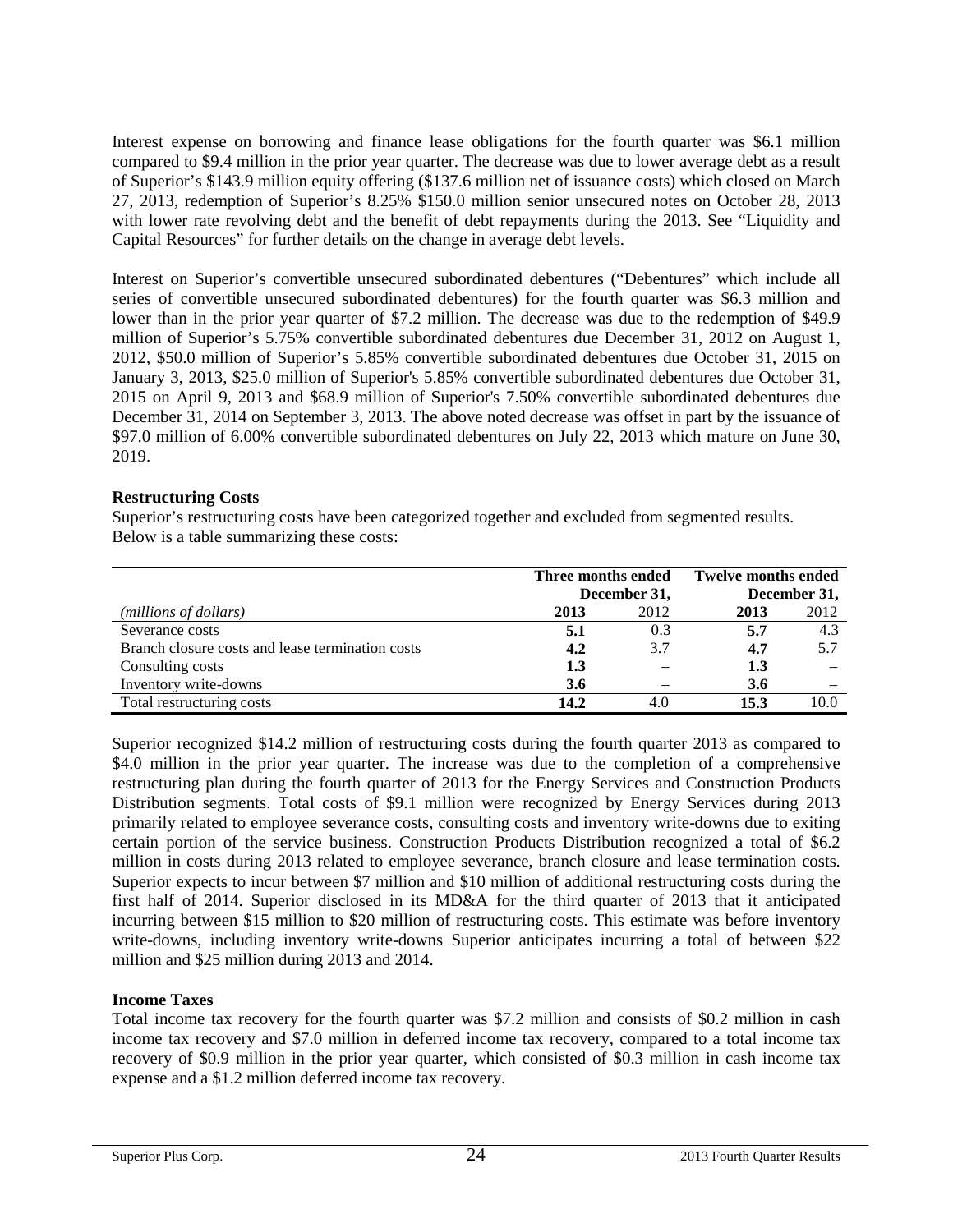Cash income tax recovery for the fourth quarter was \$0.2 million and consisted of income tax recovery in the U.S. of \$0.2 million (2012 Q4 - \$0.3 million of U.S. cash tax expense). Deferred income tax recovery for the fourth quarter was \$7.0 million (2012 Q4 - \$1.2 million deferred income tax recovery), resulting in a corresponding net deferred income tax asset of \$288.3 million as at December 31, 2013. The increase in deferred income tax recovery was due to lower net earnings in the fourth quarter of 2013 and decreased impact from permanent tax items.

# **Canada Revenue Agency (CRA) Income Tax Update**

As previously disclosed, on April 2, 2013 Superior received from the CRA Notices of Reassessment for Superior's 2009 and 2010 taxation years reflecting the CRA's intent to challenge the tax consequences of Superior's corporate conversion transaction (Conversion) which occurred on December 31, 2008. The CRA's position is based on the acquisition of control rules, in addition to the general anti-avoidance rules in the Income Tax Act (Canada).

The table below summarizes Superior's estimated tax liabilities and payment requirements associated with the received and anticipated Notices of Reassessment. Upon receipt of the Notices of Reassessment, 50% of the taxes payable pursuant to such Notices of Reassessment, must be remitted to the CRA.

| <b>Taxation Year</b> | Taxes Payable (1)(2)  | 50% of the Taxes<br>Payable $(1)(2)$ | <b>Payment Dates</b> |
|----------------------|-----------------------|--------------------------------------|----------------------|
| 2009/2010            | \$13.0                | \$6.5                                | Paid in April 2013   |
| 2011                 | \$10.0 <sup>(3)</sup> | \$5.0                                | 2015                 |
| 2012                 | \$10.0 <sup>(3)</sup> | \$5.0                                | 2015                 |
| 2013                 | \$10.0 <sup>(3)</sup> | \$5.0                                | 2015                 |
| 2014                 | \$20.0 $(3)$          | \$10.0                               | 2015                 |
| <b>Total</b>         | \$63.0                | \$31.5                               |                      |

 $(1)$  In millions of dollars.

<sup>(2)</sup> Includes estimated interest and penalties.

<sup>(3)</sup> Estimated based on Superior's previously filed tax returns, Superior's 2013 results and the midpoint of Superior's 2014 outlook.

During 2013, Superior filed a Notice of Objection and a Notice of Appeal with respect to the Notice of Reassessments received on May 8, 2013. Superior anticipates that if the case proceeds in the Tax Court of Canada, the case could be heard in the first quarter of 2015, with a decision rendered by the end of fiscal 2015. If a decision of the Tax Court of Canada were to be appealed, the appeal process could reasonably be expected to take an additional 2 years. If Superior receives a positive decision then any taxes, interest and penalties paid to the CRA will be refunded plus interest and if Superior is unsuccessful then any remaining taxes payable plus interest and penalties will have to be remitted.

Superior remains confident in the appropriateness of its tax filing position and the expected tax consequences of the Conversion and intends to vigorously defend such position and intends to file its future tax returns on a basis consistent with its view of the outcome of the Conversion.

Interim tax payments made by Superior will be recorded to the balance sheet and will not materially impact either adjusted operating cash flow or net earnings.

Based on the midpoint of Superior's current 2014 financial outlook of AOCF per share of \$1.80, if the tax pools from the Conversion were not available to Superior, the impact would be an increase to cash income taxes of approximately \$0.15 per share for 2014. As previously stated, Superior intends to file its future income tax returns on a basis consistent with its view of the outcome of the Conversion.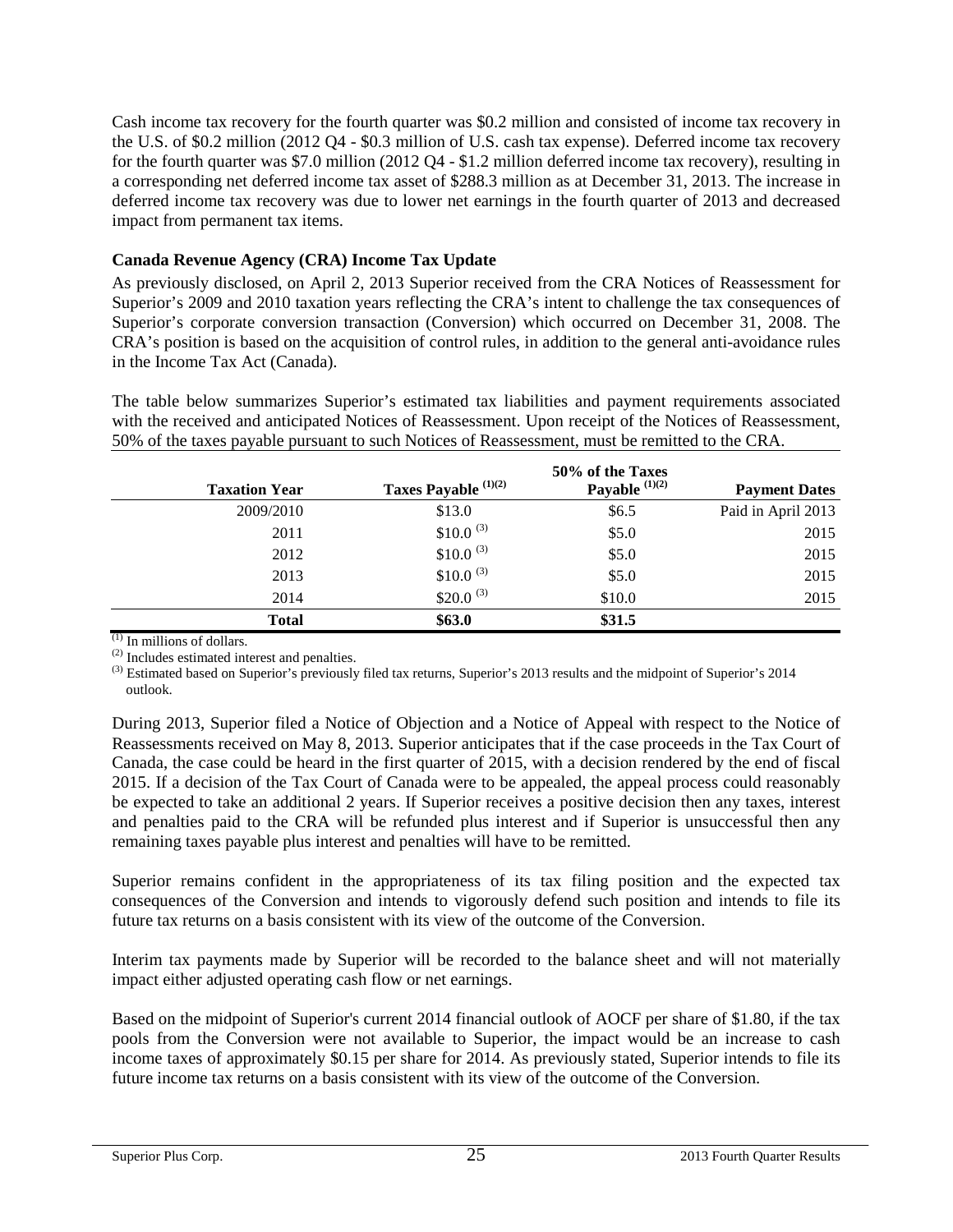## **Financial Outlook**

Superior achieved adjusted operating cash flow per share for 2013 of \$1.69 (before restructuring costs), within the 2013 financial outlook range provided in its 2013 third-quarter MD&A. See the detailed discussion on each segment for a breakdown of the results achieved.

Superior's outlook is for adjusted operating cash flow for 2014 to be between \$1.65 per share and \$1.95 per share, before restructuring costs, consistent with the outlook included in Superior's 2013 third-quarter MD&A. Achieving Superior's adjusted operating cash flow depends on the operating results of its three operating segments.

In addition to the operating results of Superior's three operating segments, significant assumptions underlying Superior's 2014 outlook are:

- Economic growth in Canada and the U.S. is expected to be similar to or modestly higher than in 2013;
- Superior is expected to continue to attract capital and obtain financing on acceptable terms;
- Superior's estimated total debt to EBITDA ratio is based on maintenance and growth related expenditures of \$72.0 million in 2014 and working capital funding requirements which do not contemplate any significant commodity price changes;
- The foreign currency exchange rate between the Canadian dollar and US dollar is expected to average 1.05 in 2014 on all unhedged foreign currency transactions;
- Financial and physical counterparties are expected to continue fulfilling their obligations to Superior;
- Regulatory authorities are not expected to impose any new regulations impacting Superior;
- Superior's average interest rate on floating-rate debt is expected to remain consistent with 2013 levels; and
- Canadian and U.S. based cash taxes are expected to be minimal for 2014 based on existing statutory income tax rates and the ability to use available tax basis.

# *Energy Services*

- Average temperatures across Canada and the Northeast U.S. in 2014 are expected to be consistent with the recent five-year average;
- Total propane and U.S. refined fuels-related sales volumes are expected to increase in 2014 due to the impact from customer win-back and retention programs;
- Wholesale propane and U.S. refined fuels-related prices are not anticipated to significantly affect demand for propane, refined fuels and related services;
- Supply portfolio management market results for 2014 are expected to increase modestly from 2013 due to growth in sales volumes and margins;
- Fixed-price energy services results for 2014 are expected to decrease slightly from 2013 due to continued declines in the natural gas segment as the system price of natural gas is expected to remain low offset in part by growth in the electricity segment; and
- Operating costs are expected to decrease in 2014 from 2013 due to improvements in operational efficiencies from business initiatives.

# *Specialty Chemicals*

- Sodium chlorate contribution in 2014 is expected to decrease from 2013 due to lower gross margins associated with higher electricity prices. Sales volumes in 2014 are expected to increase as compared to 2013 due to the impact of the strategic supply agreement;
- Chloralkali contribution in 2014 is expected to be higher than in 2013 due to higher sales volumes associated with the completion of the Port Edwards and Saskatoon expansions;
- Electricity costs are expected to increase slightly in 2014 as compared to the prior year; and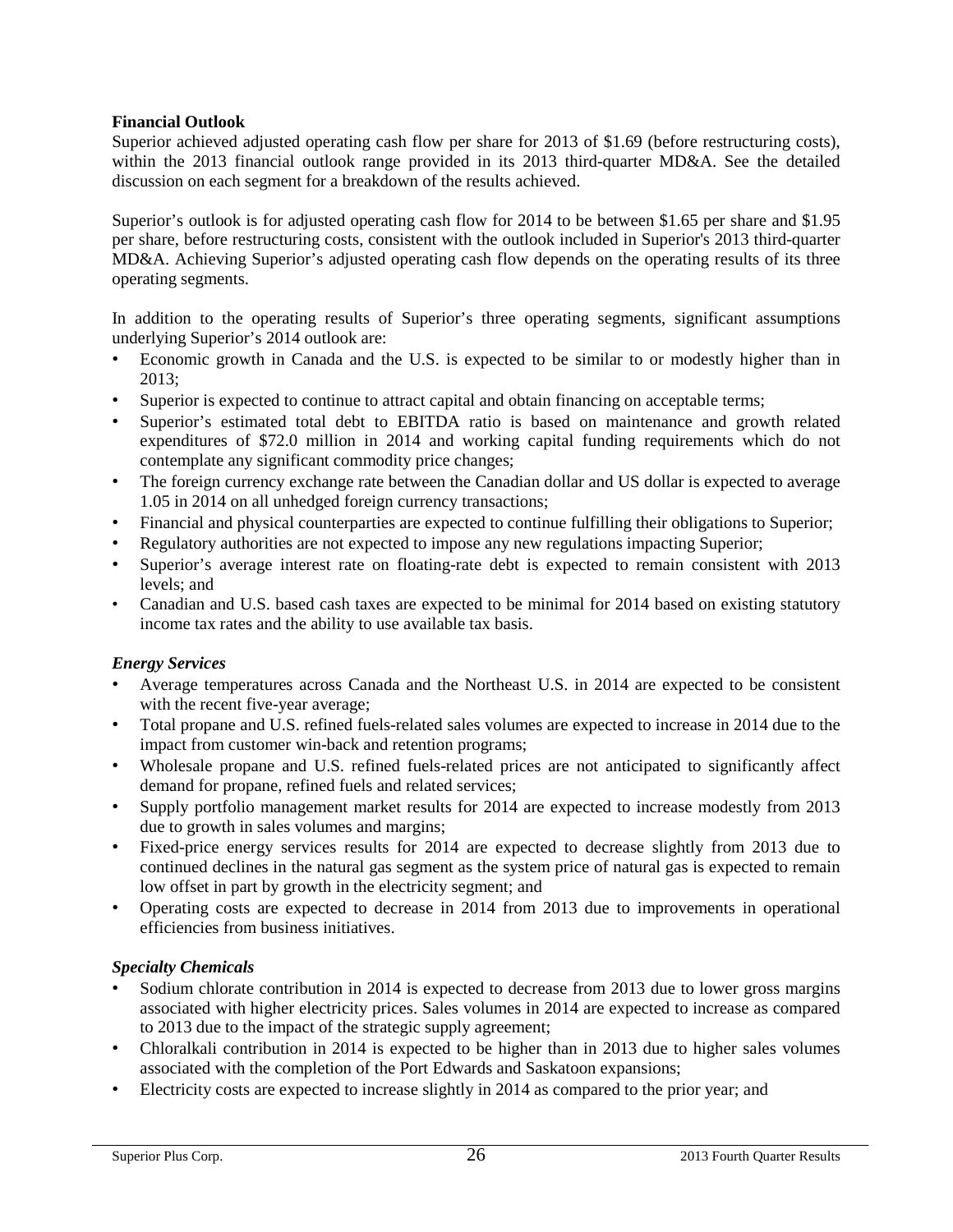• Average plant utilization will approximate greater than 94% in 2014.

## *Construction Products Distribution*

- Revenues in 2014 are expected to increase as compared 2013 due to continued growth in U.S. based GSD sales as the U.S. residential market continues to improve, and higher C&I sales revenue due to limited recovery in the U.S. commercial construction segment;
- Sales margins in 2014 are expected to increase modestly from 2013 due to continued focus on price management, profitability and procurement; and
- Operating costs in 2014 are expected to decrease as a percentage of revenue compared to 2013 due to anticipated savings from restructuring efforts.

## *Restructuring Charges*

• Superior incurred \$15.3 million of restructuring costs during the fourth quarter of 2013, within the range of \$15 million to \$20 million provided in Superior's third-quarter MD&A. Total estimated restructuring costs are expected to be between \$22 million and \$25 million, this range includes inventory impairments which were excluded from the range provided during the third-quarter of 2013. These one-time restructuring costs are associated with further operational improvements in the Energy Services and Construction Products Distribution segments. Superior expects to incur between \$7 million and \$10 million of additional restructuring costs during the first half of 2014. These costs are excluded from Superior's 2013 and 2014 financial outlooks.

## **Debt Management Update**

Superior's total debt to EBITDA ratio (before restructuring costs) as at December 31, 2013 of 3.9X was slightly higher than Superior's third-quarter 2013 MD&A outlook range of 3.3X to 3.7X. This was due to higher than anticipated working capital in the Energy Services business as a result of a significant increase in the wholesale cost of propane and heating oil due to tight supply conditions experienced through the fourth quarter of 2013. The tight supply conditions were as a result of colder than average weather and numerous winter storms throughout Canada and the U.S. which created significant constraints on supply. In addition, total debt was negatively impacted by a weaker Canadian dollar relative to the U.S. dollar as it relates to Superior's U.S. denominated debt.

Superior's December 31, 2014 forecast total debt to EBITDA ratios are stated before restructuring costs. Superior anticipates additional restructuring costs will be recognized over the first and second quarters of 2014. Superior's forecast December 31, 2014, total debt to EBITDA ratio has been updated to a range of 3.6X to 4.0X, compared to the previously provided outlook range of 3.3X to 3.7X. The forecast increase is due to higher than expected actual debt at December 31, 2013, higher than previously forecast working capital and the impact of a stronger U.S dollar on U.S. denominated debt.

Superior's anticipated debt repayment for 2014 and total debt to EBITDA leverage ratio as at December 31, 2014, based on Superior's 2014 financial outlooks and 2013 results, are detailed in the table below.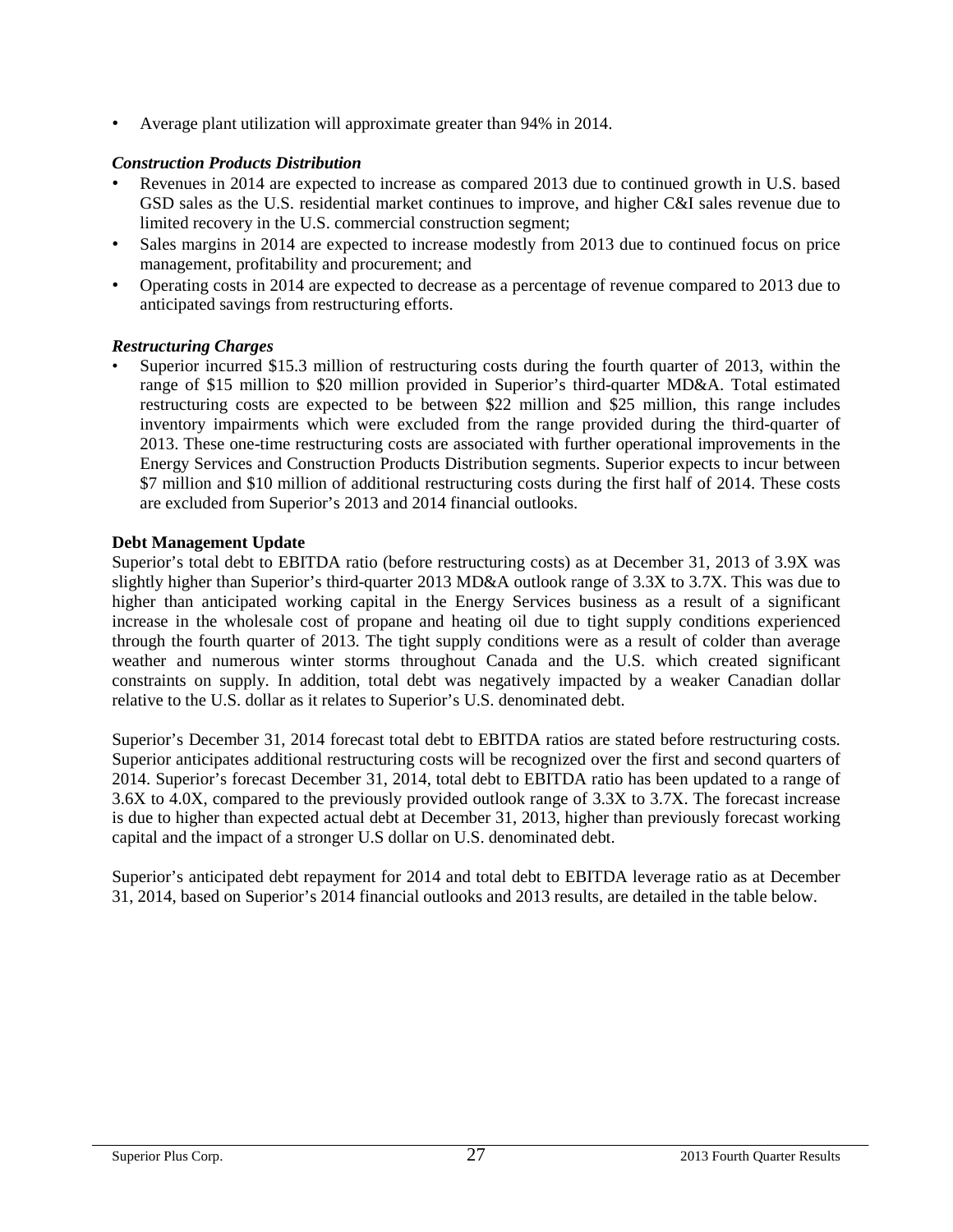### **Debt Management Summary**

|                                                                            |               | Millions of   |
|----------------------------------------------------------------------------|---------------|---------------|
|                                                                            | Per Share     | dollars       |
| 2014 financial outlook AOCF per share – mid-point $(1)$                    | \$<br>1.80    | 227.1         |
| Maintenance capital expenditures, net                                      | (0.26)        | (33.0)        |
| Capital lease obligation repayments                                        | (0.19)        | (24.5)        |
| Restructuring costs                                                        | (0.16)        | (20.0)        |
| Cash flow available for dividends and debt repayment before growth capital | \$<br>1.19    | 149.6         |
| Expansion of Port Edward's and Saskatoon facilities                        | (0.19)        | (23.5)        |
| Other growth capital expenditures                                          | (0.12)        | (15.5)        |
| Estimated 2014 free cash flow available for dividends and debt repayment   | \$<br>0.88    | 110.6         |
| <b>Dividends</b>                                                           | (0.60)        | (75.7)        |
| Total estimated debt repayment                                             | \$<br>0.28    | 34.9          |
| Estimated total debt to EBITDA ratio as at December 31, 2014               | $3.6X - 4.0X$ | $3.6X - 4.0X$ |
| Dividends                                                                  | \$<br>0.60    | 75.7          |
| Calculated payout ratio after all capital and payment to CRA               | 69%           | 69%           |

(1) See "Financial Outlook" for additional details including assumptions, definitions and risk factors.

In addition to Superior's significant assumptions detailed above, refer to "Risk Factors to Superior" for a detailed review of Superior's significant business risks.

## **Liquidity and Capital Resources**

Superior's revolving syndicated bank facility (Credit Facility), term loans and finance lease obligations (collectively Borrowing) before deferred financing fees totaled \$578.7 million as at December 31, 2013, a decrease of \$60.9 million from December 31, 2012. The decrease in Borrowing was primarily due to the equity offering that Superior closed on March 27, 2013 for net proceeds of \$137.6 million and the proceeds from the issuance of \$97.0 million of 6.00% debentures on July 22, 2013 offset in part by \$143.9 million of debenture redemptions (see Redemptions below) during 2013.

On October 28, 2013, Superior early redeemed all of its outstanding \$150.0 million, 8.25% senior unsecured debentures due October 27, 2016. The early redemption allows for Superior to benefit from lower average interest costs.

On June 10, 2013, Superior completed an extension of its \$570.0 million Credit Facility with eight lenders. The Credit Facility matures on June 27, 2016 and can be expanded to \$750.0 million. Financial covenant ratios were unchanged with a consolidated secured debt to consolidated EBITDA ratio and a consolidated debt to consolidated EBITDA ratio of 3.0x and 5.0x, respectively. See "Summary of Cash Flow" for details on Superior's sources and uses of cash.

As at December 31, 2013, Debentures (before deferred issuance fees and discount values) issued by Superior totaled \$494.5 million which was \$47.0 million lower than the balance as at December 31, 2012 due to the redemption of the 5.85%, 5.85%, and 7.50% convertible unsecured subordinated debentures during 2013, (see Redemptions), offset in part by the issuance of \$97.0 million of unsecured subordinated debentures on July 22, 2013. See Note 14 to the unaudited condensed consolidated financial statements for additional details on Superior's Debentures.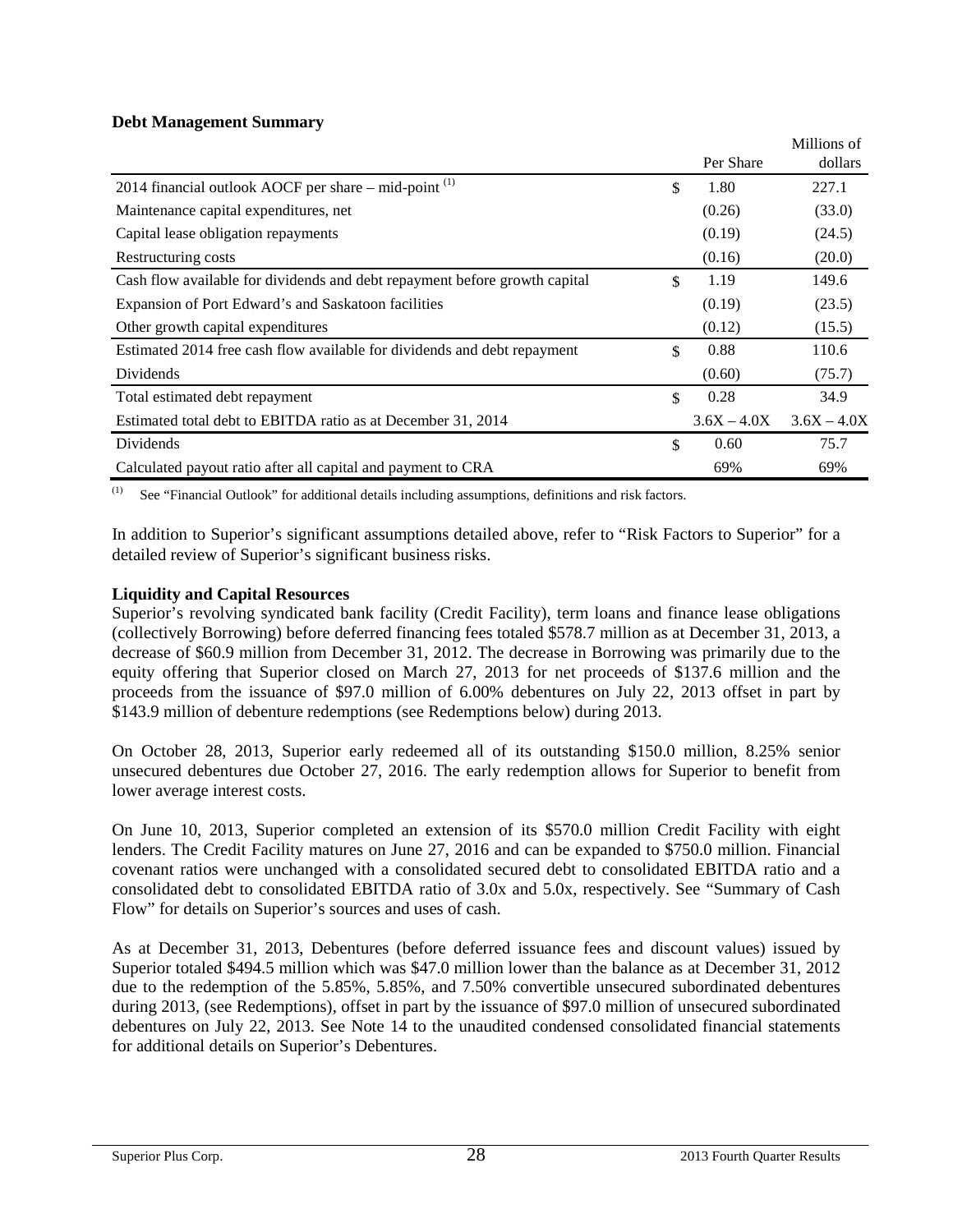### **Redemptions**

On January 3, 2013, Superior completed the previously announced redemption of \$50.0 million in principal of its previously issued 5.85% convertible subordinated debentures (2015 Debentures) due October 31, 2015 and the remaining \$25.0 million principal on April 9, 2013. Superior used funds from its Credit Facility to fund the redemption of the 2015 Debentures. The debentures were redeemed, at the redemption price of \$1,000 in cash per \$1,000 principal of 2015 Debentures plus accrued and unpaid interest up to but excluding the redemption date.

On September 3, 2013, Superior redeemed the entire \$68.9 million principal of its 7.50% convertible unsecured subordinated debentures (7.50% Debentures) in accordance with their governing indenture. The 7.50% Debentures were redeemed at the redemption price which is equal to the principal to be redeemed, together with all accrued and unpaid interest thereon up to the redemption date, being \$1,013.3562 per \$1,000 principal. The 7.50% Debentures ceased to bear interest from the redemption date.

On February 14, 2014, Superior closed a \$125.0 million term loan facility which matures on August 14, 2014. The term loan facility provides additional liquidity to ensure Superior has sufficient financial flexibility to manage short term fluctuations in working capital requirements. Throughout the end of 2013 and the beginning of 2014, Superior's working capital requirements have increased due to a rise in the wholesale cost of propane. Superior anticipates that the wholesale cost of propane and the related working capital will normalize throughout the remainder of the 2014 heating season. Superior intends to repay the credit facility before the facility maturity date. As at December 31, 2013, approximately \$119.8 million was available under the Credit Facility which Superior considers sufficient to meet its expected net working capital, capital expenditure and refinancing requirements during 2014 when combined with the above noted \$125.0 million term loan facility.

Consolidated net working capital was \$293.1 million as at December 31, 2013, an increase of \$13.9 million from net working capital of \$279.2 million as at December 31, 2012. The increase was primarily due to higher Specialty Chemicals accounts receivable due to increased revenues. Superior's net working capital requirements are financed from its Credit Facility.

Proceeds received from the DRIP for 2013 were \$4.9 million as compared to \$14.2 million in 2012. The decrease was primarily a result of Superior announcing on March 7, 2013 that it will cease the active operation of its DRIP following payment of the March dividend in April 2013.

As at December 31, 2013, when calculated in accordance with the Credit Facility, the consolidated secured debt to compliance EBITDA ratio was 2.2 to 1.0 (December 31,  $2012 - 1.9$  to 1.0) and the consolidated debt to compliance EBITDA ratio was 2.2 to 1.0 (December 31, 2012 – 2.4 to 1.0). For both of these covenants, Debentures are excluded. These ratios are within the requirements of Superior's debt covenants. In accordance with the Credit Facility, Superior must maintain a consolidated secured debt to compliance EBITDA ratio of not more than 3.0 to 1.0 and not more than 3.5 to 1.0 as a result of acquisitions. In addition, Superior must maintain a consolidated debt to compliance EBITDA ratio of not more than 5.0 to 1.0, excluding Debentures. Superior's total debt to compliance EBITDA ratio was 4.1 to 1.0 as at December 31, 2013 and 3.9 to 1.0 on a before restructuring cost basis. Also, Superior is subject to several distribution tests and the most restrictive stipulates that Distributions (including Debenture holders and related payments) cannot exceed compliance EBITDA less cash income taxes, plus \$35.0 million on a trailing 12-month rolling basis. On a 12-month rolling basis as at December 31, 2013, Superior's available distribution amount was \$145.0 million under the above noted distribution test.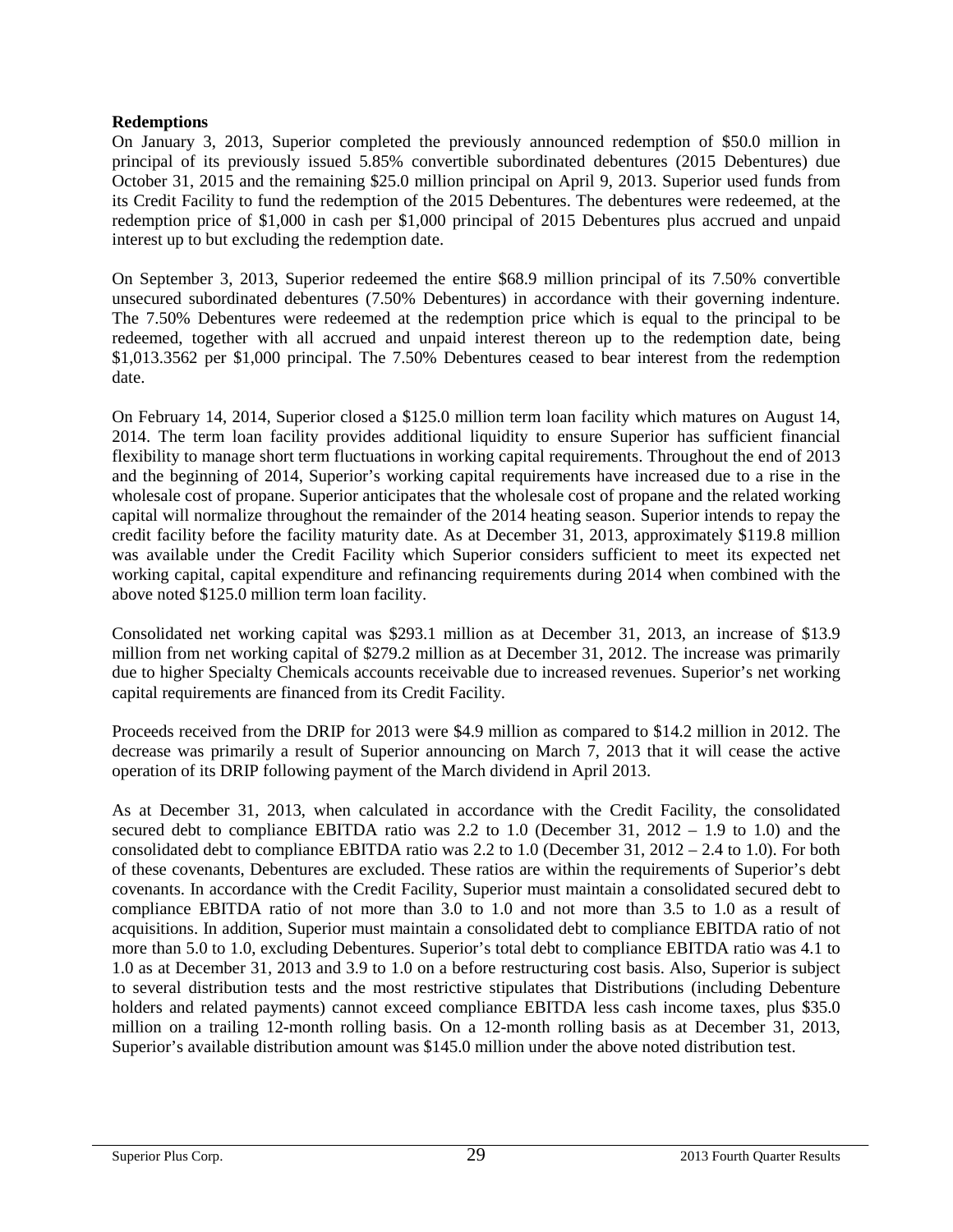On December 11, 2013, Standard & Poor's raised Superior and Superior LP's long-term corporate credit rating to BB from BB- and the senior secured debt rating to BBB- from BB+. The outlook rating for Superior remains stable. On July 2, 2013, Dominion Bond Rating Service confirmed Superior LP's senior secured rating of BB (high) and Superior LP's senior unsecured rating of BB (low). The trend for both ratings is stable.

As at December 31, 2013, Superior had an estimated defined benefit pension solvency deficiency of approximately \$12.8 million (December 31, 2012 - \$36.7 million) and a going concern solvency surplus of approximately \$11.5 million (December 31, 2012 – (deficiency \$6.5) million). Funding requirements required by applicable pension legislation are based upon going concern and solvency actuarial assumptions. These assumptions differ from the going concern actuarial assumptions used in Superior's financial statements. Superior has sufficient liquidity through existing its Credit Facility and anticipated future operating cash flow to fund this deficiency over the prescribed period.

In the normal course of business, Superior is subject to lawsuits and claims. Superior believes the resolution of these matters will not have a material adverse effect, individually or in the aggregate, on Superior's liquidity, consolidated financial position or results of operations. Superior records costs as they are incurred or when they become determinable.

## **Shareholders' Capital**

The weighted average number of common shares issued and outstanding during the fourth quarter was 126.2 million shares, an increase of 13.6 million from the prior year quarter due to the issuance of 13,415,425 common shares over the year. The following table provides details:

|                                                 |                             | Average               | Issued Number of     |
|-------------------------------------------------|-----------------------------|-----------------------|----------------------|
|                                                 | Closing                     | <b>Issuance Price</b> | <b>Common Shares</b> |
|                                                 | Date                        | per Share             | (Millions)           |
| As at December 31, 2012                         |                             |                       | 112.8                |
|                                                 | January 15, 2013<br>through |                       |                      |
| Issuance of common shares under Superior's DRIP | March 15, 2013              | \$10.76               | 0.4                  |
| Issuance of common shares                       | March 27, 2013              | \$11.10               | 13.0                 |
| As at December 31, 2013                         |                             |                       | 126.2                |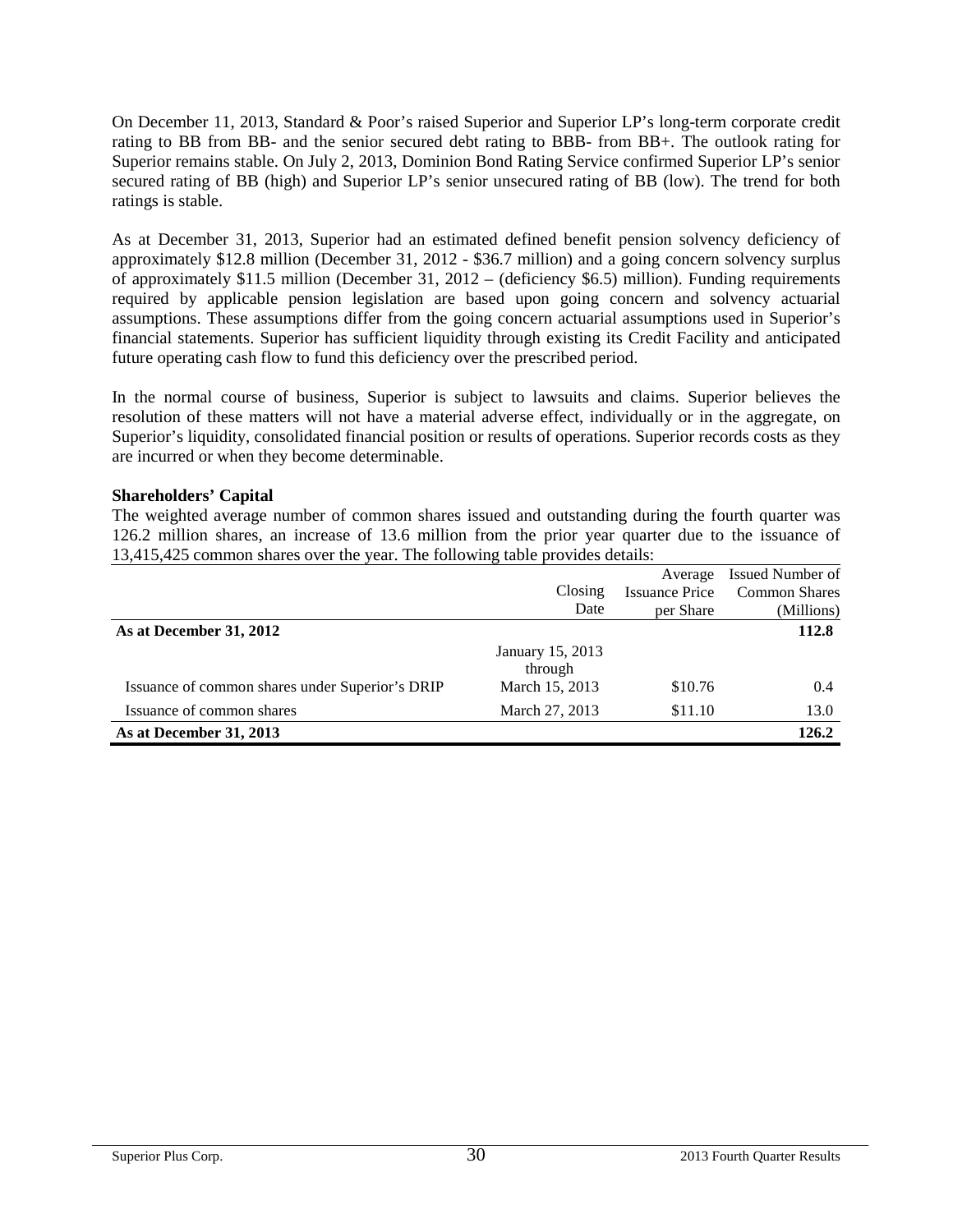As at February 19, 2014, December 31, 2013 and December 31, 2012, the following common shares and securities convertible into common shares were issued and outstanding:

|                                                 | <b>February 19, 2014</b><br>Convertible |               | <b>December 31, 2013</b><br>Convertible |               | December 31, 2012<br>Convertible |               |
|-------------------------------------------------|-----------------------------------------|---------------|-----------------------------------------|---------------|----------------------------------|---------------|
| (millions)                                      | <b>Securities</b>                       | <b>Shares</b> | <b>Securities</b>                       | <b>Shares</b> | Securities                       | <b>Shares</b> |
| Common shares outstanding $^{(1)}$              |                                         | 126.2         |                                         | 126.2         |                                  | 112.8         |
| 5.85% Debentures <sup><math>(1)</math></sup>    |                                         | -             |                                         |               | \$75.0                           | 2.4           |
| 7.50% Debentures <sup>(2)</sup>                 |                                         |               |                                         |               | \$69.0                           | 5.3           |
| 5.75% Debentures $^{(3)}$                       | \$172.5                                 | 9.1           | \$172.5                                 | 9.1           | \$172.5                          | 9.1           |
| $6.00\%$ Debentures <sup>(4)</sup>              | \$150.0                                 | 9.9           | \$150.0                                 | 9.9           | \$150.0                          | 9.9           |
| 7.50% Debentures <sup><math>(5)</math></sup>    | \$75.0                                  | 6.6           | \$75.0                                  | 6.6           | \$75.0                           | 6.6           |
| $6.00\%$ Debentures <sup><math>(6)</math></sup> | \$97.0                                  | 5.8           | \$97.0                                  | 5.8           |                                  |               |
| Common shares outstanding and                   |                                         |               |                                         |               |                                  |               |
| issuable upon conversion of Debentures          |                                         | 157.6         |                                         | 157.6         |                                  | 146.1         |

(1) Convertible at \$31.25 per share.<br>(2) Convertible at \$12.10 per share.

(2) Convertible at \$13.10 per share.<br>(3) Convertible at \$10.00 per share.

(3) Convertible at \$19.00 per share.

(4) Convertible at \$15.10 per share.

<sup>(5)</sup> Convertible at \$11.35 per share.<br><sup>(6)</sup> Convertible at \$16.75 per share.

Convertible at \$16.75 per share.

#### **Dividends Paid to Shareholders**

Dividends paid to Superior's shareholders depend on its cash flow from operating activities with consideration for Superior's changes in working capital requirements, investing activities and financing activities. See "Summary of Adjusted Operating Cash Flow" and "Summary of Cash Flow" for additional details.

Dividends paid to shareholders for 2013 were \$73.7 million (before DRIP proceeds of \$4.9 million) or \$0.60 per share compared to \$67.1 million or \$0.60 per share in 2012. The increase of \$6.6 million was due to the issuance of shares under Superior's DRIP during 2013 and the equity offering completed on March 27, 2013. Superior's monthly dividend is \$0.05 per share or \$0.60 per share on an annualized basis. See "Debt Management Update" for further details. Dividends to shareholders are declared at the discretion of Superior's Board of Directors.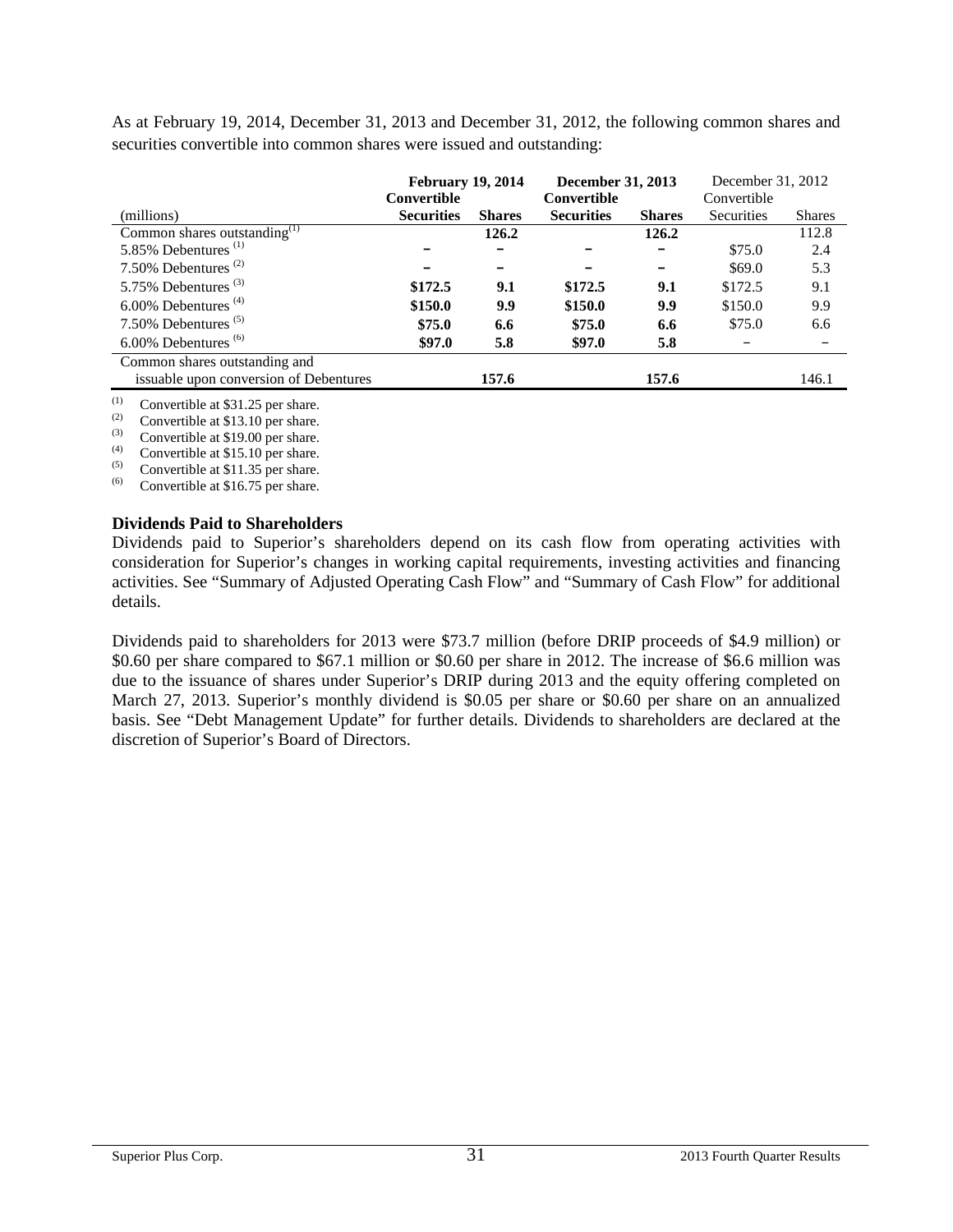#### Superior's primary sources and uses of cash are detailed below:

#### **Summary of Cash Flow** (1)

|                                                                | Three months ended |                          | <b>Twelve months ended</b> |                  |  |
|----------------------------------------------------------------|--------------------|--------------------------|----------------------------|------------------|--|
|                                                                |                    | December 31,             |                            | December 31,     |  |
| (millions of dollars)                                          | 2013               | 2012                     | 2013                       | 2012             |  |
|                                                                |                    |                          |                            |                  |  |
| Cash flow (used in) from operating activities                  | (27.7)             | (8.1)                    | 185.3                      | 273.3            |  |
| Investing activities <sup>(2)</sup> :                          |                    |                          |                            |                  |  |
| Purchase of property, plant and equipment                      | (26.4)             | (22.1)                   | (78.5)                     | (43.8)           |  |
| Proceeds on disposal of property, plant and equipment          | 0.8                | 0.4                      | 6.6                        | 4.5              |  |
| Investment in supply agreement                                 | (4.3)              |                          | (4.3)                      |                  |  |
| Acquisitions                                                   | (7.6)              | $\qquad \qquad -$        | (7.6)                      | (5.5)            |  |
| Cash flow used in investing activities                         | (37.5)             | (21.7)                   | (83.8)                     | (44.8)           |  |
| Financing activities:                                          |                    |                          |                            |                  |  |
| Net proceeds (repayment) of of revolving term bank             |                    |                          |                            |                  |  |
| credits and other debt                                         | 120.5              | 78.9                     | (62.6)                     | (74.4)           |  |
| Redemption of senior unsecured debentures                      | (150.0)            | $\qquad \qquad -$        | (150.0)                    |                  |  |
| Redemption premium on senior unsecured debentures              | (6.2)              | $\qquad \qquad -$        | (6.2)                      |                  |  |
| Repayment of senior secured notes                              | (34.0)             | (31.8)                   | (34.0)                     | (31.8)           |  |
| Repayment of finance lease obligations                         | (3.8)              | (4.1)                    | (15.9)                     | (16.4)           |  |
| Redemption of 5.75% convertible debentures                     |                    |                          | $\overline{\phantom{m}}$   | (49.9)           |  |
| Redemption of 5.85% convertible debentures                     |                    | -                        | (75.0)                     |                  |  |
| Redemption of 7.50% convertible debentures                     |                    | $\overline{\phantom{0}}$ | (68.9)                     |                  |  |
| Proceeds from issuance of 6.00% convertible debentures         |                    | -                        | 97.0                       |                  |  |
| Issuance costs incurred of 6.00% convertible debentures        |                    | $\qquad \qquad -$        | (3.8)                      |                  |  |
| Proceeds from issuance of common shares                        |                    | $\qquad \qquad -$        | 143.9                      |                  |  |
| Issuance costs for common shares                               |                    | $\qquad \qquad -$        | (6.3)                      |                  |  |
| Proceeds from the Dividend Reinvestment Plan                   |                    | 3.6                      | 4.9                        | 14.2             |  |
| Dividends paid to shareholders                                 | (18.9)             | (16.9)                   | (73.7)                     | (67.1)           |  |
| Cash flow from (used in) financing activities                  | 57.6               | 29.7                     | (100.6)                    | (225.4)          |  |
|                                                                |                    |                          |                            |                  |  |
| Net (decrease) increase in cash and cash equivalents           | (7.6)              | (0.1)                    | 0.9                        | 3.1              |  |
| Cash and cash equivalents, beginning of period                 | 16.1               | 7.7                      | 7.6                        | 5.2              |  |
| Effect of translation of foreign currency-denominated cash and |                    |                          |                            |                  |  |
| cash equivalents                                               | (0.2)              |                          | (0.2)                      | (0.7)            |  |
| Cash and cash equivalents, end of period                       | 8.3                | $\overline{7.6}$         | 8.3                        | $\overline{7.6}$ |  |

 $(1)$  See the consolidated statement of cash flow for additional details.

<sup>(2)</sup> See "Consolidated Capital Expenditure Summary" for additional details.

#### **Financial Instruments – Risk Management**

Derivative and non-financial derivatives are used by Superior to manage its exposure to fluctuations in foreign currency exchange rates, interest rates, share-based compensation and commodity prices. Superior assesses the inherent risks of these instruments by grouping derivative and non-financial derivatives related to the exposures these instruments mitigate. Superior's policy is not to use derivative or non-financial derivative instruments for speculative purposes. Superior does not formally designate its derivatives as hedges and, as a result, Superior does not apply hedge accounting and is required to designate its derivatives and non-financial derivatives as held for trading. Refer to Superior's 2013 Annual MD&A for further details on financial instrument risk management.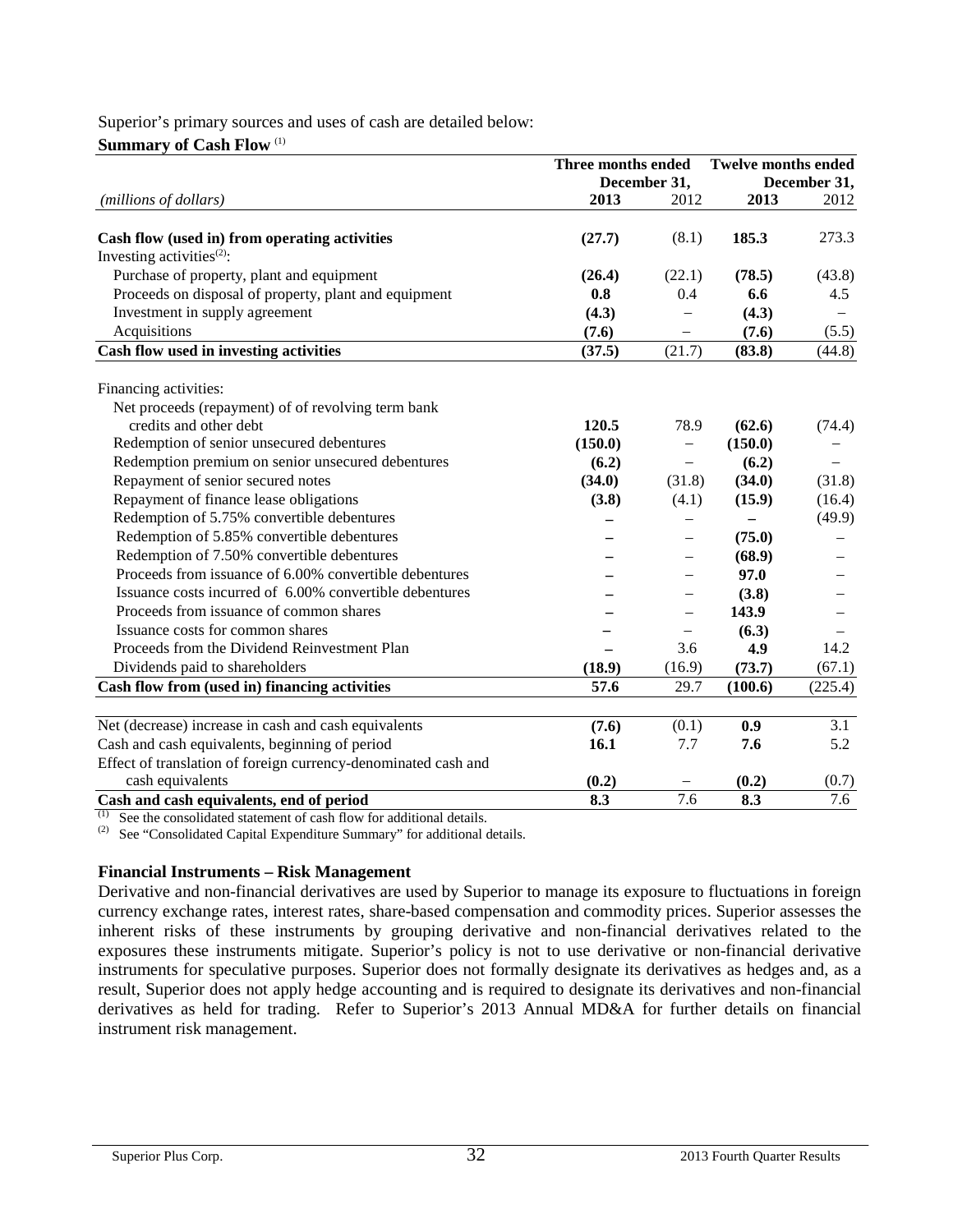As at December 31, 2013, Superior had hedged approximately 86% of its estimated US dollar exposure for 2014. The estimated sensitivity of adjusted operating cash flow for Superior, including divisional US exposures and the impact on US-denominated debt with respect to a \$0.01 change in the Canadian to United States exchange rate for 2014 is \$0.2 million after giving effect to U.S. dollar forward contracts for 2014, as shown in the table below. Superior's sensitivities and guidance are based on an anticipated average Canadian to US dollar foreign currency exchange rate for 2014 of 1.05.

|                                                      |        |                          |       |      |      | 2019 and          |              |
|------------------------------------------------------|--------|--------------------------|-------|------|------|-------------------|--------------|
| (US\$ millions except exchange rates)                | 2014   | 2015                     | 2016  | 2017 | 2018 | <b>Thereafter</b> | <b>Total</b> |
| Energy Services - U.S.\$ forward sales               | 26.0   | 26.0                     |       |      |      |                   | 52.0         |
| Construction Products Distribution -U.S.\$ forward   |        |                          |       |      |      |                   |              |
| sales                                                | 12.0   | 12.0                     | 12.0  |      |      |                   | 36.0         |
| Specialty Chemicals - U.S.\$ forward sales           | 181.0  | 148.0                    | 101.4 | 51.0 |      |                   | 481.4        |
| Corporate - US\$ forward purchases                   | (27.0) | $\overline{\phantom{0}}$ |       |      |      |                   | (27.0)       |
| Net U.S.\$ forward sales                             | 192.0  | 186.0                    | 113.4 | 51.0 |      |                   | 542.4        |
|                                                      |        |                          |       |      |      |                   |              |
| Energy Services - Average U.S. \$ forward sales rate | 1.01   | 1.01                     |       |      |      |                   | 1.01         |
| Construction Products Distribution - Average U.S.\$  |        |                          |       |      |      |                   |              |
| forward sales rate                                   | 1.00   | 1.00                     | 1.03  |      |      |                   | 1.01         |
| Specialty Chemicals - Average U.S.\$ forward sales   |        |                          |       |      |      |                   |              |
| rate                                                 | 1.03   | 1.02                     | 1.04  | 1.04 |      |                   | 1.03         |
| Corporate - U.S.\$ forward purchases rate            | 1.01   | —                        | —     | -    | —    | -                 | 1.01         |
| Net average external U.S.\$/CDN\$ exchange rate      | 1.02   | 1.01                     | 1.04  | 1.04 |      |                   | 1.02         |

For additional details on Superior's financial instruments, including the amount and classification of gains and losses recorded in Superior's year-end consolidated financial statements, summary of fair values, notional balances, effective rates and terms, and significant assumptions used in the calculation of the fair value of Superior's financial instruments, see Note 15 to the unaudited condensed consolidated financial statements.

# **Disclosure Controls and Procedures and Internal Controls Over Financial Reporting**

No changes have been made in Superior's internal control over financial reporting that have materially affected, or are reasonably likely to materially affect, Superior's internal control over financial reporting in the quarter ended December 31, 2013.

## **Critical Accounting Policies and Estimates**

Superior's unaudited condensed consolidated financial statements have been prepared in accordance with IFRS. The significant accounting policies are described in the unaudited condensed consolidated financial statements for the year ended December 31, 2013. Certain of these accounting policies, as well as estimates made by management in applying such policies, are recognized as critical because they require management to make subjective or complex judgments about matters that are inherently uncertain. Our critical accounting estimates relate to the allowance for doubtful accounts, employee future benefits, future income tax assets and liabilities, the valuation of derivatives and non-financial derivatives and asset impairments and the assessment of potential asset retirement obligations.

# **Recent Accounting Pronouncements**

Certain new standards, interpretations, amendments or improvements to existing standards were issued by the IASB or the International Financial Reporting Interpretations Committee (IFRIC) that are mandatory for accounting periods beginning on January 1, 2013 or later. The affected standards that apply to Superior are as follows: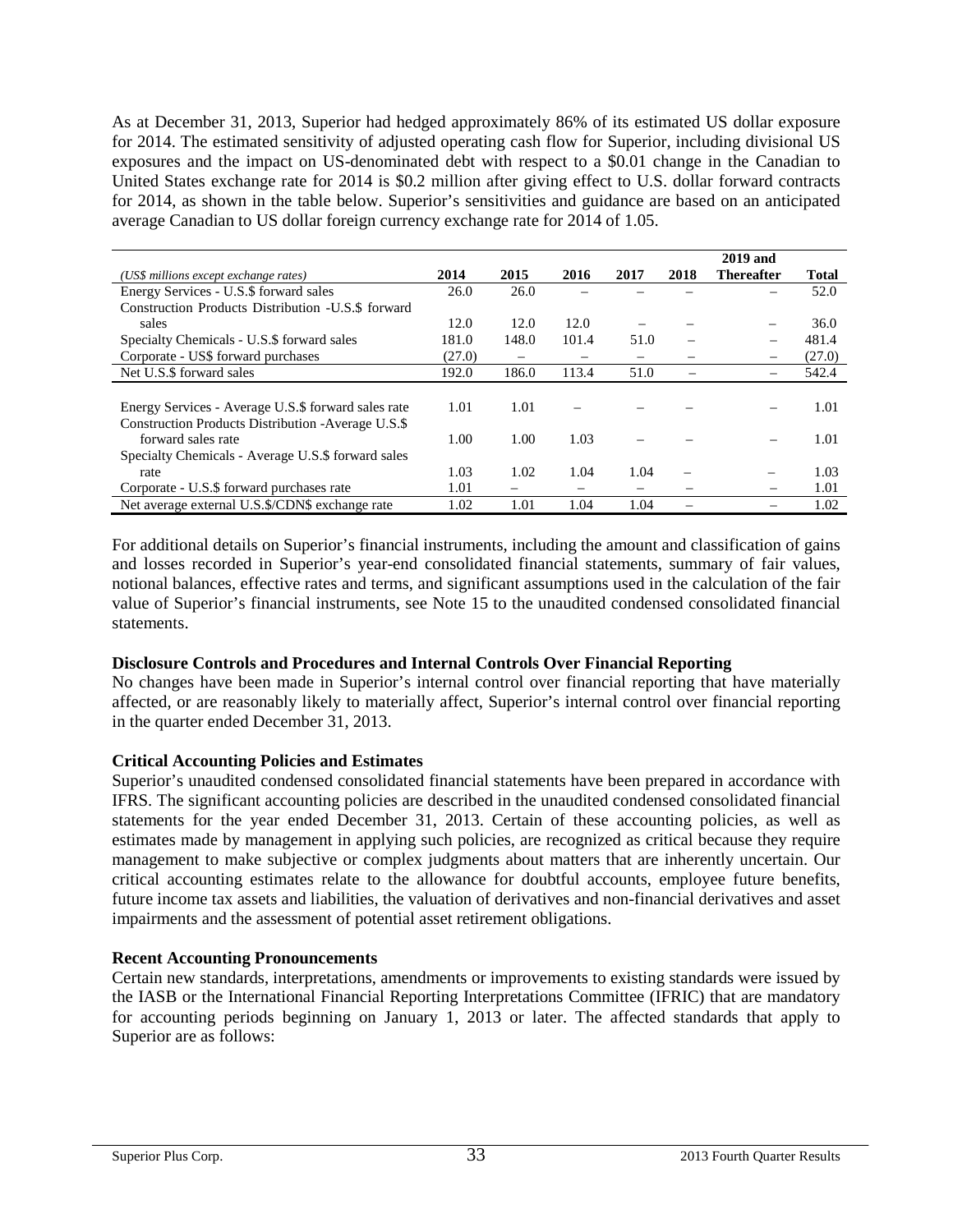## IFRS 9 – *Financial Instruments: Classification and Measurement*

IFRS 9, Financial Instruments, was issued in November 2009 and is intended to replace International Accounting Standard (IAS) 39*, Financial Instruments: Recognition and Measurement*. IFRS 9 uses a single approach to determine whether a financial asset is measured at amortized cost or fair value, replacing the multiple rules in IAS 39. The approach in IFRS 9 is based on how an entity manages its financial instruments in the context of its business model and the contractual cash flow characteristics of the financial assets. The new standard also requires a single impairment method to be used, replacing the multiple impairment methods in IAS 39. Requirements for financial liabilities were added in October 2010 and they largely carried forward existing requirements in IAS 39, except that fair value changes due to credit risk for liabilities designated at fair value through profit and loss would generally be recorded in other comprehensive income. This standard must be applied for accounting periods beginning on or after January 1, 2017, with earlier adoption permitted. Superior is assessing the effect of IFRS 9 on its financial results and financial position; changes, if any, are not expected to be material.

## *International Financial Reporting Interpretations Committee (IFRIC) 21*, *Levies*

IFRIC 21, *Levies*, was issued on May 20, 2013 provides guidance on when to recognize a liability for a levy imposed by a government, both for levies that are accounted for in accordance with IAS 37 Provisions, Contingent Liabilities and Contingent Assets and those where the timing and amount of the levy is certain. The Interpretation covers the accounting for outflows imposed on entities by governments (including government agencies and similar bodies) in accordance with laws and/or regulations. However, it does not include income taxes (see IAS 12 Income Taxes), fines and other penalties, liabilities arising from emissions trading schemes and outflows within the scope of other Standards. It also provides the following guidance on recognition of a liability to pay levies: The liability is recognized progressively if the obligating event occurs over a period of time and if an obligation is triggered on reaching a minimum threshold, the liability is recognized when that minimum threshold is reached. This standard must be applied for accounting periods beginning on or after January 1, 2014, with retrospective application from December 31, 2012. Superior is assessing the effect of IFRIC 21 on its financial results and financial position; changes, if any, are not expected to be material to Superior's annual results although significant changes may result on a quarterly basis.

# **Superior adopted the following on January 1, 2013**:

## IFRS 7-*Financial Instruments: Disclosures, amendments*

The amendments to IFRS 7 require entities to disclose information about rights of offset and related arrangements (such as collateral posting requirements under an enforceable master netting agreement or similar arrangement). Financial assets and liabilities are offset and the net amount reported in the balance sheet when Superior has the legally enforceable right to set-off the recognized amounts and there is an intention to settle on a net basis or realize the asset and settle the liability simultaneously. This standard must be applied for accounting periods beginning on or after January 1, 2013. Superior adopted IFRS 7 *amendments* on January 1, 2013, with retrospective application from December 31, 2012 with no impact to its financial results.

## IFRS 7 – *Financial Instruments: Disclosures, Amendments Regarding Disclosures – Transfer of Financial Assets*

The December 2011 changes by the IASB and the Financial Accounting Standards Board (FASB) to IFRS 7 require quantitative and qualitative disclosure regarding transfers of financial assets when the transferred assets are not derecognized in their entirety or the transferor retains continuing managerial involvement. The amendment also requires disclosure of supplementary information if a substantial portion of the total amount of the transfer activity occurs in the closing days of a reporting period. Superior adopted the amendments on January 1, 2012, with no impact to Superior.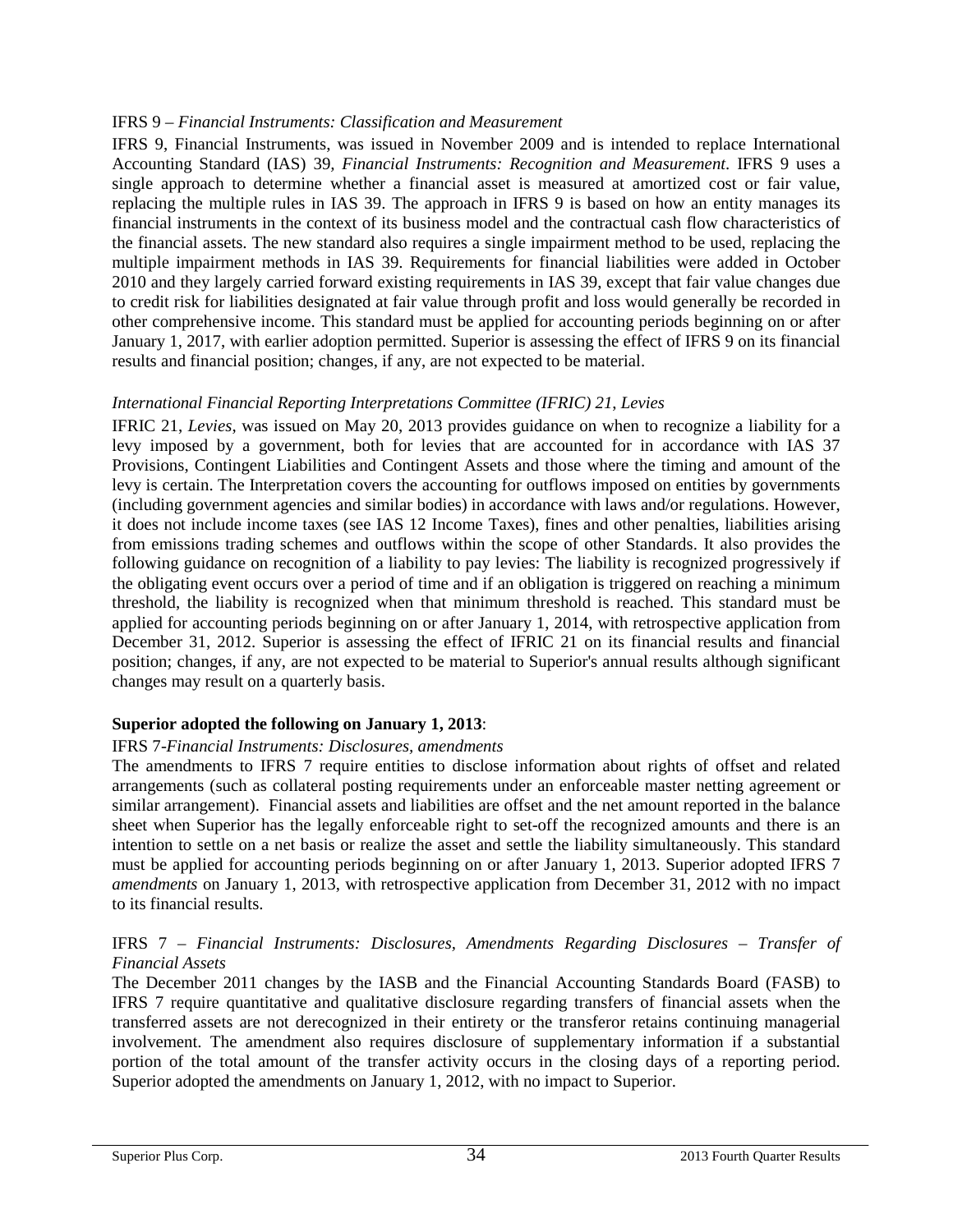### IFRS 10 – *Consolidated Financial Statements*

IFRS 10 establishes principles for the presentation and preparation of consolidated financial statements when an entity controls one or more other entities. IFRS 10 requires an entity to consolidate an investee when it is exposed, or has rights, to variable returns from its involvement with the investee and has the ability to affect those returns through its power over the investee. Under existing IFRS, consolidation is required when an entity has the power to govern the financial and operating policies of an entity so as to obtain benefits from its activities. The revised standard was effective for Superior on January 1, 2013. Superior adopted the amendments on January 1, 2013, with no impact to Superior.

### IFRS 11 – *Joint Arrangements*

IFRS 11 requires a venture to classify its interest in a joint arrangement as a joint venture or joint operation. Joint ventures will be accounted for using the equity method, whereas joint operations will require the venture to recognize its share of the assets, liabilities, revenue and expenses. This standard became applicable on January 1, 2013. Superior adopted the amendments on January 1, 2013, with no impact to Superior.

### IFRS 12 – *Disclosure of Interests in Other Entities*

IFRS 12 establishes disclosure requirements for interests in other entities, such as joint arrangements, associates, special purpose vehicles and off-balance-sheet vehicles. The standard carries forward existing disclosure and introduces significant additional disclosure requirements that address the nature of, and risks associated with, an entity's interests in other entities. This standard became effective for Superior on January 1, 2013. Superior adopted the amendments on January 1, 2013, with no impact to Superior.

### IFRS 13 *– Fair Value Measurement*

IFRS 13 defines fair value, sets out a single IFRS framework for measuring fair value and requires disclosure about fair value measurements. IFRS 13 applies to accounting standards that require or permit fair value measurements or disclosure about fair value measurements (and measurements, such as fair value less costs to sell, based on fair value or disclosure about those measurements), except in specified circumstances. IFRS 13 became applicable on January 1, 2013. Superior adopted the amendments on January 1, 2013, with no impact to Superior.

## IAS 1 – *Presentation of Other Comprehensive Income*

The amendments to IAS 1, *Presentation of Financial Statements*, issued in June 2011, require entities to group items presented in other comprehensive income on the basis of whether they might be reclassified to the consolidated statement of income in subsequent periods and items that will not be reclassified to the consolidated statement of income. The amendments did not address which items are presented in other comprehensive income and did not change the option to present items net of tax. The amendments to IAS 1 became effective for annual periods beginning on or after July 1, 2012, which was January 1, 2013 for Superior, and are to be applied retrospectively. Superior adopted the amendments on January 1, 2013, with no impact to Superior.

## IAS 12 – *Income Taxes, Amendments Regarding Deferred Tax: Recovery of Underlying Assets*

IAS 12 was amended in December 2010 to remove subjectivity in determining on which basis an entity measures the deferred tax relating to an asset. The amendment introduced a presumption that an entity will assess whether an asset's sale will recover its carrying amount. Superior's adoption of IAS 12 on January 1, 2012 did not affect Superior's financial results or financial position.

#### IAS 19 – *Employee Benefits, amendments*

IAS 19 amendments were issued in June 2011 that changed the accounting and disclosure for defined benefit plans and termination benefits. This standard requires that the changes in defined benefit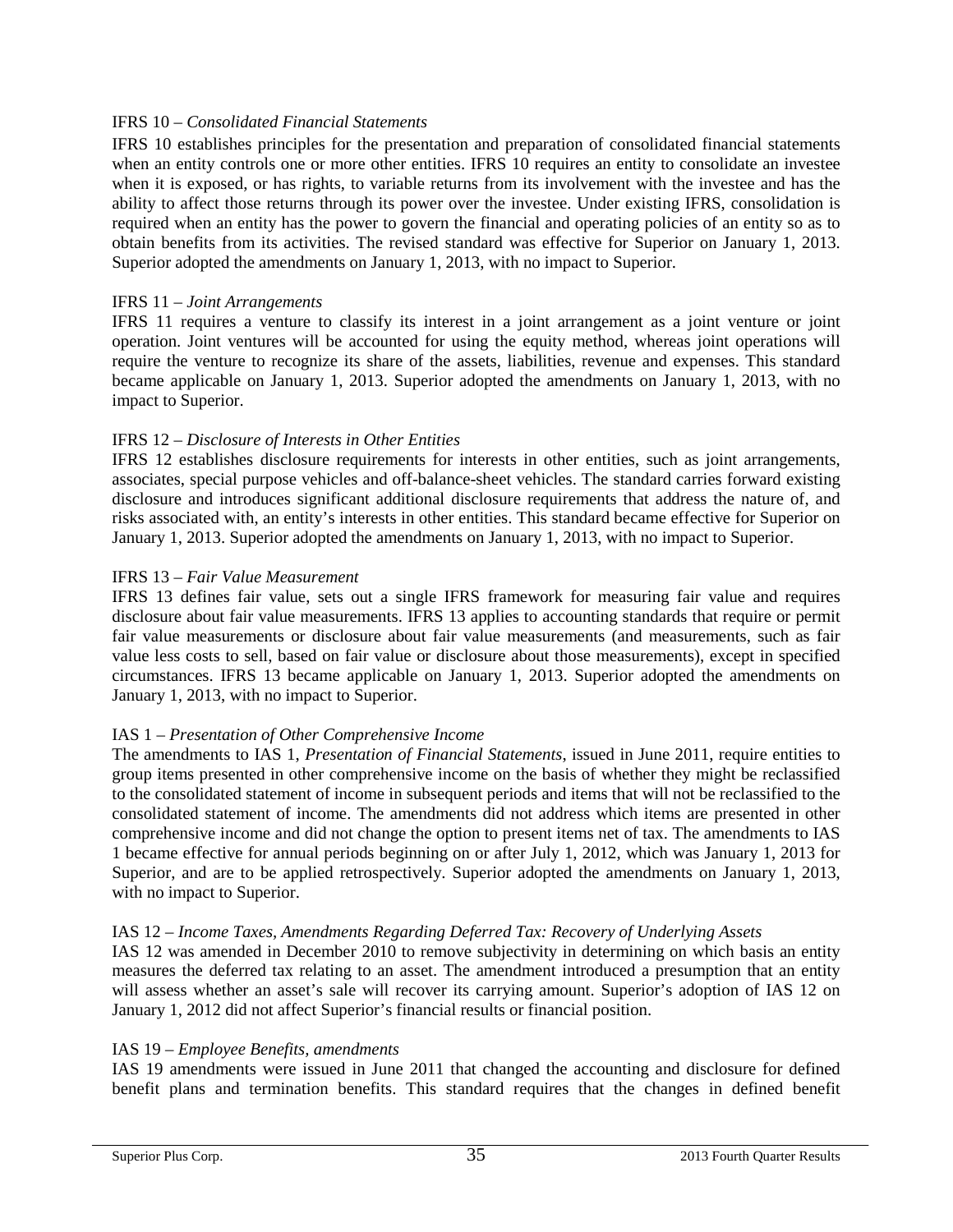obligations are recognized as they occur, eliminating the corridor approach and accelerating the recognition of past service costs. The changes in defined benefit obligations and plan assets are to be disaggregated into three components: service costs, net interest on the net defined benefit liabilities (assets) and re-measurements of the net defined benefit liabilities (assets). This standard must be applied for accounting periods beginning on or after January 1, 2013. Superior adopted IAS 19 on January 1, 2013, with retrospective application from January 1, 2012. Under the retrospective application of the new standard, the financial impact is an increase of \$3.1 million to pension expense and a corresponding decrease to accumulated other comprehensive loss for the year ended December 31, 2012. The impact on Superior's balance sheet as at January 1, 2012 is a \$4.0 million increase to deficit, a \$0.1 million decrease in employee benefit obligations and a corresponding decrease to accumulated other comprehensive loss of \$4.1 million. The impact on the year end December 31, 2012 was an increase in selling, distribution and administrative costs of \$3.1 million, respectively. See below for the quarterly impact to AOCF in 2012.

|                                     | (millions of dollars) | (per share) |
|-------------------------------------|-----------------------|-------------|
| AOCF as reported under IFRS in 2012 | 193.5                 | \$1.73      |
| IAS 19 quarterly impact:            |                       |             |
| Q1 decrease in AOCF                 | (0.8)                 | \$(0.01)    |
| Q2 decrease in AOCF                 | (0.8)                 | \$(0.01)    |
| Q3 decrease in AOCF                 | (0.8)                 | \$(0.01)    |
| Q4 decrease in AOCF                 | (0.7)                 |             |
| AOCF as revised for 2012            | 190.4                 | \$1.70      |

#### **Reconciliation of the retrospective impact of IAS 19**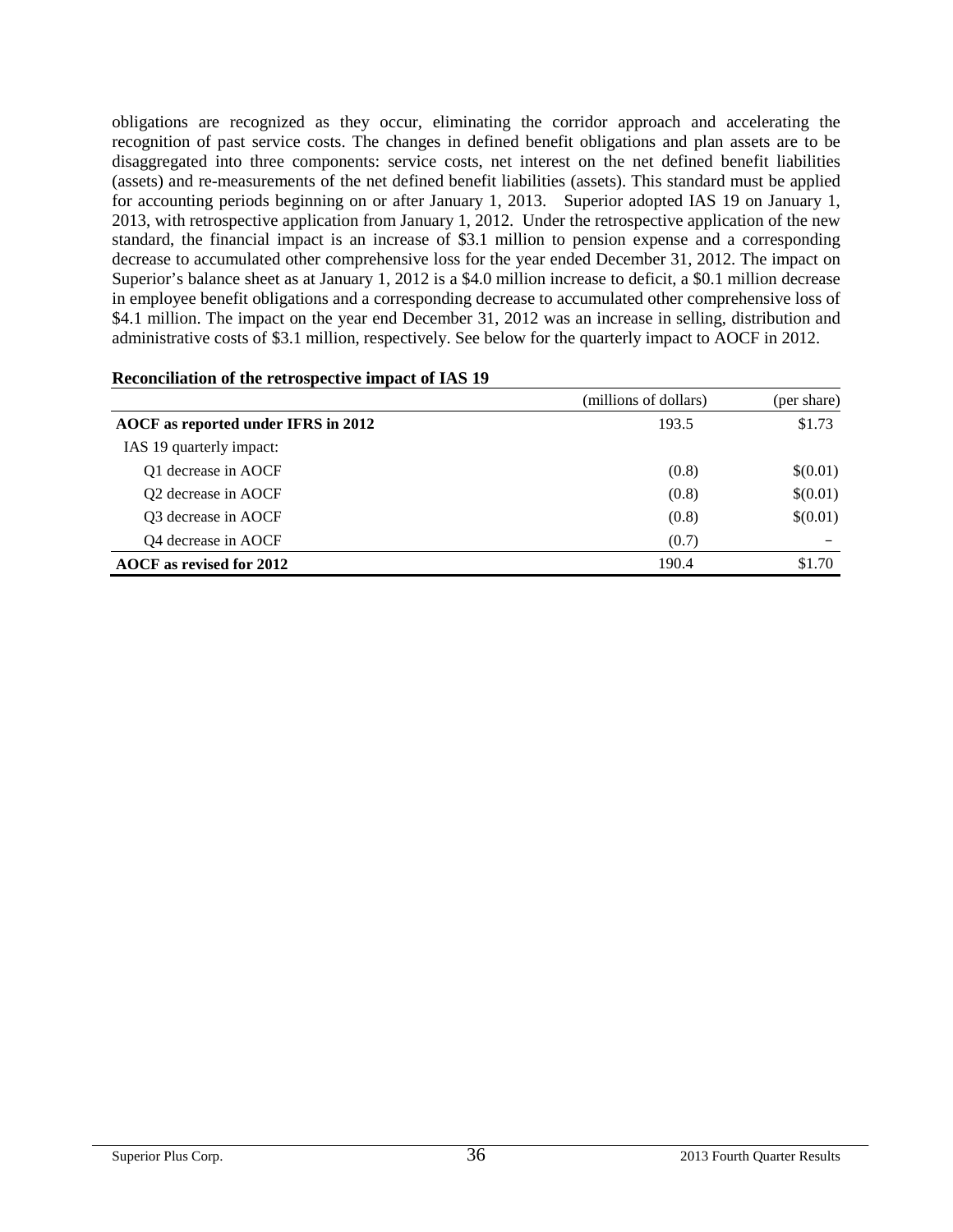| үчагісту типанстаганы Орстанид типогитация<br>(millions of dollars except per share | 2013 Ouarters |        |          | 2012 Quarters $(2)(3)$ |        |        |        |         |
|-------------------------------------------------------------------------------------|---------------|--------|----------|------------------------|--------|--------|--------|---------|
| amounts)                                                                            | Fourth        | Third  | Second   | First                  | Fourth | Third  | Second | First   |
| Canadian propane sales volumes<br>(millions of litres)                              | 405           | 232    | 265      | 429                    | 383    | 240    | 255    | 413     |
| U.S. refined fuels sales volumes<br>(millions of litres)                            | 411           | 326    | 383      | 512                    | 428    | 335    | 363    | 473     |
| Natural gas sales volumes (millions<br>of GJs)                                      | 5             | 5      | 5        | 5                      | 5      | 5      | 5      |         |
| Electricity sales volumes (millions<br>of KwH)                                      | 228           | 249    | 205      | 205                    | 200    | 245    | 187    | 185     |
| Chemical sales volumes (thousands<br>of metric tonnes)                              | 220           | 204    | 199      | 203                    | 200    | 193    | 190    | 188     |
| Revenues                                                                            | 1,034.7       | 813.8  | 854.4    | 1,049.9                | 934.0  | 790.1  | 834.3  | 1,065.9 |
| Gross profit                                                                        | 240.8         | 184.9  | 190.0    | 253.1                  | 228.2  | 195.9  | 184.1  | 238.1   |
| Net earnings (loss)                                                                 | 10.9          | 35.9   | (25.5)   | 31.4                   | 13.5   | 35.9   | 12.7   | 27.9    |
| Per share, basic                                                                    | \$0.09        | \$0.28 | \$(0.20) | \$0.28                 | \$0.12 | \$0.32 | \$0.11 | \$0.25  |
| Per share, diluted                                                                  | \$0.05        | \$0.12 | \$(0.20) | \$0.27                 | \$0.12 | \$0.29 | \$0.11 | \$0.24  |
| Adjusted operating cash flow                                                        | 55.9          | 24.2   | 30.2     | 82.0                   | 61.9   | 33.7   | 28.2   | 66.6    |
| Per share, basic                                                                    | \$0.44        | \$0.19 | \$0.24   | \$0.72                 | \$0.55 | \$0.30 | \$0.25 | \$0.60  |
| Per share, diluted                                                                  | \$0.43        | \$0.19 | \$0.24   | \$0.69                 | \$0.53 | \$0.30 | \$0.25 | \$0.60  |
| Adjusted operating cash flow before<br>restructuring costs                          | 70.1          | 24.4   | 30.9     | 82.2                   | 65.9   | 37.3   | 29.3   | 67.9    |
| Per share, basic                                                                    | \$0.56        | \$0.19 | \$0.24   | \$0.72                 | \$0.59 | \$0.33 | \$0.26 | \$0.61  |
| Per share, diluted                                                                  | \$0.54        | \$0.19 | \$0.24   | \$0.72                 | \$0.57 | \$0.33 | \$0.26 | \$0.61  |
| Net working capital <sup>(1)</sup> (millions of<br>dollars)                         | 293.1         | 202.0  | 242.3    | 280.5                  | 279.2  | 218.3  | 234.4  | 325.3   |

**Quarterly Financial and Operating Information** 

Net working capital reflects amounts as at the quarter-end and is comprised of accounts receivable and inventories, less trade and other payables and deferred revenue.

<sup>(2)</sup> Superior's 2012 quarterly results were restated for the adoption of IAS 19 *Employee Benefits, amendments.*<br><sup>(3)</sup> December 21, 2012 was restated for the impact of a grien poriod edivativent. Befor to Note 11 in the f

December 31, 2012 was restated for the impact of a prior-period adjustment. Refer to Note 11 in the financial statements.

# **Non-IFRS Financial Measures**

### *Adjusted Operating Cash Flow*

AOCF is equal to cash flow from operating activities as defined by IFRS, adjusted for changes in noncash working capital, other expenses, non-cash interest expense, current income taxes and finance costs. Superior may deduct or include additional items in its calculation of AOCF; these items would generally, but not necessarily, be items of a non-recurring nature. AOCF is the main performance measure used by management and investors to evaluate Superior's performance. Readers are cautioned that it is not a defined performance measure under IFRS and cannot be assured. Superior's calculation of AOCF may differ from similar calculations used by comparable entities. AOCF represents cash flow generated by Superior that is available for, but not necessarily limited to, changes in working capital requirements, investing activities and financing activities of Superior.

The seasonality of Superior's individual quarterly results must be assessed in the context of annualized AOCF. Adjustments recorded by Superior as part of its calculation of AOCF include, but are not limited to, the impact of the seasonality of Superior's businesses, principally the Energy Services segment, by adjusting for non-cash working capital items, thereby eliminating the impact of the timing between the recognition and collection/payment of Superior's revenues and expenses, which can differ significantly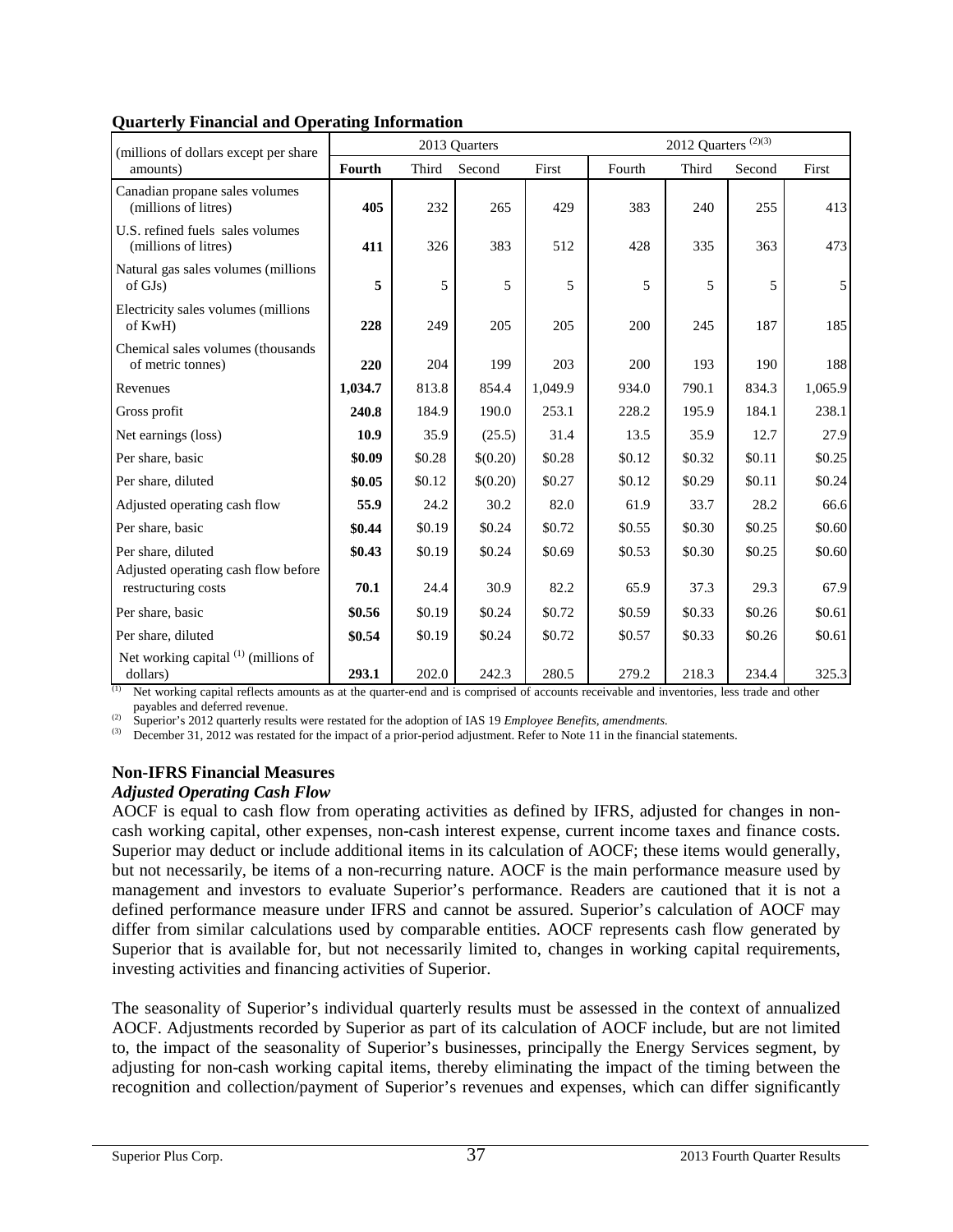from quarter to quarter. Adjustments are also made to reclassify the cash flow related to natural gas and electricity customer contract-related costs in a manner consistent with the income statement's recognition of these costs. AOCF is reconciled to net cash flow from operating activities on page 12.

# *EBITDA*

EBITDA represents earnings before taxes, depreciation, amortization, finance expense and certain other non-cash expenses, and is used by Superior to assess its consolidated results and those of its operating segments. EBITDA is not a defined performance measure under IFRS. Superior's calculation of EBITDA may differ from similar calculations used by comparable entities. The EBITDA of Superior's operating segments may be referred to as EBITDA from operations. Net earnings before income taxes are reconciled to EBITDA from operations on page 39.

### *Compliance EBITDA*

Compliance EBITDA represents earnings before interest, taxes, depreciation, amortization and certain other non-cash expenses calculated on a 12-month trailing basis, giving pro forma effect to acquisitions and divestitures, and is used by Superior to calculate compliance with its debt covenants and other credit information. Compliance EBITDA is not a defined performance measure under IFRS. Superior's calculation of compliance EBITDA may differ from similar calculations used by comparable entities. See Note 15 to the unaudited condensed consolidated financial statements for a reconciliation of net earnings to compliance EBITDA.

### *Payout Ratio*

Payout ratio represents dividends as a percentage of AOCF less other capital expenditures, and is used by Superior to assess its financial results and leverage. Payout ratio is not a defined performance measure under IFRS. Superior's calculation of payout ratio may differ from similar calculations used by comparable entities.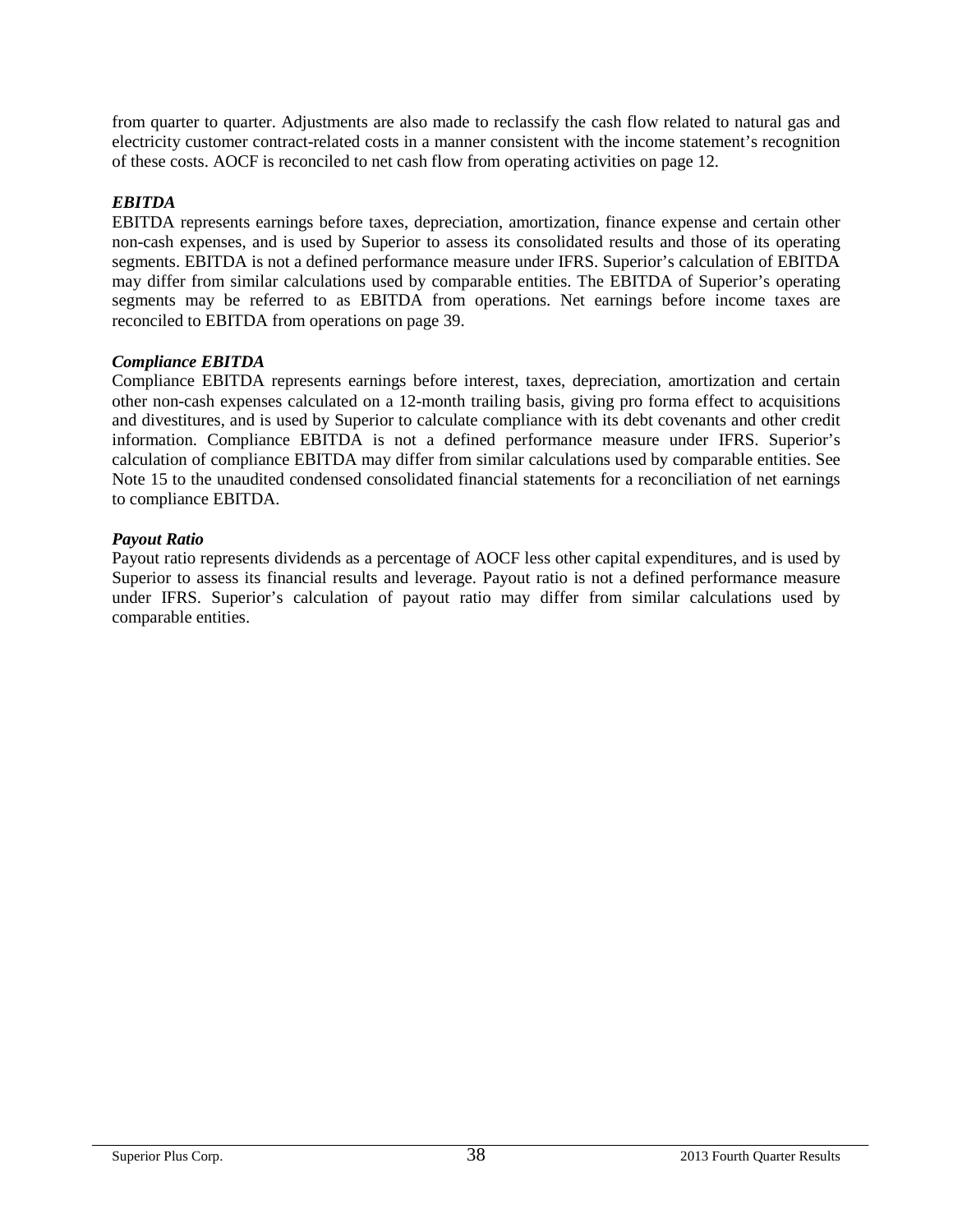| Reconciliation of Net Earnings before Income Taxes to EBITDA from Operations <sup>(1)(2)</sup> |
|------------------------------------------------------------------------------------------------|
|------------------------------------------------------------------------------------------------|

|                                                                                     |                 |                  | <b>Construction</b>      |
|-------------------------------------------------------------------------------------|-----------------|------------------|--------------------------|
|                                                                                     | <b>Energy</b>   | <b>Specialty</b> | <b>Products</b>          |
| For the three months ended December 31, 2013                                        | <b>Services</b> | <b>Chemicals</b> | <b>Distribution</b>      |
| Net earnings before income taxes                                                    | 20.9            | 17.5             | 2.4                      |
| Add: Amortization of property, plant and equipment, intangible assets and accretion | 14.4            |                  | 1.5                      |
| Depreciation included in cost of sales                                              |                 | 10.9             |                          |
| Losses on disposal of assets                                                        | 0.1             | 0.2              |                          |
| Customer contract-related costs                                                     | (0.2)           |                  |                          |
| Impairment of property, plant and equipment, intangible assets and goodwill         | 15.5            |                  |                          |
| Restructuring costs                                                                 | 8.5             |                  | 5.7                      |
| Finance expense                                                                     | 0.8             | 0.2              | 0.2                      |
| Unrealized (gains) losses on derivative financial instruments                       | (14.2)          | 2.3              | -                        |
| <b>EBITDA</b> from operations                                                       | 45.8            | 31.1             | 9.8                      |
|                                                                                     |                 |                  |                          |
|                                                                                     |                 |                  | Construction             |
|                                                                                     | <b>Energy</b>   | <b>Specialty</b> | <b>Products</b>          |
| For the three months ended December 31, 2012                                        | <b>Services</b> | <b>Chemicals</b> | <b>Distribution</b>      |
| Net earnings before income taxes $^{(3)}$                                           | 27.3            | 16.9             | 6.1                      |
| Add: Amortization of property, plant and equipment, intangible assets and accretion | 13.4            | 1.3              | 1.4                      |
| Depreciation included in cost of sales                                              |                 | 11.5             |                          |
| Losses on disposal of assets                                                        | 1.0             | 0.6              | 0.1                      |
| Customer contract-related costs                                                     | (0.2)           |                  |                          |
| Impairment of property, plant and equipment, intangible assets and goodwill         | 4.7             |                  |                          |
| Restructuring costs                                                                 | 1.6             |                  | 2.4                      |
| Finance expense                                                                     | 1.2             | 0.1              | 0.2                      |
| Unrealized gains on derivative financial instruments                                | (1.7)           | (1.6)            | $\overline{\phantom{0}}$ |

|                                                                                     |                 |                  | <b>Construction</b>           |
|-------------------------------------------------------------------------------------|-----------------|------------------|-------------------------------|
|                                                                                     | <b>Energy</b>   | <b>Specialty</b> | <b>Products</b>               |
| For the twelve months ended December 31, 2013                                       | <b>Services</b> |                  | <b>Chemicals Distribution</b> |
| Net Earnings before income taxes                                                    | 94.5            | 72.1             | 20.3                          |
| Add: Amortization of property, plant and equipment, intangible assets and accretion | 55.1            |                  | 6.0                           |
| Depreciation included in cost of sales                                              |                 | 41.3             |                               |
| (Gains) losses on disposal of assets                                                | (3.2)           | 0.2              | 0.1                           |
| Customer contract-related costs                                                     | (0.8)           |                  |                               |
| Impairment of property, plant and equipment, intangible assets and goodwill         | 15.5            |                  |                               |
| Restructuring costs                                                                 | 9.1             |                  | 6.2                           |
| Finance expense                                                                     | 2.7             | 0.4              | 0.6                           |
| Unrealized gains on derivative financial instruments                                | (35.4)          | (0.3)            |                               |
| <b>EBITDA</b> from operations                                                       | 137.5           | 113.7            | 33.2                          |
|                                                                                     |                 |                  |                               |
|                                                                                     |                 |                  | Construction                  |
|                                                                                     | <b>Energy</b>   | <b>Specialty</b> | <b>Products</b>               |
| For the twelve months ended December 31, 2012                                       | <b>Services</b> | <b>Chemicals</b> | <b>Distribution</b>           |
| Net Earnings before income taxes $^{(3)}$                                           | 111.7           | 75.2             | 13.8                          |
| Add: Amortization of property, plant and equipment, intangible assets and accretion | 56.7            | 6.3              | 6.1                           |
| Depreciation included in cost of sales                                              |                 | 44.9             |                               |
| Losses on disposal of assets                                                        | 0.2             | 0.6              | 0.2                           |
| Customer contract-related costs                                                     | (1.1)           |                  |                               |
| Impairment of property, plant and equipment, intangible assets and goodwill         | 4.7             |                  |                               |
| Restructuring costs                                                                 | 3.5             |                  | 6.5                           |
| Finance expense                                                                     | 4.5             | 0.3              | 0.7                           |
| Unrealized gains on derivative financial instruments                                | (43.8)          | (1.6)            |                               |

(1) See the unaudited condensed consolidated financial statements for net earnings before income taxes, amortization of property, plant and equipment and intangible assets, depreciation included in cost of sales, customer contract-related costs and unrealized (losses) gains on derivative financial instruments.

(2) See "Non-IFRS Financial Measures" for additional details.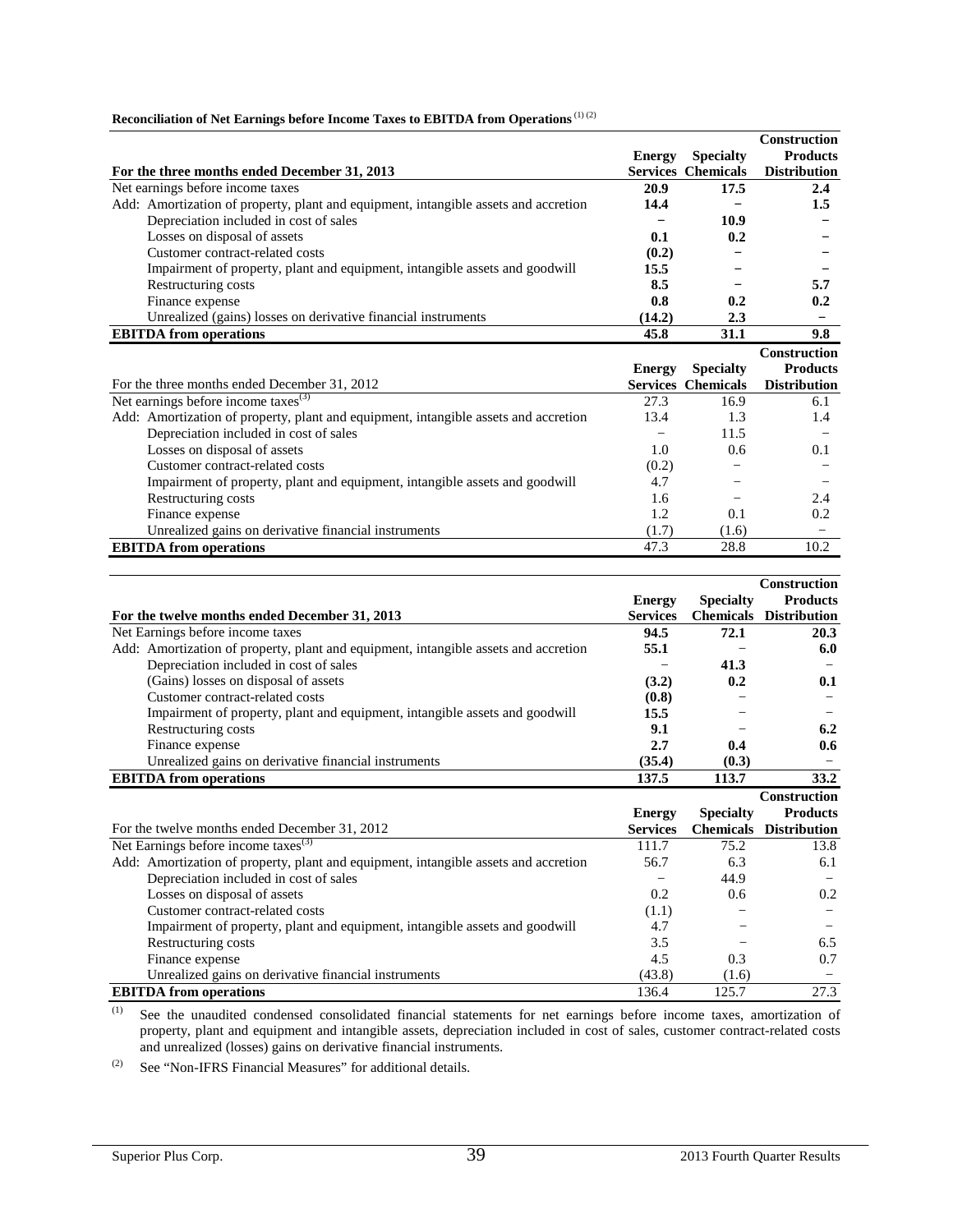(3) The three and twelve months ended December 31, 2012 was restated for the impact of adopting IAS 19 - *Employee Benefits, amendments* effective January 1, 2013. The impact to EBITDA from operations for the three and twelve months ended December 31, 2012 was a decrease to Energy Services of \$0.4 million and \$1.3 million, respectively and a decrease to Specialty Chemicals of \$0.3 million and \$1.8 million, respectively, see IAS 19 *– Employee Benefits, amendments* for further details.

#### **Reconciliation of Segmented Revenue, Cost of Sales and Cash Operating and Administrative Costs included in this Financial Discussion**

|                                                              | For the three months ended |                  |                                          |          |           | For the three months ended        |
|--------------------------------------------------------------|----------------------------|------------------|------------------------------------------|----------|-----------|-----------------------------------|
|                                                              |                            |                  | December 31, 2013<br><b>Construction</b> |          |           | December 31, 2012<br>Construction |
|                                                              | <b>Energy</b>              | <b>Specialty</b> | <b>Products</b>                          | Energy   | Specialty | Products                          |
| (millions of dollars)                                        | <b>Services</b>            | <b>Chemicals</b> | <b>Distribution</b>                      | Services | Chemicals | Distribution                      |
| Revenue per financial statements                             | 682.9                      | 155.1            | 196.7                                    | 602.2    | 138.6     | 193.2                             |
| Foreign currency gains                                       |                            |                  |                                          |          |           |                                   |
| related to working capital                                   |                            | 1.6              |                                          |          | 0.5       |                                   |
| <b>Revenue per the Financial Discussion</b>                  | 682.9                      | 156.7            | 196.7                                    | 602.2    | 139.1     | 193.2                             |
|                                                              |                            |                  |                                          |          |           |                                   |
| Cost of products sold per<br>financial statements            | (548.8)                    | (99.4)           | (145.7)                                  | (472.6)  | (87.6)    | (145.6)                           |
| Non-cash amortization                                        |                            | 10.9             |                                          |          | 11.5      |                                   |
|                                                              |                            |                  |                                          |          |           |                                   |
| Cost of products sold per the Financial<br><b>Discussion</b> | (548.8)                    | (88.5)           | (145.7)                                  | (472.6)  | (76.1)    | (145.6)                           |
|                                                              |                            |                  |                                          |          |           |                                   |
| <b>Gross profit</b>                                          | 134.1                      | 68.2             | 51.0                                     | 129.6    | 63.0      | 47.6                              |
| Cash operating and administrative                            |                            |                  |                                          |          |           |                                   |
| costs per financial statements                               | (111.1)                    | (35.7)           | (48.4)                                   | (98.1)   | (35.6)    | (41.3)                            |
| Amortization and depreciation                                |                            |                  |                                          |          |           |                                   |
| expenses                                                     | 14.4                       |                  | 1.5                                      | 13.4     | 1.3       | 1.4                               |
| Losses on disposal of assets                                 | 0.1                        | 0.2              |                                          | 1.0      | 0.6       | 0.1                               |
| Customer contract-related costs                              | (0.2)                      |                  |                                          | (0.2)    |           |                                   |
| Restructuring costs                                          | 8.5                        |                  | 5.7                                      | 1.6      |           | 2.4                               |
| Reclassification of foreign                                  |                            |                  |                                          |          |           |                                   |
| currency gains related to working                            |                            |                  |                                          |          |           |                                   |
| capital                                                      |                            | (1.6)            |                                          |          | (0.5)     |                                   |
| Cash operating and administrative                            |                            |                  |                                          |          |           |                                   |
| costs per the Financial Discussion                           | (88.3)                     | (37.1)           | (41.2)                                   | (82.3)   | (34.2)    | (37.4)                            |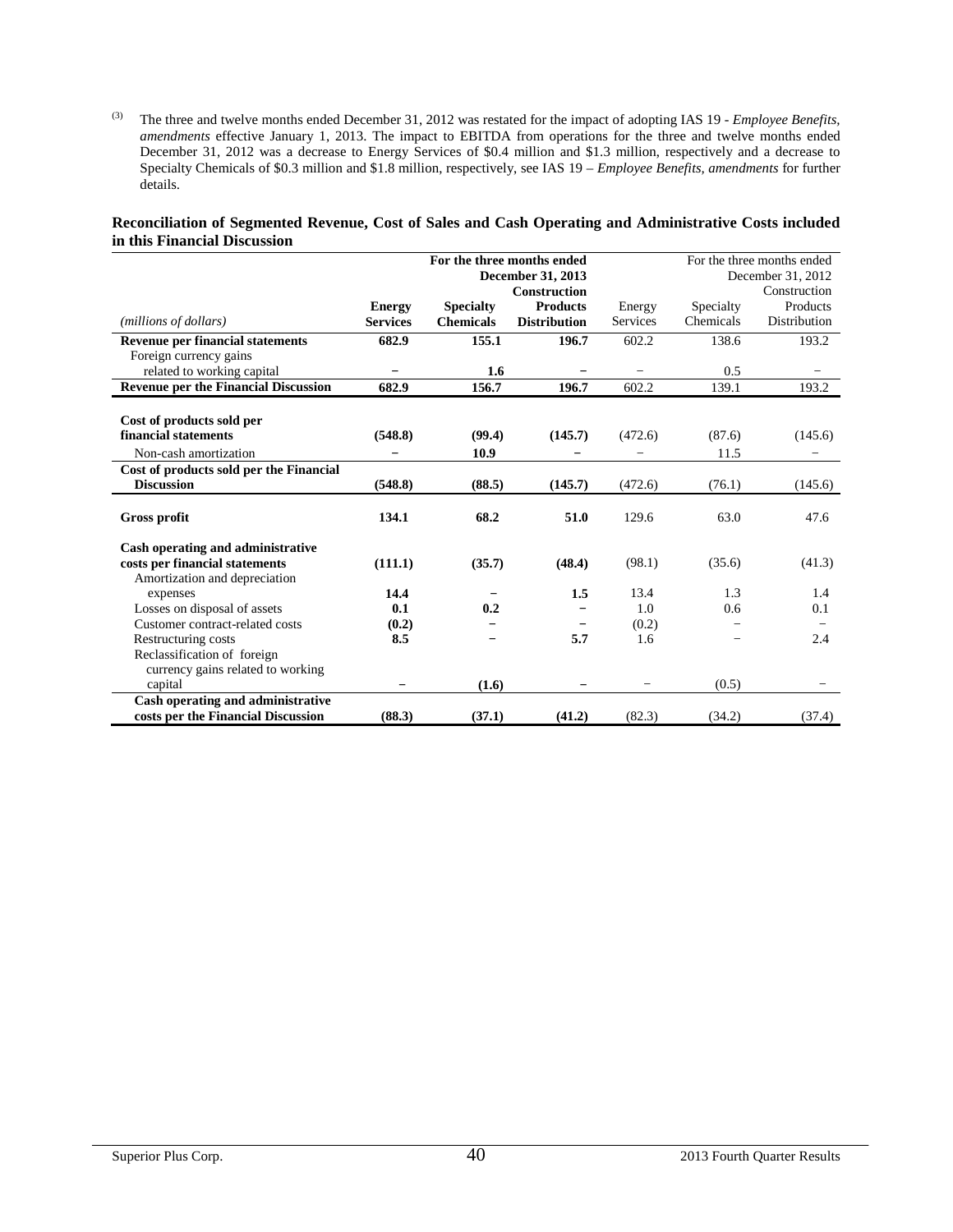|                                             |                 |                  | For the twelve months ended              |                 |           | For the twelve months ended       |
|---------------------------------------------|-----------------|------------------|------------------------------------------|-----------------|-----------|-----------------------------------|
|                                             |                 |                  | December 31, 2013<br><b>Construction</b> |                 |           | December 31, 2012<br>Construction |
|                                             | <b>Energy</b>   | <b>Specialty</b> | <b>Products</b>                          | Energy          | Specialty | Products                          |
| (millions of dollars)                       | <b>Services</b> | <b>Chemicals</b> | <b>Distribution</b>                      | <b>Services</b> | Chemicals | Distribution                      |
| <b>Revenue per financial statements</b>     | 2,372.9         | 579.7            | 800.2                                    | 2,301.6         | 543.8     | 778.9                             |
| Foreign currency gains (losses) related     |                 |                  |                                          |                 |           |                                   |
| to working capital                          |                 | 2.9              |                                          |                 | (1.6)     |                                   |
| <b>Revenue per the Financial Discussion</b> | 2,372.9         | 582.6            | 800.2                                    | 2,301.6         | 542.2     | 778.9                             |
|                                             |                 |                  |                                          |                 |           |                                   |
| Cost of products sold per financial         |                 |                  |                                          |                 |           |                                   |
| <b>statements</b>                           | (1,907.7)       | (372.1)          | (604.2)                                  | (1,854.2)       | (328.8)   | (595.0)                           |
| Non-cash amortization                       |                 | 41.3             |                                          |                 | 44.9      |                                   |
| Cost of products sold per the Financial     |                 |                  |                                          |                 |           |                                   |
| <b>Discussion</b>                           | (1,907.7)       | (330.8)          | (604.2)                                  | (1,854.2)       | (283.9)   | (595.0)                           |
| Gross profit                                | 465.2           | 251.8            | 196.0                                    | 447.4           | 258.3     | 183.9                             |
| Cash operating and administrative           |                 |                  |                                          |                 |           |                                   |
| costs per financial statements              | (387.9)         | (135.4)          | (175.1)                                  | (370.3)         | (141.1)   | (169.4)                           |
| Amortization and depreciation               |                 |                  |                                          |                 |           |                                   |
| expenses                                    | 55.1            |                  | 6.0                                      | 56.7            | 6.3       | 6.1                               |
| (Gains) losses on disposal of assets        | (3.2)           | 0.2              | 0.1                                      | 0.2             | 0.6       | 0.2                               |
| Customer contract-related costs             | (0.8)           |                  |                                          | (1.1)           |           |                                   |
| Restructuring costs                         | 9.1             |                  | 6.2                                      | 3.5             |           | 6.5                               |
| Reclassification of foreign                 |                 |                  |                                          |                 |           |                                   |
| currency (gains) and losses                 |                 |                  |                                          |                 |           |                                   |
| related to working capital                  |                 | (2.9)            |                                          |                 | 1.6       |                                   |
| Cash operating and administrative           |                 |                  |                                          |                 |           |                                   |
| costs per the Financial Discussion          | (327.7)         | (138.1)          | (162.8)                                  | (311.0)         | (132.6)   | (156.6)                           |

#### **Risk Factors to Superior**

The risks factors and uncertainties detailed below are a summary of Superior's assessment of its material risk factors as detailed in Superior's 2013 Annual Information Form under "Risk Factors" which is filed on the Canadian Securities Administrators' website, www.sedar.com, and on Superior's website, www.superiorplus.com.

#### **Risks to Superior**

Superior depends entirely on the operations and assets of Superior LP. Superior's ability to make dividend payments to its shareholders depends on the ability of Superior LP to make distributions on its outstanding limited partnership units, as well as on the operations and business of Superior LP.

There is no assurance regarding the amount of cash to be distributed by Superior LP or generated by Superior LP and, therefore, there is no assurance regarding funds available for dividends to shareholders. The amount distributed in respect of the limited partnership units will depend on a variety of factors including, without limitation, the performance of Superior LP's operating businesses, the effect of acquisitions or dispositions on Superior LP, and other factors that may be beyond the control of Superior LP or Superior. In the event significant sustaining capital expenditures are required by Superior LP or the profitability of Superior LP declines, there would be a decrease in the amount of cash available for dividends to shareholders and such decrease could be material.

Superior's dividend policy and the distribution policy of Superior LP are subject to change at the discretion of the Board of Directors of Superior or the Board of Directors of Superior General Partner Inc., the general partner of Superior LP, as applicable. Superior's dividend policy and the distribution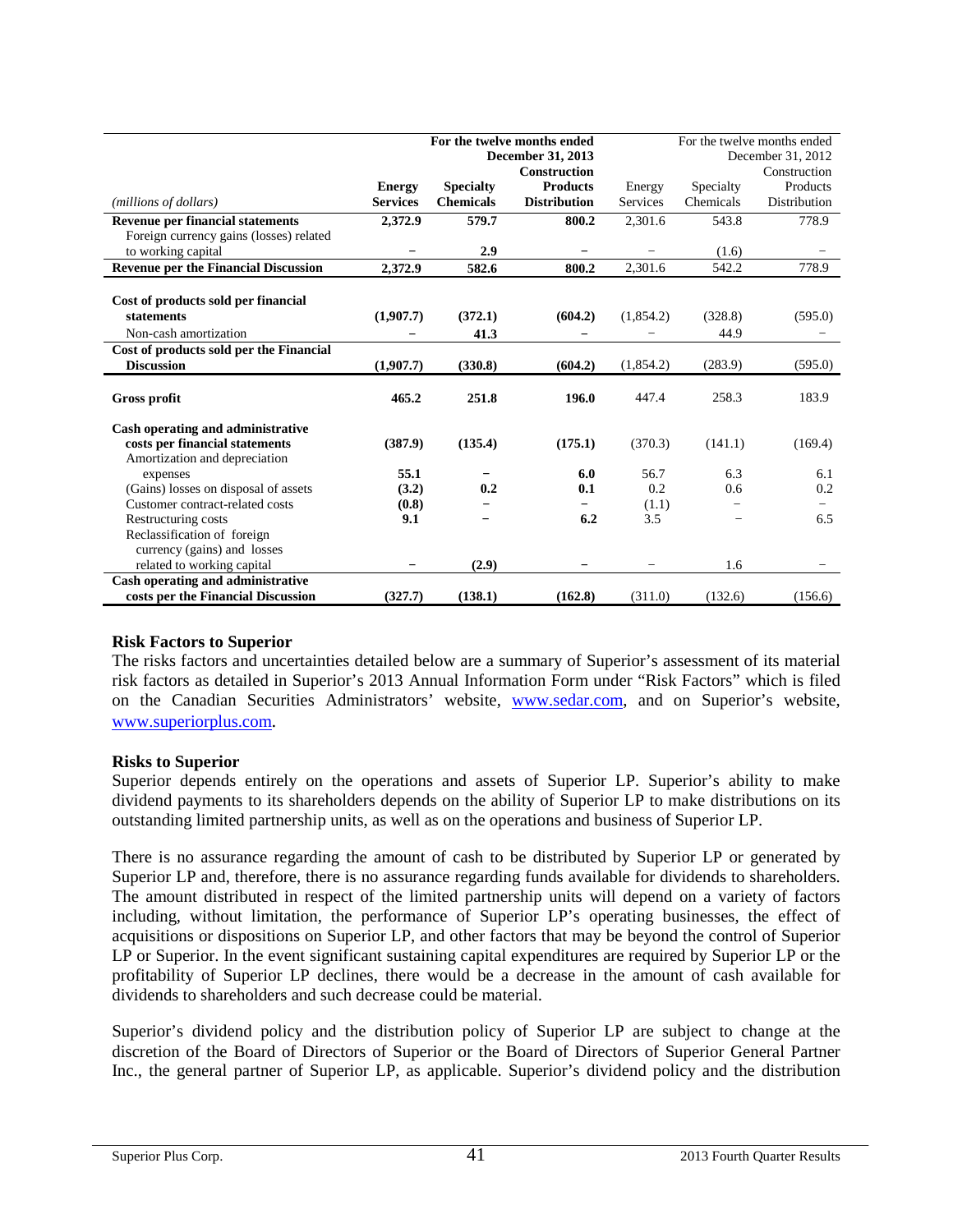policy of Superior LP are also limited by contractual agreements including agreements with lenders to Superior and its affiliates and by restrictions under corporate law.

As previously disclosed by Superior, on April 2, 2013, Superior received from the CRA, Notices of Reassessment for Superior's 2009 and 2010 taxation years reflecting the CRA's intent to challenge the tax consequences of the Conversion. The CRA's position is based on the acquisition of control rules, in addition to the general anti-avoidance rules in the Tax Act. See Canada Revenue Agency Income Tax Update.

During 2013, Superior filed a Notice of Objection and a Notice of Appeal with respect to the Notice of Reassessments received on May 8, 2013. Superior anticipates that if the case proceeds in the Tax Court of Canada, the case could be heard in the first quarter of 2015, with a decision rendered by the end of fiscal 2015. If a decision of the Tax Court of Canada were to be appealed, the appeal process could reasonably be expected to take an additional 2 years. If Superior receives a positive decision then any taxes, interest and penalties paid to the CRA will be refunded plus interest and if Superior is unsuccessful then any remaining taxes payable plus interest and penalties will have to be remitted.

Superior remains confident in the appropriateness of its tax filing position and the expected tax consequences of the Conversion and intends to vigorously defend such position. Superior also strongly believes that there was no acquisition of control of Ballard and that the general anti-avoidance rule does not apply to the Conversion and intends to file its future tax returns on a basis consistent with its view of the outcome of the Conversion.

Upon receipt of the Notices of Reassessment, 50% of the taxes payable pursuant to such Notices of Reassessment, must be remitted to the CRA. Superior would also be required to make a payment of 50% of the tax liability claimed by the CRA in order to appeal any reassessment and, based on Superior's 2011 and 2012 taxation years, that amount would be approximately \$10 million. Superior would also be required to make a payment of 50% of the taxes the CRA claims are owed in any future tax year if the CRA were to issue a similar notice of reassessment for such years and Superior were to appeal such other years. Superior has 90 days from any future Notice of Reassessment to prepare and file a Notice of Objection, which would be reviewed by the CRA's appeals division. If the CRA is not in agreement with Superior's Notice of Objection, Superior has the option to appeal to the Tax Court of Canada following the same process described above.

The credit facilities and U.S. notes of Superior LP contain covenants that require Superior LP to meet certain financial tests and that restrict, among other things, the ability of Superior LP to incur additional debt, dispose of assets or pay dividends/distributions in certain circumstances. These restrictions may preclude Superior LP from returning capital or making distributions on the limited partnership units.

The payout by Superior LP of substantially all of its available cash flow means that capital expenditures to fund growth opportunities can only be made in the event that other sources of financing are available. Lack of access to such additional financing could limit the future growth of the business of Superior LP and, over time, have a material adverse effect on the amount of cash available for dividends to shareholders.

To the extent that external sources of capital, including public and private markets, become limited or unavailable, Superior's and Superior LP's ability to make the necessary capital investments to maintain or expand the current business, and to make necessary principal payments and debenture redemptions under its term credit facilities may be impaired.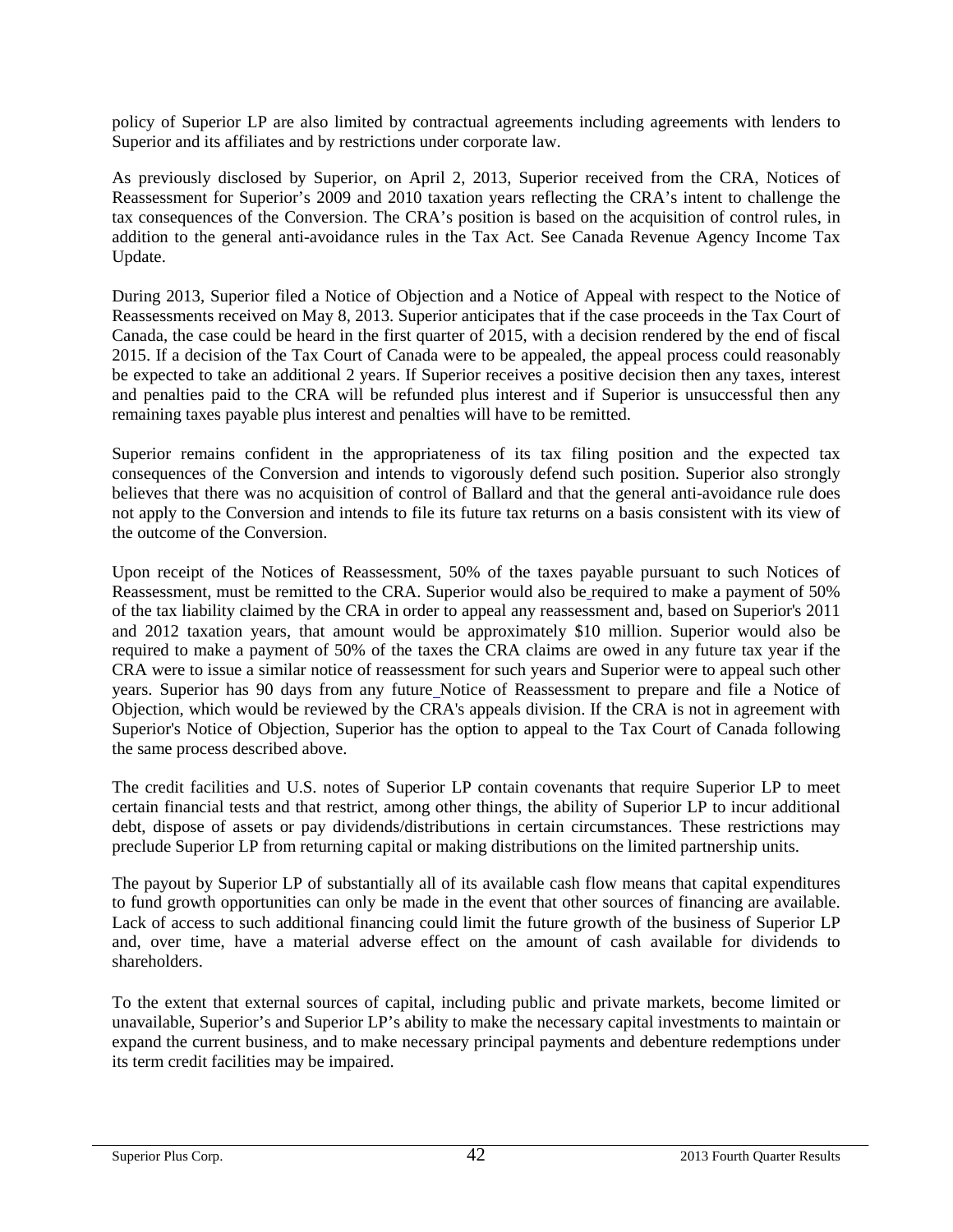Superior maintains substantial floating interest rate exposure through a combination of floating interest rate borrowing and the use of derivative instruments. Demand levels for approximately half of Energy Services' sales and substantially all of Specialty Chemicals' and Construction Products Distribution's sales are affected by general economic trends. Generally speaking, when the economy is strong, interest rates increase, as does demand from Superior's customers, thereby increasing Superior's sales and its ability to pay higher interest costs, and vice-versa. In this way, there is a common relationship among economic activity levels, interest rates and Superior's ability to pay higher or lower rates. Increased interest rates, however, will affect Superior's borrowing costs, which may have an adverse effect on Superior.

A portion of Superior's net cash flow is denominated in US dollars. Accordingly, fluctuations in the Canadian/US dollar exchange rate can affect profitability. Superior attempts to mitigate this risk by hedging.

The timing and amount of capital expenditures incurred by Superior LP or by its subsidiaries will directly affect the amount of cash available to Superior for dividends to shareholders. Dividends may be reduced, or even eliminated, at times when significant capital expenditures are incurred or other unusual expenditures are made.

If the Board of Directors of Superior decides to issue additional common shares, preferred shares or securities convertible into common shares, existing shareholders may suffer significant dilution.

There can be no assurance that income tax laws in the numerous jurisdictions in which Superior operates will not be changed, interpreted or administered in a manner which adversely affects Superior and its shareholders. In addition, there can be no assurance that the CRA (or a provincial tax agency), the U.S. Internal Revenue Service (or a state or local tax agency), or the Chilean Internal Revenue Service (collectively, the Tax Agencies) will agree with how Superior calculates its income for tax purposes or that the various Tax Agencies will not change their administrative practices to the detriment of Superior or its shareholders.

### **Risks to Superior's Segments**

#### **Energy Services**

### *Canadian Propane Distribution and U.S. Refined Fuels*

Propane is sold in competition with other energy sources such as fuel oil, electricity and natural gas, some of which are less costly on an energy-equivalent basis. While propane is usually more cost-effective than electricity, electricity is a major competitor in most areas. Fuel oil is also used as a residential, commercial and industrial source of heat and, in general, is less costly on an equivalent-energy basis, although operating efficiencies, environmental and air quality factors help make propane competitive with fuel oil. Except for certain industrial and commercial applications, propane is generally not competitive with natural gas in areas with natural gas service. Other alternative energy sources such as compressed natural gas, methanol and ethanol are available or could be further developed and could have an impact on the propane industry in general and Canadian propane distribution in particular, in the future. The trend towards increased conservation measures and technological advances in energy efficiency may have a detrimental effect on propane demand and Canadian propane distribution's sales. Demand for traditional propane end-use applications is increasing marginally with general economic growth. However, increases in the cost of propane encourage customers to reduce fuel consumption and to invest in more energy efficient equipment, reducing demand. Automotive propane demand is currently stabilizing after several years of decline but the decline trend could resume depending on propane pricing and the market acceptance of propane conversion options and the availability of infrastructure.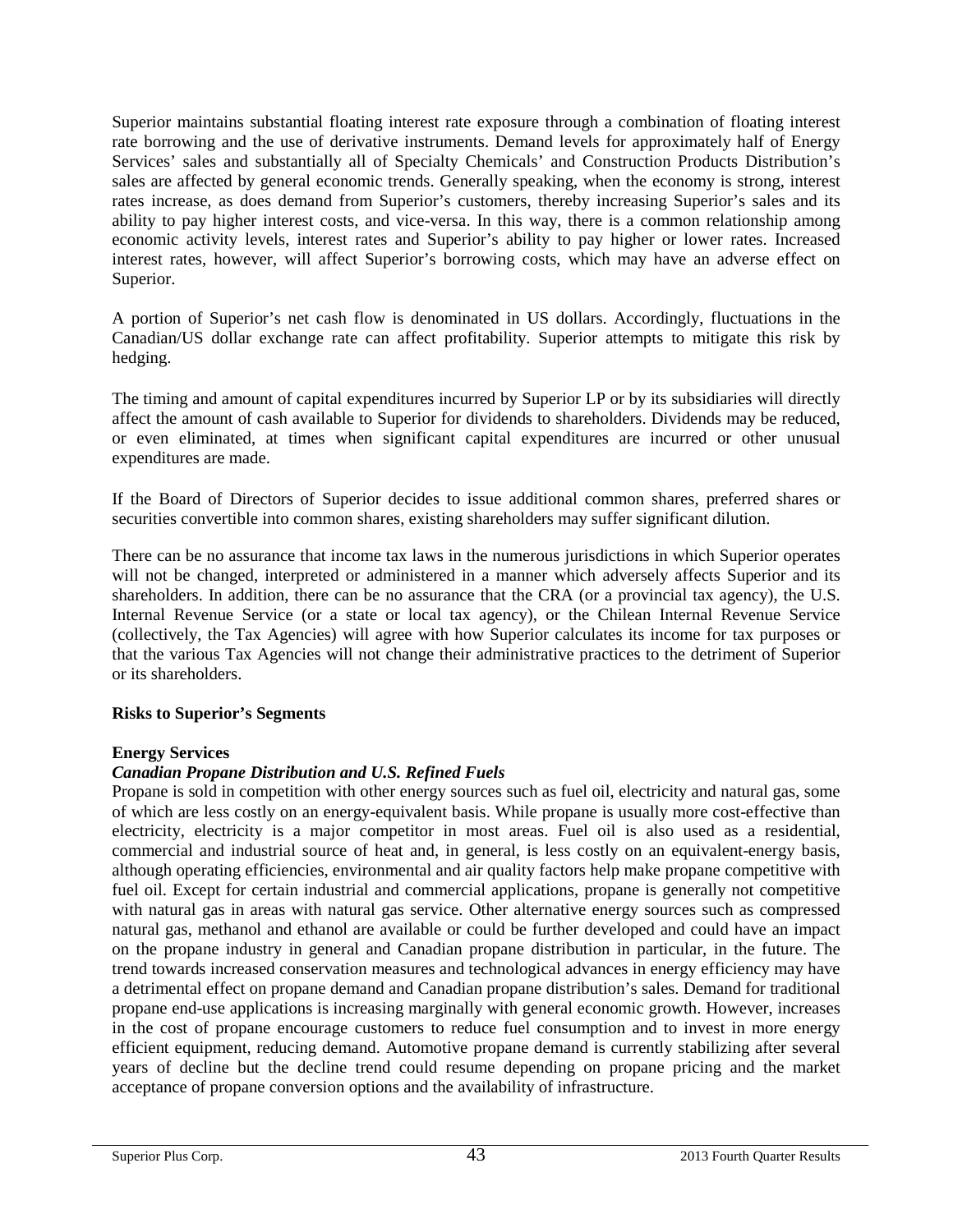Competition in the U.S. refined fuels business' markets generally occurs on a local basis between large, full-service, multi-state marketers and smaller, independent local marketers. Marketers primarily compete based on price and service and tend to operate in close proximity to customers, typically within a 35-mile marketing radius from a central depot, in order to minimize delivery costs and provide prompt service.

Weather and general economic conditions affect distillates market volumes. Weather influences the immediate demand for distillates, primarily for heating, while longer-term demand declines due to economic conditions as customers trend towards conservation and supplement heating with alternative sources such as wood pellets. Also, harsh weather can create conditions that exacerbate demand for propane, impede the transportation and delivery of propane, or restrict the ability for Superior Propane to obtain propane from its suppliers. Such conditions may also increase Superior Propane's operating costs and may reduce customers' demand for propane, any of which may have an adverse effect on Superior. Spikes in demand caused by weather or other factors can stress the supply chain and hamper Superior's ability to obtain additional quantities of propane. Transportation providers (rail and truck) have limited ability to provide resources in terms of extreme peak demand.

The trend towards increased conservation measures and technological advances in energy efficiency may have a detrimental effect on propane and heating oil demand and Superior's sales. Further, increases in the cost of propane encourage customers to conserve fuel and to invest in more energy-efficient equipment, reducing demand. Changes in propane supply costs are normally passed through to customers, but timing lags (between when Superior purchases the propane and when the customer purchases the propane) may result in positive or negative gross margin fluctuations.

Superior offers its customers various fixed-price propane and heating oil programs. In order to mitigate the price risk from offering these services, Superior uses its physical inventory position, supplemented by forward commodity transactions with various third parties having terms and volumes substantially the same as its customers' contracts. In periods of high propane price volatility the fixed-price programs create exposure to over or under-supply positions as the demand from customers may significantly exceed or fall short of supply procured. In addition, if propane prices decline significantly subsequent to customers signing up for a fixed-price program, there is a risk that customers will default on their commitments.

Superior's operations are subject to the risks associated with handling, storing and transporting propane in bulk. Slight quantities of propane may also be released during transfer operations. To mitigate risks, Superior has established a comprehensive environmental, health and safety protection program. It consists of an environmental policy, codes of practice, periodic self-audits, employee training, quarterly and annual reporting and emergency prevention and response.

The U.S. refined fuels business, through a centralized safety and environment management system, ensures that safety practices and regulatory compliance are an important part of its business. The storage and delivery of refined fuels pose the risk of spills which could adversely affect the soil and water of storage facilities and customer properties.

Superior's fuel distribution businesses are based and operate in Canada and the United States and, as a result, such operations could be affected by changes to laws, rules or policies which could either be more favourable to competing energy sources or increase compliance costs or otherwise negatively affect the operations of Energy Services in comparison to such competing energy sources. Any such changes could have an adverse effect on the operations of Energy Services.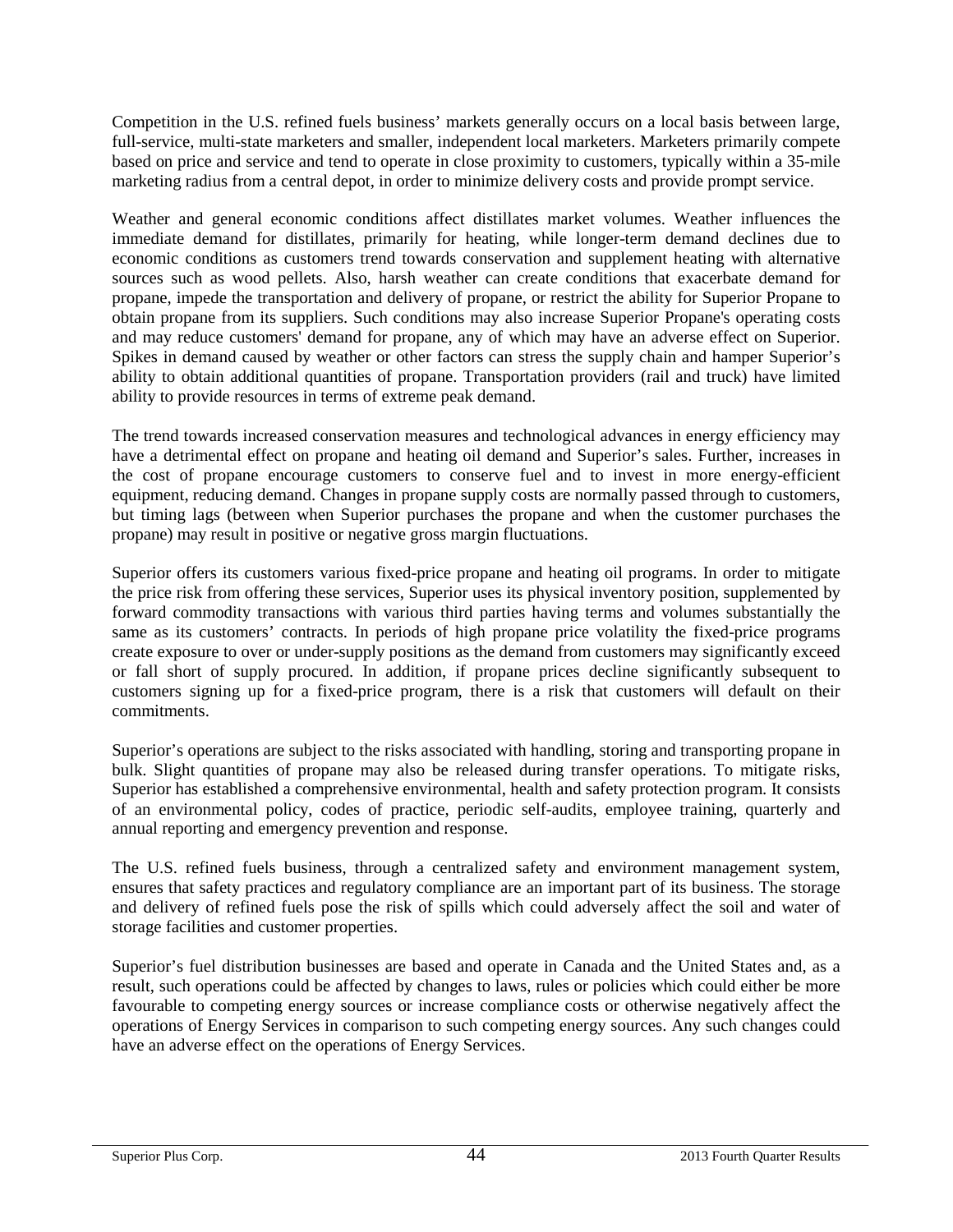In 2013, two regions at Superior Propane converted to a new order to cash, billing and logistics IT system to replace the distribution and invoicing functions of the present enterprise system. While no significant financial or business issues have resulted, in 2014, Superior Propane is expected to implement the same system in its remaining four regions in 2014. To mitigate the risk associated with system changes, Superior Propane has leveraged operational learnings from the USRF organization, which has have been using this system and implementation will be rolled out one region at a time. Superior will migrate its current data center located in Calgary, Alberta to a new location in New Jersey, United States through 2014; approximately 120 servers and more than 200 applications will be transferred. A disruption in the availability of current and future business applications may result from the migration, leading to Superior being unable to carry out required business transactions.

Approximately 18% of Superior's Canadian propane distribution business employees and 5% of U.S. refined fuels distribution business employees are unionized. Collective bargaining agreements are renegotiated in the normal course of business. While labour disruptions are not expected, there is always risk associated with the renegotiation process that could have an adverse impact on Superior.

### *Fixed-price Energy Services Business*

There may be new market entrants in the energy retailing business that compete directly for the customer base that Superior targets, slowing or reducing its market share.

Superior Energy Management (SEM) purchases natural gas to meet its estimated commitments to its customers based on their historical consumption of gas. Depending on a number of factors, including weather, customer attrition and poor economic conditions affecting commercial customers' production levels, customer natural gas consumption may vary from the volume purchased. This variance must be reconciled and settled at least annually and may require SEM to purchase or sell natural gas at market prices which may have an adverse impact on the results of this business. To mitigate potential balancing risk, SEM closely monitors its balancing position and takes measures such as adjusting gas deliveries and transferring gas between pools of customers, minimizing imbalances. The reserve is reviewed monthly to ensure that it is sufficient to absorb any balancing losses.

SEM matches its customers' estimated electricity requirements by entering into electricity swaps in advance of acquiring customers. Depending on several factors, including weather, customers' energy consumption may vary from the volumes purchased by SEM. SEM is able to invoice existing commercial electricity customers for balancing charges when the amount of energy used is greater or less than the tolerance levels set initially. In certain circumstances, there can be balancing issues for which SEM is responsible when customer aggregation forecasts are not realized.

Fixed-price energy services resources its fixed-price term natural gas sales commitments by entering into various physical and financial natural gas and U.S. dollar foreign exchange purchase contracts for similar terms and volumes to create an effective Canadian dollar fixed-price cost of supply. Superior transacts with ten financial and physical natural gas counterparties. There can be no assurance that any of these counterparties will not default on any of their obligations to Superior. The financial condition of each counterparty is, however, evaluated and credit limits are established to minimize Superior's exposure to this risk. There is also a risk that supply commitments and foreign exchange positions may become mismatched; however, this is monitored daily in compliance with Superior's risk management policy.

Fixed-price energy services must retain qualified sales agents in order to properly execute its business strategy. The continued growth of fixed-price energy services is reliant on the services of agents to sign up new customers. There can be no assurance that competitive conditions will allow these agents to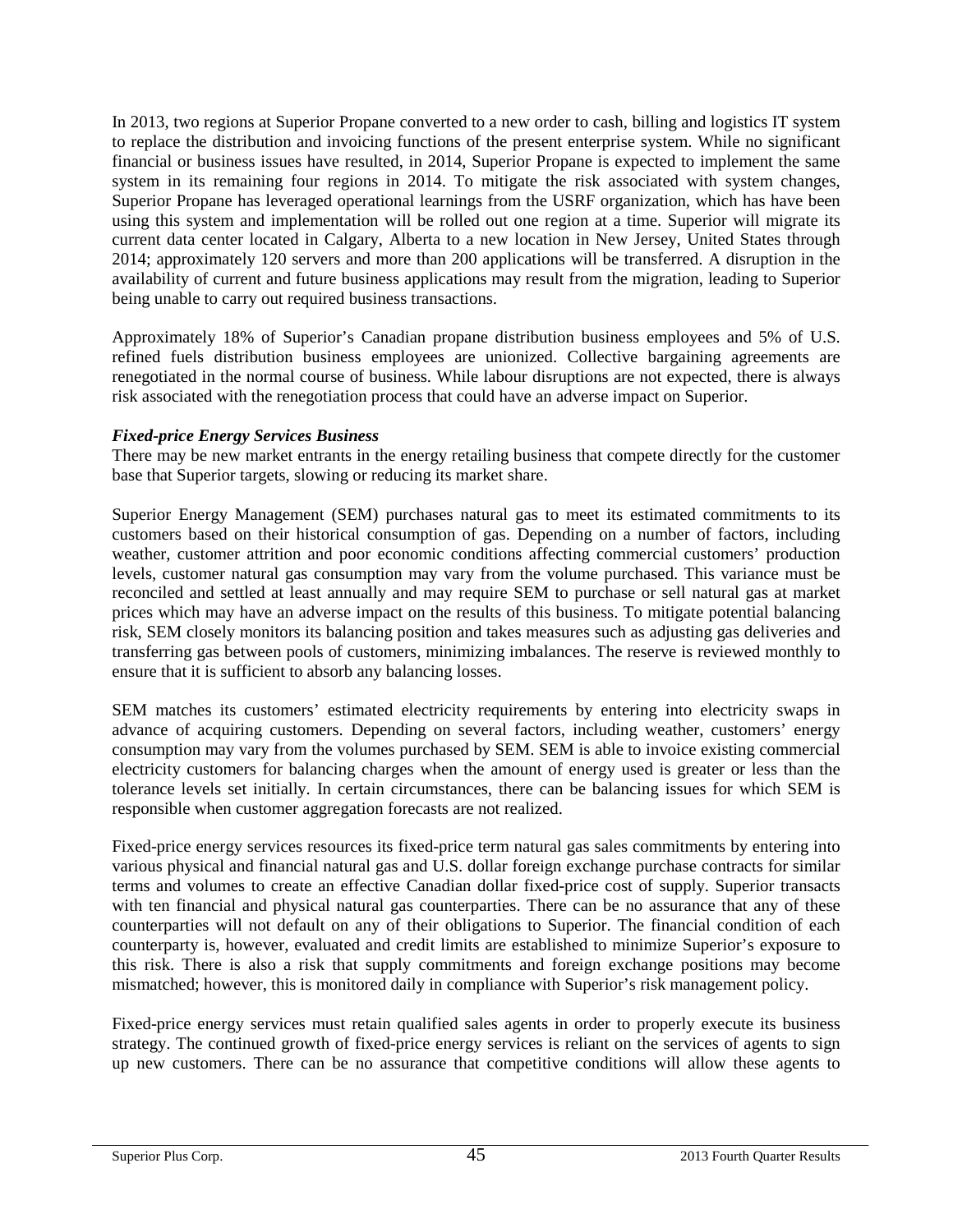achieve these customer additions. Lack of success in the marketing programs of fixed-price energy services would limit future growth of cash flow.

Fixed-price energy services operates in the highly regulated energy industry in Ontario and Quebec. Changes to laws could impact this business' operations. As part of the current regulatory framework, local delivery companies are mandated to perform certain services on behalf of fixed-price energy services, including invoicing, collection, assuming specific bad debt risks, and storage and distribution of natural gas. Any elimination or changes to these rules could have a significant adverse effect on the results of this business. Fixed-price energy services also markets electricity in Pennsylvania and New York State and natural gas in New York State. The regulatory environment in Pennsylvania is favourable to retail choice. The Pennsylvania Utility Commission's Retail Market Investigation focused on solutions to increase retail market share and included orders for utilities to investigate retail opt-in auctions to entice customers to consider retail choice, reduce enrolment timelines, implement retail referral programs and design seamless moves that would reduce churn as a customer moves or changes accounts.

### **Specialty Chemicals**

Specialty Chemicals competes with sodium chlorate, chloralkali and potassium producers on a worldwide basis. Key competitive factors include price, product quality, logistics capability, reliability of supply, technical capability and service. The end-use markets for products are correlated to the general economic environment and the competitiveness of customers, all of which are outside of the segment's control, along with market pricing for pulp.

Specialty Chemicals has long-term electricity contracts or electricity contracts that renew automatically with power producers in each of the jurisdictions where its plants are located. There is no assurance that Specialty Chemicals will remain able to secure adequate supplies of electricity at reasonable prices or on acceptable terms.

Potassium chloride (KCl) is a major raw material used in the production of potassium hydroxide at the Port Edwards, Wisconsin facility. Substantially all of Specialty Chemicals' KCl is received from Potash Corporation of Saskatchewan. Specialty Chemicals has limited ability to source KCl from additional suppliers.

Specialty Chemicals is exposed to fluctuations in the U.S. dollar and the euro versus the Canadian dollar. Specialty Chemicals manages its exposure to fluctuations between the U.S. dollar and Canadian dollar by entering into hedge contracts with external third parties and internally with other Superior businesses.

Specialty Chemicals' operations involve the handling, production, transportation, treatment and disposal of materials that are classified as hazardous and are regulated by environmental, health and safety laws, regulations and requirements. There is potential for the release of highly toxic and lethal substances, including chlorine from a facility or transportation equipment. Equipment failure could result in damage to facilities, death or injury and liabilities to third parties. If at any time the appropriate regulatory authorities deem any of the segment's facilities unsafe, they may order that such facilities be shut down.

Specialty Chemicals' operations and activities in various jurisdictions require regulatory approval for the handling, production, transportation and disposal of chemical products and waste substances. The failure to obtain or comply fully with such applicable regulatory approval may materially adversely affect Specialty Chemicals.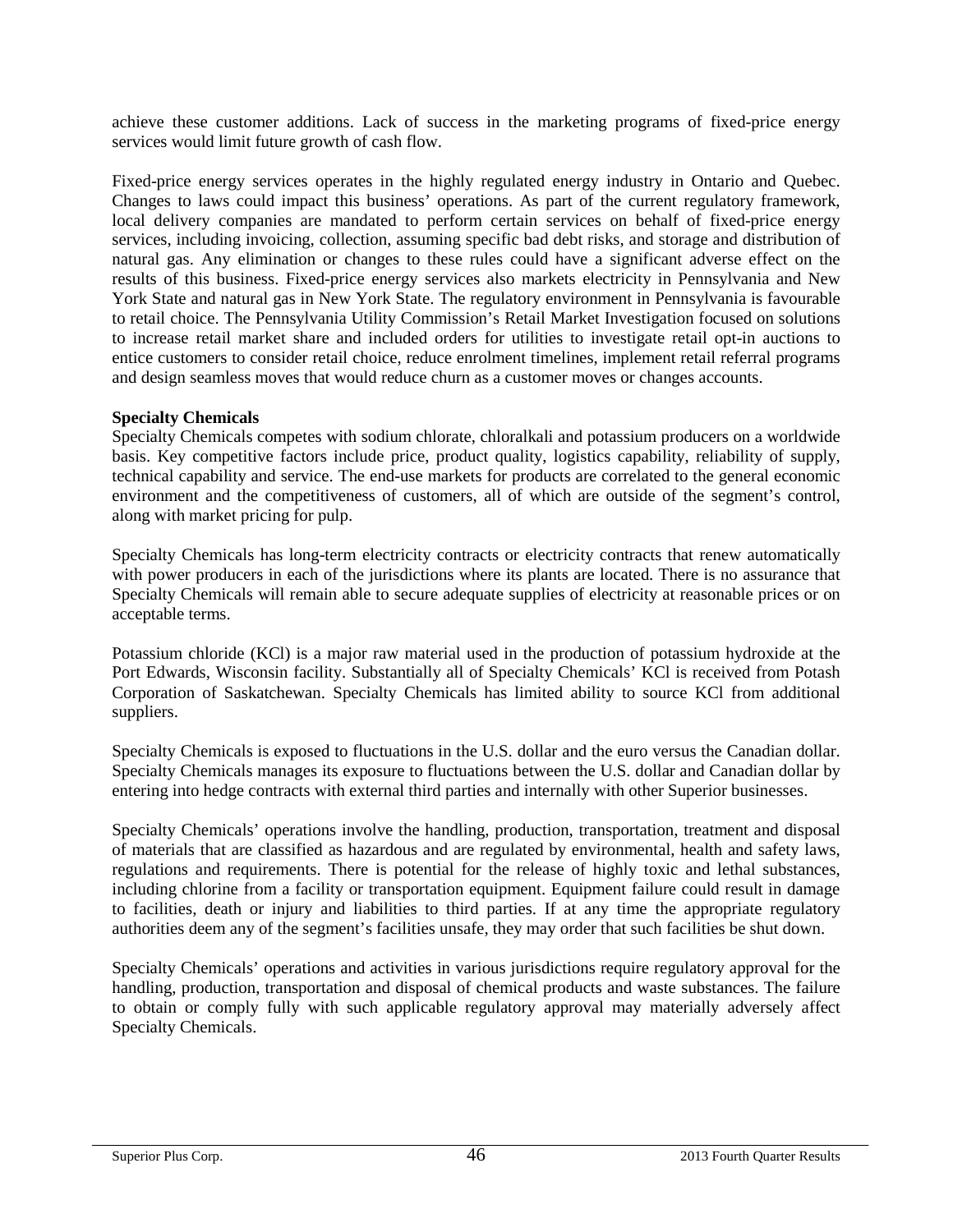Specialty Chemicals' does not directly operate or control Tronox's Hamilton, Mississippi sodium chlorate facility. A major production outage or unplanned downtime could harm Specialty Chemicals' reputation and its ability to meet customer requirements.

Specialty Chemicals' production facilities maintain complex process and electrical equipment. The facilities have existed for many years and undergone upgrades and improvements. Routine maintenance is regularly completed to ensure equipment is operated within appropriate engineering and technical requirements. Notwithstanding Specialty Chemicals' operating standards and history of limited downtime, breakdown of electrical transformer or rectifier equipment would temporarily reduce production at the affected facility. Although the segment has insurance to mitigate substantial loss due to equipment outage, Specialty Chemicals' reputation and its ability to meet customer requirements could be harmed by a major electrical equipment failure.

Approximately 25% of Specialty Chemicals' employees are unionized. Collective bargaining agreements are renegotiated in the normal course of business. While labour disruptions are not expected, there is always risk associated with the negotiation process that could have an adverse impact on Superior.

# **Construction Products Distribution**

Activity in the Construction Products Distribution segment is subject to changes in general economic activity and, in particular, residential and non-residential construction. New residential construction is subject to such factors as household income, employment levels, customer confidence, population changes and the local supply of residential units. Residential renovation is not as sensitive to these factors and can provide some balance in the demand for residential construction product distribution. Nonresidential activity can be subdivided into commercial, industrial and institutional. New construction in these sectors is subject to many of the same general economic factors as residential activity. In the industrial and institutional subsectors, government and regulatory programs can also have a significant impact on the outlook for product distribution, particularly as related to Superior's insulation businesses. As a result, changes to general economic activity or other factors mentioned above that affect the amount of construction or renovation in residential and non-residential markets can have an adverse effect on the segment's business and Superior.

Construction Products Distribution competes with other specialty construction distributors servicing the builder/contractor market, in addition to big-box home centres and independent lumber yards. The ability to remain competitive depends on the segment's ability to provide reliable service at competitive prices.

The GSD market is driven largely by residential and non-residential construction. Demand for wall and ceiling building materials is affected by changes in general and local economic factors including demographic trends, employment levels, interest rates, consumer confidence and overall economic growth. These factors in turn affect existing housing sales, new home construction, new non-residential construction, and office/commercial space turnover, all of which are significant factors in determining demand for products and services.

The C&I market is driven largely by C&I construction spending and economic growth. Demand is influenced by commercial construction and renovation, the construction, maintenance and expansion of industrial process facilities (such as oil refineries, petrochemical plants and power generation facilities) and institutional facilities in the government, healthcare and education sectors.

The distribution of walls and ceilings and C&I products involves risks, including the failure or substandard performance of equipment, human error, natural disasters, suspension of operations and new government statutes, regulations, guidelines or policies. Operations are also subject to various hazards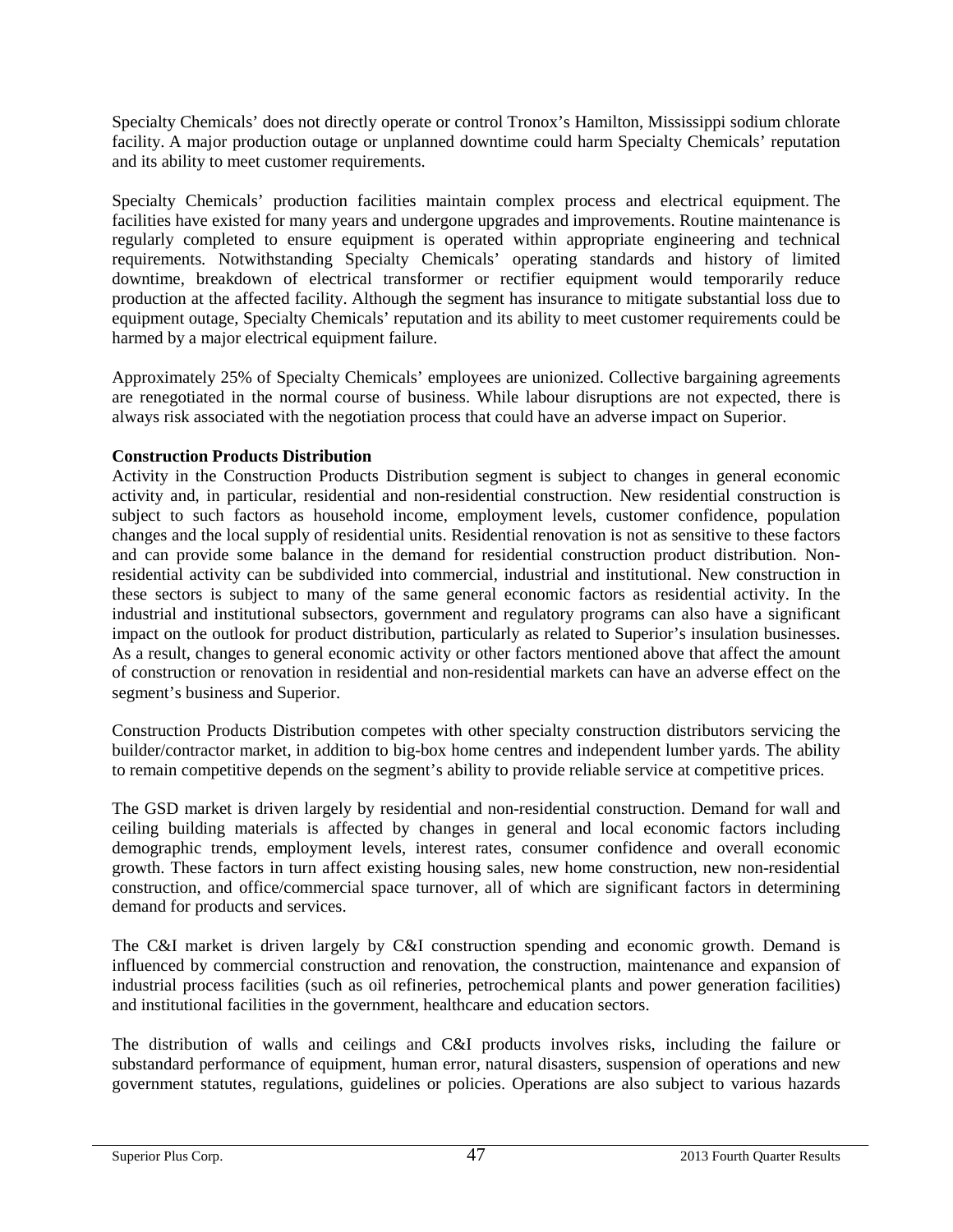incidental to the handling, processing, storage and transportation of certain hazardous materials, including industrial chemicals. These hazards can result in personal injury including fatalities, damage to and destruction of property and equipment and environmental damage. There can be no assurance that as a result of past or future operations, there will not be claims of injury by employees or members of the public due to exposure, or alleged exposure, to these materials. There can be no assurance as to the actual amount of these liabilities or their timing, if any. The business maintains safe working practices through proper procedures, direction and utilization of equipment such as forklifts, boom trucks, fabrication equipment and carts/dollies. The business handles and stores a variety of construction materials and maintains appropriate material handling compliance programs in accordance with local, state/provincial and federal regulations.

During 2013, CPD initiated a business transformation project to fully integrate its C&I and GSD operations. The project consists of realigning the management structure along geographic lines, adopting best practice common business processes, and integrating all operations onto a single ERP system. The project is expected to take approximately two years to three years. Upon full commencement of the project, the scoping, requirements definition, business process definition, design, and testing of the integrated ERP system will take approximately one year with the branch conversions taking place the following year. Implementation problems could result in disruption to the business and/or inaccurate information for management and financial reporting. Risk will be mitigated by extensive testing and regionally phased implementation.

Approximately 4% of Construction Products Distribution's employees are unionized. Collective bargaining agreements are renegotiated in the normal course of business. While labour disruptions are not expected, there is always risk associated with the negotiation process that could have an adverse impact on the segment and Superior.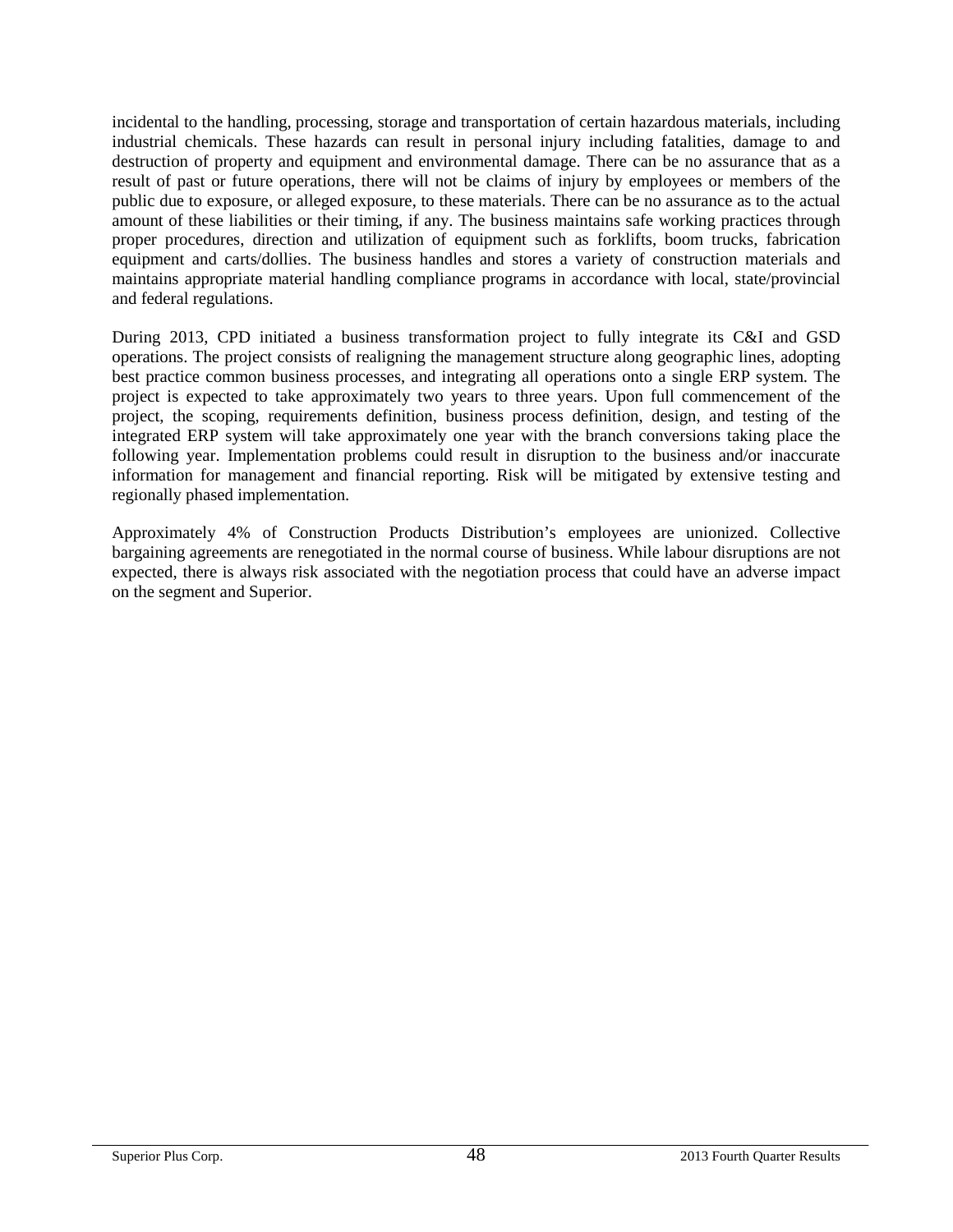#### **SUPERIOR PLUS CORP. Condensed Consolidated Balance Sheets**

|                                                       |             | December 31,             | December 31,    |
|-------------------------------------------------------|-------------|--------------------------|-----------------|
| (unaudited, millions of Canadian dollars)             | <b>Note</b> | 2013                     | $2012^{(1)(2)}$ |
| <b>Assets</b>                                         |             |                          |                 |
| <b>Current Assets</b>                                 |             |                          |                 |
| Cash and cash equivalents                             |             | 8.3                      | 7.6             |
| Trade and other receivables                           | 5&15        | 479.8                    | 389.0           |
| Prepaid expenses                                      | 11          | 35.3                     | 20.5            |
| Inventories                                           | 6           | 206.3                    | 213.7           |
| Unrealized gains on derivative financial instruments  | 15          | 13.7                     | 16.6            |
| <b>Total Current Assets</b>                           |             | 743.4                    | 647.4           |
|                                                       |             |                          |                 |
| <b>Non-Current Assets</b>                             |             |                          |                 |
| Property, plant and equipment                         | 7           | 877.9                    | 829.9           |
| Intangible assets                                     | 8           | <b>19.0</b>              | 39.6            |
| Goodwill                                              | 9           | 193.7                    | 189.1           |
| Notes and finance lease receivables                   |             | 10.2                     | 10.1            |
| Deferred tax                                          | 16          | 292.3                    | 303.1           |
| Unrealized gains on derivative financial instruments  | 15          | 4.6                      | 12.9            |
| <b>Total Non-Current Assets</b>                       |             | 1,397.7                  | 1,384.7         |
| <b>Total Assets</b>                                   |             | 2,141.1                  | 2,032.1         |
|                                                       |             |                          |                 |
| <b>Liabilities and Equity</b>                         |             |                          |                 |
| <b>Current Liabilities</b>                            |             |                          |                 |
| Trade and other payables                              | 11          | 396.2                    | 318.5           |
| Deferred revenue                                      | 12          | 24.8                     | 18.2            |
| Borrowing                                             | 13          | 67.0                     | 59.7            |
| Convertible unsecured subordinated debentures         | 14          | $\overline{\phantom{0}}$ | 50.0            |
| Dividends and interest payable                        |             | 7.3                      | 7.3             |
| Unrealized losses on derivative financial instruments | 15          | 25.1                     | 36.5            |
| <b>Total Current Liabilities</b>                      |             | 520.4                    | 490.2           |
|                                                       |             |                          |                 |
| <b>Non-Current Liabilities</b>                        |             |                          |                 |
| Borrowing                                             | 13          | 509.1                    | 574.7           |
| Convertible unsecured subordinated debentures         | 14          | 469.4                    | 475.1           |
| Other liabilities                                     | 12          | 0.4                      | 1.0             |
| Provisions                                            | 10          | 19.5                     | 17.6            |
| Employee future benefits<br>Deferred tax              |             | 23.3                     | 54.0            |
| Unrealized losses on derivative financial instruments | 16<br>15    | 4.0<br>54.8              | 2.5<br>42.6     |
| <b>Total Non-Current Liabilities</b>                  |             | 1,080.5                  | 1,167.5         |
|                                                       |             |                          |                 |
| <b>Total Liabilities</b>                              |             | 1,600.9                  | 1,657.7         |
| <b>Equity</b>                                         |             |                          |                 |
| Capital                                               |             | 1,787.9                  | 1,646.5         |
| Deficit                                               |             | (1,239.8)                | (1,218.2)       |
| Accumulated other comprehensive loss                  |             | (7.9)                    | (53.9)          |
| <b>Total Equity</b>                                   | 17          | 540.2                    | 374.4           |
|                                                       |             |                          |                 |
| <b>Total Liabilities and Equity</b>                   |             | 2,141.1                  | 2,032.1         |

(1) December 31, 2012 has been restated for the impact of adopting IAS 19 – *Employee Benefits, amendments* effective January 1, 2013. Refer to Note 2.

(2) December 31, 2012 has been restated for the impact of a prior-period adjustment. Refer to Note 11.

*See accompanying Notes to the Condensed Consolidated Financial Statements.*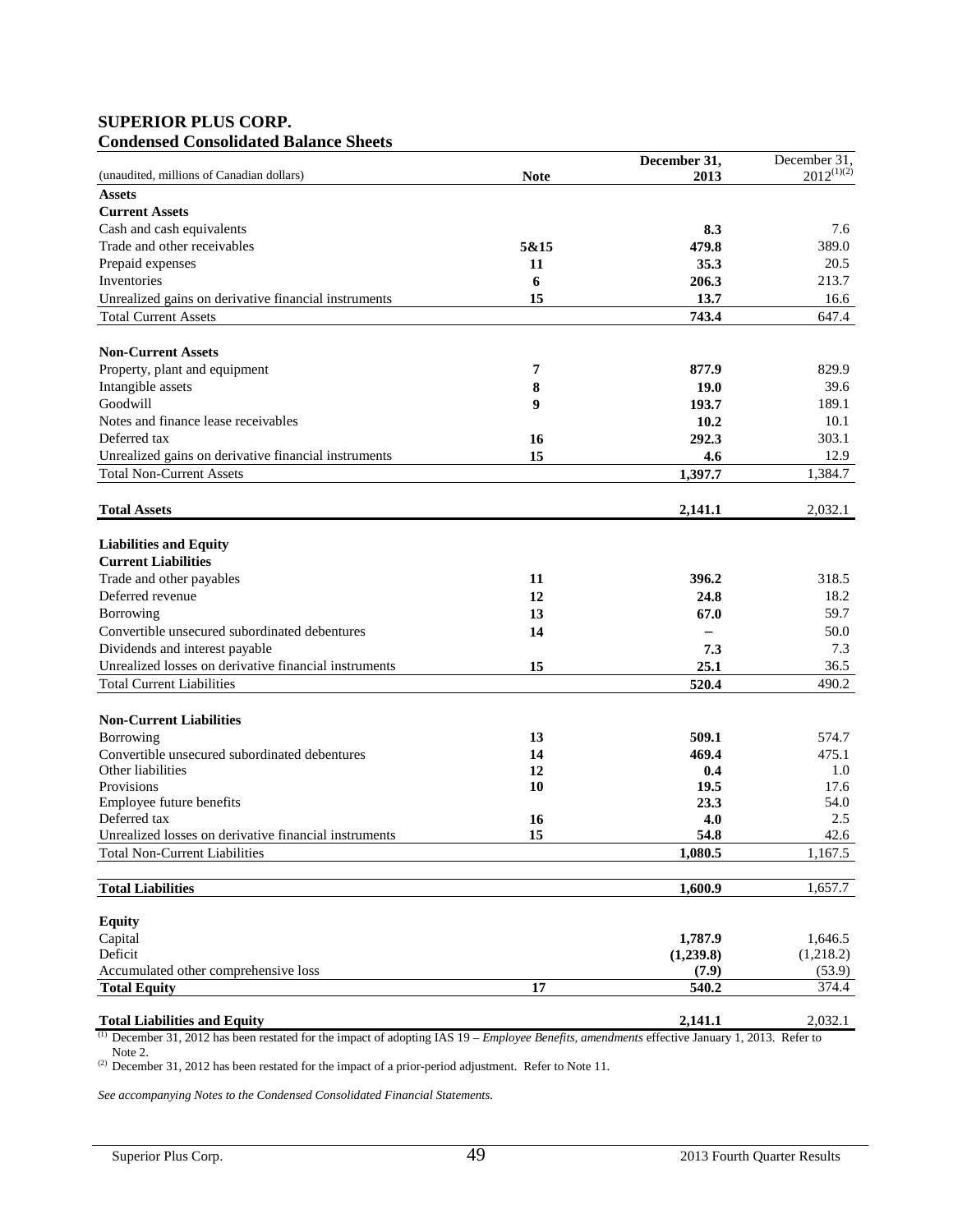### **SUPERIOR PLUS CORP. Condensed Consolidated Statement of Changes in Equity**

|                                                  |         |                        |              |                | <b>Accumulated</b><br>other |              |
|--------------------------------------------------|---------|------------------------|--------------|----------------|-----------------------------|--------------|
|                                                  | Share   | Contributed            | <b>Total</b> |                | comprehensive               |              |
| (unaudited millions of Canadian dollars)         | Capital | Surplus <sup>(1)</sup> | Capital      | <b>Deficit</b> | loss                        | <b>Total</b> |
| <b>January 1, 2012</b>                           | 1,629.8 | 3.3                    | 1,633.1      | (1,228.2)      | (55.3)                      | 349.6        |
| Impact of adopting IAS 19 - Employee             |         |                        |              |                |                             |              |
| Benefits, amendments <sup>(2)</sup>              |         |                        |              | (4.0)          | 4.1                         | 0.1          |
| Impact of prior-period adjustment <sup>(3)</sup> |         |                        |              | (8.8)          | -                           | (8.8)        |
| Restated as at January 1, 2012                   | 1,629.8 | 3.3                    | 1,633.1      | (1,241.0)      | (51.2)                      | 340.9        |
| Net earnings                                     |         |                        |              | 90.0           |                             | 90.0         |
| Option value associated with redemption of       |         |                        |              |                |                             |              |
| convertible debentures                           |         | (0.8)                  | (0.8)        |                |                             | (0.8)        |
| Shares issued under Dividend Reinvestment        |         |                        |              |                |                             |              |
| Plan                                             | 14.2    |                        | 14.2         |                |                             | 14.2         |
| Dividends declared to shareholders               |         |                        |              | (67.2)         |                             | (67.2)       |
| Unrealized foreign currency losses on            |         |                        |              |                |                             |              |
| translation of foreign operations                |         |                        |              |                | (8.8)                       | (8.8)        |
| Actuarial defined benefit gains                  |         |                        |              |                | 7.2                         | 7.2          |
| Income tax expense on other comprehensive        |         |                        |              |                |                             |              |
| income                                           |         |                        |              |                | (1.1)                       | (1.1)        |
| <b>December 31, 2012</b>                         | 1,644.0 | 2.5                    | 1,646.5      | (1,218.2)      | (53.9)                      | 374.4        |
| Net earnings                                     |         |                        |              | 52.7           | -                           | 52.7         |
| Option value associated with redemption of       |         |                        |              |                |                             |              |
| convertible debentures                           |         | (1.1)                  | (1.1)        |                |                             | (1.1)        |
| Shares issued under Dividend Reinvestment        |         |                        |              |                |                             |              |
| Plan                                             | 4.9     |                        | 4.9          |                |                             | 4.9          |
| Issuance of common shares                        | 137.6   |                        | 137.6        |                |                             | 137.6        |
| Dividends declared to shareholders               |         |                        |              | (74.3)         |                             | (74.3)       |
| Unrealized foreign currency gains on             |         |                        |              |                |                             |              |
| translation of foreign operations                |         |                        |              |                | 26.6                        | 26.6         |
| Actuarial defined benefit gains                  |         |                        |              |                | 26.4                        | 26.4         |
| Reclassification of derivative losses            |         |                        |              |                |                             |              |
| previously deferred                              |         |                        |              |                | (0.4)                       | (0.4)        |
| Income tax expense on other comprehensive        |         |                        |              |                |                             |              |
| income                                           |         |                        |              |                | (6.6)                       | (6.6)        |
| December 31, 2013                                | 1,786.5 | 1.4                    | 1,787.9      | (1,239.8)      | (7.9)                       | 540.2        |

(1)Contributed surplus represents Superior's equity reserve for the option value associated with the issuance of convertible unsecured subordinate debentures and warrants.

(2)December 31, 2012 has been restated for the impact of adopting IAS 19 – *Employee Benefits, amendments* effective January 1, 2013. Refer to

Note 2.<br><sup>(3)</sup> Superior restated the January 1, 2012 deficit by \$8.8 million due to a prior-period adjustment. Refer to Note 11.

*See accompanying Notes to the Consolidated Financial Statements.*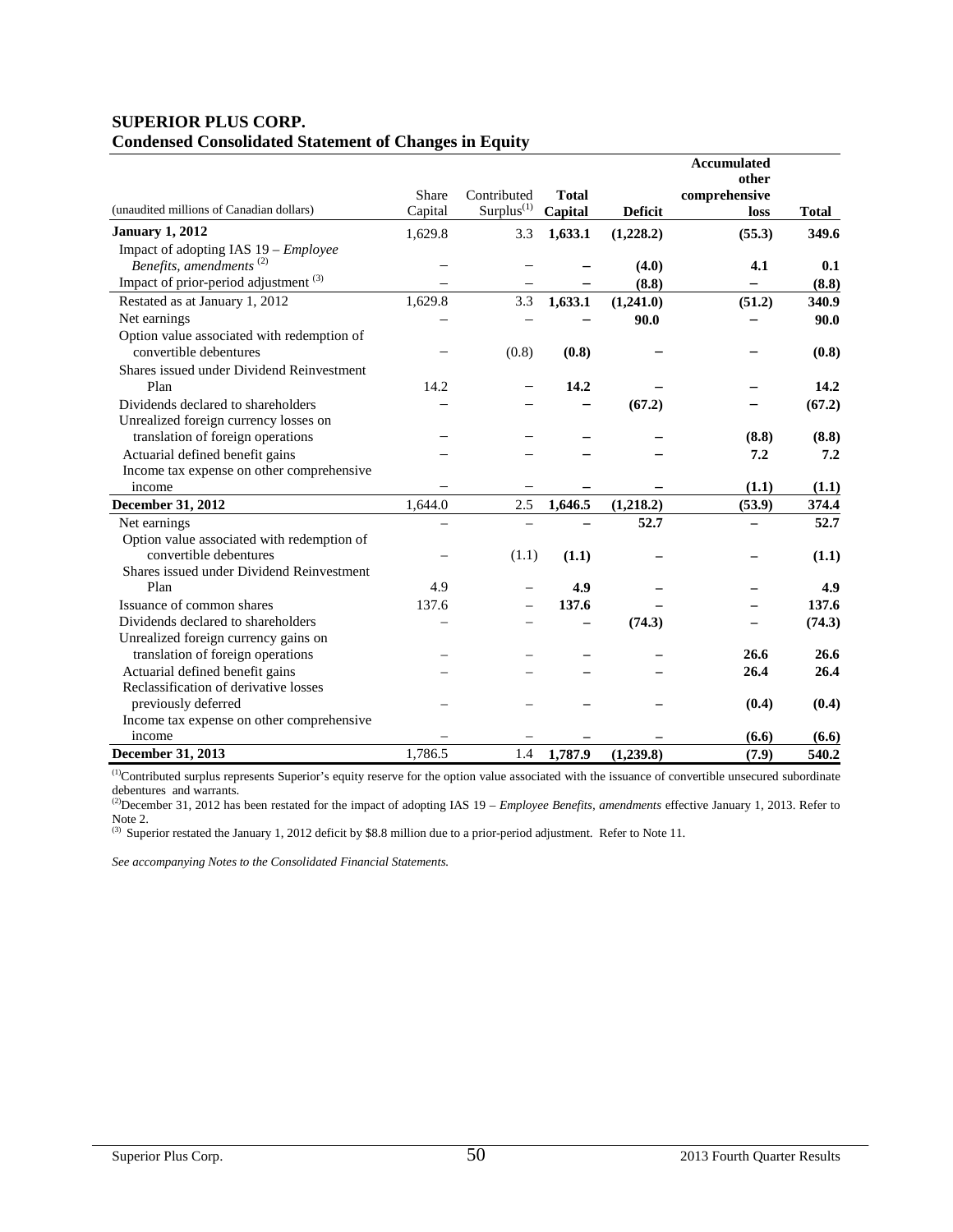# **SUPERIOR PLUS CORP.**

| <b>Condensed Consolidated Statement of Net Earnings and Total Comprehensive Income</b> |             |                           |              |                            |              |  |  |
|----------------------------------------------------------------------------------------|-------------|---------------------------|--------------|----------------------------|--------------|--|--|
|                                                                                        |             | <b>Three Months Ended</b> |              | <b>Twelve Months Ended</b> |              |  |  |
|                                                                                        |             |                           | December 31, |                            | December 31, |  |  |
| (unaudited, millions of Canadian dollars except per share<br>amounts)                  | <b>Note</b> | 2013                      | $2012^{(1)}$ | 2013                       | $2012^{(1)}$ |  |  |
|                                                                                        |             |                           |              |                            |              |  |  |
| <b>Revenues</b>                                                                        | 20          | 1,034.7                   | 934.0        | 3,752.8                    | 3,624.3      |  |  |
| Cost of sales (includes products $&$ services)                                         | 20          | (793.9)                   | (705.8)      | (2,884.0)                  | (2,778.0)    |  |  |
| Gross profit                                                                           |             | 240.8                     | 228.2        | 868.8                      | 846.3        |  |  |
| <b>Expenses</b>                                                                        |             |                           |              |                            |              |  |  |
| Selling, distribution and administrative costs                                         | 20          | (200.9)                   | (178.6)      | (718.0)                    | (697.1)      |  |  |
| Finance expense                                                                        | 20          | (20.3)                    | (18.2)       | (71.8)                     | (77.6)       |  |  |
| Impairment of property, plant and equipment,<br>intangible assets and goodwill         |             | (15.5)                    | (4.7)        | (15.5)                     | (4.7)        |  |  |
| Unrealized (losses) gains on derivative financial                                      |             |                           |              |                            |              |  |  |
| instruments                                                                            | 15          | (0.4)                     | (14.1)       | (5.1)                      | 32.1         |  |  |
|                                                                                        |             | (237.1)                   | (215.6)      | (810.4)                    | (747.3)      |  |  |
| Net earnings before income taxes                                                       |             | 3.7                       | 12.6         | 58.4                       | 99.0         |  |  |
| Income tax recovery (expense)                                                          | 16          | 7.2                       | 0.9          | (5.7)                      | (9.0)        |  |  |
| Net earnings                                                                           |             | 10.9                      | 13.5         | 52.7                       | 90.0         |  |  |
| Net earnings                                                                           |             | 10.9                      | 13.5         | 52.7                       | 90.0         |  |  |
| Other comprehensive income:                                                            |             |                           |              |                            |              |  |  |
| Unrealized foreign currency gains (losses) on                                          |             |                           |              | 26.6                       |              |  |  |
| translation of foreign operations<br>Actuarial defined benefit gains                   | 17<br>17    | 13.7<br>2.1               | 4.7<br>14.9  | 26.4                       | (8.8)<br>7.2 |  |  |
| Reclassification of derivatives losses previously                                      |             |                           |              |                            |              |  |  |
| deferred                                                                               | 17          | (0.4)                     |              | (0.4)                      | —            |  |  |
| Income tax expense on other comprehensive                                              |             |                           |              |                            |              |  |  |
| income                                                                                 | 16          | (0.2)                     | (3.8)        | (6.6)                      | (1.1)        |  |  |
| Total comprehensive income for the period                                              |             | 26.1                      | 29.3         | 98.7                       | 87.3         |  |  |
| Net earnings per share                                                                 |             |                           |              |                            |              |  |  |
| Basic                                                                                  | 18          | \$0.09                    | \$0.12       | \$0.43                     | \$0.80       |  |  |
| Diluted                                                                                | 18          | \$0.05                    | \$0.12       | \$0.40                     | \$0.80       |  |  |

(1) Three and twelve months ended December 31, 2012 has been restated for the impact of adopting IAS *19 – Employee Benefits, amendments* effective January 1, 2013. Refer to Note 2.

*See accompanying Notes to the Condensed Consolidated Financial Statements.*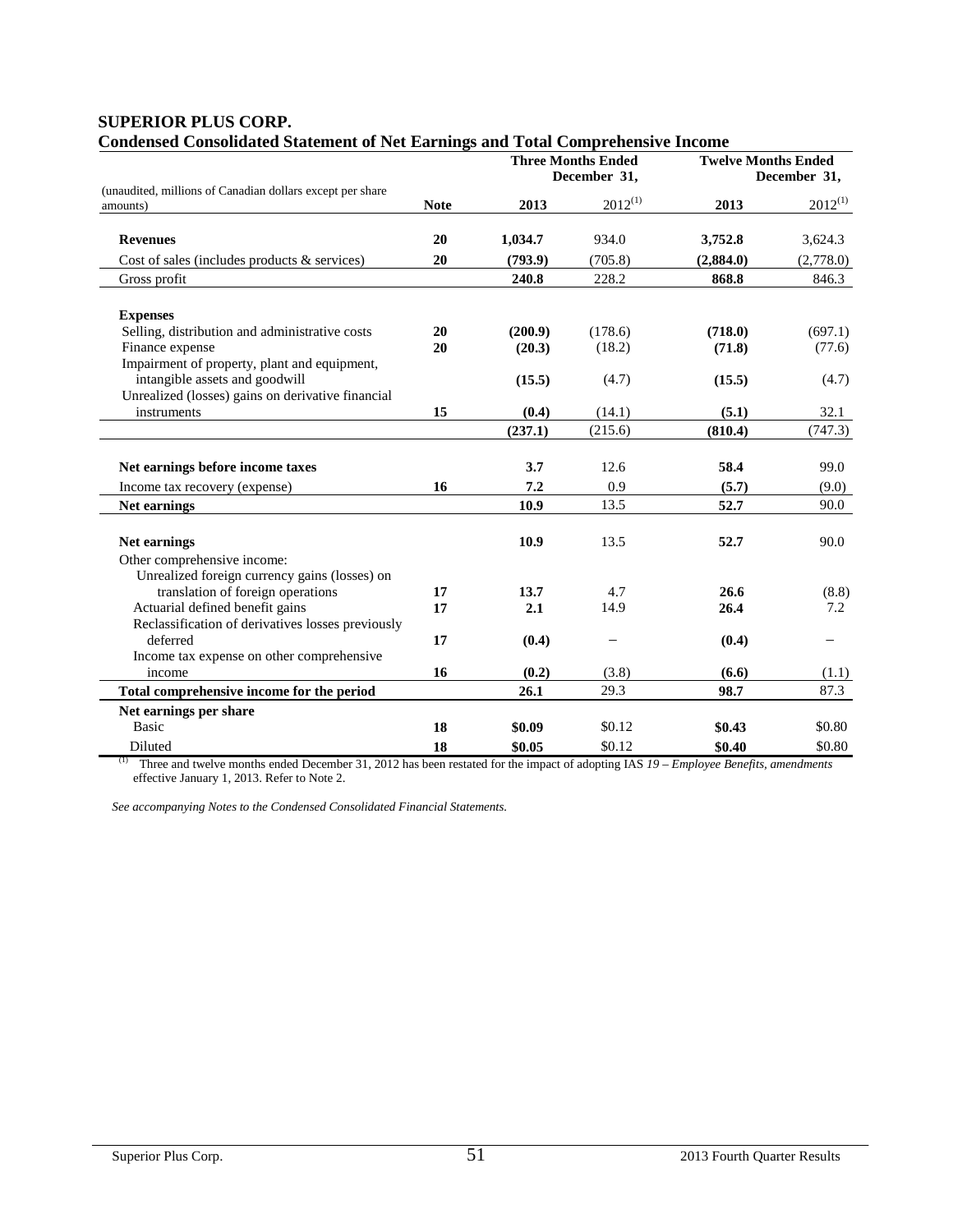#### **SUPERIOR PLUS CORP. Condensed Consolidated Statement of Cash Flows**

|                                                          |              |         | Three months ended                                   |                         | <b>Twelve Months Ended</b>                    |
|----------------------------------------------------------|--------------|---------|------------------------------------------------------|-------------------------|-----------------------------------------------|
|                                                          |              |         | December 31,                                         |                         | December 31,                                  |
| (unaudited, millions of Canadian dollars)                | <b>Notes</b> | 2013    | $2012^{(1)}$                                         | 2013                    | $2012^{(1)}$                                  |
| <b>OPERATING ACTIVITIES</b>                              |              |         |                                                      |                         |                                               |
| Net earnings for the period                              |              | 10.9    | 13.5                                                 | 52.7                    | 90.0                                          |
| Adjustments for:                                         |              |         |                                                      |                         |                                               |
| Depreciation included in selling, distribution and       |              |         |                                                      |                         |                                               |
| administrative costs                                     | 7            | 10.9    | 10.7                                                 | 42.2                    | 42.4                                          |
| Amortization of intangible assets                        |              | 5.1     | 5.5                                                  | 19.4                    | 26.8                                          |
| Depreciation included in cost of sales                   | 7            | 10.9    | 11.5                                                 | 41.3                    | 44.9                                          |
| Losses (gains) on disposal of assets                     |              | 0.3     | 1.7                                                  | (2.9)                   | 1.0                                           |
| Impairment of property, plant and equipment              |              | 15.5    | 4.7                                                  | 15.5                    | 4.7                                           |
| Unrealized losses (gains) on derivative financial        |              |         |                                                      |                         |                                               |
| instruments                                              | 15           | 0.4     | 14.1                                                 | 5.1                     | (32.1)                                        |
| Customer contract-related costs                          |              | (0.2)   | (0.2)                                                | (0.8)                   | (1.1)                                         |
| Finance expense recognized in net earnings               |              | 20.3    | 18.2                                                 | 71.8                    | 77.6                                          |
| Income tax expense (recovery) recognized in net          |              |         |                                                      |                         |                                               |
| earnings                                                 |              | (7.2)   | (0.9)                                                | 5.7                     | 9.0                                           |
| (Increase) decrease in non-cash operating working        |              |         |                                                      |                         |                                               |
| capital                                                  | 19           | (72.0)  | (57.2)                                               | 0.3                     | 84.7                                          |
| Net cash flows (used in) from operating activities       |              | (5.1)   | 21.6                                                 | 250.3                   | 347.9                                         |
| Income taxes paid                                        |              |         | (0.7)                                                | (6.5)                   | (0.3)                                         |
| Interest paid                                            |              | (22.6)  | (29.0)                                               | (58.5)                  | (74.3)                                        |
| Cash flows (used in) from operating activities           |              | (27.7)  | (8.1)                                                | 185.3                   | 273.3                                         |
|                                                          |              |         |                                                      |                         |                                               |
| <b>INVESTING ACTIVITIES</b>                              |              |         |                                                      |                         |                                               |
| Purchase of property, plant and equipment                | 7            | (26.4)  | (22.1)                                               | (78.5)                  | (43.8)                                        |
| Proceeds from disposal of property, plant and equipment  | 7            | 0.8     | 0.4                                                  | 6.6                     | 4.5                                           |
| Investment in supply agreement                           |              | (4.3)   | $\equiv$                                             | (4.3)                   | $\equiv$                                      |
| Acquisitions                                             | 4            | (7.6)   |                                                      | (7.6)                   | (5.5)                                         |
| Cash flows used in investing activities                  |              | (37.5)  | (21.7)                                               | (83.8)                  | (44.8)                                        |
|                                                          |              |         |                                                      |                         |                                               |
| <b>FINANCING ACTIVITIES</b>                              |              |         |                                                      |                         |                                               |
| Net proceeds (repayment) of revolving term bank credits  |              |         |                                                      |                         |                                               |
| and other debt                                           |              | 270.5   | 78.9                                                 | 87.4                    | (74.4)                                        |
| Redemption of senior unsecured debentures                |              | (150.0) |                                                      | (150.0)                 |                                               |
| Redemption premium of senior unsecured debentures        |              | (6.2)   | $\overline{\phantom{0}}$<br>$\overline{\phantom{m}}$ | (6.2)                   | $\qquad \qquad -$<br>$\overline{\phantom{m}}$ |
| Repayment on senior secured notes                        |              | (34.0)  | (31.8)                                               |                         | (31.8)                                        |
| Repayment of finance lease obligations                   |              | (3.8)   |                                                      | (34.0)<br>(15.9)        | (16.4)                                        |
| Redemption of 5.75% convertible debentures               | 14           |         | (4.1)<br>$\overline{\phantom{0}}$                    |                         | (49.9)                                        |
| Redemption of 5.85% convertible debentures               |              |         |                                                      | $\rightarrow$<br>(75.0) |                                               |
| Redemption of 7.50% convertible debentures               | 14           |         |                                                      |                         | $\qquad \qquad -$                             |
|                                                          | 14           |         |                                                      | (68.9)                  |                                               |
| Proceeds from issuance of 6.00% convertible debentures   | 14           |         |                                                      | 97.0                    | $\overline{\phantom{0}}$                      |
| Issue costs incurred for of 6.00% convertible debentures |              |         |                                                      | (3.8)                   | —                                             |
| Proceeds from issuance of common shares                  |              |         |                                                      | 143.9                   |                                               |
| Issuance costs for common shares                         |              |         |                                                      | (6.3)                   |                                               |
| Proceeds from the Dividend Reinvestment Program          |              |         | 3.6                                                  | 4.9                     | 14.2                                          |
| Dividends paid to shareholders                           |              | (18.9)  | (16.9)                                               | (73.7)                  | (67.1)                                        |
| Cash flows from (used in) financing activities           |              | 57.6    | 29.7                                                 | (100.6)                 | (225.4)                                       |
|                                                          |              |         |                                                      |                         |                                               |
| Net (decrease) increase in cash and cash equivalents     |              | (7.6)   | (0.1)                                                | 0.9                     | 3.1                                           |
| Cash and cash equivalents, beginning of period           |              | 16.1    | 7.7                                                  | 7.6                     | 5.2                                           |
| Effect of translation of foreign currency-denominated    |              |         |                                                      |                         |                                               |
| cash and cash equivalents                                |              | (0.2)   |                                                      | (0.2)                   | (0.7)                                         |
| Cash and cash equivalents, end of period                 |              | 8.3     | 7.6                                                  | 8.3                     | 7.6                                           |

(1) Three and Twelve month ended December 31, 2012 has been restated for the impact of adopting IAS 19 – *Employee Benefits, amendments* effective January 1, 2013. Refer to Note 2*.* 

*See accompanying Notes to the Condensed Consolidated Financial Statements.*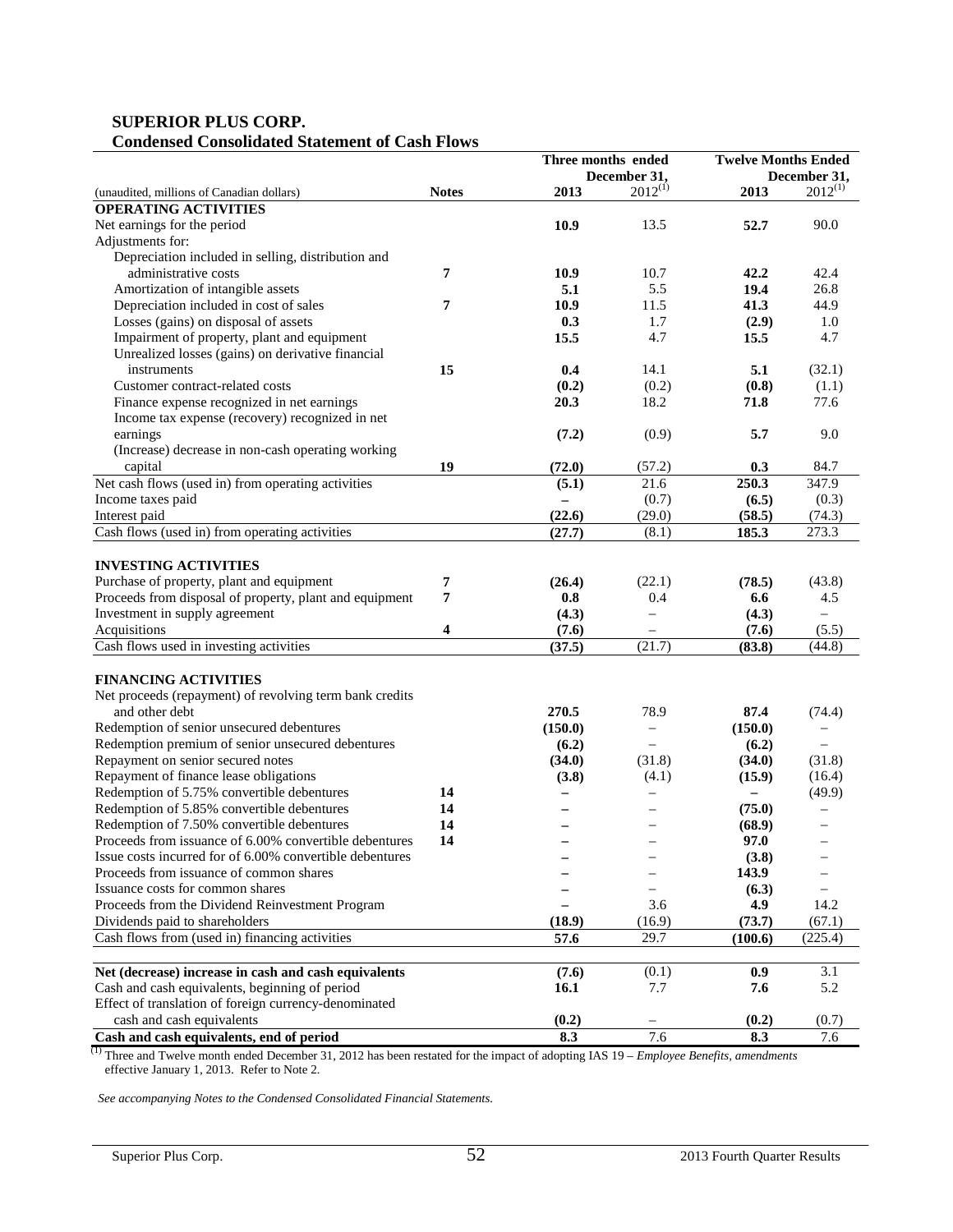### **Notes to the Unaudited Condensed Consolidated Financial Statements**

(unaudited, Tabular amounts in millions of Canadian dollars, except per share amounts and as otherwise noted. Tables labelled "2012" and "2013" are for the full year ended December 31.)

### **1. Organization**

Superior Plus Corp. (Superior) is a diversified business corporation, incorporated under the Canada Business Corporations Act. The registered office is at suite  $1400$ ,  $840 - 7$ <sup>th</sup> Avenue S.W., Calgary, Alberta. Superior holds 100% of Superior Plus LP (Superior LP), a limited partnership formed between Superior General Partner Inc., as general partner and Superior as limited partner. Superior holds 100% of the interest of Superior General Partner Inc. Superior does not conduct active business operations but rather distributes to shareholders the income it receives from Superior Plus LP in the form of partnership allocations, net of expenses and interest payable on the convertible unsecured subordinated debentures (the debentures). Superior's investments in Superior Plus LP are financed by share capital and debentures. Superior is a publicly traded company with its common shares trading on the Toronto Stock Exchange ("TSX") under the exchange symbol SPB.

The accompanying unaudited condensed consolidated financial statements (consolidated financial statements) of Superior as at December 31, 2013 and the three and twelve months ended December 31, 2013 and 2012 were authorized for issuance by the Board of Directors on February 19, 2014.

# **Reportable Operating Segments**

Superior operates three distinct reportable operating segments: Energy Services, Specialty Chemicals and Construction Products Distribution. Superior's Energy Services operating segment provides distribution, wholesale procurement and related services in relation to propane, heating oil and other refined fuels under the following: Canadian propane division and U.S. refined fuels division. Energy Services also provides fixed-price natural gas and electricity supply services under Superior Energy Management. Specialty Chemicals is a leading supplier of sodium chlorate and technology to the pulp and paper industries and a regional supplier of potassium and chloralkali products in the U.S. Midwest. Construction Products Distribution is one of the largest distributors of commercial and industrial insulation in North America and the largest distributor of specialty construction products to the walls and ceilings industry in Canada (See Note 22).

# **2. Basis of Presentation**

The accompanying consolidated financial statements were prepared in accordance with International Accounting Standards *Interim Financial Reporting* (IAS 34) as issued by the International Accounting Standard Board (IASB) using the accounting policies Superior adopted in its annual consolidated financial statements as at and for the year ended December 31, 2012. The accounting policies are based on the International Financial Reporting Standards (IFRS) and International Financial Reporting Interpretations Committee (IFRIC) interpretations that were applicable at that time. These accounting policies have been applied consistently to all periods presented in these consolidated financial statements, and have been applied consistently throughout the consolidated entities.

The consolidated financial statements are presented in Canadian dollars, Superior's functional currency. All financial information presented in Canadian dollars has been rounded to the nearest hundredthousand. These consolidated financial statements should be read in conjunction with Superior's 2013 annual consolidated financial statements.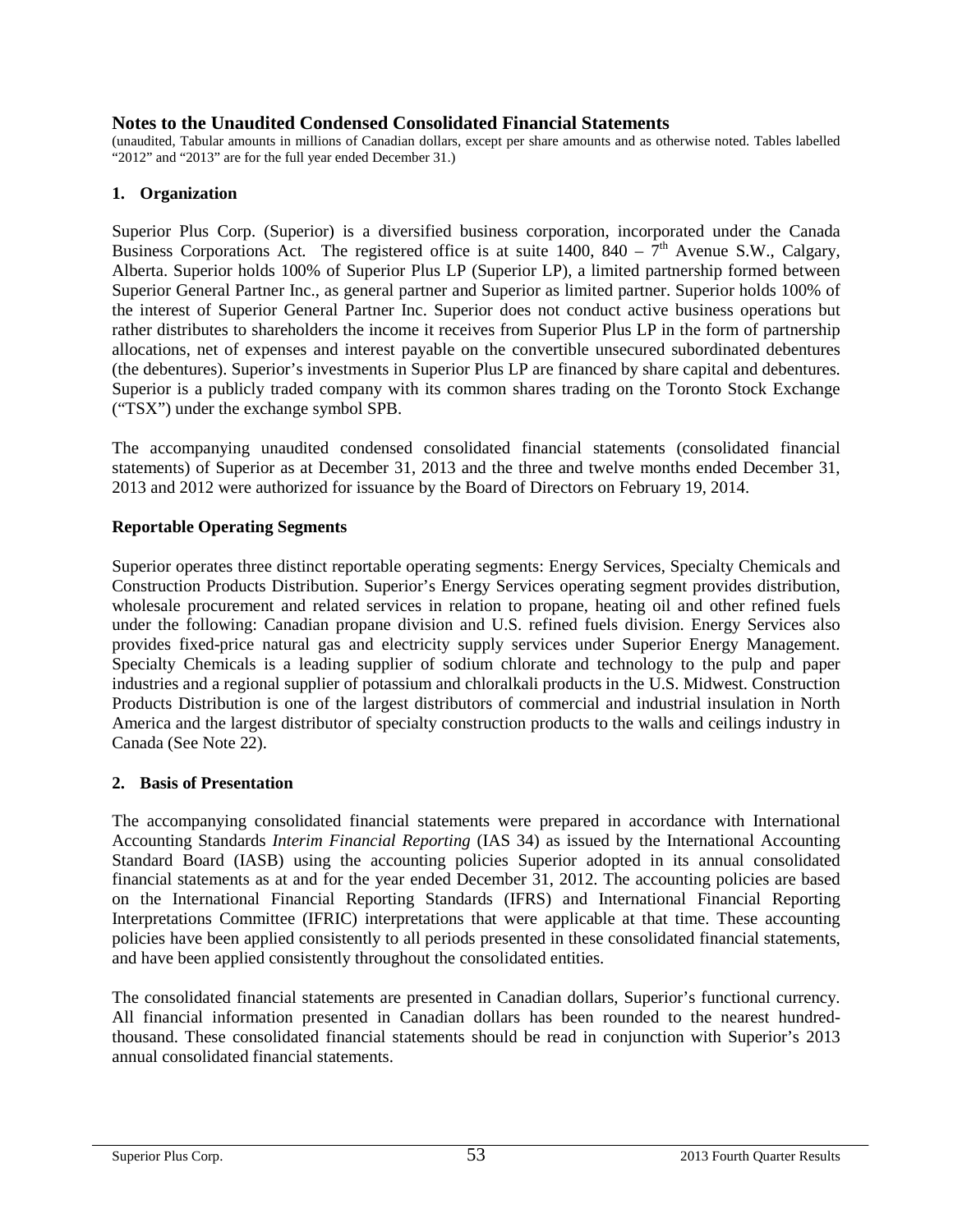The consolidated financial statements were prepared on the historical cost basis except for certain financial instruments that are measured at fair value as explained in Superior's 2013 annual consolidated financial statements and incorporate the accounts of Superior and its wholly-owned subsidiaries. Subsidiaries are all entities over which Superior has the power to govern the financial and operating policies generally accompanying a shareholding of more than one-half of the voting rights. The results of subsidiaries are included in Superior's statement of net earnings from date of acquisition or, in the case of disposals, up to the effective date of disposal. All transactions and balances between Superior and Superior's subsidiaries are eliminated on consolidation. Superior's subsidiaries are all wholly owned directly or indirectly by Superior Plus Corp.

### **Significant Accounting Policies**

### **(a) Significant Accounting Judgments, Estimates and Assumptions**

The preparation of Superior's consolidated financial statements in accordance with IFRS requires management to make judgments, estimates and assumptions that affect the reported amounts of assets, liabilities, net earnings and related disclosure. The estimates and associated assumptions are based on historical experience and various other factors deemed reasonable under the circumstances, the results of which form the basis of making the judgments about carrying values of assets and liabilities that are not readily apparent from other sources. Actual results may differ from these estimates. The areas involving a higher degree of judgment or complexity, or where assumptions and estimates are significant to the financial statements are consistent with those disclosed in Superior's 2013 annual consolidated financial statements.

### **(b) Recent Accounting Pronouncements**

Certain new standards, interpretations, amendments and improvements to existing standards were issued by the IASB or International Financial Reporting Interpretations Committee (IFRIC) that are mandatory for accounting periods beginning January 1, 2013 or later periods. The affected standards are consistent with those disclosed in Superior's 2013 annual consolidated financial statements.

### **Superior adopted the following standard on January 1, 2013:**

#### IFRS 7 – *Financial Instruments: Disclosures, amendments*

The amendments to IFRS 7 require entities to disclose information about rights of offset and related arrangements (such as collateral posting requirements under an enforceable master netting agreement or similar arrangement. Financial assets and liabilities are offset and the net amount reported in the balance sheet where Superior has the legally enforceable right to set-off the recognized amounts and there is an intention to settle on a net basis or realize the asset and settle the liability simultaneously. This standard must be applied for accounting periods beginning on or after January 1, 2013. Superior adopted IFRS 7 *amendments* on January 1, 2013, with retrospective application from December 31, 2012 with no impact to Superior.

### IFRS 10 – *Consolidated Financial Statements*

IFRS 10 establishes principles for the presentation and preparation of consolidated financial statements when an entity controls one or more other entities. IFRS 10 requires an entity to consolidate an investee when it is exposed, or has rights, to variable returns from its involvement with the investee and has the ability to affect those returns through its power over the investee. Under previous IFRS, consolidation is required when an entity has the power to govern the financial and operating policies of an entity so as to obtain benefits from its activities. The revised standard was effective for Superior on January 1, 2013. Superior adopted the amendments with no impact.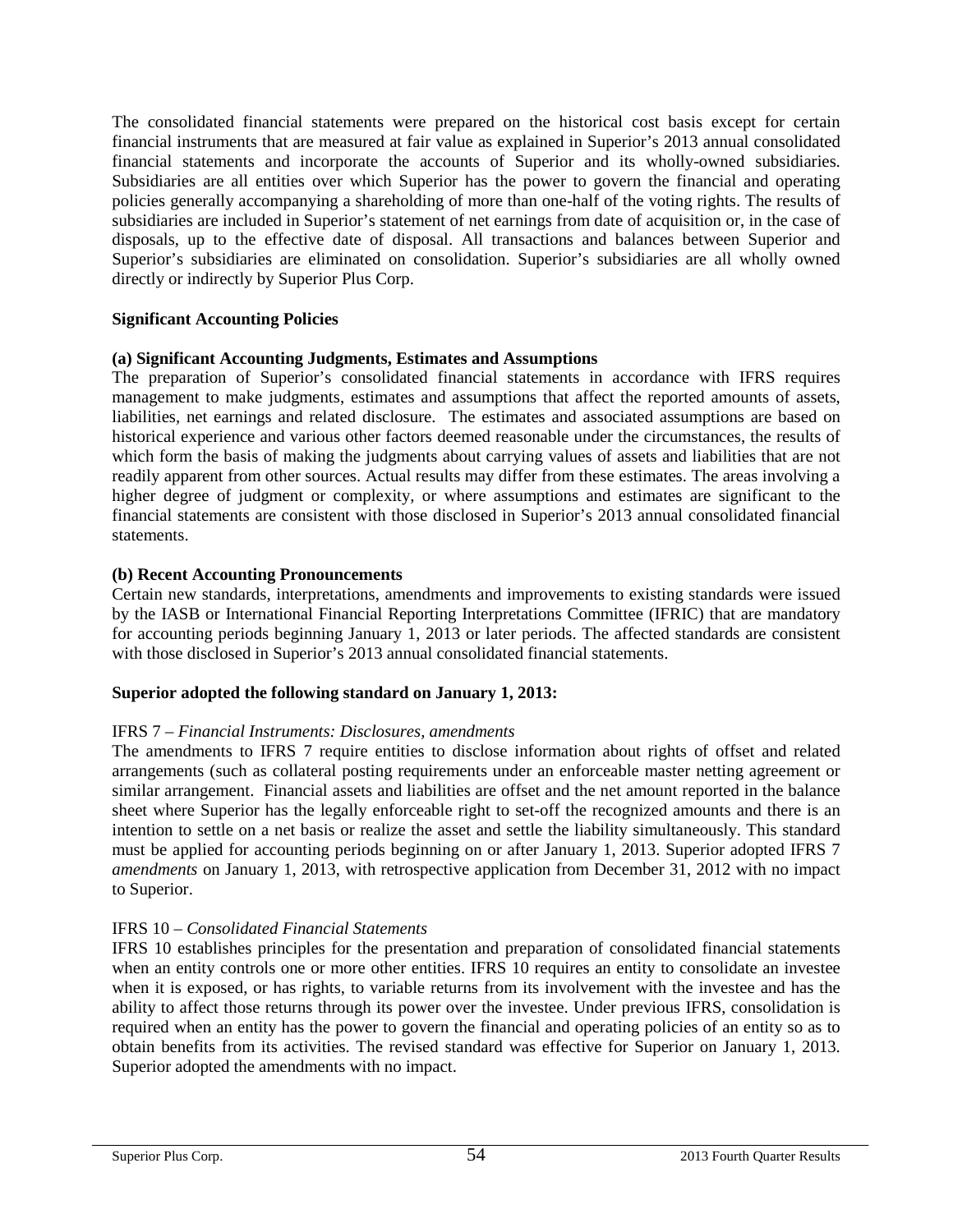### IFRS 11 – *Joint Arrangements*

IFRS 11 requires a venture to classify its interest in a joint arrangement as a joint venture or joint operation. Joint ventures will be accounted for using the equity method of accounting, whereas joint operations will require the venture to recognize its share of the assets, liabilities, revenue and expenses, relating to its interest in the joint operation. This standard became applicable on January 1, 2013. Superior adopted the amendments on January 1, 2013, with no impact to Superior.

### IFRS 12 – *Disclosure of Interests in Other Entities*

IFRS 12 establishes disclosure requirements for interests in other entities, such as joint arrangements, associates, and/or unconsolidated structured entities. The standard carries forward existing disclosure and also introduces significant additional disclosure requirements that address the nature of, and risks associated with, an entity's interests in other entities. This standard was effective for Superior on January 1, 2013 and Superior adopted the amendments with no impact.

### IFRS 13 *– Fair Value Measurement*

IFRS 13 defines fair value, sets out a single IFRS framework for measuring fair value and requires disclosure about fair value measurements. IFRS 13 applies to accounting standards that require or permit fair value measurements or disclosure about fair value measurements (and measurements, such as fair value less costs to sell, based on fair value or disclosure about those measurements), except in specified circumstances. IFRS 13 became applicable on January 1, 2013. Superior adopted the amendments on January 1, 2013, with no impact to Superior.

### IAS 1 – *Presentation of Other Comprehensive Income*

The amendments to IAS 1 – *Presentation of Financial Statements*, issued in June 2011, require entities to group items presented in other comprehensive income on the basis of whether they might be reclassified to the consolidated statement of net earnings in subsequent periods and items that will not be reclassified to the consolidated statement of net earnings. The amendments did not address which items are presented in other comprehensive income and did not change the option to present items either before or net of tax. The amendments to IAS 1 became effective for annual periods beginning on or after July 1, 2012, which was January 1, 2013 for Superior, and are to be applied retrospectively. Superior adopted the amendments on January 1, 2013, with no impact to Superior.

#### IAS 19 – *Employee Benefits, amendments*

IAS 19 amendments were issued in June 2011 that changed the accounting and disclosure for defined benefit plans and termination benefits. This standard requires that the changes in defined benefit obligations are recognized as they occur, eliminating the corridor approach and accelerating the recognition of past service costs. The changes in defined benefit obligations and plan assets are to be disaggregated into three components: service costs, net interest on the net defined benefit liabilities or assets and re-measurements of the net defined benefit liabilities or assets. This standard must be applied for accounting periods beginning on or after January 1, 2013. Superior adopted IAS 19 on January 1, 2013, with retrospective application from January 1, 2012. The financial impact was an increase of \$3.1 million to pension expense and a corresponding decrease to accumulated other comprehensive loss for the year ended December 31, 2012. The impact on Superior's balance sheet as at January 1, 2012 is a \$4.0 million increase to deficit, a \$0.1 million decrease in employee benefit obligations and a corresponding decrease to accumulated other comprehensive loss of \$4.1 million. The impact on the three and twelve months ended December 31, 2012 was an increase in selling, distribution and administrative costs of \$0.7 million and \$3.1 million, respectively.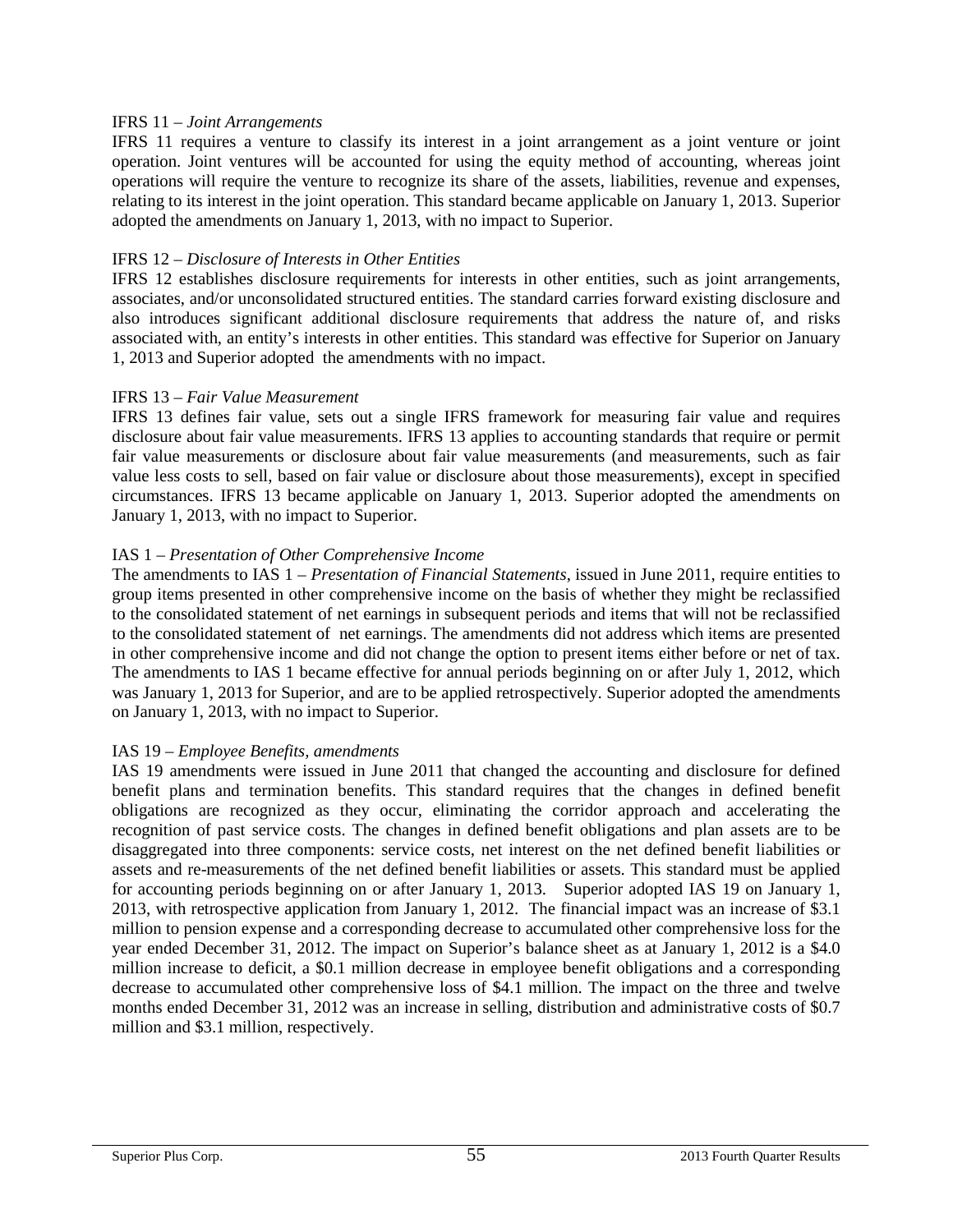#### **New and revised IFRS standards issued but not yet effective:**

### IFRS 9 – *Financial Instruments: Classification and Measurement*

IFRS 9 was issued in November 2009 and is intended to replace IAS 39 – *Financial Instruments: Recognition and Measurement*. IFRS 9 uses a single approach to determine whether a financial asset is measured at amortized cost or fair value, replacing the multiple rules in IAS 39. The approach in IFRS 9 is based on how an entity manages its financial instruments in the context of its business model and the contractual cash flow characteristics of the financial assets. The new standard also requires a single impairment method to be used, replacing the multiple impairment methods in IAS 39. Requirements for financial liabilities were added in October 2010 and they largely carried forward existing requirements in IAS 39 except that fair value changes due to credit risk for liabilities designated at fair value through profit and loss would generally be recorded in other comprehensive income. This standard must be applied for accounting periods beginning on or after January 1, 2017, with earlier adoption permitted. Superior is assessing the effect of IFRS 9 on its financial results and financial position; changes, if any, are not expected to be material.

### IFRS 10 – *Consolidated Financial Statements*, IFRS 12 – *Disclosure of Interests in Other Entities* and IAS 27 – *Separate Financial Statements*

The amendments to IFRS 10 define an investment entity and require a reporting entity that meets the definition of an investment entity not to consolidate its subsidiaries but instead to measure its subsidiaries at fair value through net earnings in its consolidated and separate financial statements. Consequently, IFRS 12 and IAS 27 were amended to introduce new disclosure requirements for investment entities. Superior does not anticipate these will have any effect on its consolidated financial statements as Superior is not an investment entity.

#### IAS 32 *– Financial Instruments*: *Presentation*

The amendments to IAS 32 clarify the requirements relating to the offset of financial assets and financial liabilities. Specifically, the amendments clarify the meaning of 'currently has a legally enforceable right of off-set and 'simultaneous realization and settlement'. Superior does not anticipate a significant impact on its consolidated financial statements from these amendments.

### IFRIC 21 *– Levies*

The interpretation was issued on May 20, 2013 provides guidance on when to recognize a liability for a levy imposed by a government, both for levies that are accounted for in accordance with IAS 37 – *Provisions, Contingent Liabilities and Contingent Assets* and those where the timing and amount of the levy is certain. The Interpretation covers the accounting for outflows imposed on entities by governments (including government agencies and similar bodies) in accordance with laws and/or regulations. However, it does not include income taxes (see IAS 12 – *Income Taxes*), fines and other penalties, liabilities arising from emissions trading schemes and outflows within the scope of other Standards. It also provides the following guidance on recognition of a liability to pay levies: The liability is recognized progressively if the obligating event occurs over a period of time and if an obligation is triggered on reaching a minimum threshold, the liability is recognized when that minimum threshold is reached. This standard must be applied for accounting periods beginning on or after January 1, 2014, with retrospective application from December 31, 2012. Superior is assessing the effect of IFRIC 21 on its financial results and financial position; changes, if any, are not expected to be material to Superior's annual results although significant changes may result on a quarterly basis.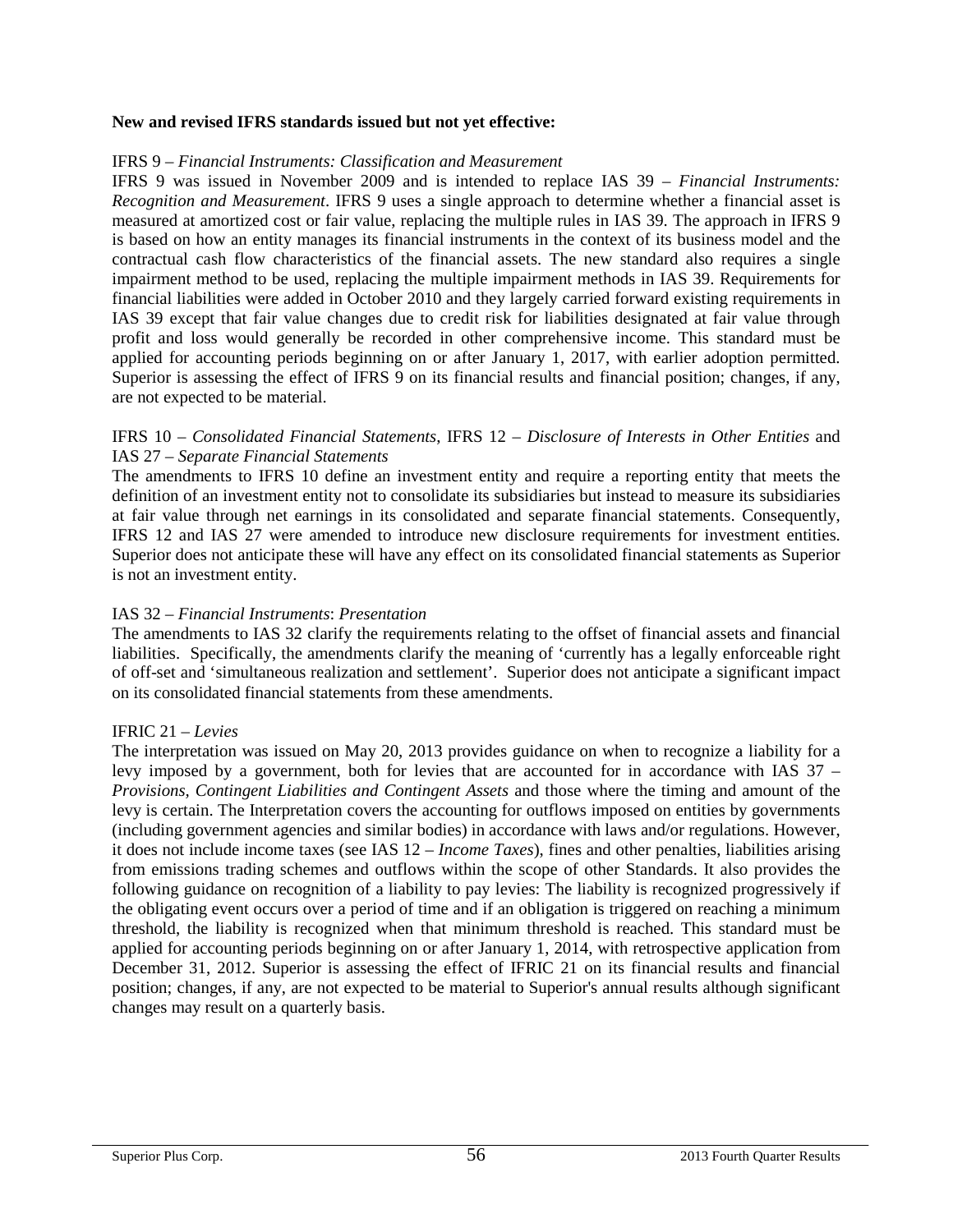### **3. Seasonality of Operations**

### **Energy Services**

Sales typically peak in the first quarter when approximately one-third of annual propane and other refined fuels sales volumes and gross profits are generated due to the demand from heating end-use customers. They then decline through the second and third quarter, rising seasonally again in the fourth quarter with heating demand. Similarly, net working capital is typically at seasonal highs during the first and fourth quarter, and normally declines to seasonal low in the second and third quarter. Net working capital is also significantly influenced by wholesale propane prices and other refined fuels.

### **Construction Products Distribution**

Sales typically peak during the second and third quarters with the seasonal increase in building and renovation activities. They then decline through the fourth quarter and into the subsequent first quarter. Similarly, net working capital is typically at seasonally highs levels during the second and third quarter, and normally decline to seasonally lows in the fourth and first quarter.

### **4. Acquisitions**

On November 27, 2013, Superior completed the acquisition of certain assets constituting a retail propane and commercial fuels distribution business (Townsend Energy) in Le Roy, New York for an aggregate purchase price of \$9.6 million including adjustments to net working capital and deferred consideration. The operations will provide U.S. refined fuels with access to additional propane customers.

| <b>Townsend Energy Acquisition</b>      | Fair Value Recognized on Acquisition |
|-----------------------------------------|--------------------------------------|
|                                         |                                      |
| Property, plant and equipment           | 2.6                                  |
| Intangible assets                       | 3.5                                  |
| Trade and other payables                | (2.0)                                |
|                                         | 4.1                                  |
|                                         |                                      |
| Net identifiable assets and liabilities | 4.1                                  |
| Goodwill arising on acquisition         | 5.5                                  |
| <b>Total consideration</b>              | 9.6                                  |
|                                         |                                      |
|                                         |                                      |
| Purchase consideration components:      |                                      |
| Cash (paid on November 27, 2013)        | 7.6                                  |
| Deferred consideration                  | 2.0                                  |
| <b>Total purchase consideration</b>     | 9.6                                  |

Revenue and net earnings for the 12 months ended December 31, 2013 would have been \$102.1 million and \$0.4 million, respectively, if the acquisition had occurred on January 1, 2013. Subsequent to the acquisition date of November 27, 2013, the acquisition contributed revenue and net earnings, respectively, of \$6.3 million and \$0.1 million to Energy Services for the period ended December 31, 2013.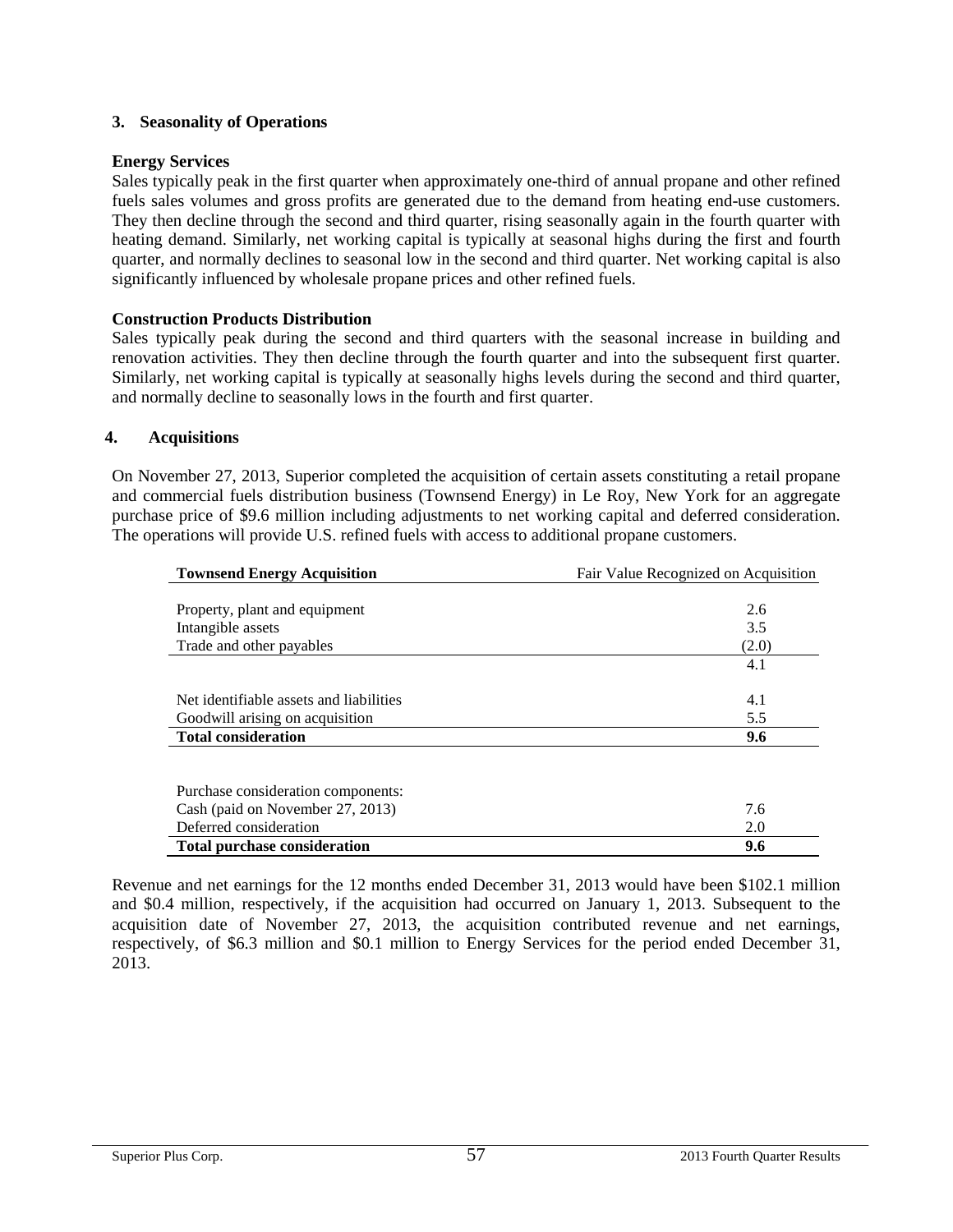On July 17, 2012, Superior completed the acquisition of certain assets which constitute a propane distribution business for an aggregate purchase price of \$5.5 million including adjustments for net working capital. The main purposes were to expand Energy Services business in British Columbia and benefit from synergies.

| <b>Propane Acquisition</b>                 | Fair Value Recognized on Acquisition |
|--------------------------------------------|--------------------------------------|
| Trade and other receivables <sup>(1)</sup> | 0.9                                  |
| Inventories                                | 0.1                                  |
| Property, plant and equipment              | 1.9                                  |
|                                            | 2.9                                  |
|                                            |                                      |
| Net identifiable assets and liabilities    | 2.9                                  |
| Goodwill arising on acquisition            | 2.6                                  |
| <b>Total consideration</b>                 | 5.5                                  |

| Purchase consideration components:  |  |
|-------------------------------------|--|
| Cash (paid on August 2, 2012)       |  |
| <b>Total purchase consideration</b> |  |

<sup>(1)</sup>The gross amount of trade and other receivables is \$0.9 million, of which \$nil is expected to be uncollectible.

Revenue and net earnings for the 12 months ended December 31, 2012 would have been \$8.3 million and \$1.9 million, respectively, if the acquisition had occurred on January 1, 2012. Subsequent to the acquisition date of July 17, 2012, the acquisition contributed revenue and net earnings, respectively, of \$4.4 million and \$1.5 million to Energy Services for the period ended December 31, 2012.

### **5. Trade and Other Receivables**

A summary of trade and other receivables is as follows:

|                                      |             | December 31, | December 31, |
|--------------------------------------|-------------|--------------|--------------|
|                                      | <b>Note</b> | 2013         | 2012         |
| Trade receivables, net of allowances | 15          | 443.2        | 355.9        |
| Accounts receivable - other          |             | 35.7         | 32.3         |
| Finance lease receivable             |             | 0.9          | 0.8          |
| Trade and other receivables          |             | 479.8        | 389.0        |

#### **6. Inventories**

The cost of inventories recognized as an expense during the three and twelve months ended December 31, 2013 was \$636.5 million (December 31, 2012 **–** \$649.0 million) and \$2,540.1 million (December 31, 2012 **–** \$2,528.9 million). Superior recorded an inventory write down during the three and 12 months ended December 31, 2013 of \$3.6 million (December 31, 2012 **–** \$0.7 million) and \$3.6 million (December 31, 2012 **–** \$3.6 million), respectively. No write-down reversals were recorded for the three and twelve months ended December 31, 2013 and 2012.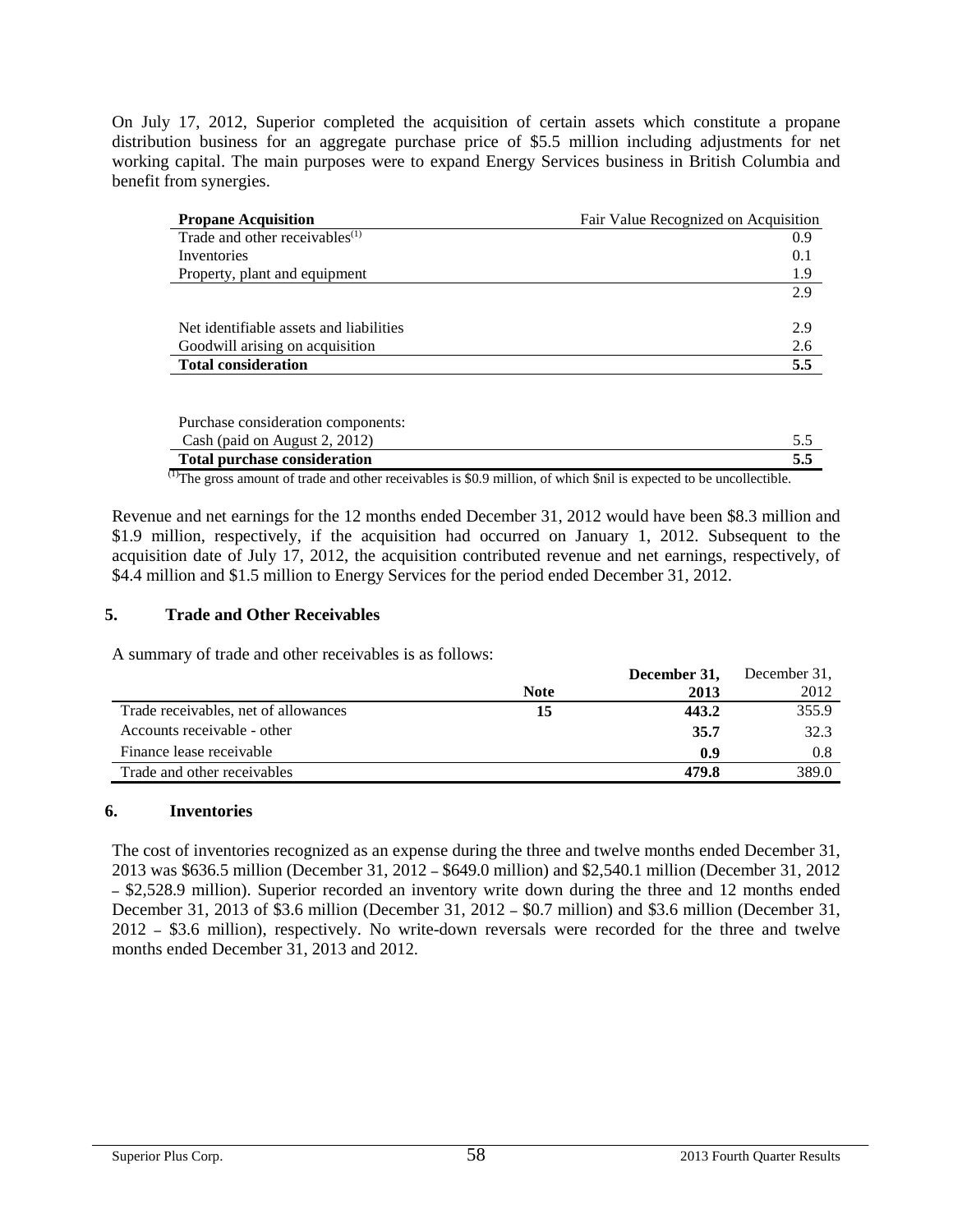# **7. Property, Plant and Equipment**

|                                     |      |                  | <b>Specialty</b><br><b>Chemicals</b><br>Plant & | Energy<br><b>Services</b><br><b>Retailing</b> | <b>Construction</b><br><b>Products</b><br><b>Distribution</b> | Leasehold                     |              |
|-------------------------------------|------|------------------|-------------------------------------------------|-----------------------------------------------|---------------------------------------------------------------|-------------------------------|--------------|
|                                     | Land | <b>Buildings</b> | Equipment                                       | Equipment                                     |                                                               | <b>Equipment</b> Improvements | <b>Total</b> |
| Cost                                |      |                  |                                                 |                                               |                                                               |                               |              |
| Balance at December 31, 2012        | 29.7 | 148.6            | 738.3                                           | 589.8                                         | 43.3                                                          | 9.7                           | 1,559.4      |
| <b>Balance at December 31, 2013</b> | 29.5 | 154.8            | 816.2                                           | 629.4                                         | 48.1                                                          | 11.2                          | 1,689.2      |
| <b>Accumulated Depreciation</b>     |      |                  |                                                 |                                               |                                                               |                               |              |
| Balance at December 31, 2012        |      | 43.4             | 346.3                                           | 306.0                                         | 25.6                                                          | 8.2                           | 729.5        |
| <b>Balance at December 31, 2013</b> |      | 50.0             | 389.1                                           | 334.7                                         | 29.4                                                          | 8.1                           | 811.3        |
| <b>Carrying Amount</b>              |      |                  |                                                 |                                               |                                                               |                               |              |
| Balance at December 31, 2012        | 29.7 | 105.2            | 392.0                                           | 283.8                                         | 17.7                                                          | 1.5                           | 829.9        |
| <b>Balance at December 31, 2013</b> | 29.5 | 104.8            | 427.1                                           | 294.7                                         | 18.7                                                          | 3.1                           | 877.9        |

The carrying value of Superior's property, plant, and equipment includes \$68.9 million of leased assets as at December 31, 2013 (December 31, 2012 **–** \$67.8 million).

Depreciation per cost category:

|                                                | <b>Three Months Ended</b> |      | <b>Twelve Months Ended</b> |      |  |              |
|------------------------------------------------|---------------------------|------|----------------------------|------|--|--------------|
|                                                | December 31,              |      |                            |      |  | December 31, |
|                                                | 2013                      | 2012 | 2013                       | 2012 |  |              |
| Cost of sales <sup><math>(1)</math></sup>      | 10.9                      | 11.5 | 41.3                       | 44.9 |  |              |
| Selling, distribution and administrative costs | 10.9                      | 10.7 | 42.2                       | 42.4 |  |              |
| Total                                          | 21.8                      | າາ າ | 83.5                       | 87.3 |  |              |

<sup>(1)</sup>The cost of Specialty Chemical finished goods inventory includes an allocation of fixed production overheads, which includes depreciation. Depreciation included in costs of sales includes a charge of \$0.5 million which is reflected in the cost of inventory (December 31, 2012 – \$0.2 million).

On October 20, 2012, a kerosene leak was discovered in the bottom of a storage tank at U.S. refined fuels Marcy terminal location. The leak was investigated and contained by management. U.S. refined fuels then notified the Department of Environmental Conservation (DEC) which performed an independent review of the leak and other tanks at this location. On December 27, 2012, the DEC issued a notice of violation based on its inspections and subsequent to discussions between management and the DEC, a consent order was issued to U.S. refined fuels on February 4, 2013. The consent order stated that the secondary containment system and storage tanks were not in compliance with DEC design requirements and needed to be rebuilt to specific standards by September 1, 2013 in order to remain operational. The consent order was modified in October 2013 to extend the requirement to rebuild to specific standards by September 1, 2014. Repair of the facility has been suspended pending the outcome of a dispute between Superior and the previous owner and operator of the facility as to responsibility for the repair. This decision is not expected to have any material impact on the operations of U.S. refined fuels or operating results going forward.

Due to the leak and receipt of the consent order, management has performed a detailed impairment review of the Marcy terminal to assess whether the carrying value of all the storage tanks exceeds their recoverable amount. The recoverable amount of the assets was based on management's estimate of the fair value less costs to sell. Based on a detailed review by management, the fair value less costs to sell of the storage tanks was lower than the carrying value. An impairment charge of \$4.7 million was recorded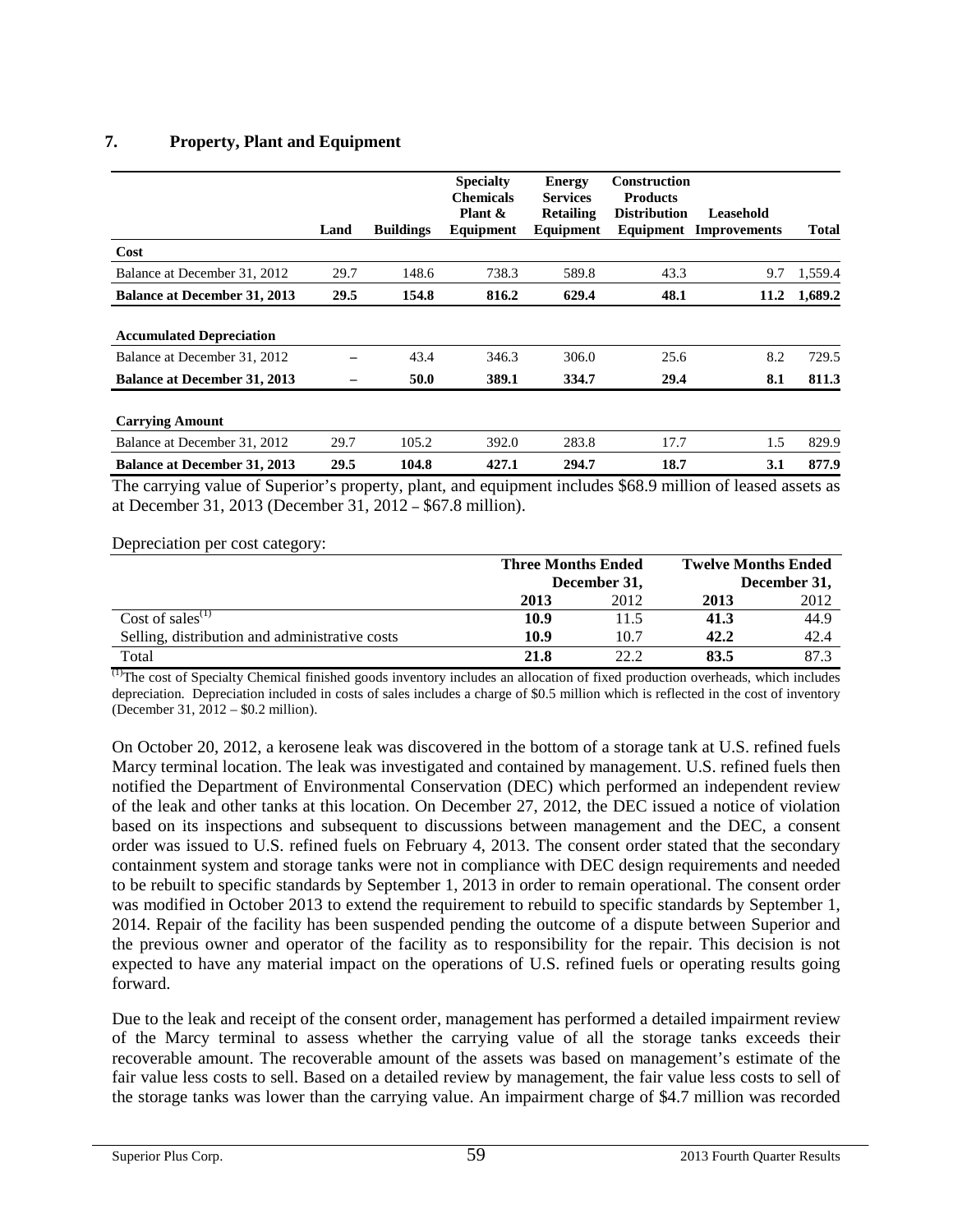against net earnings along with a \$4.7 million reduction in the carrying value of the impaired storage tanks.

#### **8. Intangible Assets**

|                                                | <b>Customer</b><br><b>Contract</b><br><b>Related</b><br>Costs | <b>Energy</b><br><b>Services</b><br>Trademarks &<br><b>Non-Compete</b><br><b>Agreements</b> | <b>Construction</b><br><b>Products</b><br><b>Distribution</b><br><b>Intangible</b><br><b>Assets</b> | <b>Specialty</b><br><b>Chemicals</b><br><b>Royalty</b><br>Assets and<br><b>Patents</b> | <b>Investment</b><br><b>Property</b> | <b>Total</b> |
|------------------------------------------------|---------------------------------------------------------------|---------------------------------------------------------------------------------------------|-----------------------------------------------------------------------------------------------------|----------------------------------------------------------------------------------------|--------------------------------------|--------------|
| Cost                                           |                                                               |                                                                                             |                                                                                                     |                                                                                        |                                      |              |
| Balance at December 31, 2012                   | 40.9                                                          | 70.5                                                                                        | 1.7                                                                                                 | 65.4                                                                                   | 1.0                                  | 179.5        |
| <b>Balance at December 31, 2013</b>            | 16.6                                                          | 30.2                                                                                        | 1.7                                                                                                 | 65.4                                                                                   | 0.3                                  | 114.2        |
| <b>Accumulated Amortization and Impairment</b> |                                                               |                                                                                             |                                                                                                     |                                                                                        |                                      |              |
| Balance at December 31, 2012                   | 34.5                                                          | 38.8                                                                                        | 1.2                                                                                                 | 65.4                                                                                   |                                      | 139.9        |
| <b>Balance at December 31, 2013</b>            | 12.3                                                          | 16.1                                                                                        | 1.4                                                                                                 | 65.4                                                                                   |                                      | 95.2         |
| <b>Carrying value</b>                          |                                                               |                                                                                             |                                                                                                     |                                                                                        |                                      |              |
| As at December 31, 2012                        | 6.4                                                           | 31.7                                                                                        | 0.5                                                                                                 |                                                                                        | 1.0                                  | 39.6         |
| As at December 31, 2013                        | 4.3                                                           | 14.1                                                                                        | 0.3                                                                                                 |                                                                                        | 0.3                                  | 19.0         |

 $\overline{11}$  Superior has pledged 100% of the intangible assets balance as at December 31, 2013 excluding leased assets as security on Superior's borrowing.

An impairment charge was recorded to the intangible assets of Superior's Energy Services' segment during the fourth quarter; see Note 9 for further details.

| Depreciation per cost category:                | 2013 | 2012 |
|------------------------------------------------|------|------|
| Selling, distribution and administrative costs | 19.4 | 26.8 |
| Total                                          | 19.4 | 26.8 |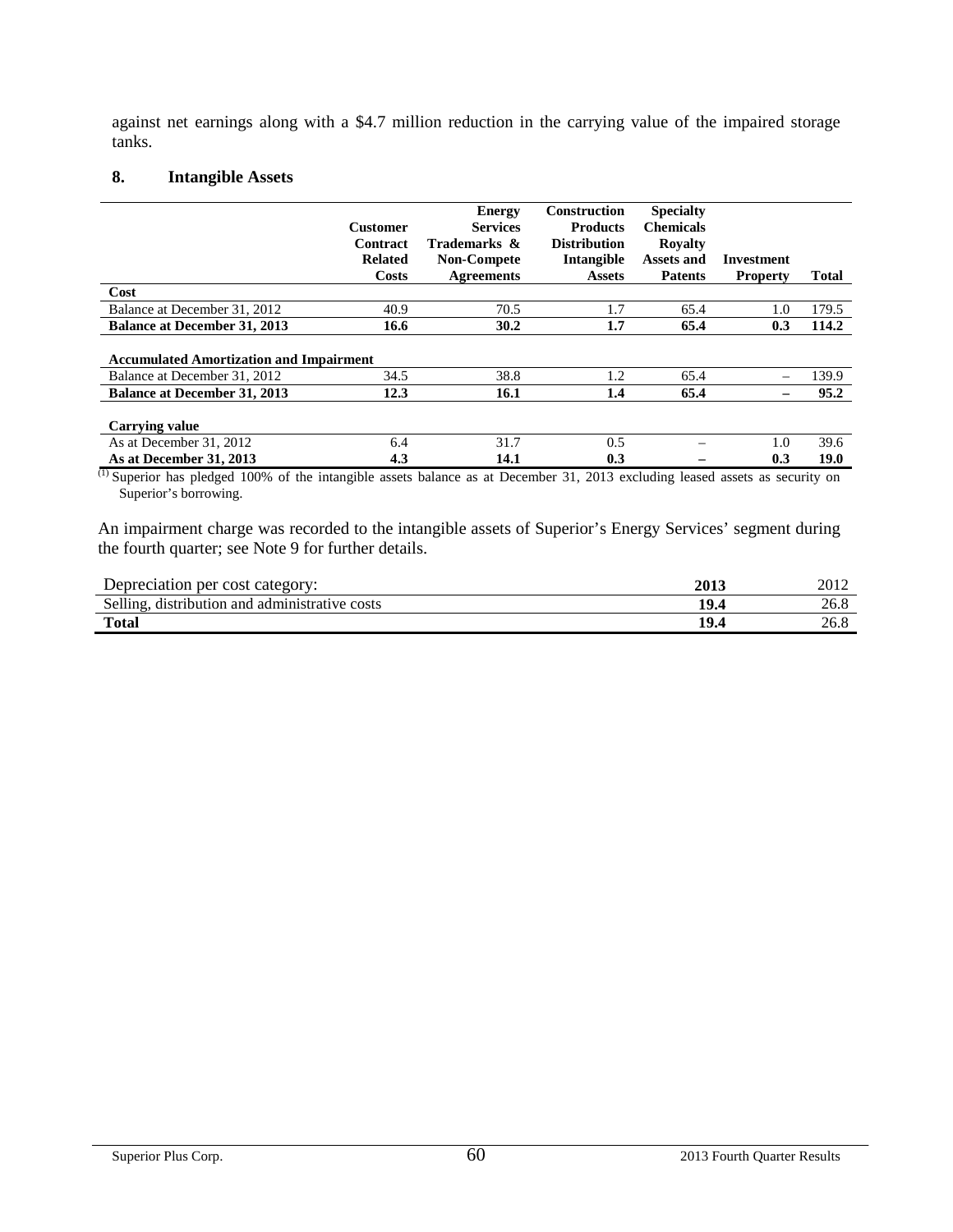### **9. Goodwill**

|                                                                 | 2013  | 2012  |
|-----------------------------------------------------------------|-------|-------|
| Balance at the beginning of the period                          | 189.1 | 186.1 |
| Additional amounts recognized from business combinations during |       |       |
| the year                                                        | 5.5   | 2.6   |
| Purchase price equation adjustments                             |       | 0.4   |
| <b>Impairment of Energy Services</b>                            | (0.9) |       |
| Balance at the end of the period                                | 193.7 | 189.1 |

### *Impairment of goodwill and intangible assets*

All CGU's to which goodwill has been allocated are tested for impairment annually, or more frequently when there is an indication that the unit may be impaired. Below is a summary of the result of the annual impairment test of the U.S. refined fuels CGU.

### *Energy Services*

During the fourth quarter of 2013 it was determined that Superior's Energy Services segment was impaired. As such, Superior completed a detailed assessment of the business segment's operations. The recoverable amount of the Energy Services segment was determined using a detailed cash flow model based on current market assumptions surrounding the U.S. refined fuels industry, which was adversely affected by the challenging wholesale market conditions and lower-than-expected customer growth. Based on the calculated recoverable amount, it was determined that the goodwill and intangible assets for U.S. refined fuels were impaired. A goodwill impairment charge of \$0.9 million and an intangible assets impairment charge of \$14.6 million were recognized as reduction in the carrying value of the respective balances during the fourth quarter of 2013.

### *Basis on which recoverable amount was determined*

The recoverable amount for U.S. refined fuels was determined using a detailed cash flow model which was based on evidence from an internal budget approved by the Board of Directors. Management's internal budgets are based on past experience and were adjusted to reflect market trends and economic conditions. The resulting recoverable amount was then compared to the carrying amount of the business segment which resulted in an impairment charge that was allocated to goodwill and intangible assets. The impairment charge was recognized as an expense against Superior's net earnings for the year ended December 31, 2013.

# *Key rates used in calculation of recoverable amount*

#### *Growth rate to perpetuity*

The first five years of cash flow projections used in the model were based on management's internal budgets and projections after five years were extrapolated using growth rates in line with historical long term growth rates. The long-term growth rate used in determining the recoverable amount for U.S. refined fuels CGU was 2.0%.

#### *Discount rates*

Cash flows in the model were discounted using a discount rate specific to U.S. refined fuels. Discount rates reflect the current market assessments of the time value of money and are derived from the business segment's weighted average cost of capital. Risks specific to U.S. refined fuels were reflected within the cash flow model. The weighted average cost of capital was then adjusted to reflect the impact of tax in order to calculate an equivalent pre-tax discount rate. The after-tax discount rate used in determining the recoverable amount for U.S. refined fuels was 11.2%.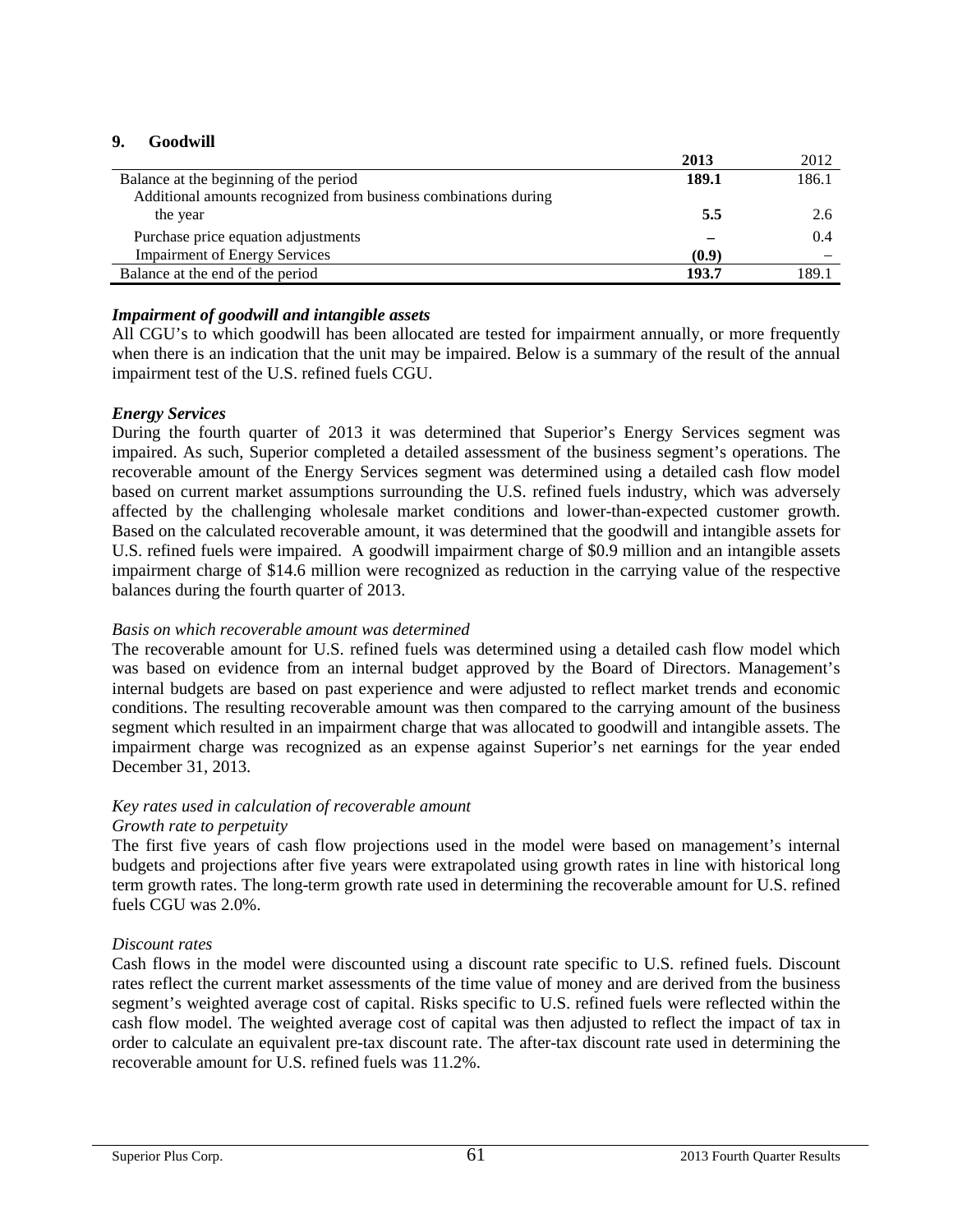### *Inflation rates*

Inflation rates used in the cash flow model were based on a blend of a number of publically available inflation forecasts. The inflation rate used in determining the recoverable amount for U.S. refined fuels was 2.0%.

#### *Key assumptions*

The model used to determine the recoverable amount of U.S. refined fuels includes the assumption that the growth of the business in 2014 will be less than anticipated and wholesale market challenges will continue into 2014.

|                                          | <b>Restructuring</b> | <b>Decommissioning</b> | <b>Environmental</b> | <b>Total</b> |
|------------------------------------------|----------------------|------------------------|----------------------|--------------|
| Balance at the beginning of the period   | 5.5                  | 16.2                   | 1.4                  | 23.1         |
| Utilization                              | (2.8)                |                        | (0.6)                | (3.4)        |
| Additions                                | 9.5                  | 0.2                    | 0.4                  | 10.1         |
| Unwinding of discount                    |                      | (0.6)                  |                      | (0.6)        |
| Impact of change in discount rate        |                      | (2.0)                  |                      | (2.0)        |
| Net foreign currency exchange difference |                      | 0.5                    | 0.1                  | 0.6          |
| Balance at the end of the period         | 12.2                 | 14.3                   | 1.3                  | 27.8         |
|                                          |                      |                        |                      |              |

#### **10. Provisions**

|                | December 31,<br>2013 | December 31,<br>2012 |
|----------------|----------------------|----------------------|
| <b>Current</b> | 8.3                  | 5.5                  |
| Non-current    | 19.5                 | 17.6                 |
|                | 27.8                 | 23.1                 |

### *Decommissioning*

### *Restructuring*

Restructuring costs are recorded in selling, distribution, and administrative costs. As at December 31, 2013, the restructuring expense was \$9.5 million (December 31, 2012 - \$5.5 million). Provisions for restructuring are recorded in provisions, except for the current portion, which is recorded in trade and other payables. As at December 31, 2013, the current portion of restructuring costs was \$8.3 million (December 31, 2012 – \$5.5 million). As at December 31, 2013, the long term portion of restructuring costs was \$3.9 million (December 31, 2013- \$nil). The provision is primarily for severance, lease costs and consulting fees.

### *Specialty Chemicals*

Superior makes full provision for the future cost of decommissioning Specialty Chemicals' chemical facilities. The provision is on a discounted basis and is based on existing technologies at current prices or long-term price assumptions, depending on the activity's expected timing. As at December 31, 2013, the discount rate used in Superior's calculation was 3.14% (December 31, 2012 – 2.4%). Superior estimates the total undiscounted expenditures required to settle its decommissioning liabilities to be approximately \$20.6 million (December 31, 2012 – \$20.1 million) which will be paid over the next 16 to 26 years. While Superior's provision for decommissioning costs is based on the best estimate of future costs and the economic lives of the chemical facilities, the amount and timing of incurring these costs is uncertain

### *Energy Services*

Superior makes full provision for the future costs of decommissioning certain assets associated with the Energy Services segment. Superior estimates the total undiscounted expenditures required to settle its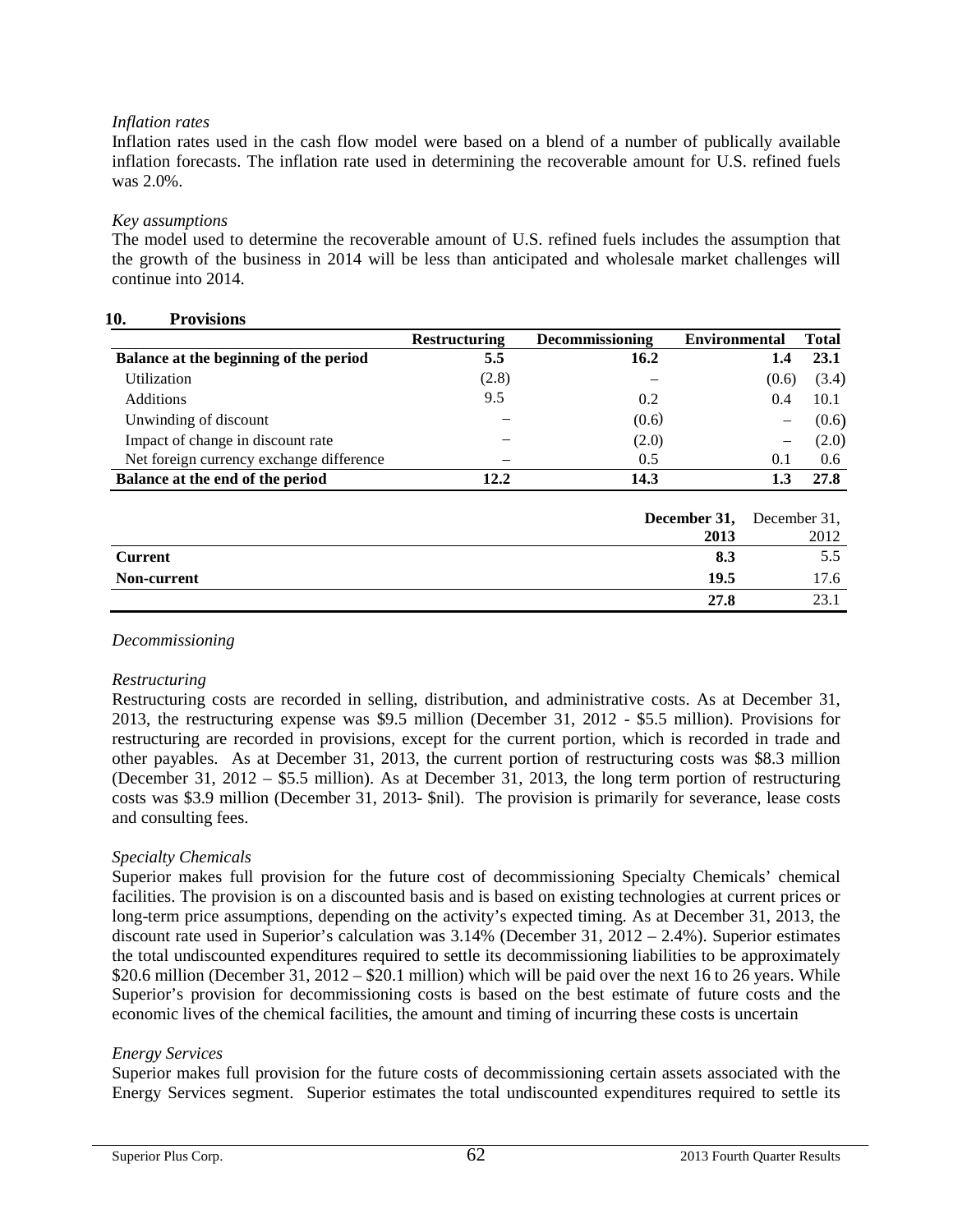asset retirement obligations to be approximately \$9.5 million at December 31, 2013 (December 31, 2012 – \$8.8 million) which will be paid over the next 18 years. The credit-adjusted free-risk rate of 3.14% at December 31, 2013 (December 31, 2012 – 2.4%) was used to calculate the present value of the estimated cash flows.

*Environmental* 

Provisions for environmental remediation are made when a clean-up is probable and the amount of the obligation can be reliably estimated. Generally, this coincides with commitment to a formal plan or, if earlier, on divestment or closure of inactive sites. Superior estimates the total undiscounted expenditures required to settle its environmental expenditures to be approximately \$1.3 million at December 31, 2013 (December 31, 2012 – \$1.4 million) which will be paid over the next two years. The provision for environmental expenditures has been estimated using existing technology, at current prices and discounted using a risk-free discount rate of 3.14% at December 31, 2013 (December 31, 2012 – 2.4%). The extent and cost of future remediation programs are inherently difficult to estimate. They depend on the scale of any possible contamination, the timing and extent of corrective actions, and Superior's share of the liability.

# **11. Trade and Other Payables**

|                                                       |             | December 31, | December 31, |
|-------------------------------------------------------|-------------|--------------|--------------|
| A summary of trade and other payables is as follows:  | <b>Note</b> | 2013         | $2012^{(1)}$ |
| Trade payables                                        |             | 300.7        | 236.1        |
| Net benefit obligation                                |             | 3.8          | 3.6          |
| Restructuring                                         | 10          | 8.3          | 5.5          |
| Other payables                                        |             | 63.2         | 62.1         |
| Amounts due to customers under construction contracts |             | 1.3          | 1.3          |
| Share-based payments                                  |             | 18.9         | 9.9          |
| Trade and other payables                              |             | 396.2        | 318.5        |

(1) In the third quarter of 2013, Superior discovered an understatement of trade and other payables and an overstatement of prepaid expenses, which relates to fiscal 2010 and 2009. Superior has corrected the prior-period error in accordance with IAS 8 – *Accounting Policies, Changes in Accounting Estimates and Errors* which states that an entity shall correct material prior-period errors retrospectively in the first set of financial statements authorized for issuance after their discovery, by restating the comparative amounts for the prior-period presented in which the error occurred or if the error occurred before the earliest priorperiod presented, restating the opening balances of assets, liabilities and equity for the earliest prior-period presented. Consequently, as at January 1, 2012, to correct the error, Superior increased the deficit by \$8.8 million (refer to the condensed consolidated statement of changes in equity) and increased trade and other payables by \$4.4 million, reduced prepaid expenses by \$4.2 million, and decreased accumulated other comprehensive loss by \$0.2 million.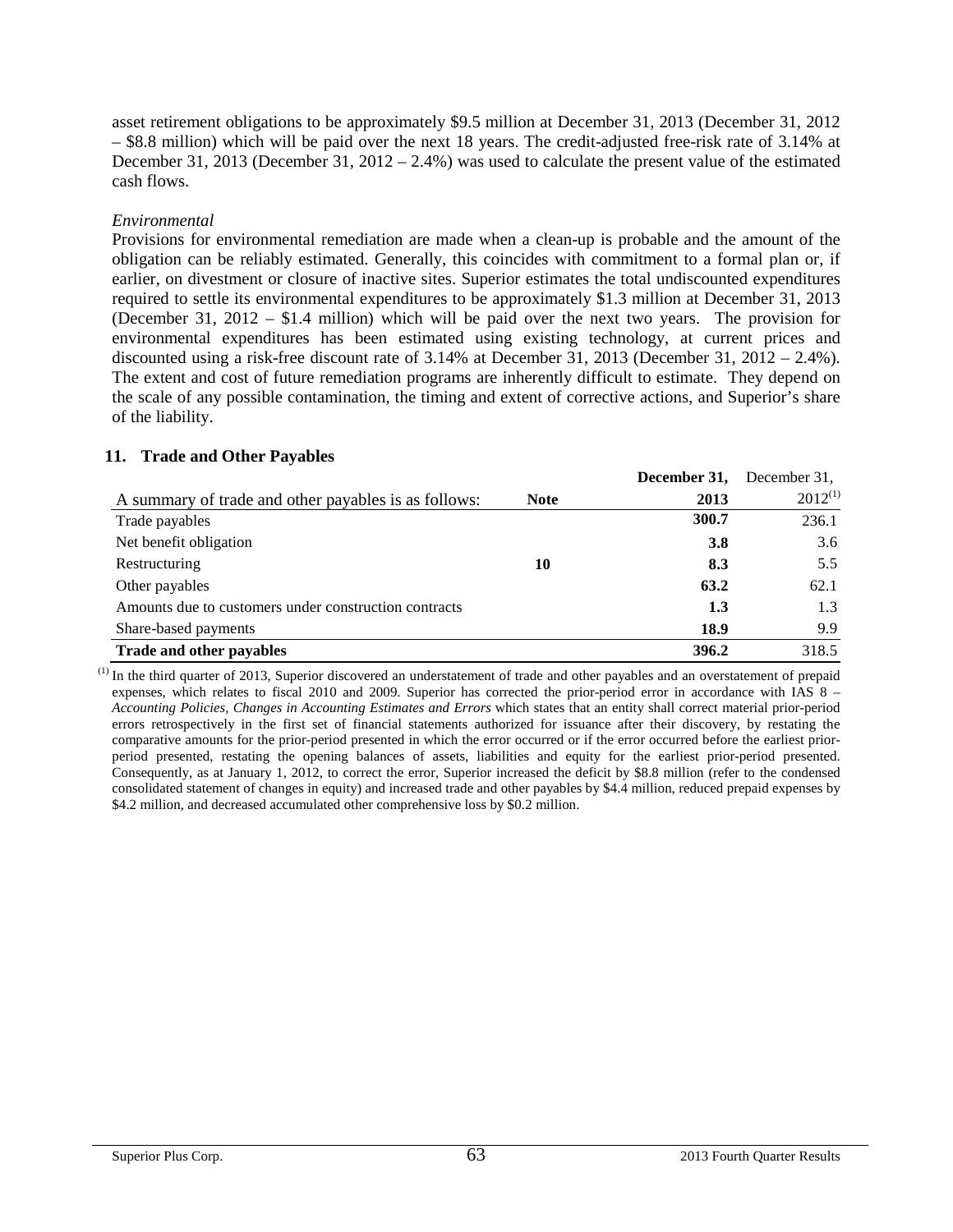### **12. Deferred Revenue**

|                                        | December 31,          | December 31.         |
|----------------------------------------|-----------------------|----------------------|
|                                        | 2013                  | 2012                 |
| Balance at the beginning of the period | 19.2                  | 14.2                 |
| Deferred during the period             | 33.2                  | 29.1                 |
| Released to net earnings               | (28.5)                | (23.9)               |
| Foreign exchange impact                | 1.3                   | (0.2)                |
| Balance at the end of the period       | 25.2                  | 19.2                 |
|                                        | December 31,<br>2013, | December 31.<br>2012 |
| <b>Current</b>                         | 24.8                  | 18.2                 |
| Non-current                            | 0.4                   | 1.0                  |
|                                        | 25.2                  | 19.2                 |

The deferred revenue relates to Energy Services' unearned service revenue and Specialty Chemicals' unearned product-related revenues.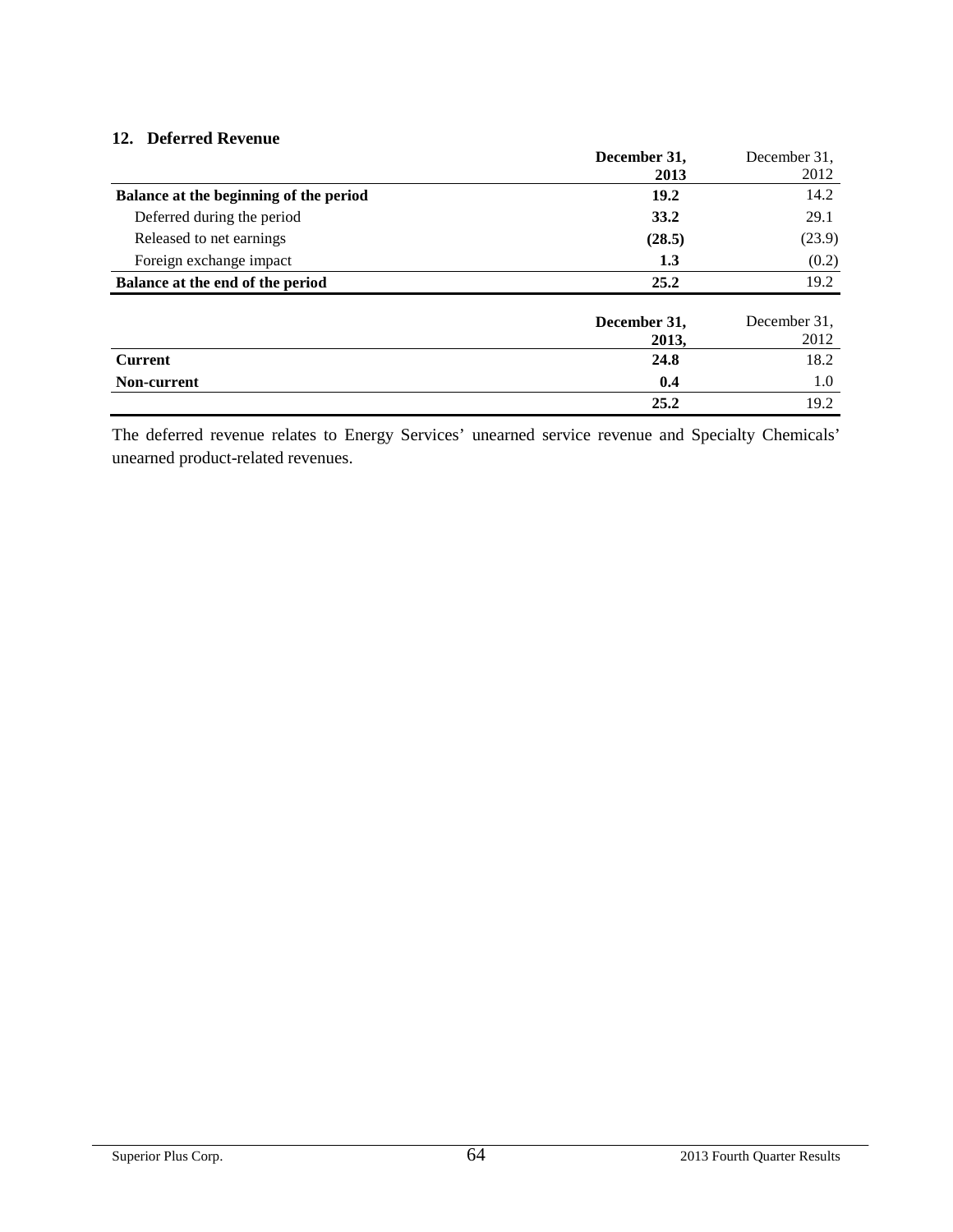#### **13. Borrowing**

|                                                                                                        | Year of<br>Maturity | <b>Effective Interest</b><br>Rate                                              | December 31,<br>2013 | December 31,<br>2012 |
|--------------------------------------------------------------------------------------------------------|---------------------|--------------------------------------------------------------------------------|----------------------|----------------------|
| Revolving Term Bank Credit Facilities <sup>(1)</sup>                                                   |                     |                                                                                |                      |                      |
| <b>Bankers Acceptances (BA)</b>                                                                        | 2016                | Floating BA rate plus<br>applicable credit<br>spread<br>Prime rate plus credit | 246.5                | 148.6                |
| Canadian Prime Rate Loan                                                                               | 2016                | spread                                                                         | 26.3                 | 13.0                 |
| <b>LIBOR</b> Loans<br>(US \$129.0 million; 2012 US \$138.0)<br>million)                                | 2016                | Floating LIBOR rate<br>plus applicable credit<br>spread                        | 137.3                | 137.3                |
|                                                                                                        |                     | US prime rate plus                                                             |                      |                      |
| <b>US Base Rate Loan</b>                                                                               | 2016                | credit spread                                                                  | 12.2                 | 34.5                 |
| (US\$11.5 million; 2012– US\$34.6 million)                                                             |                     |                                                                                |                      |                      |
|                                                                                                        |                     |                                                                                | 422.3                | 333.4                |
| <b>Other Debt</b>                                                                                      |                     |                                                                                |                      |                      |
| Accounts receivable factoring program <sup>(2)</sup>                                                   |                     | Floating BA plus                                                               | 9.3                  |                      |
| Deferred consideration                                                                                 |                     | 2014-2016 Non-interest-bearing                                                 | 4.0                  | 2.7                  |
|                                                                                                        |                     |                                                                                | 13.3                 | 2.7                  |
| Senior Secured Notes <sup>(3)</sup>                                                                    |                     |                                                                                |                      |                      |
| Senior secured notes subject to fixed<br>interest rates (US\$60.0 million; 2012 -<br>US\$92.0 million) | 2014-2015           | 7.62%                                                                          | 63.8                 | 91.5                 |
| <b>Senior Unsecured Debentures</b>                                                                     |                     |                                                                                |                      |                      |
| Senior unsecured debentures <sup>(4)</sup>                                                             | 2016                | 8.25%                                                                          | $\equiv$             | 150.0                |
| <b>Finance Lease Obligations</b>                                                                       |                     |                                                                                |                      |                      |
| Finance lease obligations <sup>(5)</sup>                                                               |                     |                                                                                | 79.3                 | 62.0                 |
| Total borrowing before deferred financing fees                                                         |                     |                                                                                | 578.7                | 639.6                |
| Deferred financing fees                                                                                |                     |                                                                                | (2.6)                | (5.2)                |
| Borrowing                                                                                              |                     |                                                                                | 576.1                | 634.4                |
| <b>Current maturities</b>                                                                              |                     |                                                                                | (67.0)               | (59.7)               |
| Borrowing                                                                                              |                     |                                                                                | 509.1                | 574.7                |

(1) On June 10, 2013, Superior and its wholly-owned subsidiaries, Superior Plus Financing Inc. and Commercial E Industrial (Chile) Limitada, extended their \$570.0 million credit facility which can be expanded up to \$750.0 million. The credit facility matures on June 27, 2016 and is secured by a general charge over the assets of Superior and certain of its subsidiaries. As at December 31, 2013, Superior had \$27.9 million of outstanding letters of credit (December 31, 2012 **–** \$31.1 million) and approximately \$115.3 million of outstanding financial guarantees (December 31, 2012 – \$121.9 million). The fair value of Superior's revolving term bank credit facilities, other debt, letters of credit, and financial guarantees approximates their carrying value as a result of the market based-interest rates, the short-term nature of the underlying debt instruments and other related factors.

<sup>(2)</sup> Superior has entered into a Master Receivables Purchase Agreement (MRPA) with a financial institution by which it may purchase from time to time, on an uncommitted revolving basis, a 100% interest in receivables from Superior. The maximum aggregate amount of purchased receivables purchased by the financial institution under this agreement and outstanding at any time is limited to \$15.0 million. As at December 31, 2013, the accounts receivable factoring program totalled CDN \$9.3 million (December 31, 2012 – CDN \$nil).

<sup>(3)</sup> Senior secured notes (the Notes) totalling US \$60.0 million and US \$92.0 million (respectively, CDN \$63.8 million at December 31, 2013 and CDN \$91.5 million at December 31, 2012) are secured by a general charge over the assets of Superior and certain of its subsidiaries. Principal repayments began in the fourth quarter of 2009. Management has estimated the fair value of the Notes based on comparisons to Treasury instruments with similar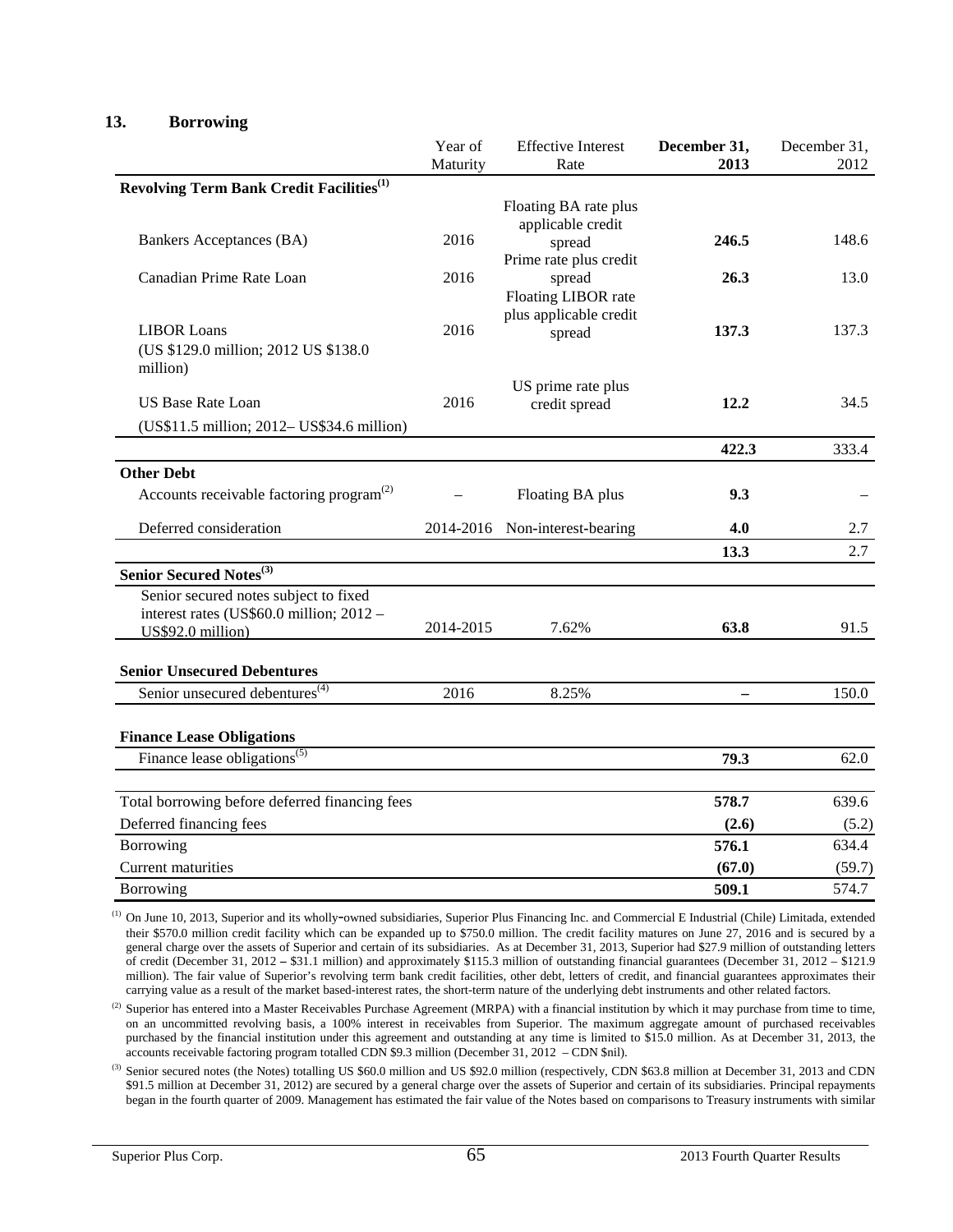maturities, interest rates and credit risk profiles. The estimated fair value of the Notes as at December 31, 2013 was CDN \$68.5 million (December 31, 2012 – CDN \$94.4 million).

(4) Superior redeemed all of its outstanding \$150.0 million 8.25% senior unsecured debentures due October 27, 2016 in accordance with the indenture governing the 8.25% Debentures on October 28, 2013. The 8.25% Debentures were redeemed at the redemption price set forth in the indenture of \$1,041.25 per \$1,000 principal amount of 8.25% Debentures, together with all accrued and unpaid interest thereon up to October 28, 2013, for a total amount on redemption of \$1,041.47603 per \$1,000 principal amount of 8.25% Debentures.

- <sup>(5)</sup> In October 2013, Specialty Chemicals entered into a supply agreement with Tronox LLC ("Tronox") to purchase up to 130,000 MT of sodium chlorate per year from Tronox's Hamilton, Mississippi facility, as nominated annually by Specialty Chemicals. The initial term of the agreement extends to December 31, 2016 and may be automatically extended in one year increments thereafter. Under the agreement, Tronox will continue to own and operate the facility, and Specialty Chemicals will purchase sodium chlorate to meet customer demands under certain customer contracts being assumed and to supply other existing and new customers. Specialty Chemicals paid an initial fee of \$4.3 million and will incur a quarterly fee of \$0.8 million during the initial term, plus a cost for sodium chlorate delivered. As part of the Agreement, Specialty Chemicals will acquire finished inventory and assume existing railcar leases and customer contracts, as assigned. Additionally, the parties have entered into a strategic long-term agreement for the supply of chloralalkali product by Specialty Chemicals to service Tronox's requirements in North America. Under the agreement, if the annual nominated volume by Specialty Chemicals is less than the specified volume of product set out in the agreement, Tronox may terminate the agreement early, at its sole option and its sole cost to permanently shut down the plant for the manufacture of sodium chlorate. Superior recognized approximately \$19.1 million of finance lease obligations upon execution of the agreement.
- (6) On February 14, 2014, Superior closed a \$125.0 million term loan facility which matures on August 14, 2014. The term loan facility provides additional liquidity to ensure Superior has sufficient financial flexibility to manage short term fluctuations in working capital requirements. Throughout the end of 2013 and the beginning of 2014, Superior's working capital requirements have increased due to a rise in the wholesale cost of propane. Superior anticipates that the wholesale cost of propane and the related working capital will normalize throughout the remainder of the 2014 heating season. Superior intends to repay the credit facility before the facility maturity date.

Repayment requirements of borrowing before deferred financing fees are as follows:

| <b>Total</b>       | 578.7 |
|--------------------|-------|
| Subsequent to 2019 |       |
| Due in 2019        | 3.9   |
| Due in 2018        | 4.6   |
| Due in 2017        | 6.5   |
| Due in $2016$      | 439.5 |
| Due in $2015$      | 57.2  |
| Current maturities | 67.0  |
|                    |       |

#### **14. Convertible Unsecured Subordinated Debentures**

Superior's debentures are as follows:

| Maturity                                                                                               | October<br>$2015^{(1)(2)}$ | December<br>$2014^{(3)}$ | June<br>2017   | June<br>2018   | October<br>2016 | June<br>$2019^{(4)}$ | <b>Total</b>   |
|--------------------------------------------------------------------------------------------------------|----------------------------|--------------------------|----------------|----------------|-----------------|----------------------|----------------|
| Interest rate                                                                                          | 5.85%                      | 7.50%                    | 5.75%          | 6.00%          | 7.50%           | 6.00%                | Carrying       |
| Conversion price per share                                                                             | \$31.25                    | \$13.10                  | \$19.00        | \$15.10        | \$11.35         | \$16.75              | <b>Value</b>   |
| Debentures outstanding as at<br>December 31, 2013<br>Debentures outstanding as at<br>December 31, 2012 | 74.1                       | 67.4                     | 168.6<br>167.6 | 144.9<br>144.0 | 72.7<br>72.0    | 83.2                 | 469.4<br>525.1 |
| Quoted market value as at<br>December 31, 2013<br>Quoted market value as at<br>December 31, 2012       | 75.2                       | 71.4                     | 174.4<br>169.2 | 156.8<br>148.0 | 86.3<br>84.2    | 99.5                 | 517.0<br>548.0 |

 $<sup>(1)</sup>$  Superior redeemed \$50.0 million of the 5.85% October 2015 convertible unsecured subordinated debentures, on January 3, 2013.</sup>

 $^{(2)}$  Superior redeemed the remaining \$25.0 million 5.85% October 2015 convertible unsecured subordinated debentures, on April 9, 2013.

<sup>(3)</sup> Superior redeemed the full \$68.9 million 7.50% December 2014 convertible unsecured subordinated debentures, on September 3, 2013.

 $^{(4)}$  Superior issued the 6.00% unsecured subordinated debentures due June 2019 on July 22, 2013.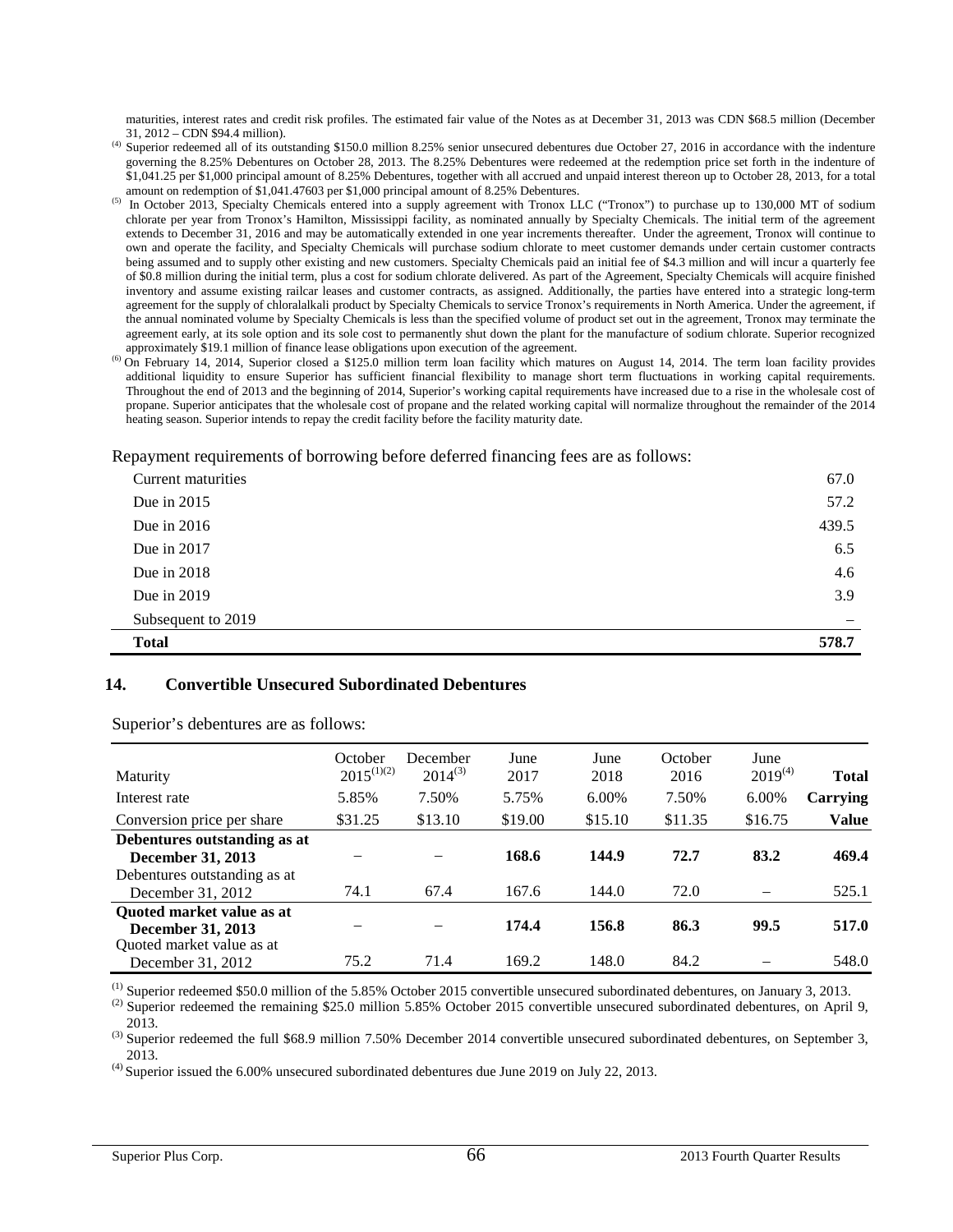The debentures may be converted into shares at the option of the holder at any time prior to maturity and may be redeemed by Superior in certain circumstances. Superior may elect to pay interest and principal upon maturity or redemption by issuing shares to a trustee in the case of interest payments, and to the debenture holders in the case of payment of principal. The number of any shares issued will be determined based on market prices for the shares at the time of issuance. Superior also has a cash conversion put option which allows Superior to settle any conversion of debentures in cash, in lieu of delivering common shares to the debenture holders of the October 2016, June 2018 and June 2019 convertible debentures. The cash conversion put option has been classified as an embedded derivative and measured at fair value through net earnings (FVTNE) (see Note 15 for further details).

# **15. Financial Instruments**

IFRS requires disclosure around fair value and specifies a hierarchy of valuation techniques based on whether the inputs to those valuation techniques are observable or unobservable. Observable inputs reflect market data obtained from independent sources, while unobservable inputs reflect Superior's market assumptions. These two types of input create the following fair-value hierarchy:

- *Level 1* Quoted prices in active markets for identical instruments.
- *Level 2* Quoted prices for similar instruments in active markets; quoted prices for identical or similar instruments in markets that are not active; and model-derived valuations in which all significant inputs and value drivers are observable in active markets.
- *Level 3* Valuations derived from valuation techniques in which one or more significant inputs or significant value drivers are unobservable.

The fair value of a financial instrument is the consideration estimated to be agreed upon in an arm'slength transaction between knowledgeable, willing parties who are under no compulsion to act. Fair values are determined by reference to quoted bid or asking prices, as appropriate, in the most advantageous active market for that instrument to which Superior has immediate access (Level 1). Where bid and ask prices are unavailable, Superior uses the closing price of the instrument's most recent transaction. In the absence of an active market, Superior estimates fair values based on prevailing market rates (bid and ask prices, as appropriate) for instruments with similar characteristics and risk profiles or internal or external valuation models, such as discounted cash flow analysis using, to the extent possible, observable market-based inputs (Level 2). Superior uses internally developed methodologies and unobservable inputs to determine the fair value of some financial instruments when required (Level 3).

Fair values determined using valuation models require assumptions concerning the amount and timing of estimated future cash flows and discount rates. In determining those assumptions, Superior looks primarily to available readily observable external market inputs including forecast commodity price curves, interest rate yield curves, currency rates, and price and rate volatilities as applicable.

In August 2012, Specialty Chemicals received a payment of \$15.8 million from TransCanada Energy Ltd., a subsidiary of TransCanada Corporation, in connection with the arbitration ruling related to the Sundance Power Purchase Agreement (PPA) between TransAlta Corporation and TransCanada Corporation. The payment resulted from the electrical sales agreement (ESA) between TransCanada Corporation and Superior whereby TransCanada Corporation supplies Superior with fixed-priced energy from the PPA. A one-time gain of \$12.5 million, representing the payment, net of certain settlement costs, was recorded in cost of goods sold. This settlement relates to Specialty Chemicals' fixed-price electricity purchase agreement, which expires in 2017. Specialty Chemicals has begun to receive electricity production from the PPA as the Sundance units have partially started and, therefore, are participating in accordance with the ESA's terms.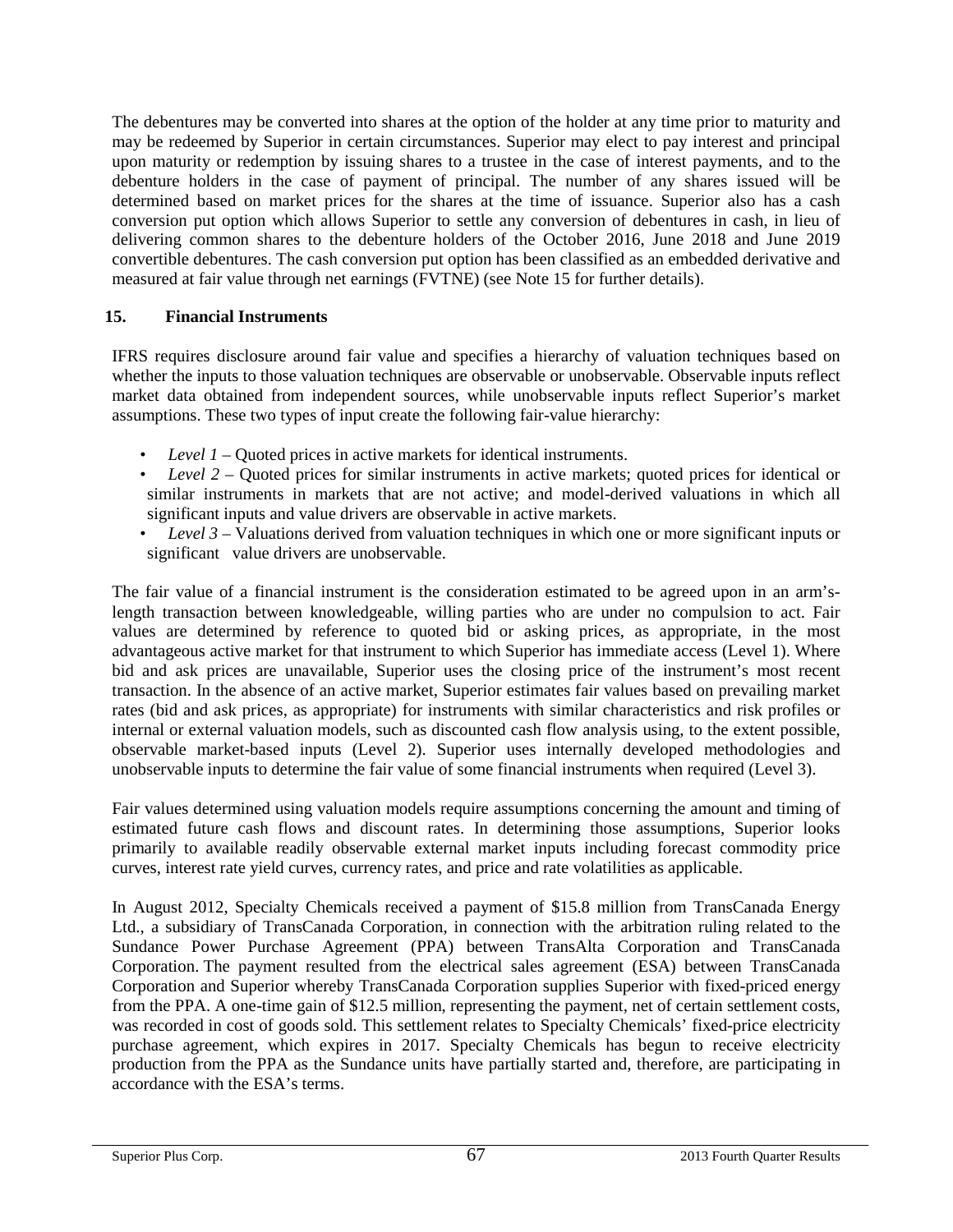With respect to the valuation of Specialty Chemicals' fixed-price electricity agreement, the valuation of this agreement requires Superior to make assumptions about the long-term price of electricity in electricity markets for which active market information is not available. The impact of the assumption for the long-term forward price curve of electricity has a material impact on the fair value of this agreement. A \$1/MWh change in the forecast price of electricity would result in a change in the fair value of this agreement of \$0.9 million, with a corresponding impact to net earnings before income taxes.

No changes in valuation techniques were made by Superior during the period ended December 31, 2013 and no financial instruments have been reclassified between the different fair value input levels.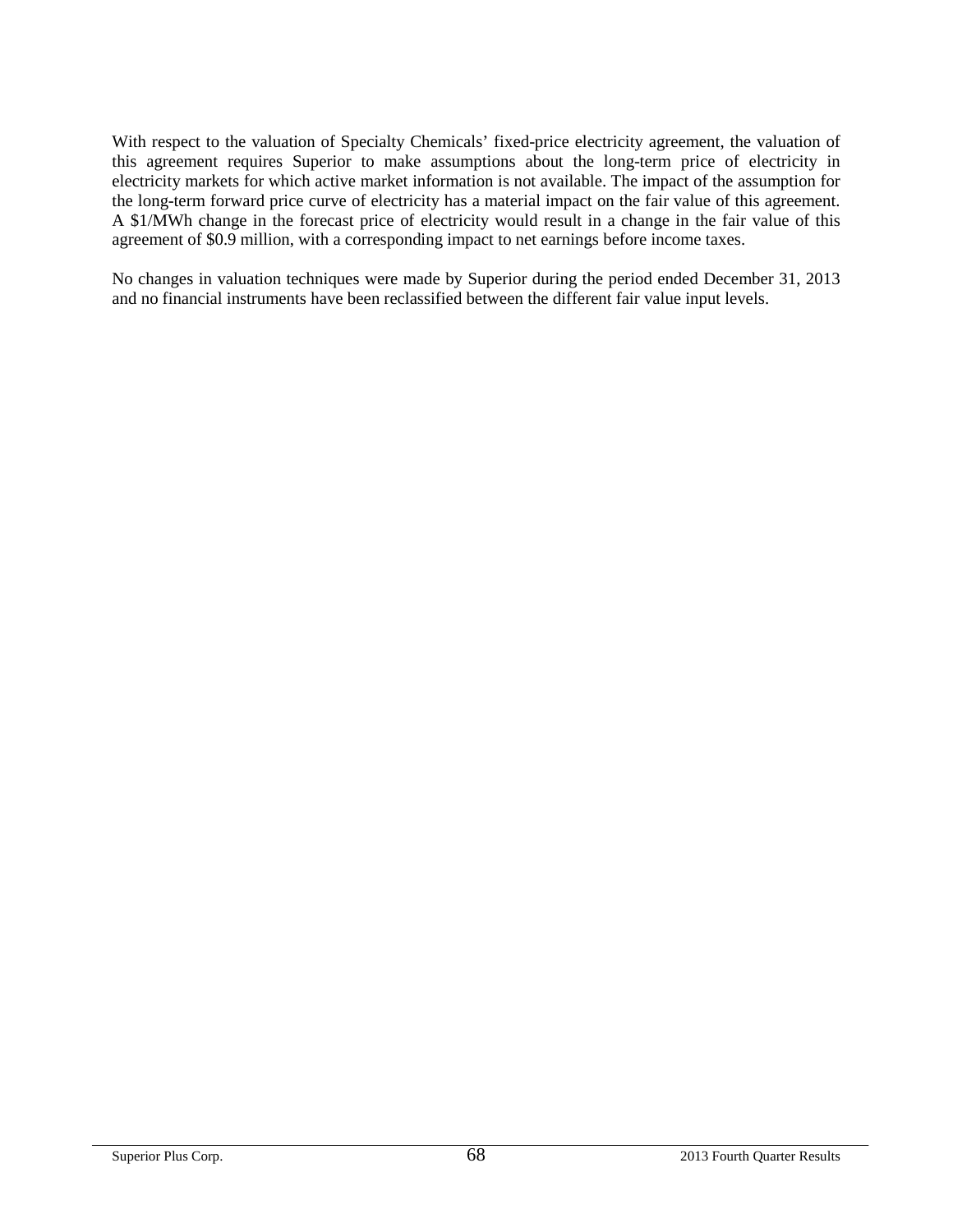|                                                                            |                                  |             |                             |                                        |          | <b>Asset (Liability)</b>      |
|----------------------------------------------------------------------------|----------------------------------|-------------|-----------------------------|----------------------------------------|----------|-------------------------------|
| <b>Description</b>                                                         | Notional <sup>(1)</sup>          | <b>Term</b> | <b>Effective</b><br>Rate    | Fair<br><b>Value</b><br>Input<br>Level | 31, 2013 | December December 31,<br>2012 |
| Natural gas financial swaps-AECO                                           | $22.42 \text{ GJ}^{(2)}$         | 2014-2018   | <b>CDN \$4.22</b><br>/GJ    | Level 1                                | (12.6)   | (42.2)                        |
| Foreign currency forward contracts,<br>net sale                            | $US$569.4^{(3)}$                 | 2014-2017   | 1.03                        | Level 1                                | (29.2)   | 10.7                          |
| Foreign currency forward contracts,<br>balance sheet-related               | $US$27.0^{(3)}$                  | 2014        | 1.01<br>Six-month           | Level 1                                | 1.6      | 0.2                           |
| Interest rate swaps - CDN\$                                                | $$200.0^{(3)}$                   | 2014-2017   | BA rate plus<br>2.65%       | Level 2                                | 6.2      | 9.4                           |
| Equity derivative contracts                                                | $$7.6^{(3)}$                     | 2014-2015   | \$11.43<br>/share           | Level 2                                | 1.5      | 0.5                           |
| Debenture-embedded derivative                                              | $$255.0^{(3)}$                   | 2014-2018   |                             | Level 3                                | (26.9)   | (19.8)                        |
| Energy Services butane wholesale<br>purchase and sale contracts, net sale  | 1.55 USG $^{(4)}$                | 2014-2015   | \$1.36<br>/USG              | Level 2                                |          | (0.2)                         |
| Energy Services propane wholesale<br>purchase and sale contracts, net sale | 6.33 $USG^{(4)}$                 | 2014-2015   | \$1.20<br>/USG              | Level 2                                | 1.9      | 0.7                           |
| <b>Energy Services electricity swaps</b>                                   | $0.89MWh$ <sup>(5)</sup>         | 2014-2018   | \$39.17<br>/MWh             | Level 2                                | (6.1)    | (10.3)                        |
| Energy Services heating oil purchase<br>and sale contracts                 | 12.6<br>$\mathrm{Gallons}^{(4)}$ | 2014        | <b>US \$3.38</b><br>/Gallon | Level 2                                | 0.1      | (0.2)                         |
| Specialty Chemicals fixed-price<br>electricity purchase agreements         | 29-45 $MW^{(6)}$                 | 2014-2017   | \$37-\$59<br>/MWh           | Level 3                                | 1.9      | 1.6                           |

<sup>(1)</sup> Notional values as at December 31, 2013. <sup>(2)</sup> Millions of gigajoules (GJ) purchased. <sup>(3)</sup> Millions of dollars.

<sup>(4)</sup> Millions of United States gallons purchased. <sup>(5)</sup> Millions of mega watt hours (MWh). <sup>(6)</sup> Megawatts (MW) on a 24/7 continual basis per year purchased.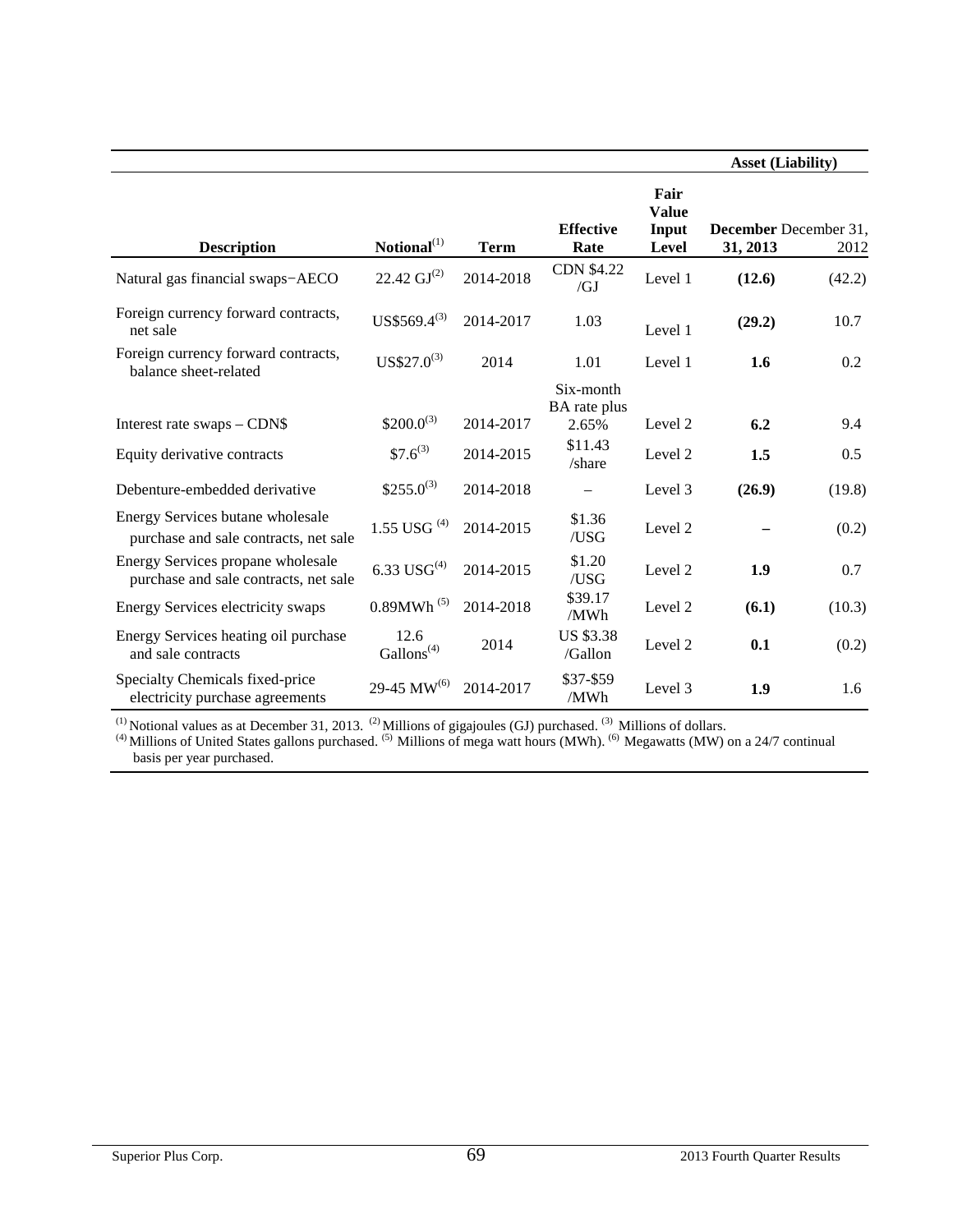| <b>Description</b>                                        | Current<br><b>Assets</b> | Long-term<br><b>Assets</b> | <b>Liabilities</b> | Current Long-term<br><b>Liabilities</b> |
|-----------------------------------------------------------|--------------------------|----------------------------|--------------------|-----------------------------------------|
| Natural gas financial swaps -AECO                         | 1.1                      |                            | 8.8                | 5.0                                     |
| Energy Services electricity swaps                         | 0.4                      |                            | 3.3                | 3.2                                     |
| Foreign currency forward contracts, net sale              | 0.4                      |                            | 9.9                | 19.7                                    |
| Foreign currency forward contracts, balance sheet-related | 1.6                      |                            |                    |                                         |
| Interest rate swaps                                       | 2.6                      | 3.7                        | 0.1                |                                         |
| Equity derivative contracts                               | 1.5                      |                            |                    |                                         |
| Debenture-embedded derivative                             |                          |                            |                    | 26.9                                    |
| Energy Services propane wholesale purchase and sale       |                          |                            |                    |                                         |
| contracts                                                 | 4.8                      |                            | 2.9                |                                         |
| Energy Services heating oil purchase and sale contracts   | 0.3                      |                            | 0.1                |                                         |
| Specialty Chemicals fixed-price electricity purchase      |                          |                            |                    |                                         |
| agreements                                                | 1.0                      | 0.9                        |                    |                                         |
| As at December 31, 2013                                   | 13.7                     | 4.6                        | 25.1               | 54.8                                    |
| As at December 31, 2012                                   | 16.6                     | 12.9                       | 36.5               | 42.6                                    |

All financial and non-financial derivatives are designated as fair value through net earnings upon their initial recognition.

|                                                                    | For the three months ended |                   | For the three months ended |                   |  |
|--------------------------------------------------------------------|----------------------------|-------------------|----------------------------|-------------------|--|
|                                                                    |                            | December 31, 2013 |                            | December 31, 2012 |  |
|                                                                    | <b>Realized</b>            | <b>Unrealized</b> | Realized                   | Unrealized        |  |
| <b>Description</b>                                                 | Gain (Loss)                | Gain (Loss)       | Gain (Loss)                | Gain (Loss)       |  |
| Natural gas financial swaps -AECO                                  | (5.6)                      | 10.6              | (9.3)                      | 1.3               |  |
| <b>Energy Services electricity swaps</b>                           | (1.5)                      | 1.7               | (2.3)                      | 1.4               |  |
| Foreign currency forward contracts, net sale                       | (0.4)                      | (17.3)            | 3.4                        | (6.8)             |  |
| Foreign currency forward contracts, balance                        |                            |                   |                            |                   |  |
| sheet-related                                                      | 1.3                        | (0.2)             | (0.3)                      | (0.7)             |  |
| Interest rate swaps                                                | 1.1                        | (0.7)             | 1.3                        | (1.6)             |  |
| Equity derivative contracts                                        | 1.0                        | 0.8               |                            | 0.5               |  |
| Energy Services propane wholesale purchase<br>and sale contracts   | 0.1                        | 1.6               |                            | 0.2               |  |
| Energy Services butane wholesale purchase<br>and sale contracts    |                            | 0.1               |                            | (0.9)             |  |
| Energy Services heating oil purchase and<br>sale contracts         | (0.7)                      | 0.3               | (0.3)                      | (0.2)             |  |
| Energy Services diesel purchase and sale<br>contracts              |                            |                   |                            | (0.1)             |  |
| Specialty Chemicals fixed-price electricity<br>purchase agreements | (0.1)                      | (2.3)             | (0.2)                      | 1.6               |  |
| Total losses on financial and non-financial                        |                            |                   |                            |                   |  |
| derivatives                                                        | (4.8)                      | (5.4)             | (7.7)                      | (5.3)             |  |
| Foreign currency translation of senior                             |                            |                   |                            |                   |  |
| secured notes                                                      | (0.8)                      | (1.0)             |                            | (2.4)             |  |
| Change in fair value of debenture-embedded<br>derivative           |                            | 6.0               |                            | (6.4)             |  |
| <b>Total losses</b>                                                | (5.6)                      | (0.4)             | (7.7)                      | (14.1)            |  |
|                                                                    |                            |                   |                            |                   |  |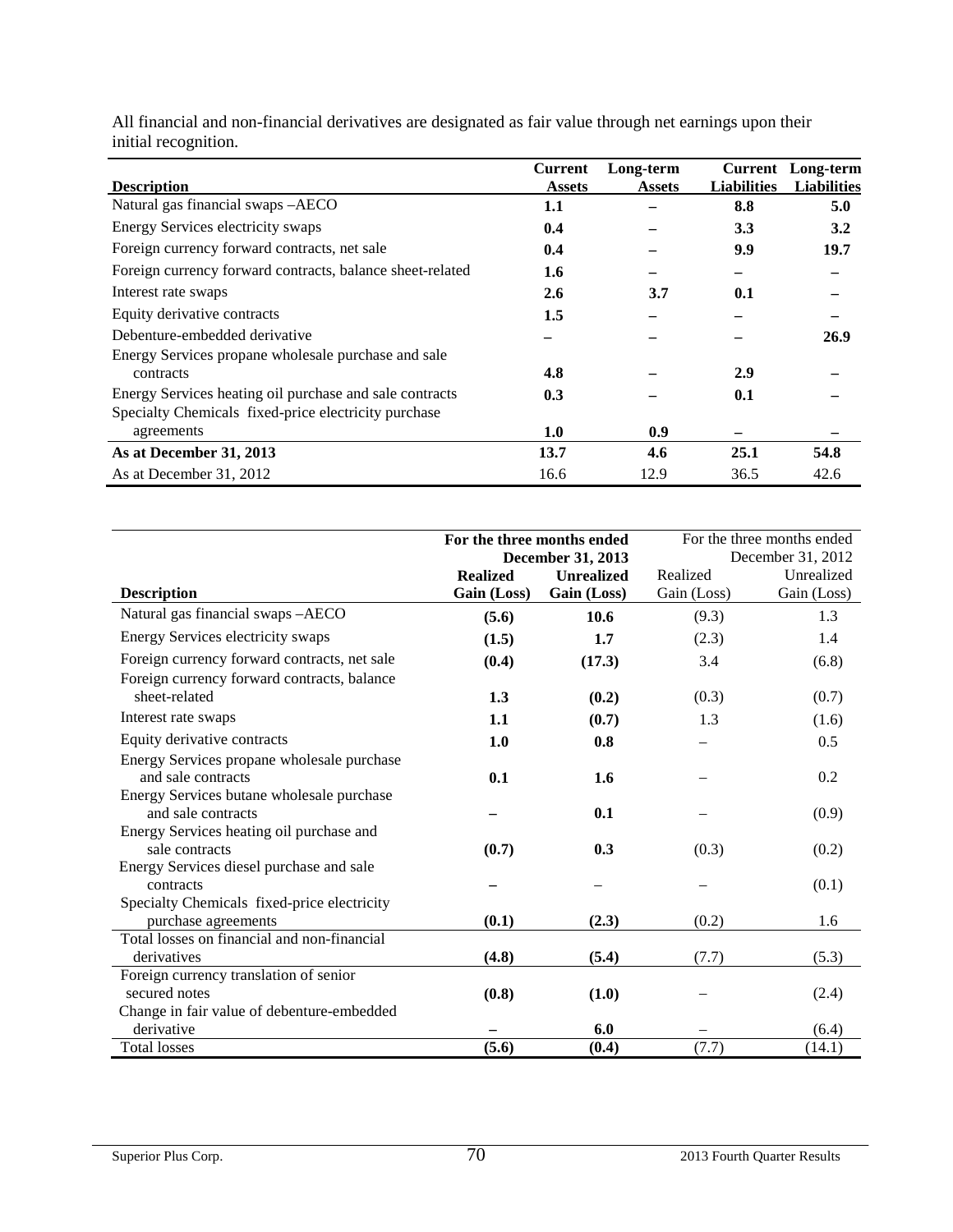|                                                | For the twelve months ended |                          | For the twelve months ended |             |  |  |
|------------------------------------------------|-----------------------------|--------------------------|-----------------------------|-------------|--|--|
|                                                |                             | <b>December 31, 2013</b> | December 31, 2012           |             |  |  |
|                                                | <b>Realized</b>             | <b>Unrealized</b>        | Realized gain               | Unrealized  |  |  |
| <b>Description</b>                             | gain (loss)                 | gain (loss)              | $(\text{loss})$             | gain (loss) |  |  |
| Natural gas financial swaps -AECO              | (26.9)                      | 29.5                     | (53.6)                      | 36.7        |  |  |
| Energy Services electricity swaps              | (6.7)                       | 4.2                      | (11.6)                      | 5.7         |  |  |
| Foreign currency forward contracts, net sale   | 3.9                         | (39.5)                   | 10.1                        | 7.2         |  |  |
| Foreign currency forward contracts, balance    |                             |                          |                             |             |  |  |
| sheet-related                                  | 1.3                         | 1.5                      | (0.3)                       | (2.0)       |  |  |
| Interest rate swaps                            | 2.4                         | (3.2)                    | 2.5                         | (1.5)       |  |  |
| Equity derivative contracts                    | 1.5                         | 0.8                      |                             | 0.5         |  |  |
| Energy Services propane wholesale purchase     |                             |                          |                             |             |  |  |
| and sale contracts                             | 0.2                         | 1.2                      |                             | 1.3         |  |  |
| Energy Services butane wholesale purchase      |                             |                          |                             |             |  |  |
| and sale contracts                             |                             | 0.2                      |                             | (0.4)       |  |  |
| Energy Services heating oil purchase and sale  |                             |                          |                             |             |  |  |
| contracts                                      |                             | 0.4                      | (5.9)                       | 0.5         |  |  |
| Specialty Chemicals fixed-price electricity    |                             |                          |                             |             |  |  |
| purchase agreements                            | 0.2                         | 0.3                      | (2.0)                       | 1.6         |  |  |
| Total (losses) gains on financial and non-     |                             |                          |                             |             |  |  |
| financial derivatives                          | (24.1)                      | (4.6)                    | (60.8)                      | 49.6        |  |  |
| Foreign currency translation of senior secured |                             |                          |                             |             |  |  |
| notes                                          | (0.8)                       | (4.1)                    |                             | 1.7         |  |  |
| Change in fair value of debenture-embedded     |                             |                          |                             |             |  |  |
| derivative                                     |                             | 3.6                      |                             | (19.2)      |  |  |
| Total (losses) gains                           | (24.9)                      | (5.1)                    | (60.8)                      | 32.1        |  |  |

Realized gains or losses on financial and non-financial derivatives and foreign currency translation gains or losses on the revaluation of Canadian domiciled US-denominated working capital have been classified on the statement of net earnings based on the underlying nature of the financial statement line item and/or the economic exposure being managed.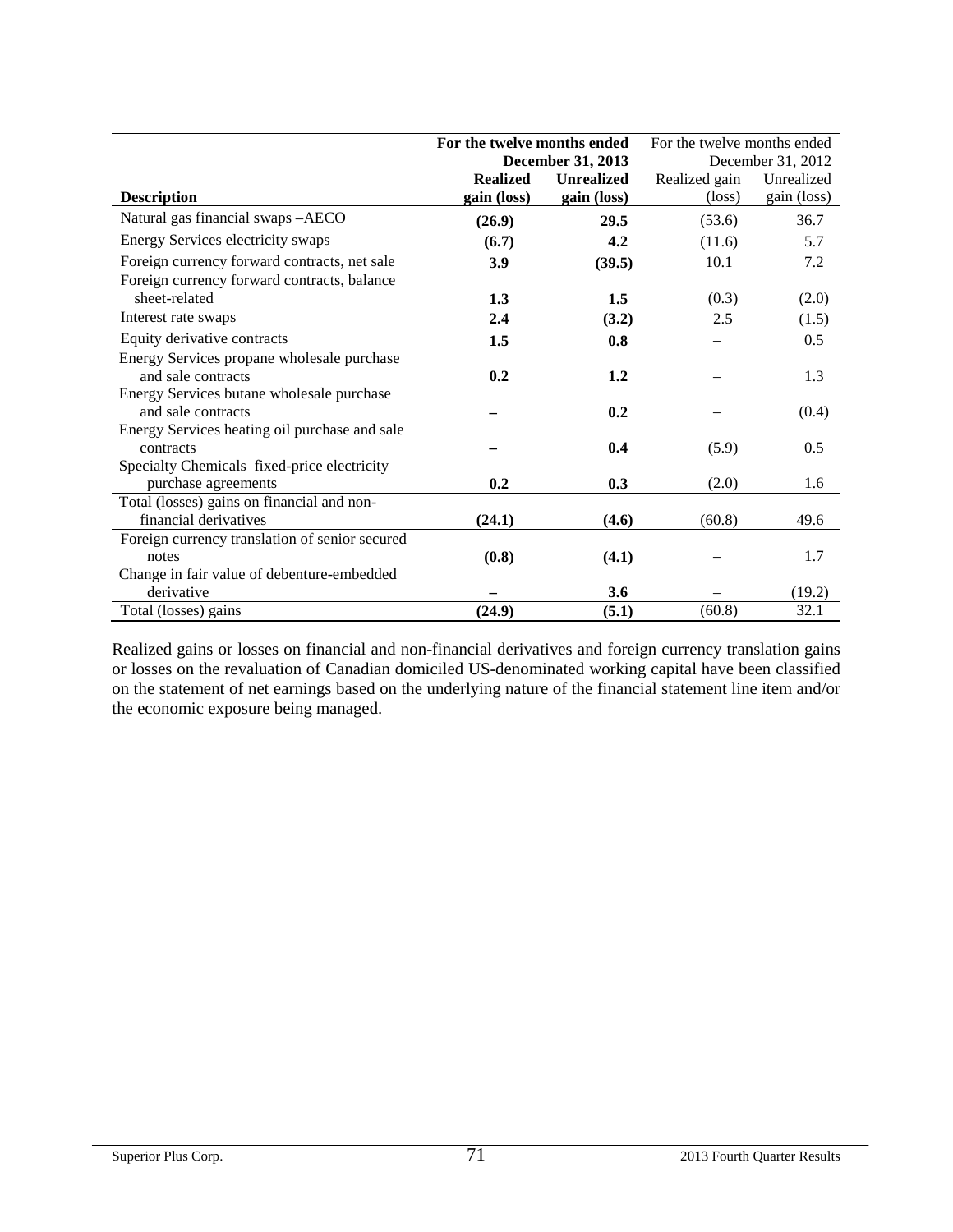#### *Offsetting of financial instruments*

Financial assets and liabilities are offset and the net amount reported on the consolidated balance sheets where Superior currently has a legally enforceable right to set-off the recognized amounts and there is an intention to settle on a net basis or realize the asset and settle the liability simultaneously. In the normal course of business, Superior enters into various master netting agreements or other similar arrangements that do not meet the criteria for offsetting, however, although still allow for the related amount to be setoff in certain circumstances, such as bankruptcy or the termination of contracts.

| Derivative Assets                           | <b>Amounts Offset</b> |             |            | Amounts not offset |            |           |
|---------------------------------------------|-----------------------|-------------|------------|--------------------|------------|-----------|
|                                             | Gross                 |             |            | Cash               |            |           |
|                                             | Gross                 | Liabilities | <b>Net</b> | Financial          | Collateral | Amounts   |
| December 31, 2012                           | Assets                | Offset      | Amounts    | Instruments        | Pledged    | Presented |
| Energy Services heating oil purchase and    |                       |             |            |                    |            |           |
| sale contracts <sup>(1)</sup>               | 0.5                   | (0.2)       | 0.3        |                    | 3.7        | 4.0       |
| Energy Services propane purchase and sale   |                       |             |            |                    |            |           |
| contracts <sup><math>(2)(3)</math></sup>    |                       |             |            | 2.8                |            | 2.8       |
| Specialty Chemicals fixed-price electricity |                       |             |            |                    |            |           |
| purchase agreements <sup>(2)</sup>          | 51.2                  | (49.6)      | 1.6        |                    |            | 1.6       |
| Total                                       | 51.7                  | (49.8)      | 1.9        | 2.8                | 3.7        | 8.4       |

 $^{(1)}$  Regularly settled net in the normal course of business and is considered standardized brokerage accounts. As at December 31, 2012, Energy Services has pledged cash of \$3.7 million under a standardized agreement with respect to open derivative contracts.

<sup>(2)</sup> Standard terms of the Power Purchase Agreement ("PPA") allowing net settlement of payments in the normal course of business.

(3) Regularly settled gross in the normal course of business.

| Derivative Liabilities                                           | <b>Amounts Offset</b> |        |            | Amounts not offset |            |           |
|------------------------------------------------------------------|-----------------------|--------|------------|--------------------|------------|-----------|
|                                                                  | Gross                 |        |            | Cash               |            |           |
|                                                                  | Gross                 | Asset  | <b>Net</b> | Financial          | Collateral | Amounts   |
| December 31, 2012                                                | Liabilities           | Offset | Amounts    | Instruments        | Pledged    | Presented |
| Natural gas financial swaps $-$ AECO <sup><math>(1)</math></sup> | 42.6                  | (0.4)  | 42.2       |                    |            | 42.2      |
| Energy Services electricity swaps <sup>(1)</sup>                 | 10.6                  | (0.3)  | 10.3       |                    |            | 10.3      |
| Energy Services wholesale propane                                |                       |        |            |                    |            |           |
| purchase and sale contracts $(2)(3)$                             | 0.6                   | (0.2)  | 0.4        | 1.7                |            | 2.1       |
| Energy Services heating oil purchase and                         |                       |        |            |                    |            |           |
| sale contracts <sup><math>(2)</math></sup>                       | 0.7                   | (0.2)  | 0.5        |                    |            | 0.5       |
| Total                                                            | 54.5                  | (1.1)  | 53.4       |                    |            | 55.1      |

(1)Subject to an enforceable master netting agreement in the form of an International Swaps and Derivatives Association agreement ("ISDA").

 $^{(2)}$ Regularly settled net in the normal course of business and are considered standardized brokerage accounts.

<sup>(3)</sup>Regularly settled gross in the normal course of business.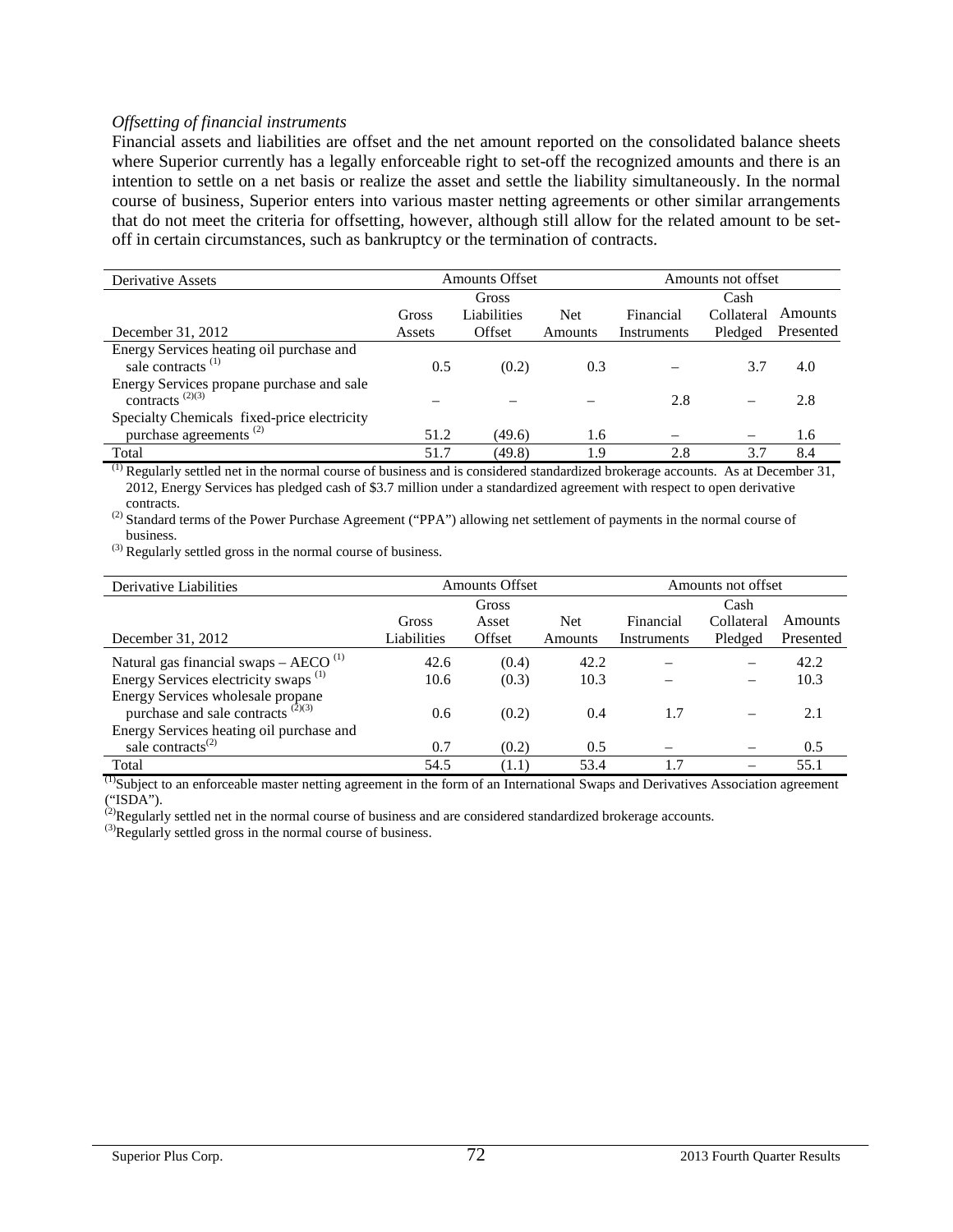| <b>Derivative Assets</b>                                         | Amounts Offset   |             |            |             | Amounts not offset |           |  |
|------------------------------------------------------------------|------------------|-------------|------------|-------------|--------------------|-----------|--|
|                                                                  | Gross            |             |            | Cash        |                    |           |  |
|                                                                  | Gross            | Liabilities | <b>Net</b> | Financial   | Collateral         | Amounts   |  |
| December 31, 2013                                                | Assets           | Offset      | Amounts    | Instruments | Pledged            | Presented |  |
| Natural gas financial swaps $-$ AECO <sup><math>(1)</math></sup> | $1.2\phantom{0}$ | (0.1)       | 1.1        |             |                    | 1.1       |  |
| Energy Services electricity swaps <sup>(1)</sup>                 | 0.7              | (0.3)       | 0.4        |             |                    | 0.4       |  |
| Energy Services wholesale propane                                |                  |             |            |             |                    |           |  |
| purchase and sale contracts <sup>(2)</sup>                       | 1.1              | (0.2)       | 0.9        | 3.9         |                    | 4.8       |  |
| Energy Services heating oil purchase                             |                  |             |            |             |                    |           |  |
| and sale contracts <sup>(2)</sup>                                | 0.3              |             | 0.3        |             | 0.4                | 0.7       |  |
| Specialty Chemicals fixed-price                                  |                  |             |            |             |                    |           |  |
| electricity purchase agreements <sup>(3)</sup>                   | 56.1             | (54.2)      | 1.9        |             |                    | 1.9       |  |
| Total                                                            | 59.4             | (54.8)      | 4.6        | 3.9         | 0.4                | 8.9       |  |

 $<sup>(1)</sup>$  Subject to an enforceable master netting agreement in the form of an International Swaps and Derivatives Association agreement</sup> ("ISDA").

(2) Regularly settled net in the normal course of business and is considered standardized brokerage accounts. As at December 31,

2013, Energy Services has pledged cash of \$0.4 million under a standardized agreement with respect to open derivative contracts.

<sup>(3)</sup> Standard terms of the Power Purchase Agreement ("PPA") allowing net settlement of payments in the normal course of business.

 $^{(4)}$ Regularly settled gross in the normal course of business.

| <b>Derivative Liabilities</b>                                    | <b>Amounts Offset</b> |        |            |             | Amounts not offset |           |  |
|------------------------------------------------------------------|-----------------------|--------|------------|-------------|--------------------|-----------|--|
|                                                                  |                       | Gross  |            |             | Cash               |           |  |
|                                                                  | Gross                 | Asset  | <b>Net</b> | Financial   | Collateral         | Amounts   |  |
| December 31, 2013                                                | Liabilities           | Offset | Amounts    | Instruments | Pledged            | Presented |  |
| Natural gas financial swaps $-$ AECO <sup><math>(1)</math></sup> | 14.9                  | (1.1)  | 13.8       |             |                    | 13.8      |  |
| Energy Services electricity swaps <sup>(1)</sup>                 | 6.9                   | (0.4)  | 6.5        |             |                    | 6.5       |  |
| Energy Services propane purchase and<br>sale contracts $(3)$     |                       |        |            | 2.9         |                    | 2.9       |  |
| Energy Services heating oil purchase                             |                       |        |            |             |                    |           |  |
| and sale contracts <sup>(2)</sup>                                | 0.2                   | (0.1)  | 0.1        |             |                    | 0.1       |  |
| Total                                                            | 22.0                  | (1.6)  | 20.4       | 2.9         |                    | 23.3      |  |

<sup>(1)</sup>Subject to an enforceable master netting agreement in the form of an International Swaps and Derivatives Association agreement ("ISDA").

 $^{(2)}$ Regularly settled net in the normal course of business and are considered standardized brokerage accounts.

<sup>(3)</sup>Regularly settled gross in the normal course of business.

|  |  |  |  | The following summarizes Superior's classification and measurement of financial assets and liabilities: |
|--|--|--|--|---------------------------------------------------------------------------------------------------------|
|  |  |  |  |                                                                                                         |

|                                                              | <b>Classification</b> | <b>Measurement</b> |
|--------------------------------------------------------------|-----------------------|--------------------|
| <b>Financial Assets</b>                                      |                       |                    |
| Cash and cash equivalents                                    | Loans and receivables | Amortized cost     |
| Trade and other receivables                                  | Loans and receivables | Amortized cost     |
| Derivative assets                                            | <b>FVTNE</b>          | Fair Value         |
| Notes and finance lease receivables                          | Loans and receivables | Amortized cost     |
| <b>Financial liabilities</b>                                 |                       |                    |
| Trade and other payables                                     | Other liabilities     | Amortized cost     |
| Dividends and interest payable                               | Other liabilities     | Amortized cost     |
| <b>Borrowing</b>                                             | Other liabilities     | Amortized cost     |
| Convertible unsecured subordinated debentures <sup>(1)</sup> | Other liabilities     | Amortized cost     |
| Derivative liabilities<br>(1)                                | <b>FVTNE</b>          | Fair Value         |

 $<sup>(1)</sup>$  Except for derivatives embedded in the related financial instruments that are classified as FVTNE and measured at fair value.</sup>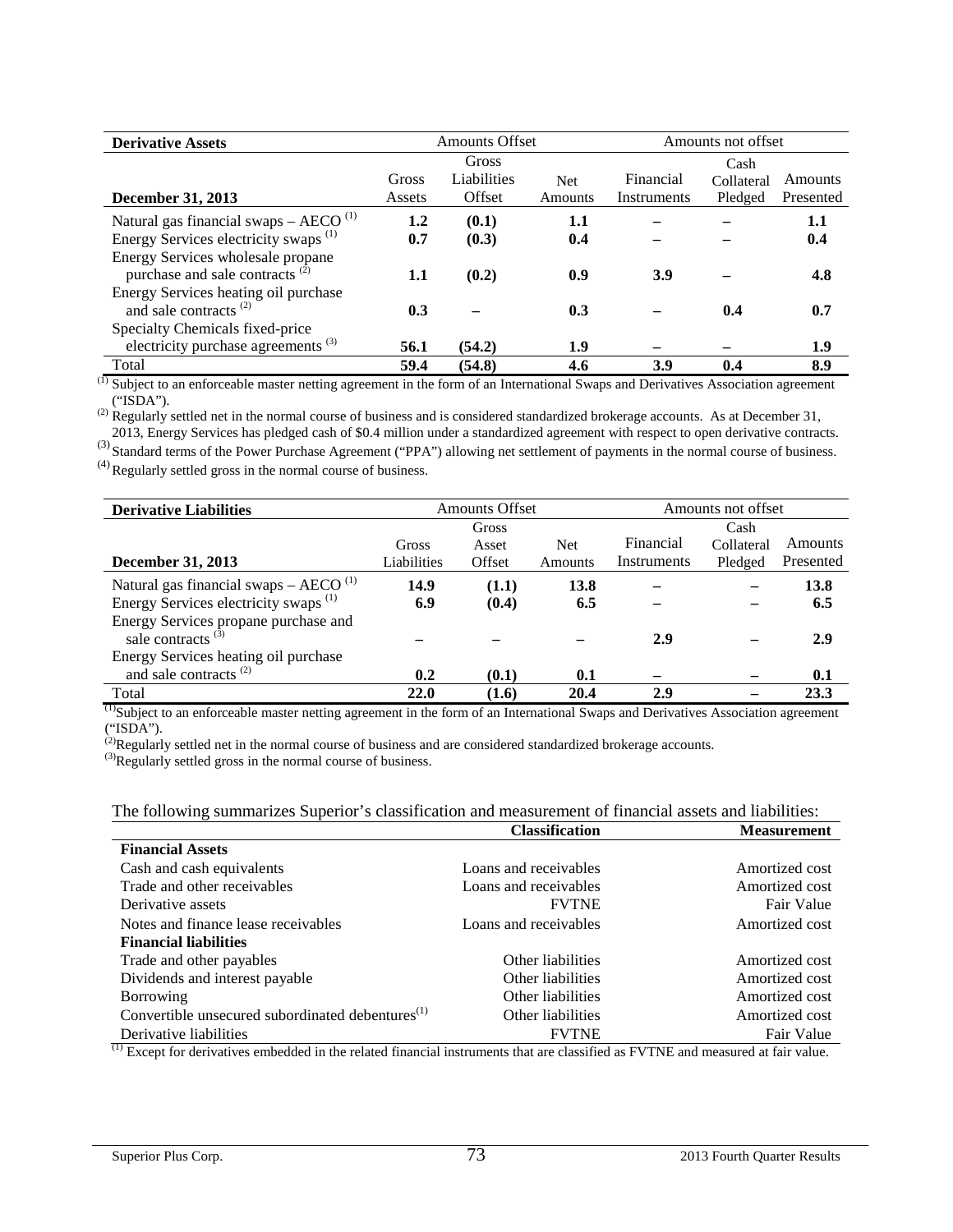### **Non-Derivative Financial Instruments**

The fair value of Superior's cash and cash equivalents, trade and other receivables, notes and finance lease receivables, trade and other payables, and dividends and interest payable approximates their carrying value due to the short-term nature of these amounts. The carrying value and the fair value of Superior's borrowing and debentures is provided in Notes 13 and 14.

# **Financial Instruments – Risk Management**

### *Market Risk*

Financial derivatives and non-financial derivatives are used by Superior to manage its exposure to fluctuations in foreign currency exchange rates, interest rates and commodity prices. Superior assesses the inherent risks of these instruments by grouping derivative and non-financial derivatives related to the exposures these instruments mitigate. Superior's policy is not to use financial derivative or non-financial derivative instruments for speculative purposes. Superior does not formally designate its derivatives as hedges and, as a result, Superior does not apply hedge accounting and is required to designate its financial derivatives and non-financial derivatives as fair value through net earnings. Details on Superior's market risk policies are consistent with those disclosed in Superior's 2013 annual consolidated financial statements.

## *Credit Risk*

Superior utilizes a variety of counterparties in relation to its derivative and non-financial derivative instruments in order to mitigate its counterparty risk. Superior assesses the credit-worthiness of its significant counterparties at the inception and throughout the term of a contract. Superior is also exposed to customer credit risk. Energy Services deals with a large number of small customers, thereby reducing this risk. Specialty Chemicals, due to the nature of its operations, sells its products to a relatively small number of customers. Specialty Chemicals mitigates its customer credit risk by actively monitoring the overall credit-worthiness of its customers. Energy Services has minimal exposure to customer credit risk as local natural gas and electricity distribution utilities have been mandated, for a nominal fee, to provide Energy Services with invoicing, collection and the assumption of bad debt risk for residential customers. Energy Services actively monitors the credit-worthiness of its commercial customers. Overall, Superior's credit quality is enhanced by its portfolio of customers which is diversified across geographical (primarily Canada and the United States) and end-use (primarily commercial, residential and industrial) markets.

Allowances for doubtful accounts and past due receivables are reviewed by Superior at each balance sheet date. Superior updates its estimate of the allowance for doubtful accounts based on the evaluation of the recoverability of trade receivables with each customer, taking into account historical collection trends of past due accounts and current economic conditions. Trade receivables are written-off once it is determined they are not collectable.

Pursuant to their respective terms, trade receivables, before deducting an allowance for doubtful accounts, are aged as follows:

|                            | December 31, | December 31. |
|----------------------------|--------------|--------------|
|                            | 2013         | 2012         |
| Current                    | 317.8        | 243.1        |
| Past due less than 90 days | 118.0        | 108.2        |
| Past due over 90 days      | 14.7         | 11.8         |
| Trade receivables          | 450.5        | 363.1        |

The current portion of Superior's trade receivables is neither impaired nor past due and there are no indications as of the reporting date that the debtors will not make payment.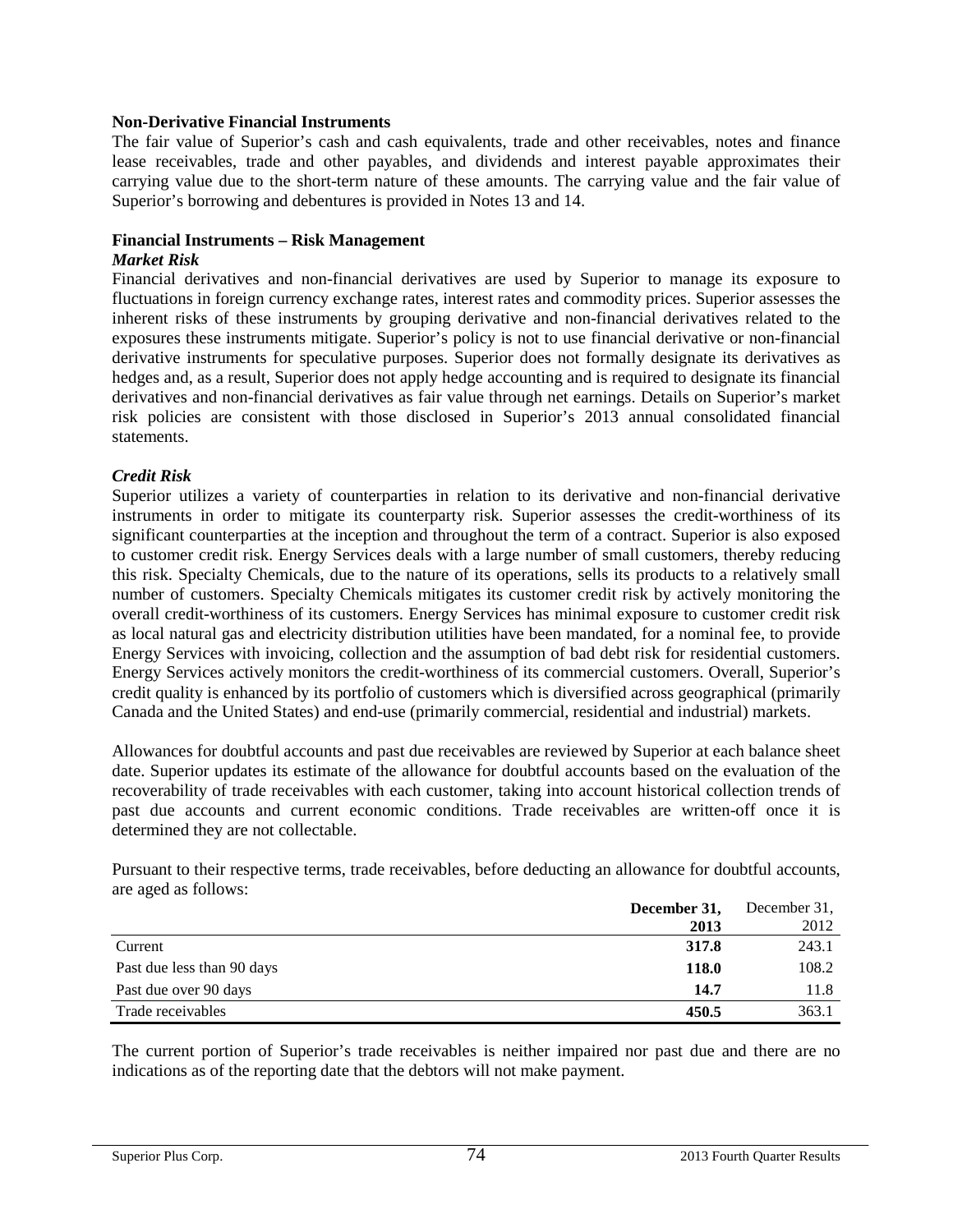Superior's trade receivables are stated after deducting a provision of \$7.3 million as at December 31, 2013 (December 31, 2012 − \$7.2 million). The movement in the provision for doubtful accounts was as follows:

|                                                                 | December 31, | December 31. |
|-----------------------------------------------------------------|--------------|--------------|
|                                                                 | 2013         | 2012         |
| Allowance for doubtful accounts, at the beginning of the period | (7.2)        | (20.8)       |
| Impairment losses recognized on receivables                     | (3.6)        | (3.9)        |
| Amounts written off during the period as uncollectible          | 3.0          | 17.5         |
| Amounts recovered                                               | 0.5          |              |
| Allowance for doubtful accounts, at the end of the period       | (7.3)        | (7.2)        |

## *Liquidity Risk*

Liquidity risk is the risk that Superior cannot meet a demand for cash or fund an obligation as it comes due. Liquidity risk also includes the risk of not being able to liquidate assets in a timely manner at a reasonable price.

To ensure it is able to react to contingencies and investment opportunities quickly, Superior maintains sources of liquidity at the corporate and subsidiary levels. The main sources of liquidity are cash and other financial assets, the undrawn committed revolving-term bank credit facility, equity markets and debenture markets.

Superior is subject to the risks associated with debt financing, including the ability to refinance indebtedness at maturity. Superior believes these risks are mitigated through the use of long-term debt secured by high-quality assets, maintaining debt levels that in management's opinion are appropriate, and by diversifying maturities over an extended period. Superior also seeks to include in its agreements terms that protect it from liquidity issues of counterparties that might otherwise impact liquidity.

|                                         |        |       |       |       |       | 2019 and          |              |
|-----------------------------------------|--------|-------|-------|-------|-------|-------------------|--------------|
|                                         | 2014   | 2015  | 2016  | 2017  | 2018  | <b>Thereafter</b> | <b>Total</b> |
| <b>Borrowing</b>                        | 67.0   | 57.2  | 439.5 | 6.5   | 4.6   | 3.9               | 578.7        |
| Convertible unsecured subordinated      |        |       |       |       |       |                   |              |
| debentures                              |        |       | 72.7  | 168.6 | 144.9 | 83.2              | 469.4        |
| US\$ foreign currency forward sales     |        |       |       |       |       |                   |              |
| (US\$)<br>contracts                     | 219.0  | 186.0 | 113.4 | 51.0  |       |                   | 569.4        |
| US\$ foreign currency forward purchases |        |       |       |       |       |                   |              |
| contracts (US\$)                        | (27.0) |       |       |       |       |                   | (27.0)       |
| CDN\$ natural gas purchases             | 9.6    | 0.8   | 0.3   | 0.2   |       |                   | 10.9         |
| CDN\$ propane purchases (CDN\$)         | 6.1    | 0.2   |       |       |       |                   | 6.3          |
| US\$ propane purchases (US\$)           | 1.5    |       |       |       |       |                   | 1.5          |
| Fixed-price electricity purchase        |        |       |       |       |       |                   |              |
| commitments                             | 3.7    | 17.7  |       | 17.7  | 17.7  |                   | 74.5         |

Superior's contractual obligations associated with its financial liabilities are as follows:

Superior's contractual obligations are considered normal-course operating commitments and do not include the impact of mark-to-market fair values on financial and non-financial derivatives. Superior expects to fund these obligations through a combination of cash flow from operations, proceeds on revolving term bank credits and proceeds on the issuance of share capital. Superior's financial instruments' sensitivities as at December 31, 2013 are consistent with those disclosed in Superior's 2013 annual consolidated financial statements.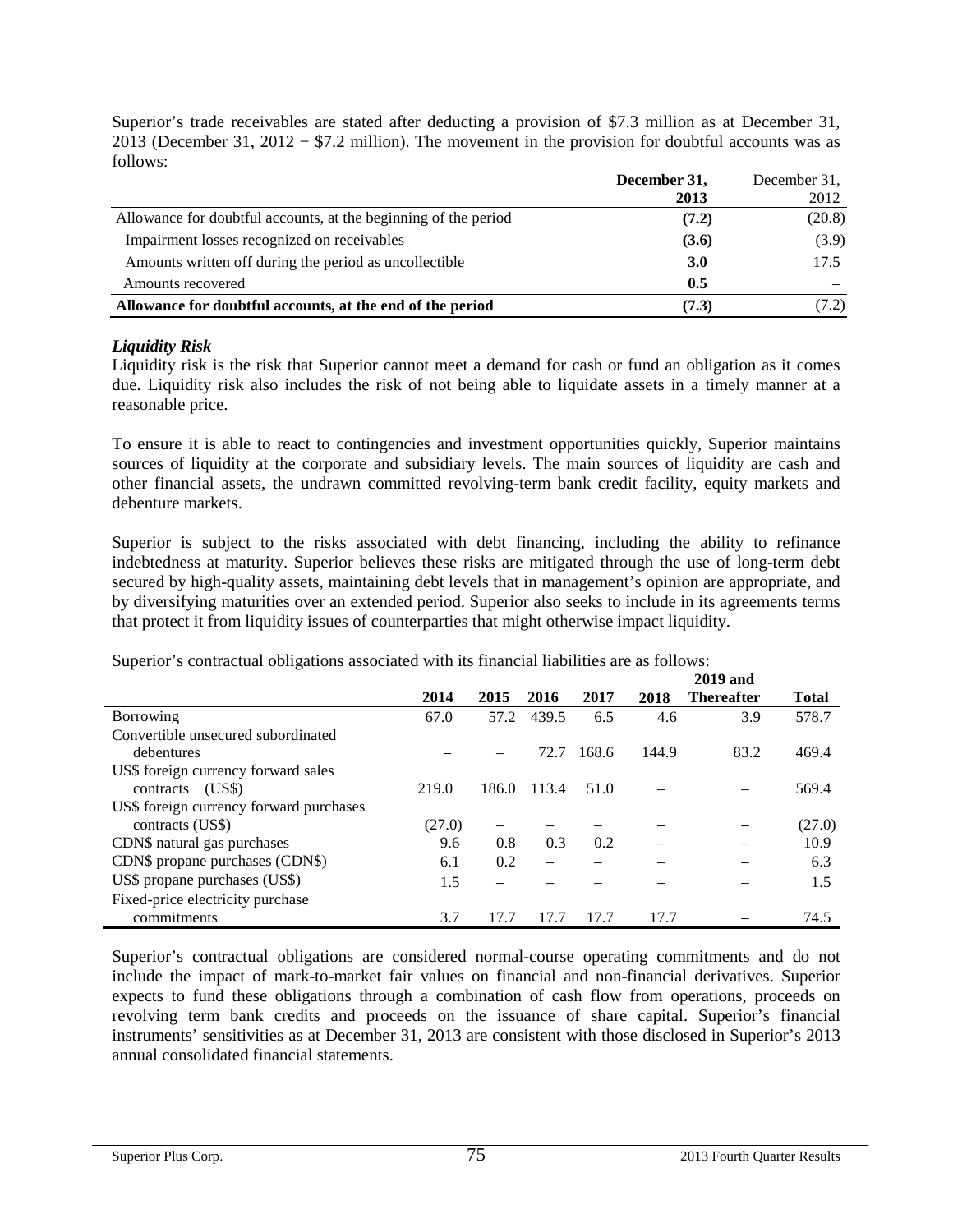# **16. Income Taxes**

Consistent with prior-periods, Superior recognizes a provision for income taxes for its subsidiaries that are subject to current and deferred income taxes, including United States income tax and Chilean income tax.

Total income tax recovery (expense), comprised of current taxes and deferred taxes for the three and twelve months ended December 31, 2013 was \$7.2 million and \$(5.7) million, respectively, compared to \$0.9 million and \$(9.0) million in the comparative periods. For the three and twelve months ended December 31, 2013, deferred income tax recovery (expense) from operations in Canada, the United States and Chile was \$7.0 million and \$(5.4) million, respectively, which resulted in a corresponding total deferred net income tax asset of \$288.3 million. The deferred net income tax recovery for the three and twelve months ended December 31, 2012 was a \$1.2 million and \$(7.9) million, respectively.

As previously disclosed, on April 2, 2013 Superior received from the Canada Revenue Agency (CRA) Notices of Reassessment for Superior's 2009 and 2010 taxation years reflecting the CRA's intent to challenge the tax consequences of Superior's corporate conversion transaction (Conversion) which occurred on December 31, 2008. The CRA's position is based on the acquisition of control rules, in addition to the general anti-avoidance rules in the Income Tax Act (Canada).

The table below summarizes Superior's estimated tax liabilities and payment requirements associated with the received and anticipated Notices of Reassessment. Upon receipt of the Notices of Reassessment, 50% of the taxes payable pursuant to such Notices of Reassessment, must be remitted to the CRA.

| <b>Taxation Year</b> | Taxes Payable (1)(2)   | 50% of the Taxes<br>Payable $(1)(2)$ | <b>Payment Dates</b> |
|----------------------|------------------------|--------------------------------------|----------------------|
| 2009/2010            | \$13.0                 | \$6.5                                | Paid in April 2013   |
|                      |                        |                                      |                      |
| 2011                 | \$10.0 <sup>(3)</sup>  | \$5.0                                | 2015                 |
| 2012                 | \$10.0 <sup>(3)</sup>  | \$5.0                                | 2015                 |
| 2013                 | \$10.0 <sup>(3)</sup>  | \$5.0                                | 2015                 |
| 2014                 | $$20.0$ <sup>(3)</sup> | \$10.0                               | 2015                 |
| Total                | \$63.0                 | \$31.5                               |                      |

(1) In millions of dollars.

(2) Includes estimated interest and penalties.

<sup>(3)</sup> Estimated based on Superior's previously filed tax returns, Superior's 2013 results and the midpoint of Superior's 2014 outlook.

During 2013, Superior filed a Notice of Objection and a Notice of Appeal with respect to the Notice of Reassessments received on May 8, 2013. Superior anticipates that if the case proceeds in the Tax Court of Canada, the case could be heard in the second half of 2014, with a decision rendered by the beginning of fiscal 2015. If a decision of the Tax Court of Canada were to be appealed, the appeal process could reasonably be expected to take an additional 2 years. If Superior receives a positive decision then any taxes, interest and penalties paid to the CRA will be refunded plus interest and if Superior is unsuccessful then any remaining taxes payable plus interest and penalties will have to be remitted.

Superior remains confident in the appropriateness of its tax filing position and the expected tax consequences of the Conversion and intends to vigorously defend such position and intends to file its future tax returns on a basis consistent with its view of the outcome of the Conversion.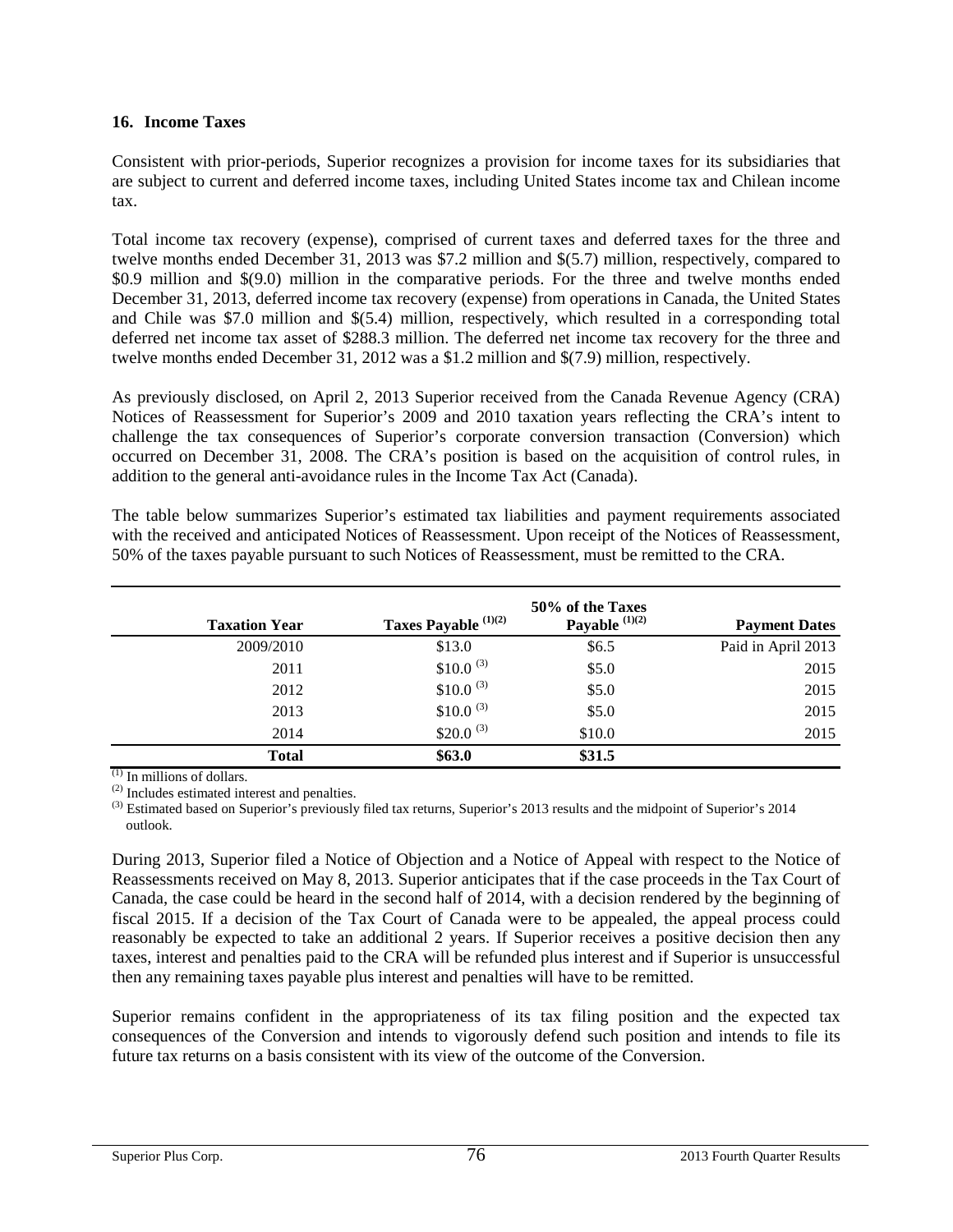# **17. Total Equity**

Superior is authorized to issue an unlimited number of common shares and an unlimited number of preferred shares. The holders of common shares are entitled to dividends if, as and when, declared by the Board of Directors; to one vote per share at shareholders' meetings; and upon liquidation, dissolution or winding up of Superior to receive pro rata the remaining property and assets of Superior, subject to the rights of any shares having priority over the common shares, of which none is outstanding.

Preferred shares are issuable in series with each class of preferred share having such rights as the Board of Directors may determine. Holders of preferred shares are entitled, in priority over holders of common shares, to be paid ratably with holders of each other series of preferred shares the amount of accumulated dividends, if any, specified to be payable preferentially to the holders of such series upon liquidation, dissolution or winding up of Superior. Superior has no preferred shares outstanding.

|                                                                   | <b>Issued Number of</b><br><b>Common Shares</b><br>(Millions) | <b>Total</b><br>Equity $^{(1)}$ |
|-------------------------------------------------------------------|---------------------------------------------------------------|---------------------------------|
| <b>Total Equity, December 31, 2012</b>                            | 112.8                                                         | 374.4                           |
| Net earnings                                                      |                                                               | 52.7                            |
| Other comprehensive income                                        |                                                               | 46.0                            |
| Option value associated with redemption of convertible debentures |                                                               | (1.1)                           |
| Shares issued under Dividend Reinvestment Plan                    | 0.4                                                           | 4.9                             |
| Issuance of common shares                                         | 13.0                                                          | 137.6                           |
| Dividends declared to shareholders <sup>(2)</sup>                 |                                                               | (74.3)                          |
| <b>Total Equity, December 31, 2013</b>                            | 126.2                                                         | 540.2                           |

(1)December 31, 2012 has been restated for the impact of a prior-period adjustment. Refer to Note 11.

(2) Dividends to shareholders are declared at the discretion of Superior. During the twelve months ended December 31, 2012, Superior paid dividends of \$73.7 million or \$0.60 per share (December 31,  $2012 - $67.1$  million or \$0.60 per share).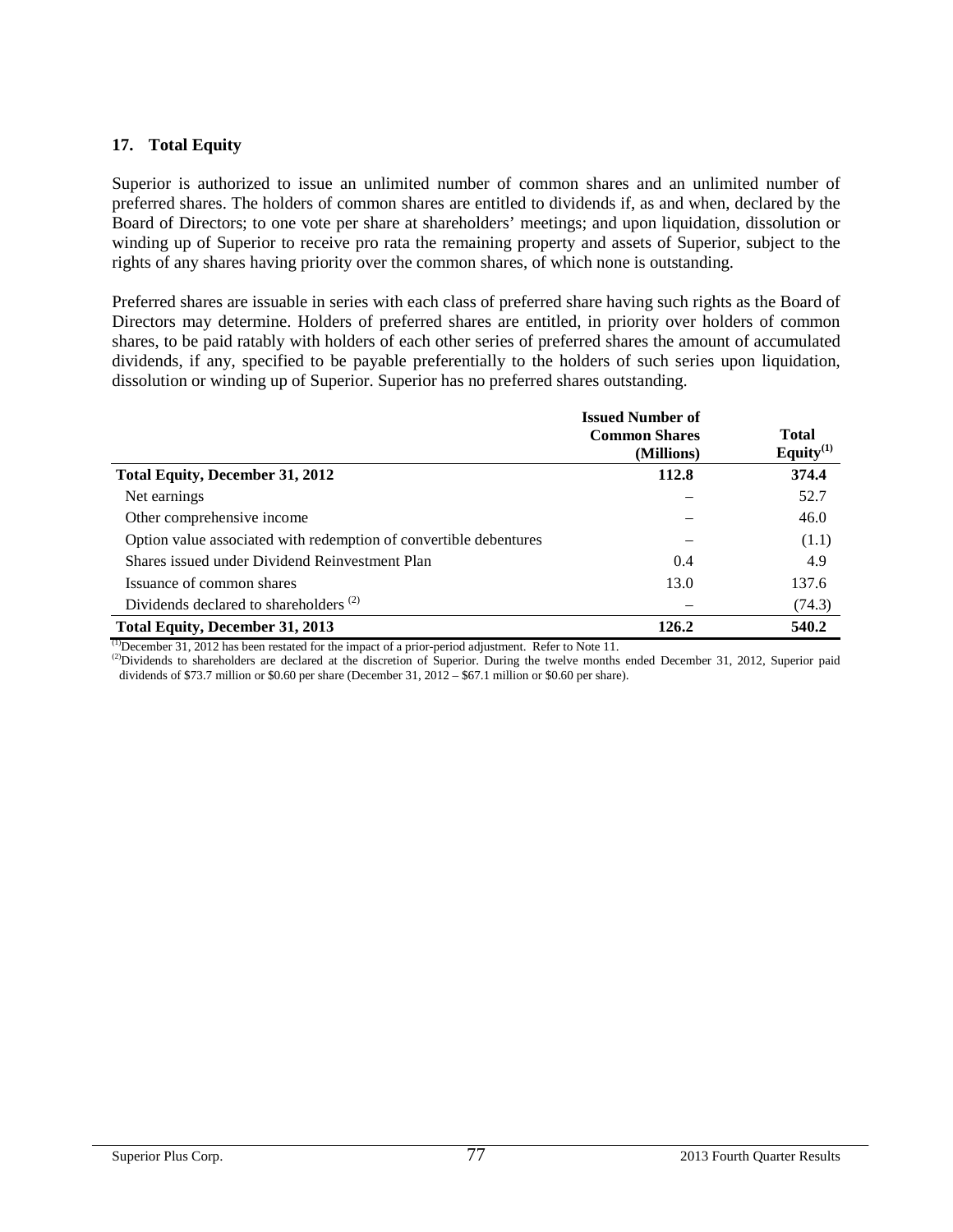| December 31,<br>2013 | December 31.<br>$2012^{(1)(2)}$                                                                                                                                 |
|----------------------|-----------------------------------------------------------------------------------------------------------------------------------------------------------------|
|                      |                                                                                                                                                                 |
|                      |                                                                                                                                                                 |
| (22.6)               | (13.8)                                                                                                                                                          |
| 26.6                 | (8.8)                                                                                                                                                           |
| 4.0                  | (22.6)                                                                                                                                                          |
|                      |                                                                                                                                                                 |
| (25.3)               | (31.4)                                                                                                                                                          |
| 26.4                 | 7.2                                                                                                                                                             |
| (6.6)                | (1.1)                                                                                                                                                           |
| (5.5)                | (25.3)                                                                                                                                                          |
| (1.5)                | (47.9)                                                                                                                                                          |
|                      |                                                                                                                                                                 |
|                      |                                                                                                                                                                 |
| (6.0)                | (6.0)                                                                                                                                                           |
| (0.4)                |                                                                                                                                                                 |
| (6.4)                | (6.0)                                                                                                                                                           |
| (6.4)                | (6.0)                                                                                                                                                           |
| (7.9)                | (53.9)                                                                                                                                                          |
|                      | <sup>(1)</sup> December 31, 2012 has been restated for the impact of adopting IAS 19 – <i>Employee Renefits, amendments</i> effective January 1, 2013. Refer to |

 (1) December 31, 2012 has been restated for the impact of adopting IAS 19 *– Employee Benefits, amendments* effective January 1, 2013. Refer to Note 2

 $^{(2)}$  December 31, 2012 has been restated for the impact of a prior-period adjustment. Refer to Note 11.

<sup>(3)</sup>The reclassification of derivative losses previously deferred is included in unrealized (losses) gains on derivative financial instruments on the statement of net earnings.

# **Other Capital Disclosures**

# **Additional Capital Disclosure**

Superior's objectives when managing capital are: (i) to maintain a flexible capital structure to preserve its ability to meet its financial obligations, including potential obligations from acquisitions; and (ii) to safeguard its assets while maximizing the growth of its businesses and returns to its shareholders.

In the management of capital, Superior includes shareholders' equity (excluding accumulated other comprehensive income), current and long-term debt, convertible debentures, securitized accounts receivable and cash and cash equivalents. Superior manages its capital structure and makes adjustments in light of changes in economic conditions and the nature of the underlying assets. In order to maintain or adjust the capital structure, Superior may adjust the amount of dividends to Shareholders, issue additional share capital, issue new debt or convertible debentures, issue new debt or convertible debentures with different characteristics.

Superior monitors its capital based on the ratio of senior debt outstanding to net earnings before interest, taxes, depreciation, amortization and other non-cash expenses (EBITDA), as defined by its revolving term credit facility, and the ratio of total debt outstanding to EBITDA. Superior's reference to EBITDA as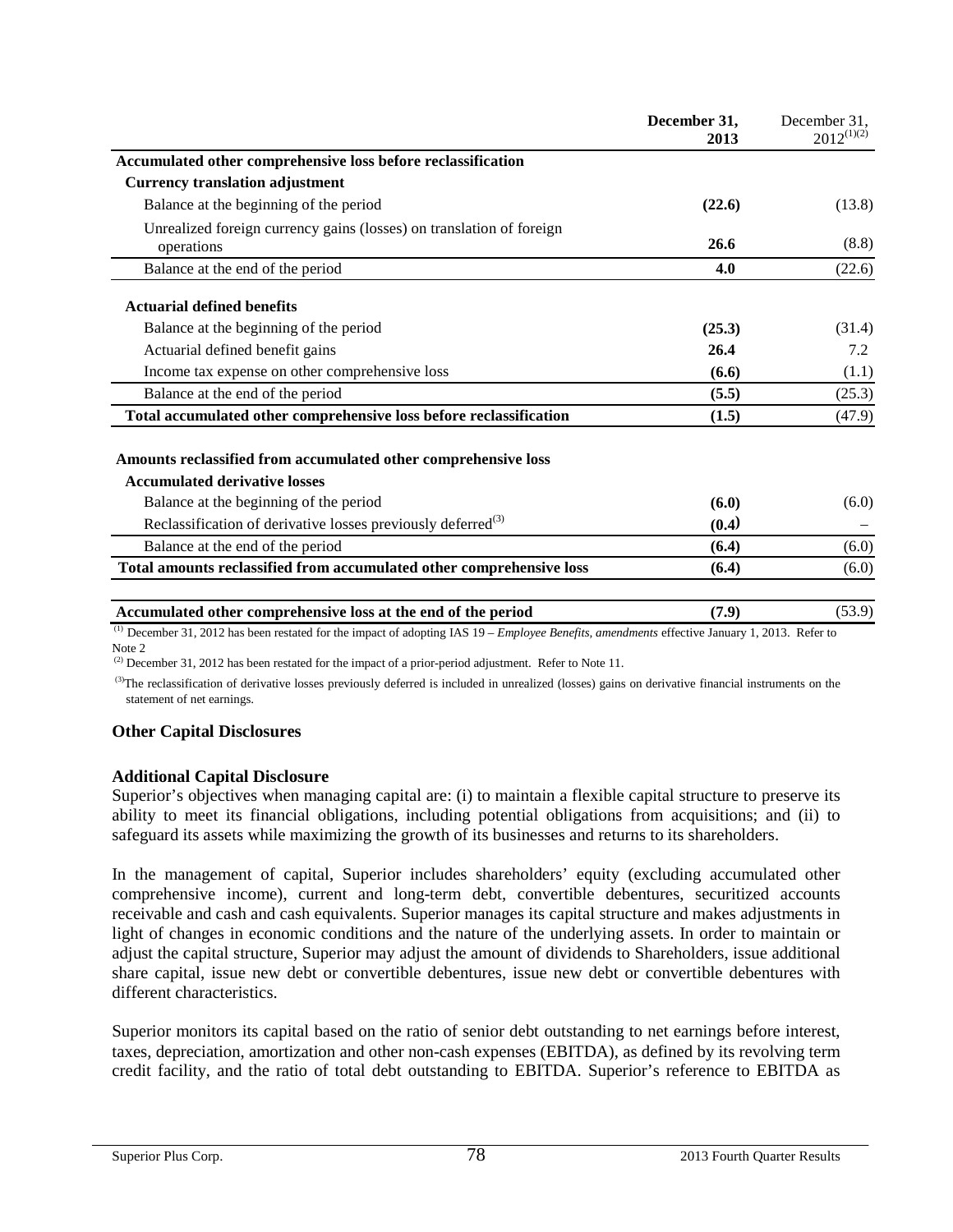defined by its revolving term credit facility may be referred to as compliance EBITDA in its other public reports.

Superior is subject to various financial covenants in its credit facility agreements, including senior debt, total debt to EBITDA ratio and restricted payments tests, which are measured on a quarterly basis. As at December 31, 2013 and December 31, 2012 Superior was in compliance with all of its financial covenants.

Superior's financial objectives and strategy related to managing its capital as described above remained unchanged from the prior fiscal year. Superior believes that its debt to EBITDA ratios are within reasonable limits, in light of Superior's size, the nature of its businesses and its capital management objectives.

#### **Financial Measures utilized for bank covenant purposes**

#### *Compliance EBITDA*

Compliance EBITDA represents earnings before interest, taxes, depreciation, amortization and other noncash expenses calculated on a 12-month trailing basis giving pro forma effect to acquisitions and divestitures and is used by Superior to calculate its debt covenants and other credit information. Compliance EBITDA is not a defined performance measure under IFRS. Superior's calculation of compliance EBITDA may differ from similar calculations used by comparable entities.

The capital structure of Superior and the calculation of its key capital ratios are as follows:

|                                                                                 | December 31, | December 31.    |
|---------------------------------------------------------------------------------|--------------|-----------------|
| As at                                                                           | 2013         | $2012^{(1)(3)}$ |
| Total shareholders' equity                                                      | 540.2        | 374.4           |
| Exclude accumulated other comprehensive loss                                    | 7.9          | 53.9            |
| Shareholders' equity excluding accumulated other comprehensive loss             | 548.1        | 428.3           |
| Current borrowing <sup>(2)</sup>                                                | 67.0         | 59.7            |
| Borrowing <sup>(2)</sup>                                                        | 511.7        | 579.9           |
| Less: Senior unsecured debentures <sup>(4)</sup>                                |              | (150.0)         |
| Consolidated secured debt                                                       | 578.7        | 489.6           |
| Add: Senior unsecured debentures <sup>(4)</sup>                                 |              | 150.0           |
| Consolidated debt                                                               | 578.7        | 639.6           |
| Current portion of convertible unsecured subordinated debentures <sup>(2)</sup> |              | 50.0            |
| Convertible unsecured subordinated debentures <sup>(2)</sup>                    | 494.5        | 491.5           |
| Total debt                                                                      | 1,073.2      | 1,181.1         |
| Total capital                                                                   | 1,621.3      | 1,609.4         |

(1) December 31, 2012 has been restated for the impact of a prior-period adjustment. Refer to Note 11.

<sup>(2)</sup> Borrowing and convertible unsecured subordinated debentures are before deferred financing fees and option value.

<sup>(3)</sup> December 31, 2012 has been restated for the impact of adopting IAS 19 – *Employee Benefits, amendments* effective January 1, 2012. Refer to Note 2.

(4) Superior redeemed all of its outstanding \$150.0 million 8.25% senior unsecured debentures due October 27, 2016 in accordance with the indenture governing the 8.25% Debentures on October 28, 2013.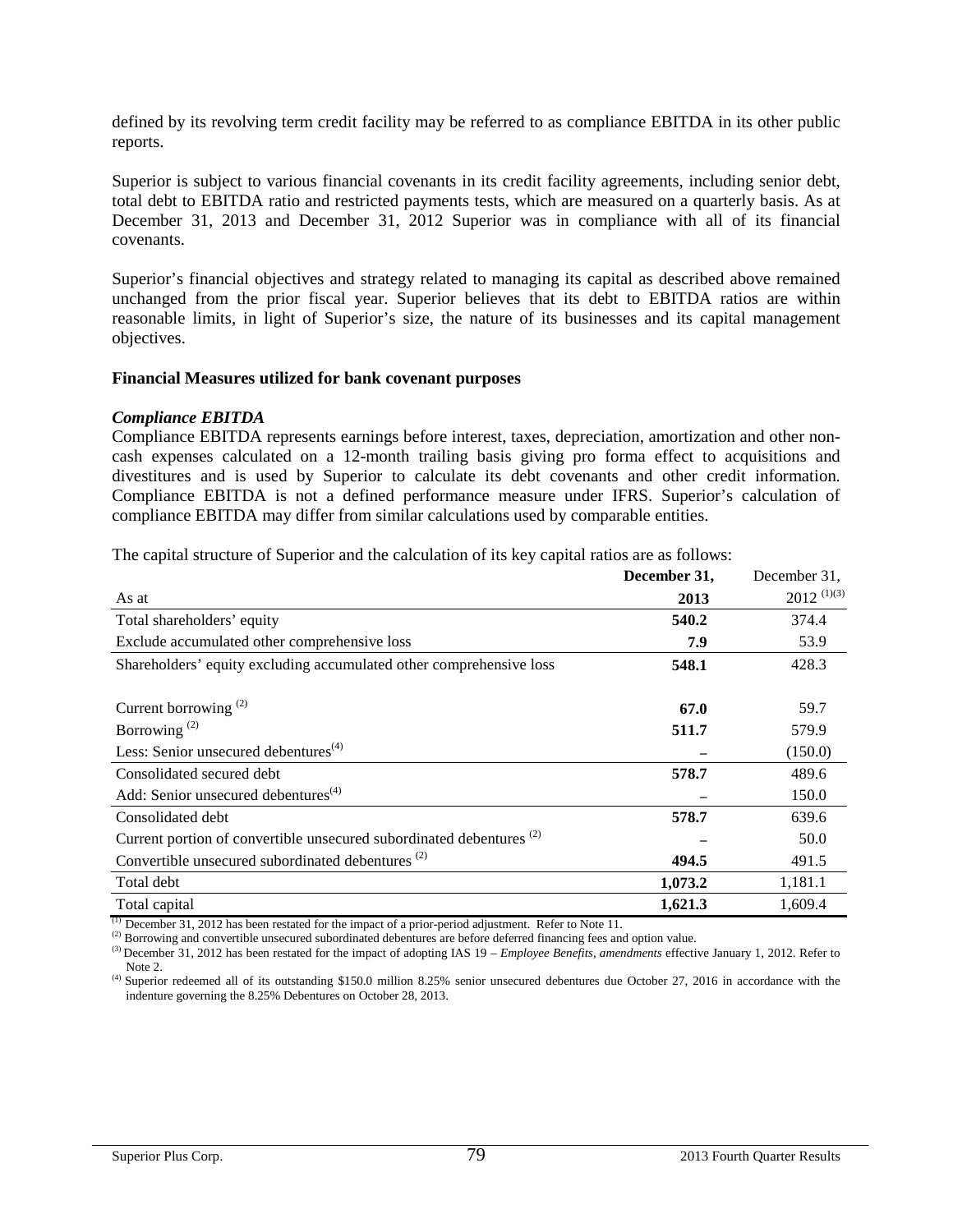|                                                                         | 2013  | $2012^{(2)}$ |
|-------------------------------------------------------------------------|-------|--------------|
| Net earnings                                                            | 52.7  | 90.0         |
| Adjusted for:                                                           |       |              |
| Finance expense                                                         | 71.8  | 77.6         |
| Realized gains on derivative financial instruments included in finance  |       |              |
| expense                                                                 | 3.9   | 2.2          |
| Depreciation included in selling, distribution and administrative costs | 42.2  | 42.4         |
| Depreciation included in cost of sales                                  | 41.3  | 44.9         |
| (Gains) losses on disposal of assets                                    | (2.9) | 1.0          |
| Amortization of intangible assets                                       | 19.4  | 23.5         |
| Impairment of property, plant and equipment, intangible assets and      |       |              |
| goodwill                                                                | 15.5  | 4.7          |
| Income tax expense                                                      | 5.7   | 9.0          |
| Unrealized losses (gains) on derivative financial instruments           | 5.1   | (32.1)       |
| Pro-forma impact of acquisitions                                        | 8.5   |              |
| Compliance EBITDA $\frac{(1)(2)}{2}$                                    | 263.2 | 263.2        |

(1) EBITDA, as defined by Superior's revolving-term credit facility, is calculated on a trailing 12-month basis taking into consideration the pro-forma impact of acquisitions and dispositions in accordance with the requirements of Superior's credit facility. Superior's calculation of EBITDA and debt to EBITDA ratios may differ from those of similar entities.

(2) The twelve months ended December 31, 2012 has been restated for the impact of adopting IAS 19 – *Employee Benefits, amendments* effective January 1, 2013. Refer to Note 2.

The capital structure of Superior and the calculation of its key capital ratios are as follows:

|                                                | December, | December |
|------------------------------------------------|-----------|----------|
|                                                | 2013      |          |
| Consolidated secured debt to compliance EBITDA | 2.2:1     | 1.9:1    |
| Consolidated debt to compliance EBITDA         | 2.2:1     | 2.4:1    |
| Total debt to compliance EBITDA                | 4.1:1     | 4.5:1    |

(1) The compliance ratios have been restated for the impact of adopting IAS 19 – *Employee Benefits, amendments* effective January 1, 2013. Refer to Note 2.

### **18. Net Earnings per Share**

|                                                | Three months ended<br>December 31, |              |        | <b>Twelve months ended</b><br>December 31, |  |  |
|------------------------------------------------|------------------------------------|--------------|--------|--------------------------------------------|--|--|
|                                                | 2013                               | $2012^{(1)}$ | 2013   | $2012^{(1)}$                               |  |  |
| Net earnings per share computation, basic      |                                    |              |        |                                            |  |  |
| Net earnings for the period                    | 10.9                               | 13.5         | 52.7   | 90.0                                       |  |  |
| Weighted average shares outstanding (millions) | 126.2                              | 112.6        | 123.1  | 111.9                                      |  |  |
| Net earnings per share, basic                  | \$0.09                             | \$0.12       | \$0.43 | \$0.80                                     |  |  |

(1) Three and Twelve months ended December 31, 2012 has been restated for the impact of adopting IAS *19 – Employee Benefits, amendments* effective January 1, 2013. Refer to Note 2.

|                                                | Three months ended<br>December 31, |              |              | <b>Twelve months ended</b><br>December 31, |  |  |
|------------------------------------------------|------------------------------------|--------------|--------------|--------------------------------------------|--|--|
|                                                | $2013^{(2)}$                       | $2012^{(1)}$ | $2013^{(3)}$ | $2012^{(1)}$                               |  |  |
| Net earnings per share computation, diluted    |                                    |              |              |                                            |  |  |
| Net earnings for the period                    | 7.5                                | 13.5         | 52.1         | 90.0                                       |  |  |
| Weighted average shares outstanding (millions) | 141.9                              | 112.6        | 128.9        | 111.9                                      |  |  |
| Net earnings per share, diluted                | \$0.05                             | \$0.12       | \$0.40       | \$0.80                                     |  |  |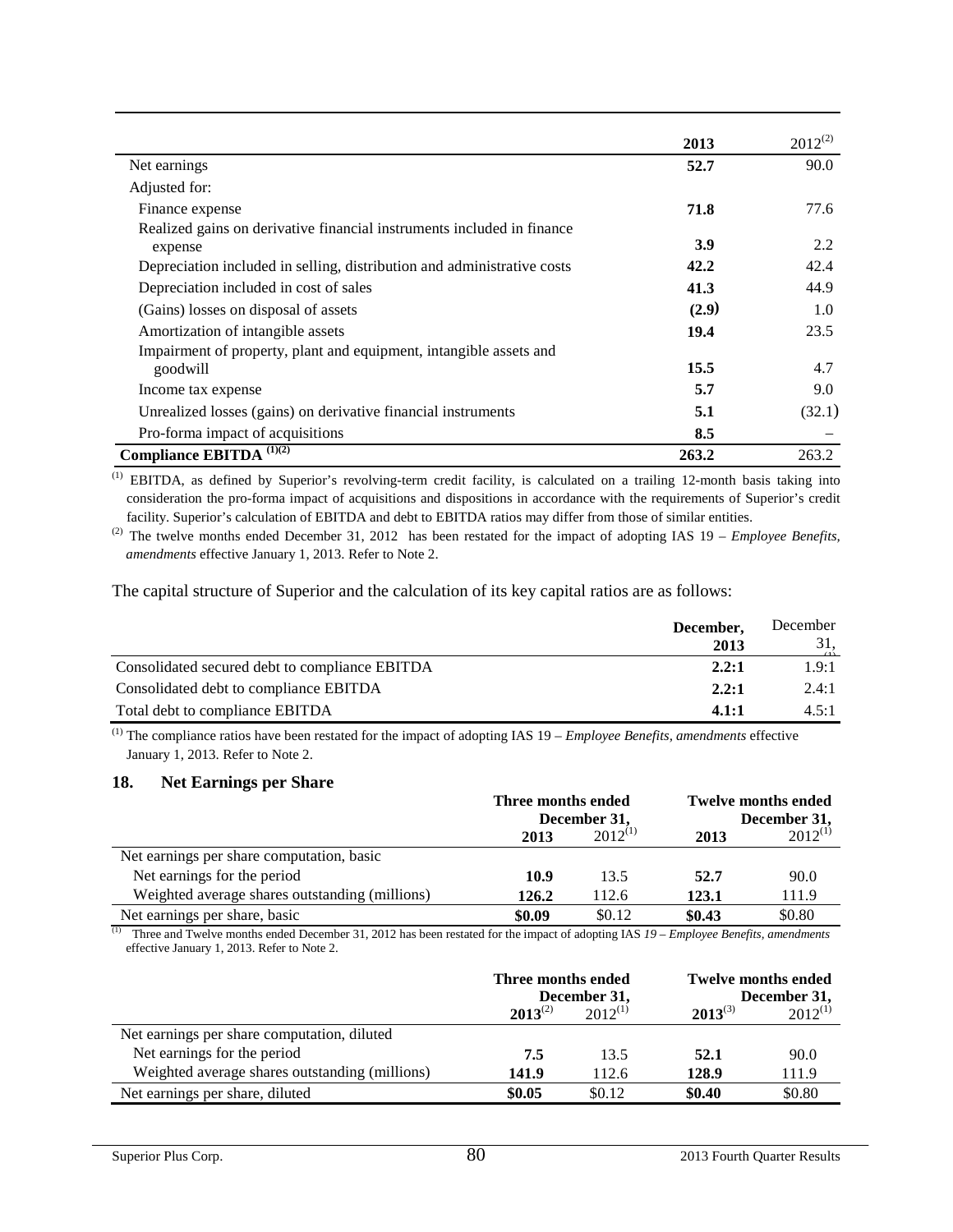- (1) Three and Twelve months ended December 31, 2012 has been restated for the impact of adopting IAS *19 Employee Benefits, amendments* effective January 1, 2013. Refer to Note 2.
- (2) The following outstanding convertible debentures have been excluded from the calculation for the three months ended December 31, 2013 as they were anti-dilutive: 7.50% convertible debentures due October 2016 and 5.75% convertible debentures due June 2017.
- <sup>(3)</sup>The following outstanding convertible debentures have been excluded from the calculation for the twelve months ended December 31, 2013 as they were anti-dilutive: 6.00% convertible debentures due June 2018, 5.75% convertible debentures due June 2017, 7.50% convertible debenture due October 2016.

## **19. Supplemental Disclosure of Non-Cash Operating Working Capital Change**

|                                     | Three months ended |              | <b>Twelve months ended</b> |        |  |
|-------------------------------------|--------------------|--------------|----------------------------|--------|--|
|                                     |                    | December 31, | December 31,               |        |  |
|                                     | 2013               | 2012         | 2013                       | 2012   |  |
| Changes in non-cash working capital |                    |              |                            |        |  |
| Trade receivables and other         | (137.3)            | (47.0)       | (105.7)                    | 84.0   |  |
| Inventories                         | (22.5)             | (20.4)       | 7.4                        | (10.6) |  |
| Trade and other payables            | 83.6               | 18.3         | 86.4                       | 25.9   |  |
| Purchased working capital           | (2.0)              |              | (2.0)                      | 1.1    |  |
| Other                               | 6.2                | (8.1)        | 14.2                       | (15.7) |  |
|                                     | (72.0)             | (57.2)       | 0.3                        | 84.7   |  |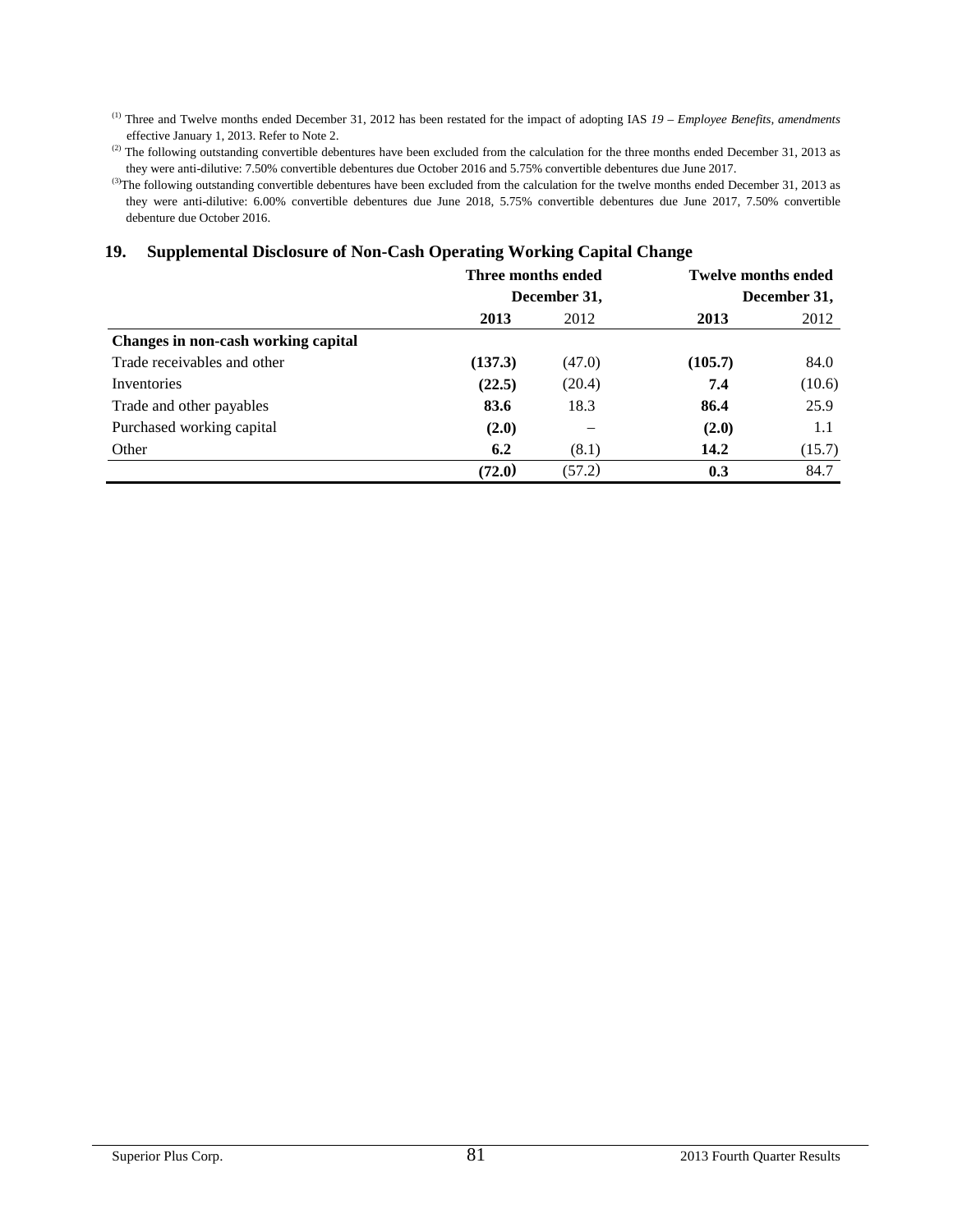|                                                                                 | Three months ended<br>December 31, |                          | <b>Twelve months ended</b> | December 31,        |
|---------------------------------------------------------------------------------|------------------------------------|--------------------------|----------------------------|---------------------|
|                                                                                 | 2013                               | $2012^{(1)}$             | 2013                       | $2012^{(1)}$        |
| <b>Revenues</b>                                                                 |                                    |                          |                            |                     |
| Revenue from products                                                           | 1,007.6                            | 906.0                    | 3,659.8                    | 3,526.3             |
| Revenue from the rendering of services                                          | 20.1                               | 18.4                     | 63.8                       | 59.3                |
| Rental revenue                                                                  | 8.0                                | 7.7                      | 27.3                       | 26.1                |
| Construction contract revenue                                                   | (0.5)                              | (0.5)                    | (0.4)                      | 4.9                 |
| Realized (losses) gains on derivative financial instruments                     | (0.5)                              | 2.4                      | 2.3                        | 7.7                 |
|                                                                                 | 1,034.7                            | 934.0                    | 3,752.8                    | 3,624.3             |
|                                                                                 |                                    |                          |                            |                     |
| Cost of sales (includes products and services)<br>Cost of products and services | (775.1)                            | (683.2)                  |                            |                     |
| Depreciation included in cost of sales                                          | (10.9)                             | (11.5)                   | (2,810.8)<br>(41.3)        | (2,662.5)<br>(44.9) |
| Realized losses on derivative financial instruments                             | (7.9)                              | (11.1)                   | (31.9)                     | (70.6)              |
|                                                                                 | (793.9)                            | (705.8)                  | (2,884.0)                  | (2,778.0)           |
|                                                                                 |                                    |                          |                            |                     |
| Selling, distribution and administrative costs                                  |                                    |                          |                            |                     |
| Other selling, distribution and administrative costs                            | (83.0)                             | (71.1)                   | (281.6)                    | (274.5)             |
| Restructuring costs                                                             | (9.0)                              | (2.4)                    | (9.5)                      | (6.6)               |
| Employee future benefit expense                                                 | (1.5)                              | (2.2)                    | (6.2)                      | (6.8)               |
| Employee costs                                                                  | (92.7)                             | (85.3)                   | (364.9)                    | (337.4)             |
| Depreciation included in selling, distribution and                              |                                    |                          |                            |                     |
| administrative costs                                                            | (10.9)                             | (10.7)                   | (42.2)                     | (42.4)              |
| Amortization of intangible assets                                               | (5.1)                              | (5.5)                    | (19.4)                     | (26.8)              |
| (Losses) gains on disposal of assets                                            | (0.3)                              | (1.7)                    | 2.9                        | (1.0)               |
| Realized losses (gains) on the translation of U.S.                              |                                    |                          |                            |                     |
| denominated net working capital                                                 | 1.6                                | 0.3                      | 2.9                        | (1.6)               |
|                                                                                 | (200.9)                            | (178.6)                  | (718.0)                    | (697.1)             |
|                                                                                 |                                    |                          |                            |                     |
| <b>Finance expense</b><br>Interest on borrowing                                 | (5.1)                              | (7.9)                    | (27.0)                     | (33.1)              |
| Interest on convertible unsecured subordinated debentures                       | (7.6)                              | (8.5)                    | (31.1)                     | (35.8)              |
| Interest on obligations under finance leases                                    | (1.1)                              | (1.3)                    | (3.3)                      | (5.0)               |
| (Loss) gain on debenture redemptions                                            |                                    |                          |                            |                     |
| Unwinding of discount on debentures, borrowing and                              | (6.1)                              | $\overline{\phantom{0}}$ | (5.5)                      | 0.8                 |
| decommissioning liabilities                                                     |                                    |                          |                            |                     |
| Realized gains on derivative financial instruments                              | (3.0)<br>2.6                       | (1.6)<br>1.1             | (8.8)<br>3.9               | (6.7)<br>2.2        |
|                                                                                 | (20.3)                             | (18.2)                   | (71.8)                     | (77.6)              |
|                                                                                 |                                    |                          |                            |                     |

# **20. Supplemental Disclosure of Condensed Consolidated Statement of Total Comprehensive Income**

(1) December 31, 2012 has been restated for the impact of adopting IAS *19 – Employee Benefits, amendments* effective January 1, 2013. Refer to Note 2.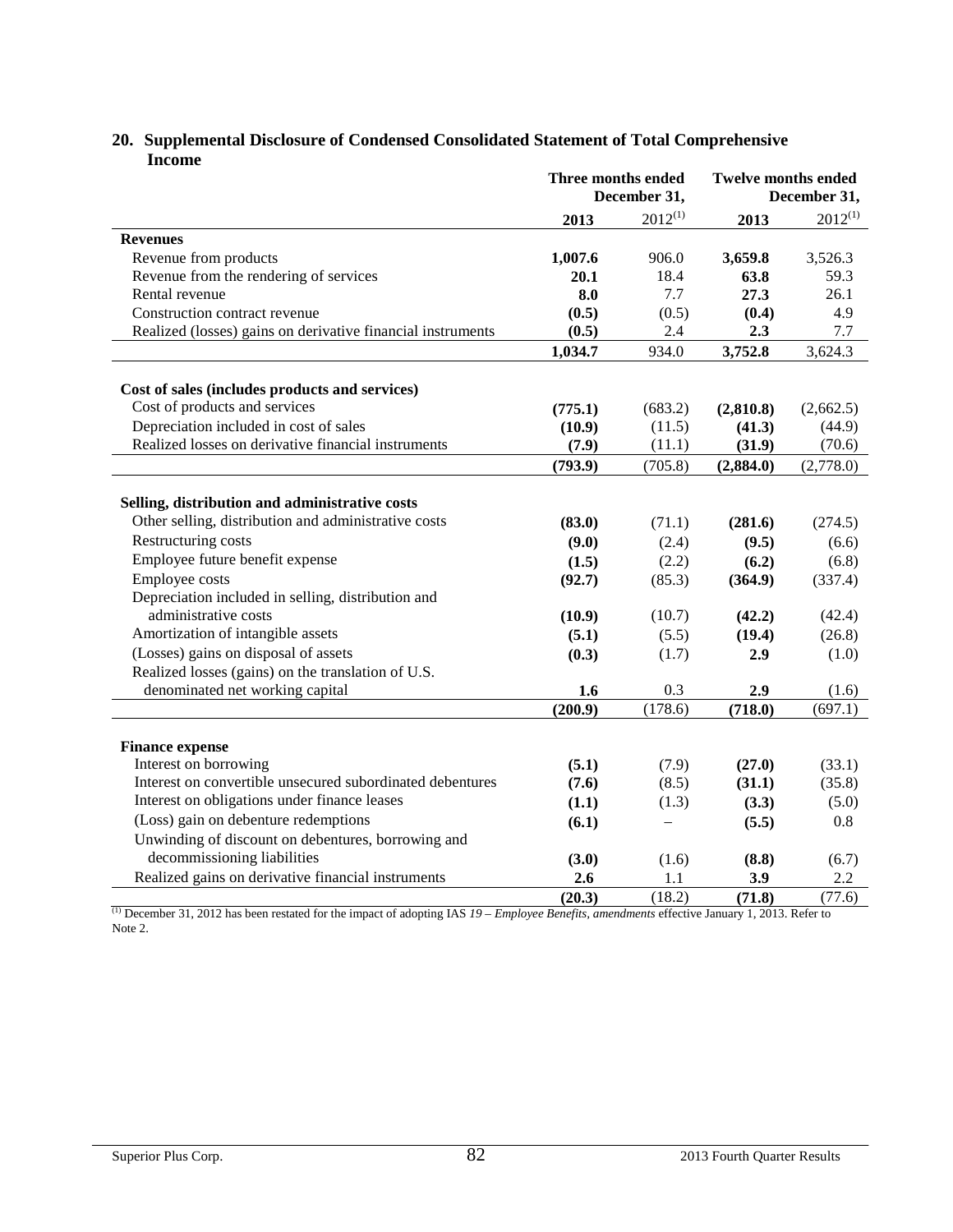# **21. Related Party Transactions**

Transactions between Superior and its subsidiaries, which are related parties, have been eliminated on consolidation and are not disclosed in this note.

For the three and twelve months ended December 31, 2013, Superior incurred \$0.1 million (December 31, 2012 -\$0.1 million) and \$1.0 million (December 31, 2012- \$0.7 million) in legal fees respectively, with Norton Rose Canada LLP, a related party with Superior because a member of Superior's Board of Directors is a partner at the law firm.

# **22. Reportable Segment Information**

Superior has adopted IFRS 8 – *Operating Segments*, which requires operating segments to be identified on the basis of internal reports about components of the Company that are regularly reviewed by the chief operating decision-maker in order to allocate resources to the segments and to assess their performance. Segment revenues reported below represents revenues generated from external customers.

|                                                   |                 |                  | <b>Construction</b> |        |                                            |
|---------------------------------------------------|-----------------|------------------|---------------------|--------|--------------------------------------------|
|                                                   | <b>Energy</b>   | <b>Specialty</b> | <b>Products</b>     |        | <b>Total</b>                               |
| For the three months ended December 31, 2013      | <b>Services</b> | <b>Chemicals</b> |                     |        | <b>Distribution Corporate Consolidated</b> |
| <b>Revenue</b>                                    | 682.9           | 155.1            | 196.7               |        | 1,034.7                                    |
| Cost of sales (includes product $&$ services)     | (548.8)         | (99.4)           | (145.7)             |        | (793.9)                                    |
| <b>Gross Profit</b>                               | 134.1           | 55.7             | 51.0                |        | 240.8                                      |
| <b>Expenses</b>                                   |                 |                  |                     |        |                                            |
| Selling, distribution and administrative costs    | (111.1)         | (35.7)           | (48.4)              | (5.7)  | (200.9)                                    |
| Finance expense                                   | (0.8)           | (0.2)            | (0.2)               | (19.1) | (20.3)                                     |
| Impairment of property, plant, and equipment,     |                 |                  |                     |        |                                            |
| intangible assets and goodwill                    | (15.5)          |                  |                     |        | (15.5)                                     |
| Unrealized gains (losses) on derivative financial |                 |                  |                     |        |                                            |
| instruments                                       | 14.2            | (2.3)            |                     | (12.3) | (0.4)                                      |
|                                                   | (113.2)         | (38.2)           | (48.6)              | (37.1) | (237.1)                                    |
| Net earnings (loss) before income taxes           | 20.9            | 17.5             | 2.4                 | (37.1) | 3.7                                        |
| Income tax recovery                               |                 |                  |                     | 7.2    | 7.2                                        |
| <b>Net Earnings (Loss)</b>                        | 20.9            | 17.5             | 2.4                 | (29.9) | 10.9                                       |

|                                                   |                 |                  | <b>Construction</b> |        |                                            |
|---------------------------------------------------|-----------------|------------------|---------------------|--------|--------------------------------------------|
|                                                   | <b>Energy</b>   | <b>Specialty</b> | <b>Products</b>     |        | Total                                      |
| For the three months ended December 31, 2012      | <b>Services</b> | <b>Chemicals</b> |                     |        | <b>Distribution Corporate Consolidated</b> |
| Revenue                                           | 602.2           | 138.6            | 193.2               |        | 934.0                                      |
| Cost of sales (includes product $&$ services)     | (472.6)         | (87.6)           | (145.6)             |        | (705.8)                                    |
| <b>Gross Profit</b>                               | 129.6           | 51.0             | 47.6                |        | 228.2                                      |
| <b>Expenses</b>                                   |                 |                  |                     |        |                                            |
| Selling, distribution and administrative costs    | (98.1)          | (35.6)           | (41.3)              | (3.6)  | (178.6)                                    |
| Finance expense                                   | (1.2)           | (0.1)            | (0.2)               | (16.7) | (18.2)                                     |
| Impairment of property, plant, and equipment,     |                 |                  |                     |        |                                            |
| intangible assets and goodwill                    | (4.7)           |                  |                     |        | (4.7)                                      |
| Unrealized gains (losses) on derivative financial |                 |                  |                     |        |                                            |
| instruments                                       | 1.7             | 1.6              |                     | (17.4) | (14.1)                                     |
|                                                   | (102.3)         | (34.1)           | (41.5)              | (37.7) | (215.6)                                    |
| Net earnings (loss) before income taxes           | 27.3            | 16.9             | 6.1                 | (37.7) | 12.6                                       |
| Income tax recovery                               |                 |                  |                     | 0.9    | 0.9                                        |
| <b>Net Earnings (Loss)</b>                        | 27.3            | 16.9             | 6.1                 | (36.8) | 13.5                                       |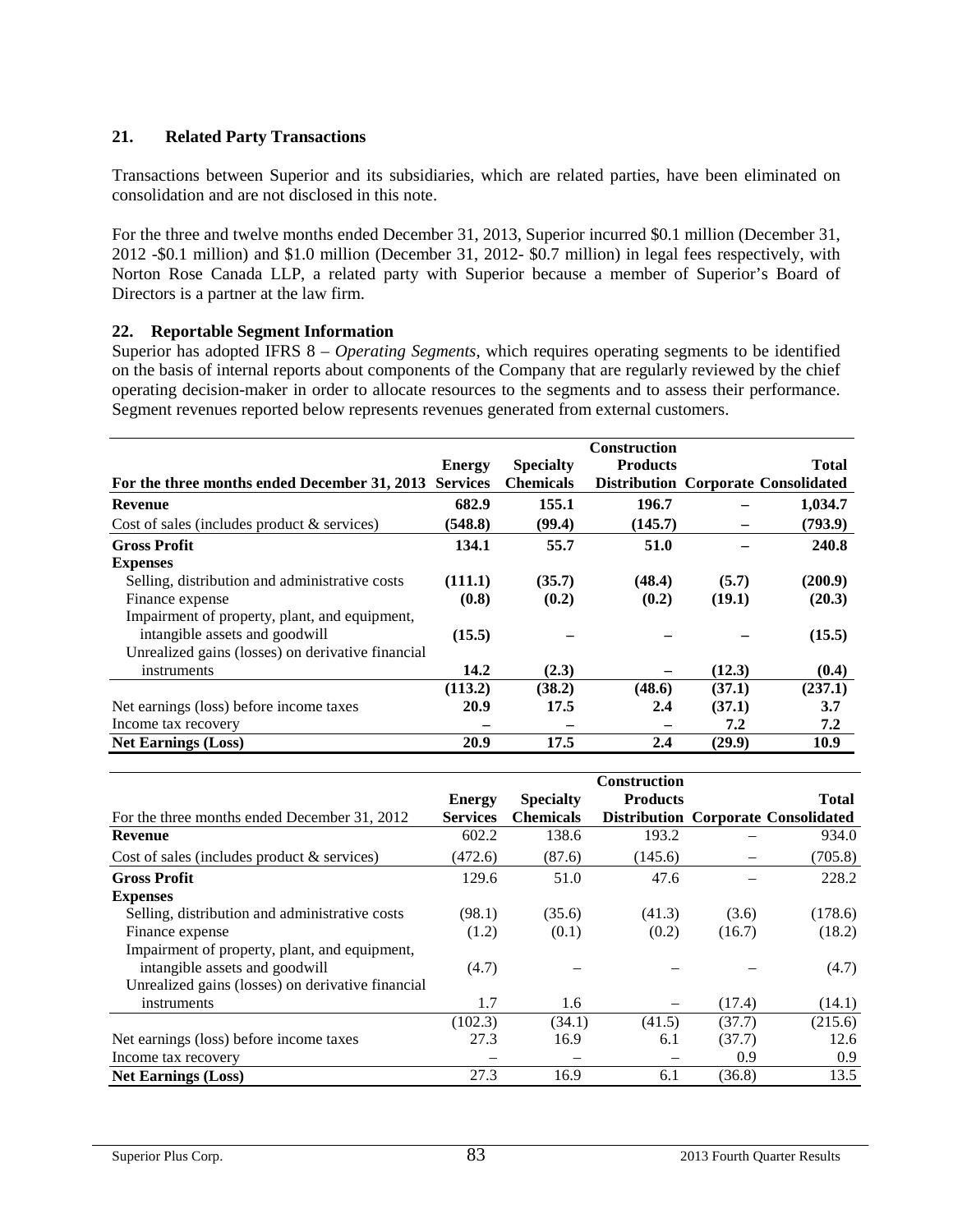|                                                        | <b>Energy</b>        | <b>Specialty</b>          | <b>Construction</b><br><b>Products</b> |         | Total                                      |
|--------------------------------------------------------|----------------------|---------------------------|----------------------------------------|---------|--------------------------------------------|
| For the year ended December 31, 2013<br><b>Revenue</b> | <b>Services</b>      | <b>Chemicals</b><br>579.7 | 800.2                                  |         | <b>Distribution Corporate Consolidated</b> |
| Cost of sales (includes product $\&$ services)         | 2,372.9<br>(1,907.7) | (372.1)                   | (604.2)                                |         | 3,752.8<br>(2,884.0)                       |
| <b>Gross Profit</b>                                    | 465.2                | 207.6                     | 196.0                                  |         | 868.8                                      |
| <b>Expenses</b>                                        |                      |                           |                                        |         |                                            |
| Selling, distribution and administrative costs         | (387.9)              | (135.4)                   | (175.1)                                | (19.6)  | (718.0)                                    |
| Finance expense                                        | (2.7)                | (0.4)                     | (0.6)                                  | (68.1)  | (71.8)                                     |
| Impairment of property, plant, and equipment,          |                      |                           |                                        |         |                                            |
| intangible assets and goodwill                         | (15.5)               |                           |                                        |         | (15.5)                                     |
| Unrealized gains (losses) on derivative                |                      |                           |                                        |         |                                            |
| financial instruments                                  | 35.4                 | 0.3                       |                                        | (40.8)  | (5.1)                                      |
|                                                        | (370.7)              | (135.5)                   | (175.7)                                | (128.5) | (810.4)                                    |
| Net earnings (loss) before income taxes                | 94.5                 | 72.1                      | 20.3                                   | (128.5) | 58.4                                       |
| Income tax expense                                     |                      |                           |                                        | (5.7)   | (5.7)                                      |
| <b>Net Earnings (Loss)</b>                             | 94.5                 | 72.1                      | 20.3                                   | (134.2) | 52.7                                       |

|                                                |                 |                  | <b>Construction</b>           |         |                     |
|------------------------------------------------|-----------------|------------------|-------------------------------|---------|---------------------|
|                                                | <b>Energy</b>   | <b>Specialty</b> | <b>Products</b>               |         | <b>Total</b>        |
| For the year ended December 31, 2012           | <b>Services</b> | <b>Chemicals</b> | <b>Distribution Corporate</b> |         | <b>Consolidated</b> |
| <b>Revenue</b>                                 | 2,301.6         | 543.8            | 778.9                         |         | 3,624.3             |
| Cost of sales (includes product $\&$ services) | (1,854.2)       | (328.8)          | (595.0)                       |         | (2,778.0)           |
| <b>Gross Profit</b>                            | 447.4           | 215.0            | 183.9                         |         | 846.3               |
| <b>Expenses</b>                                |                 |                  |                               |         |                     |
| Selling, distribution and administrative costs | (370.3)         | (141.1)          | (169.4)                       | (16.3)  | (697.1)             |
| Finance expense                                | (4.5)           | (0.3)            | (0.7)                         | (72.1)  | (77.6)              |
| Impairment of property, plant, and equipment,  |                 |                  |                               |         |                     |
| intangible assets and goodwill                 | (4.7)           |                  |                               |         | (4.7)               |
| Unrealized gains (losses) on derivative        |                 |                  |                               |         |                     |
| financial instruments                          | 43.8            | 1.6              |                               | (13.3)  | 32.1                |
|                                                | (335.7)         | (139.8)          | (170.1)                       | (101.7) | (747.3)             |
| Net earnings (loss) before income taxes        | 111.7           | 75.2             | 13.8                          | (101.7) | 99.0                |
| Income tax expense                             |                 | -                | $\qquad \qquad -$             | (9.0)   | (9.0)               |
| <b>Net Earnings (Loss)</b>                     | 111.7           | 75.2             | 13.8                          | (110.7) | 90.0                |